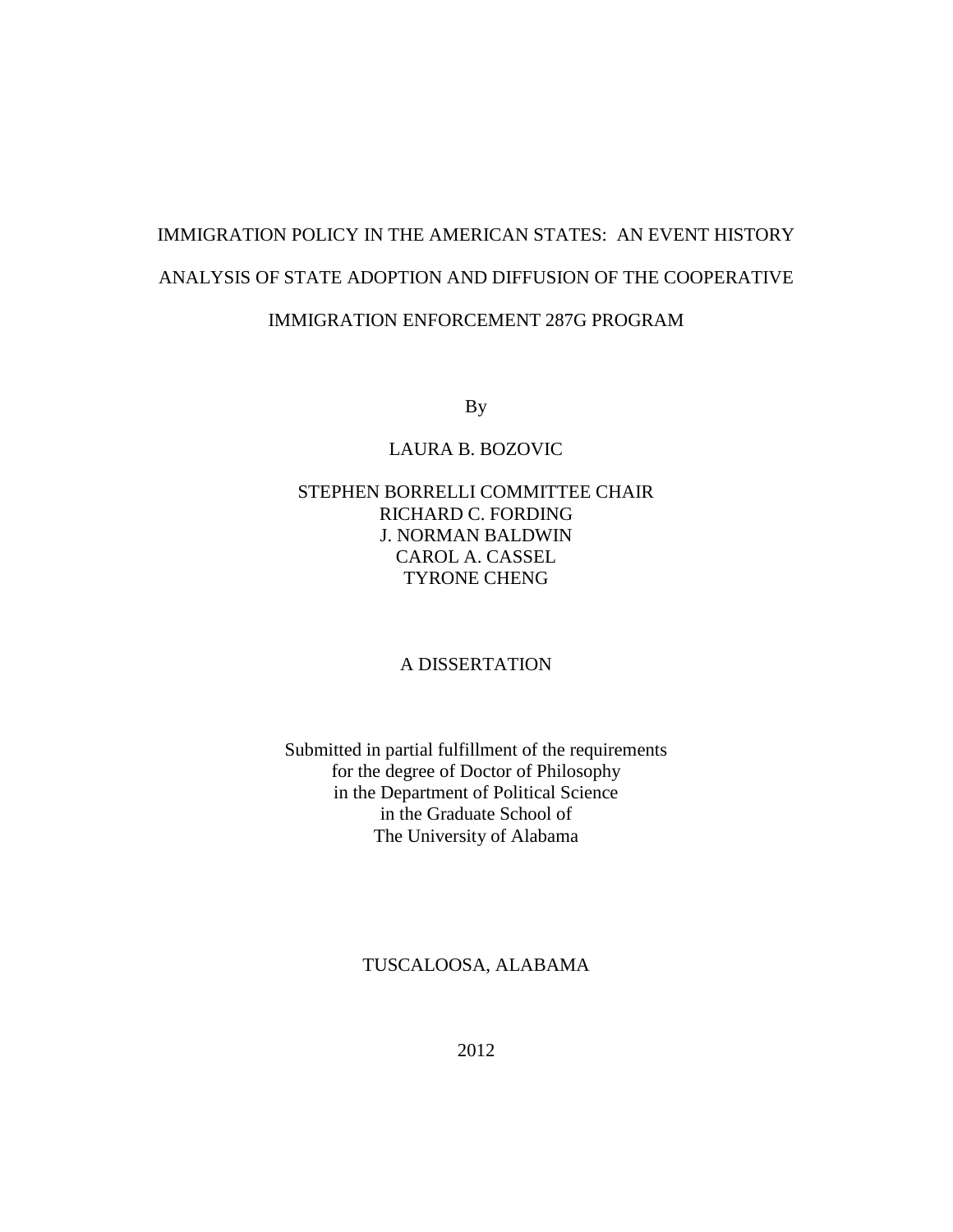Copyright Laura B. Bozovic 2012 ALL RIGHTS RESERVE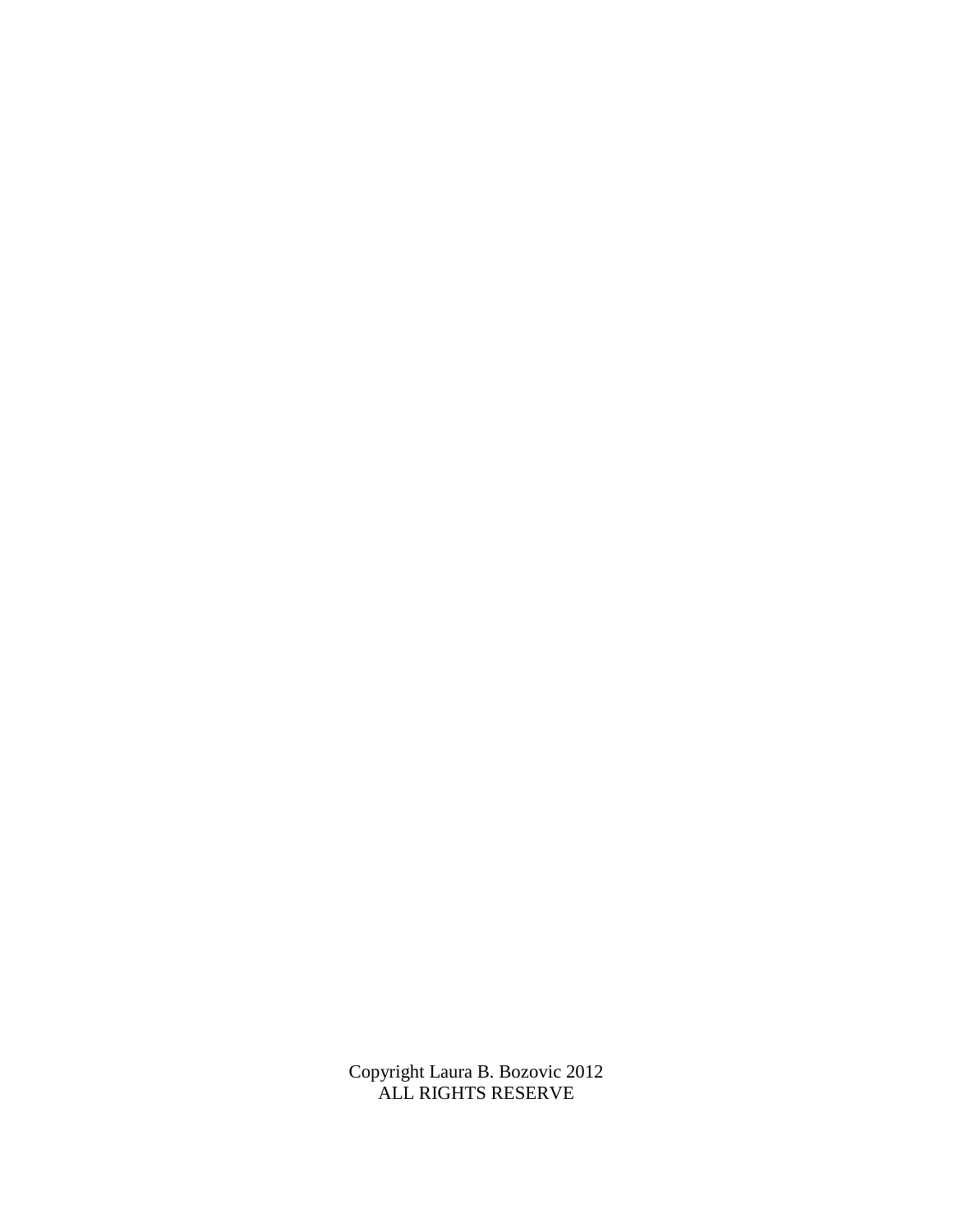### **ABSTRACT**

It is generally assumed that the federal government has total plenary power over immigration policy; however, there is much interaction amongst federal, state, and local governments. The result is a "multilayered jurisdictional patchwork" of immigration enforcement, where authority is overlapping and occasionally conflicting rather than systematically applied in a cohesive manner. The existence of subnational immigration policy raises important questions about what role, if any, state and local governments should play in regulating illegal immigration and whether subnational policy is cooperative or conflicting with federal efforts. The focus of this dissertation is to determine which states have chosen to cooperate with the federal government to enforce immigration laws. In order to identify why certain states are aligning with the federal government, an event history model is utilized to test state level factors leading to adoption of the 287g cooperative immigration enforcement program. The study concludes that the costs associated with sudden population growth increases the likelihood of state level immigration enforcement efforts, while, local level adoptions of the 287g program reduces the likelihood of statewide adoption.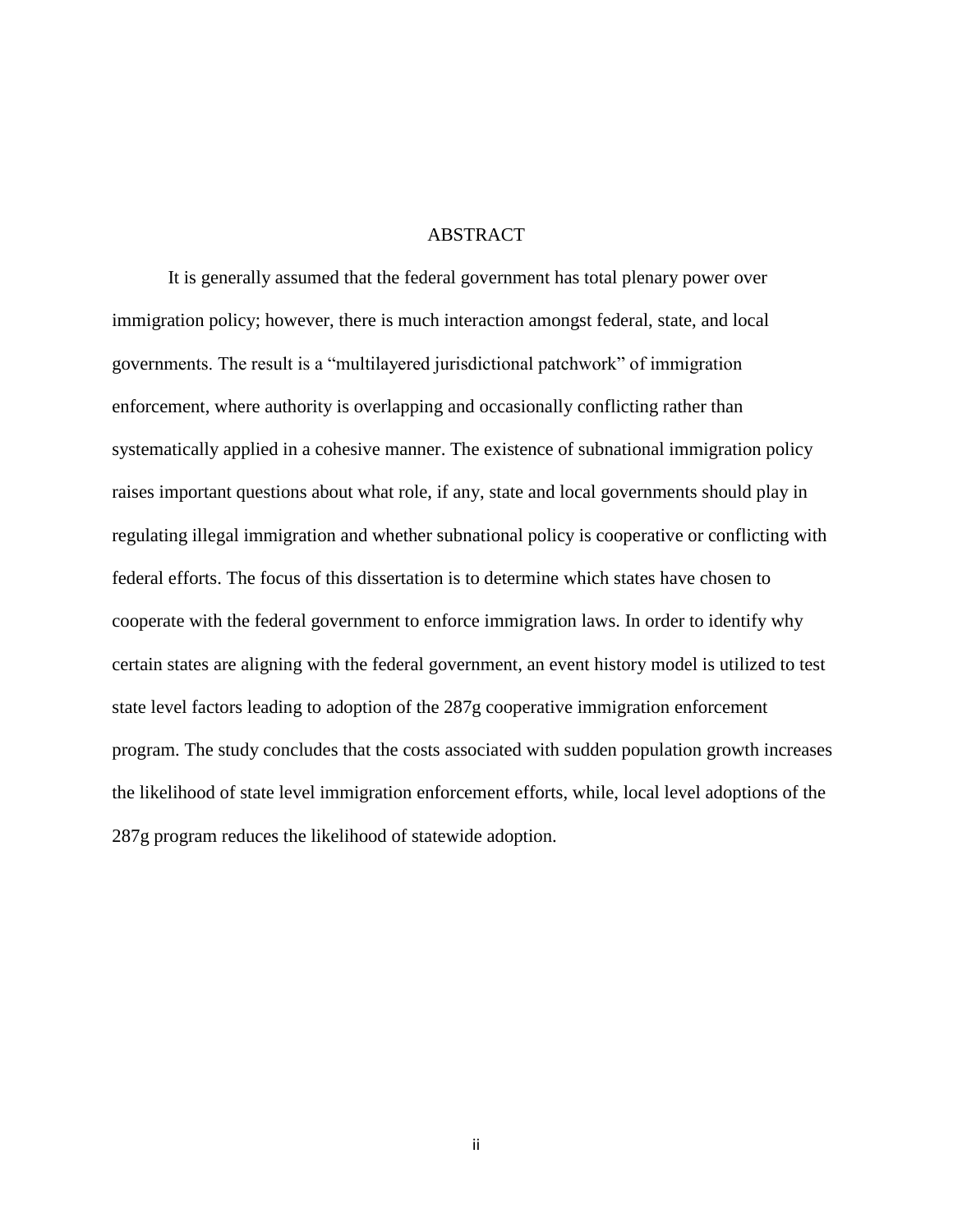# DEDICATION

This dissertation is dedicated to my dad and mom.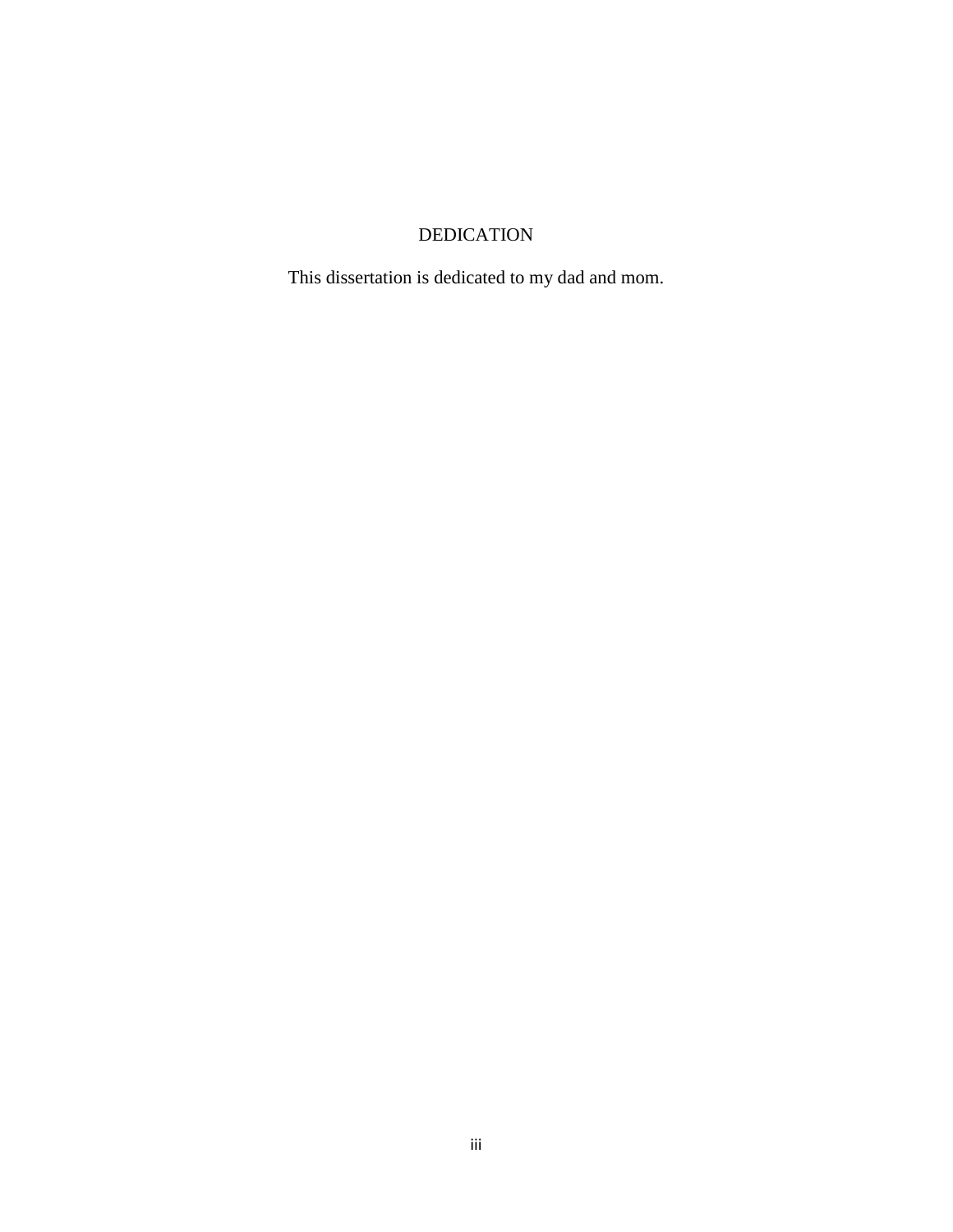### LIST OF ABBREVIATIONS

B Beta Coefficient

DHS Department of Homeland Security EHA Event History Analysis EMTALA Emergency Medical Treatment and Labor Act Exp(B) Exponentiated value of the beta coefficient: odds ratio ICE Immigration Customs and Enforcement IIRIRA Illegal Immigration Reform and Immigrant Responsibility Act INA Immigration and Nationality Act IRCA Immigration Reform and Control Act LEA Law Enforcement Agent MOA Memorandum of Agreement NGA National Governor's Association NCLB No Child Left Behind p p-value of significance PRWORA Personal Responsibility and Work Opportunity Reconciliation Act UDI Undocumented Immigrants SE Standard Error VIF Variance Inflation Factor < Less Than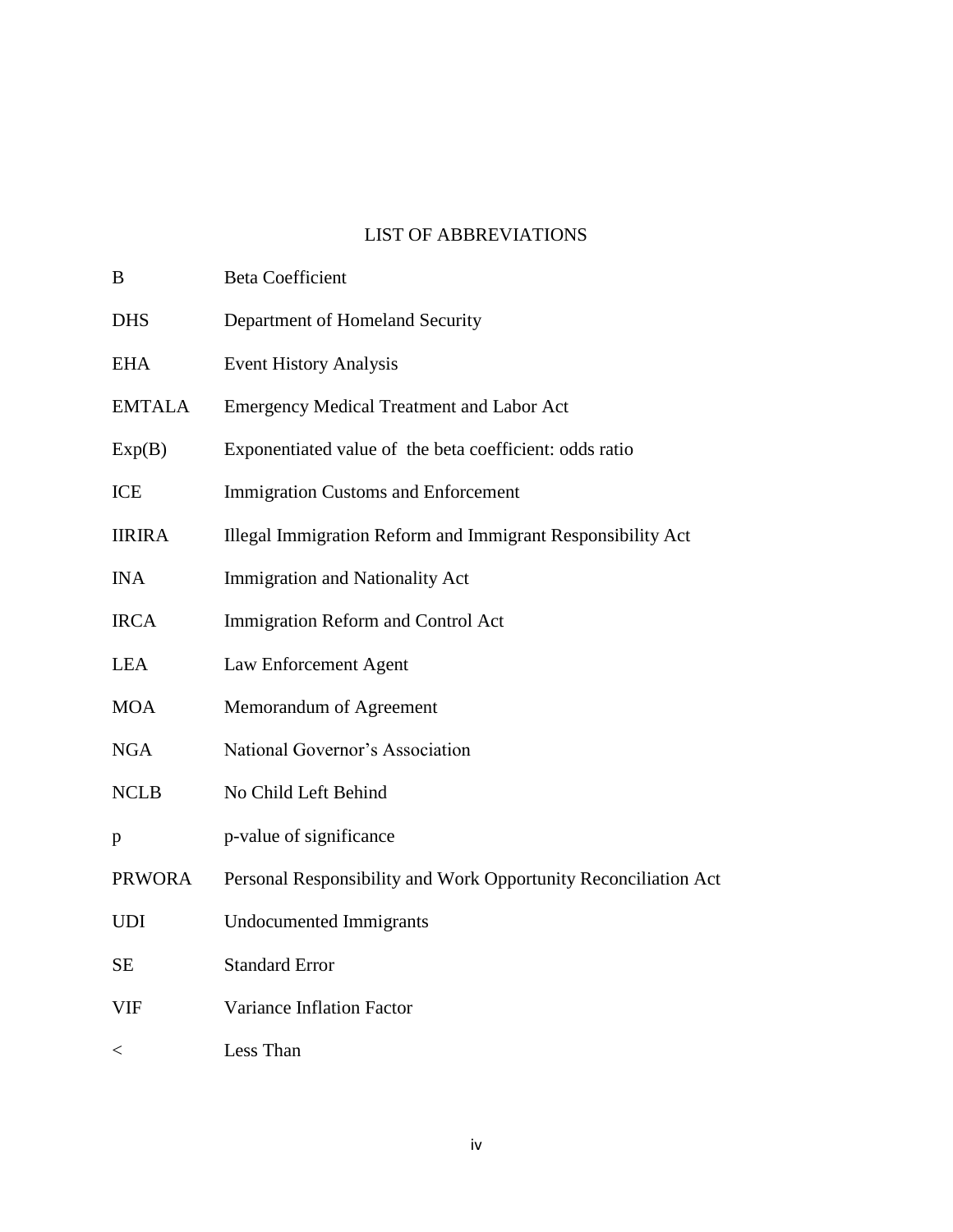### ACKNOWLEDGMENTS

My greatest thanks of all go to my dissertation committee for their patients and guidance. Without their collective advice this would not have been completed. I am especially grateful to the committee chair, Dr. Borrelli, for all of his guidance through the research process and editing on a tight deadline. Many thanks go to my family. First, to my Aunt Susan, for always providing much needed grammar checks and proofreading. The most thanks are to my husband, for his love, support, and listening ear throughout the entire process; but, more importantly through his own immigration experience I was guided to this policy area and his willingness to leave his country so that I could pursue my goals is a sacrifice to which I am endlessly grateful. Last but not least, I was able to start and finish this project because of the unconditional and continuous support from my parents, for that reason and many more this dissertation is for them.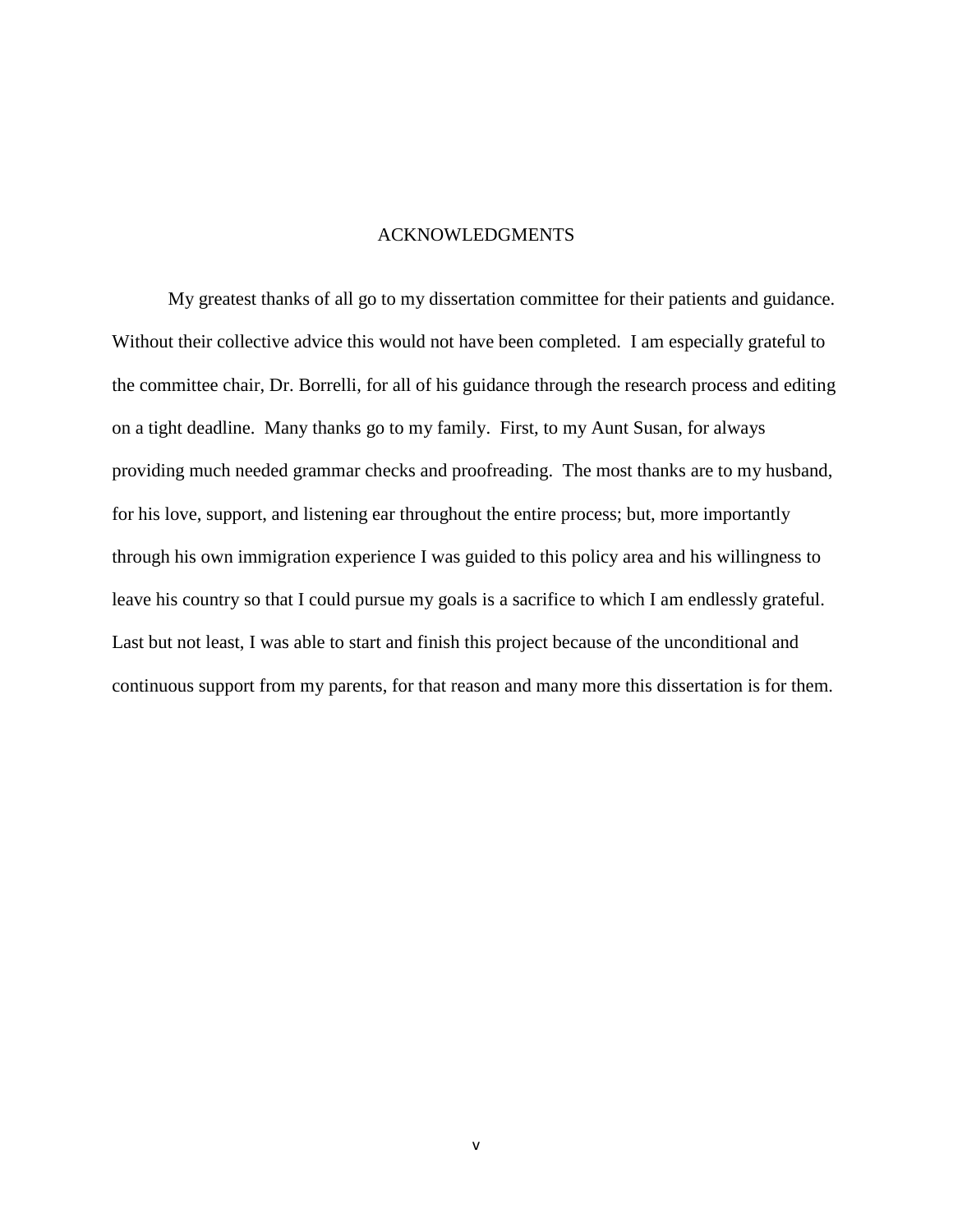# **CONTENTS**

| 2. CHAPTER 2: HISTORICAL AND THEORETICAL BACKGROUND15                      |  |
|----------------------------------------------------------------------------|--|
|                                                                            |  |
|                                                                            |  |
|                                                                            |  |
| d. The Role of State and Local Enforcement Control of Illegal Immigrants24 |  |
|                                                                            |  |
| f. Federalism, Diffusion, and Subnational Immigration Policy Adoption 31   |  |
|                                                                            |  |
|                                                                            |  |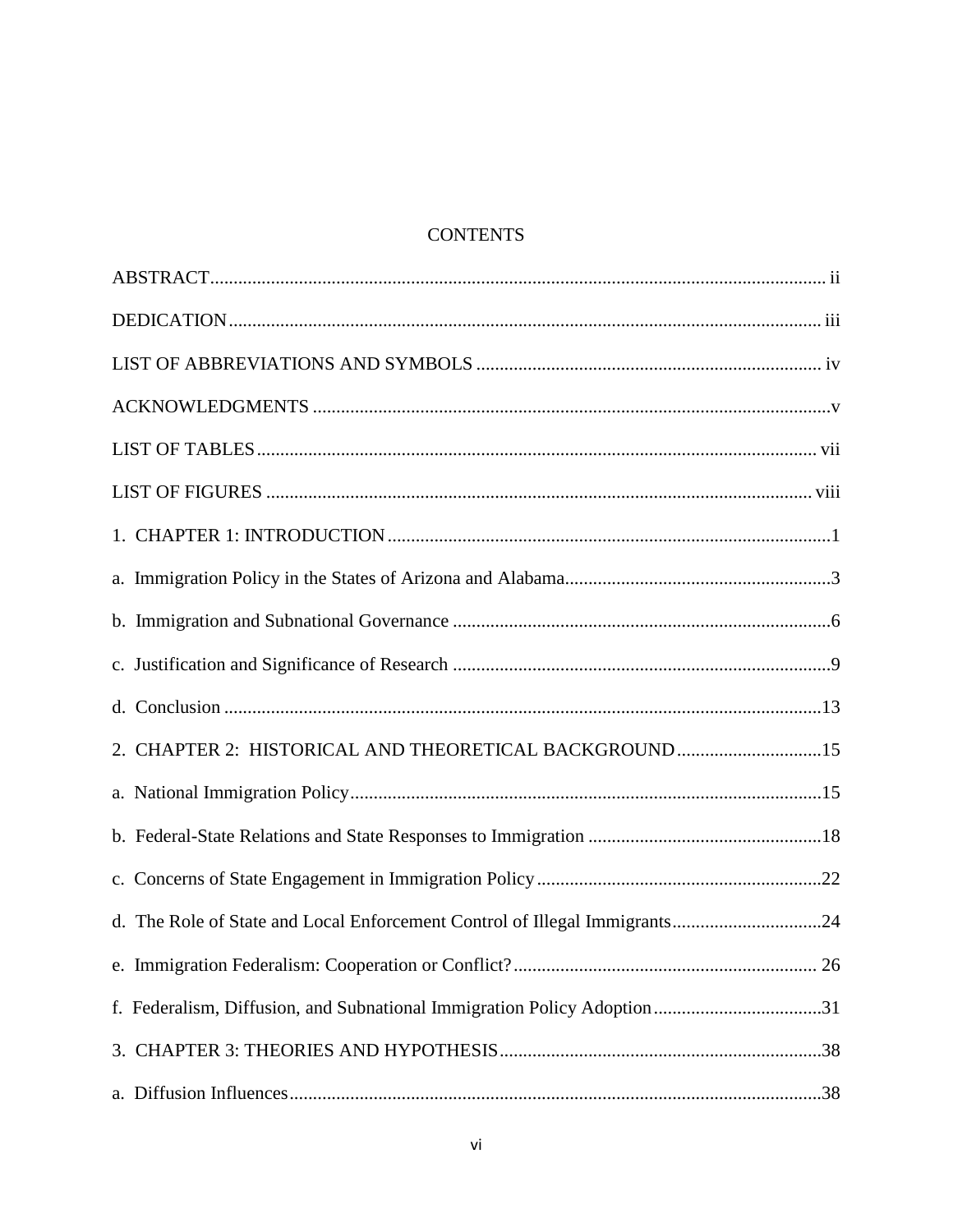| 4. CHAPTER 4: METHODOLOGY, MODELS, AND MEASUREMENTS 51                                 |  |
|----------------------------------------------------------------------------------------|--|
|                                                                                        |  |
|                                                                                        |  |
|                                                                                        |  |
|                                                                                        |  |
|                                                                                        |  |
|                                                                                        |  |
|                                                                                        |  |
|                                                                                        |  |
|                                                                                        |  |
| Existence of Locality Banning Cooperation with Federal Immigration Control Officials60 |  |
|                                                                                        |  |
|                                                                                        |  |
|                                                                                        |  |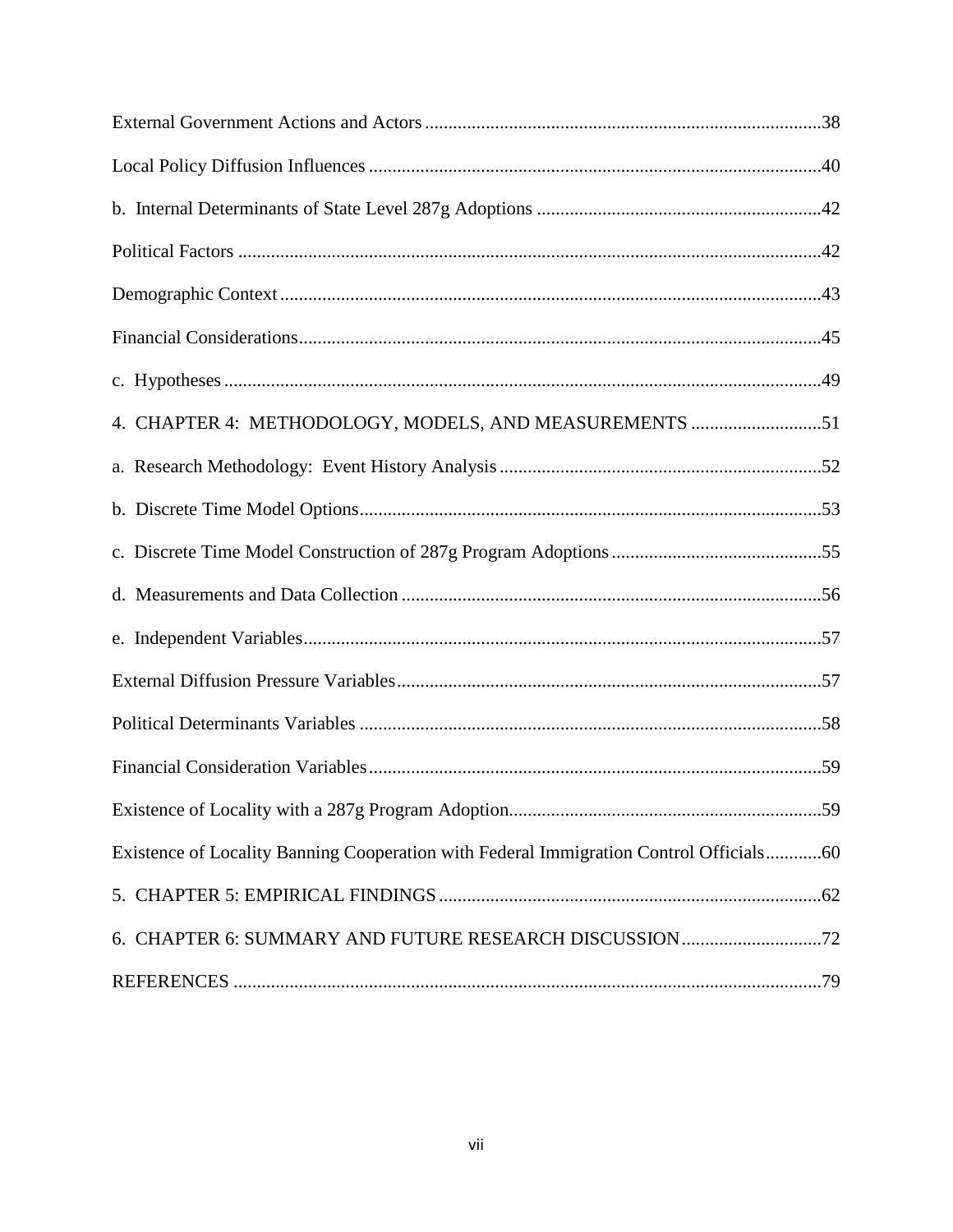# LIST OF TABLES

| 4. Collinearity Statistics of Independent Variables in the 287g Program Adoption Model 69 |  |
|-------------------------------------------------------------------------------------------|--|
|                                                                                           |  |
|                                                                                           |  |
| 7. Estimates of the Logistic Regression EHA Model for 287g Program Adoptions              |  |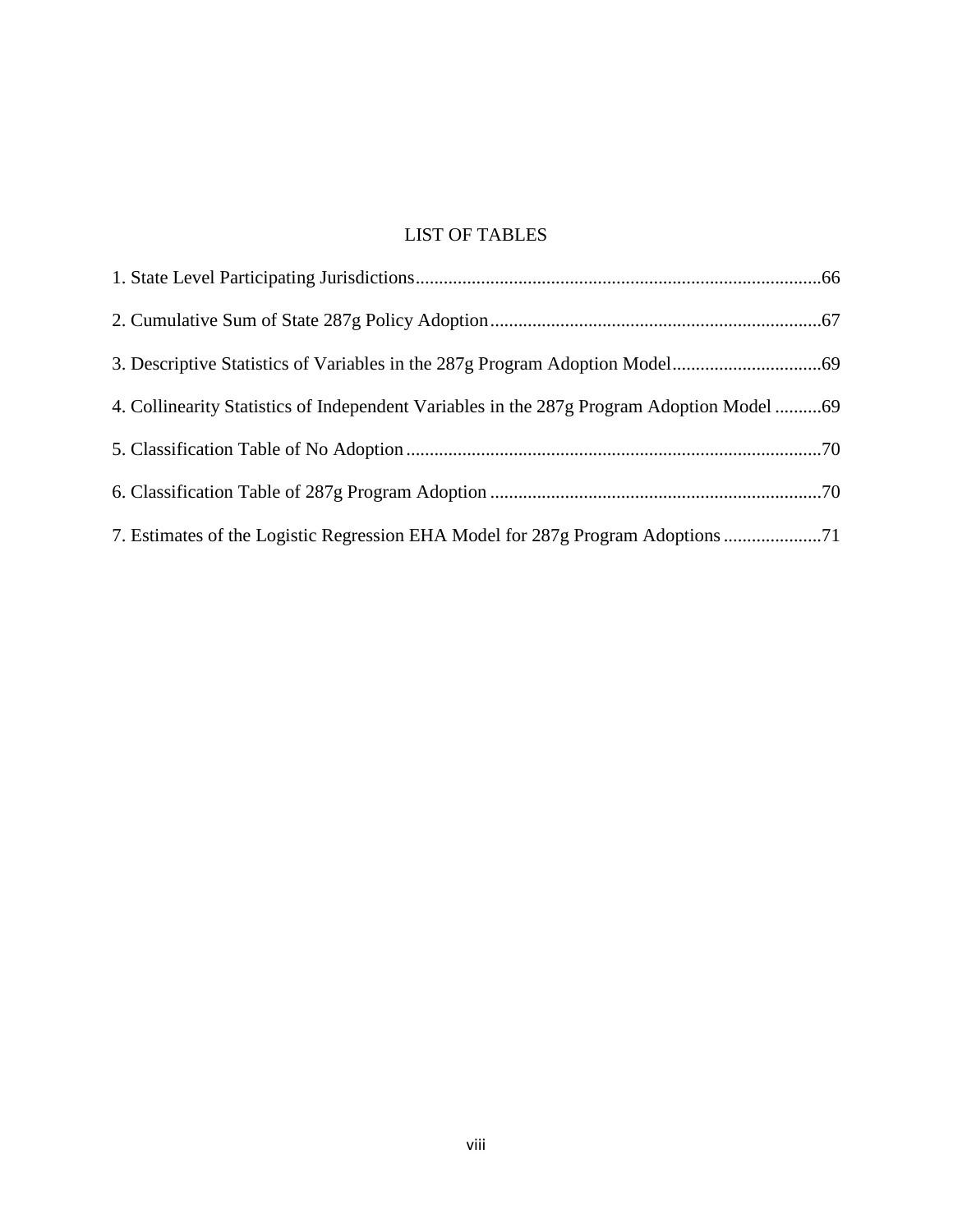# LIST OF FIGURES

|--|--|--|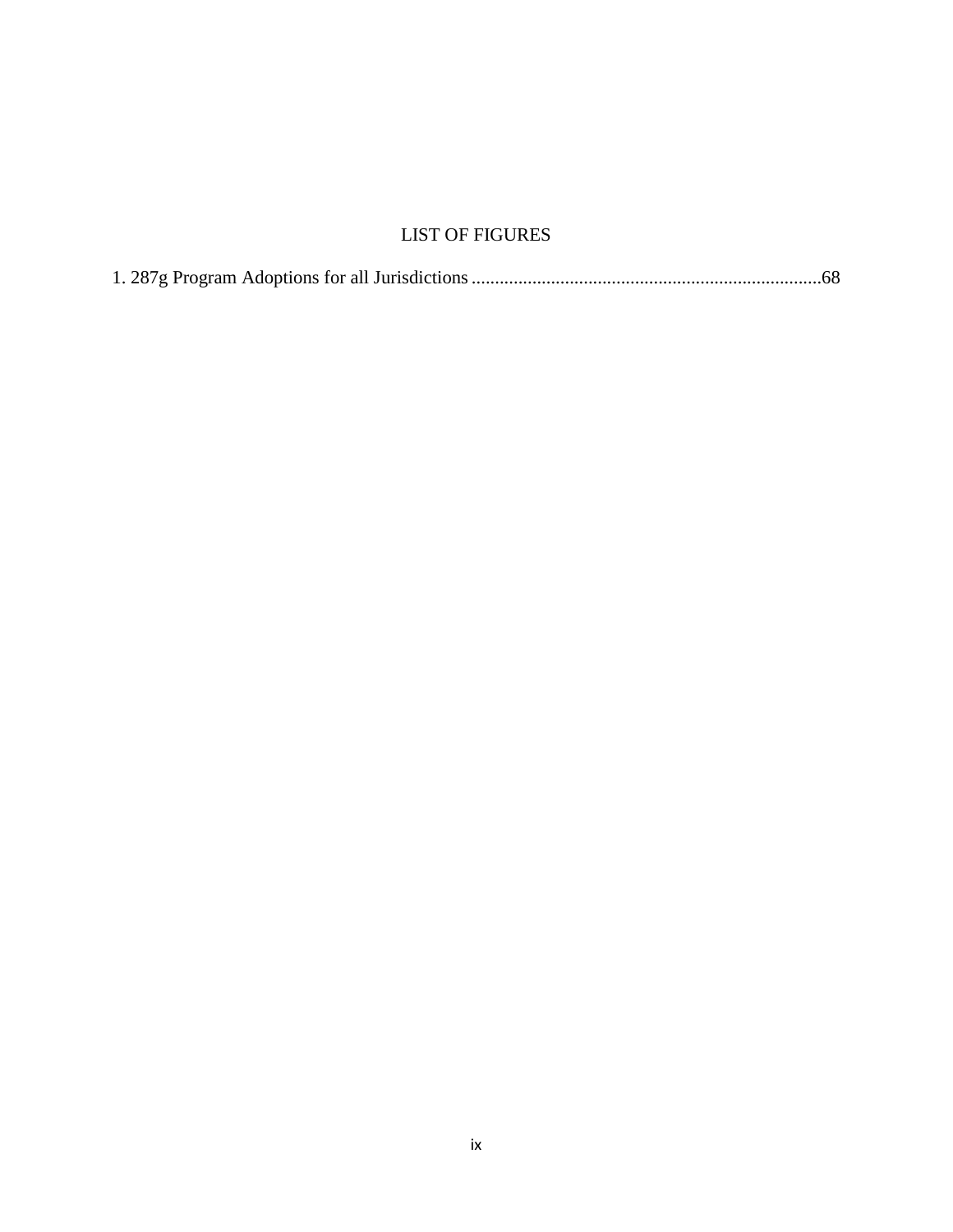### CHAPTER 1: INTRODUCTION

It is generally assumed that the federal government has total plenary power over immigration policy; however, there is much interaction amongst federal, state, and local governments. The result is a "multilayered jurisdictional patchwork" of immigration enforcement, where authority is overlapping and occasionally conflicting rather than systematically applied in a cohesive manner.<sup>1</sup> By addressing undocumented immigrants within their respective borders, state and local immigration laws have been met by fierce opposition with claims of unconstitutionality and preemption. The debate on how subnational governments should participate with the federal effort to control the level of immigrant populations through enforcement measures is playing out at various levels of government. The existence of subnational immigration policy raises important questions about what role, if any, state and local governments should play in regulating illegal immigration and whether subnational policy is cooperative or conflicting with federal efforts. The focus of this dissertation is to determine which states have chosen to cooperate with the federal government to enforce immigration laws. In order to identify why certain states are aligning with the federal government, an event history model is utilized to test state level factors leading to policy adoption. While this research remains interested in traditional diffusion research questions of why immigration enforcement policy choices spread from one state to another influenced by pressures from geographic neighbors, it also is concerned with federal to state as well as local to state vertical diffusion. It incorporates the effects of local laws on state level adoption by testing if state action is more

<sup>&</sup>lt;sup>1</sup> Multilayered Jurisdictional Patchwork or MJP is the emerging confusion and often contradictory geographical dispersion of immigration enforcement authority in the United States.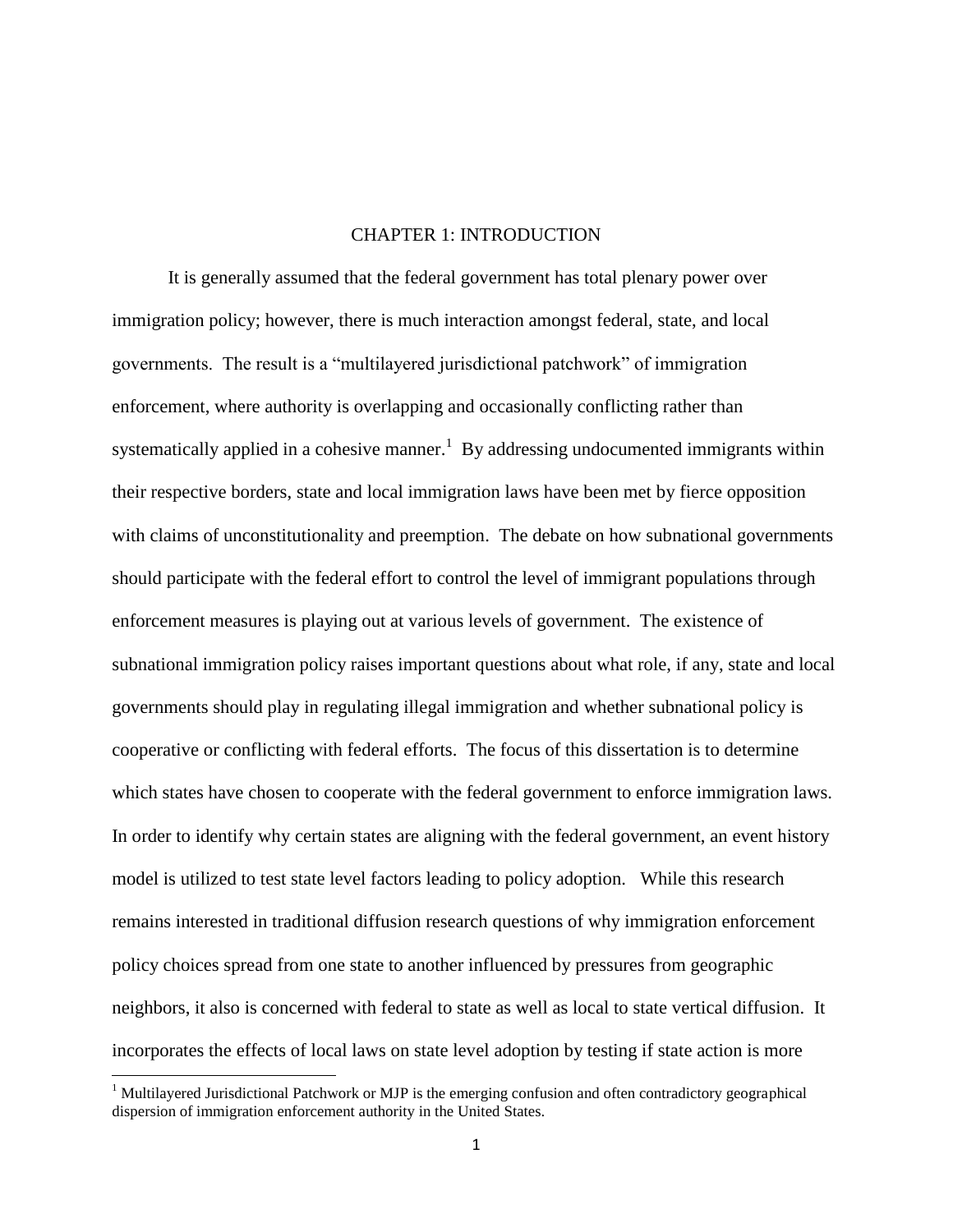likely or less likely when lower level adoptions exist and tests for the influences of the national government.

This chapter begins with a brief introduction of a federal enforcement program set up specifically to promote cooperative efforts, demonstrating state involvement in immigration enforcement policymaking. In contrast with this scenario discussion of recent clashes between the state and federal governments regarding immigration policy is highlighted in the cases of Arizona's senate bill 1070 and Alabama's house bill 56. In these state level examples, one can see where state measures are being passed and challenged in federal court and how this dynamic reveals "cracks" in the federal system which to date have yet to be clearly resolved. Further discussion outlines the literature on state immigration policymaking combining elements from the fields of sociology, demography, federalism and policy diffusion.

Immigration law enforcement references policies which regulate individuals who violate civil or criminal provisions of the Immigration and Nationality Act (INA) enforcement measures. The authority for state and local law enforcement officials to enforce immigration law has been construed to be limited to the criminal provisions of the INA. Civil provisions include apprehension and removal of deportable aliens and have strictly been viewed as a federal responsibility with states playing a supporting role. Congress has amended the INA to include authority for state and local law enforcement officials to enforce immigration, and some recent statutes have begun to carve out possible state roles in the enforcement of civil matters.

An example of national devolvement of immigration civil matters is the 287g program, allowing for state and local law enforcement agencies to join federal immigration authorities to help identify and remove foreign nationals who commit crimes or otherwise pose a threat to Americans' well being. The 287g program created in the Illegal Immigration Reform and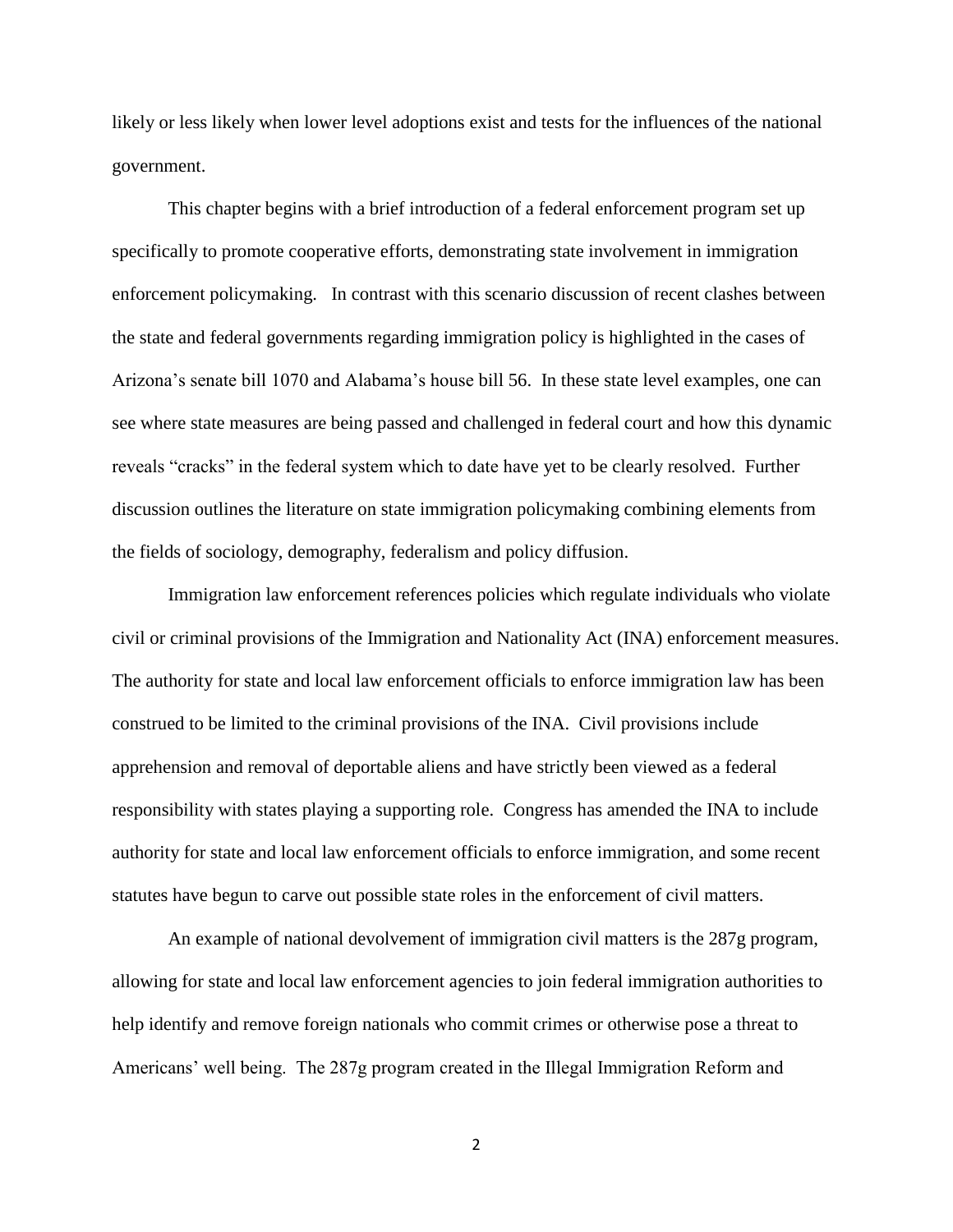Immigrant Responsibility Act (1996) provided for the then Immigration and Naturalization Service (INS) the authority to enter agreements with state, local, and tribal law enforcement agencies enabling state and local police to assist federal authorities in the investigation, arrest, detention, and transportation of illegal aliens. The 287g programs are established through a Memoranda of Agreement (MOA), which are negotiated written agreements that outline the authorities and responsibilities of both the individual law enforcement agency (LEA) and its supervisors in Immigration and Customs Enforcement. The MOA's broaden the immigration investigations and enforcement powers of the participating LEA, beyond the powers established through inherent police authority, granting latitude to gather evidence and pursue investigations (Khashu, 2009). The 287g program also provides full-scale immigration officer training to chosen local or state law enforcement officers providing additional enforcement authority such as the ability to charge illegal aliens with immigration violations and beginning the process of removal. Most importantly, the agreement ensures the cooperation and coordination in certain immigration related enforcement activities. As of November 2008 there were 67 active 287g jurisdictions, and more than 950 officers had been trained and certified in immigration law enforcement and were responsible for identifying more than 81,000 removable aliens between January 2006 and November 2008.<sup>2</sup> Table 1 list each of the state level 287g program adoptions for the period under analysis.

#### Immigration Policy in the states of Arizona and Alabama

In April of 2010, Arizona Governor Jan Brewer signed SB 1070 into law which established the nation's most restrictive immigration policy at that time. Arizona's SB 1070, entitled the "Support Our Law Enforcement and Safe Neighborhoods Act" called for local police

 $2$  Analysts viewing the 287g program as a criminal alien enforcement program misconceive the initial conception surrounding the program's creation. Other DHS programs operated under ICE are designed for criminal alien enforcement such as Secure Communities.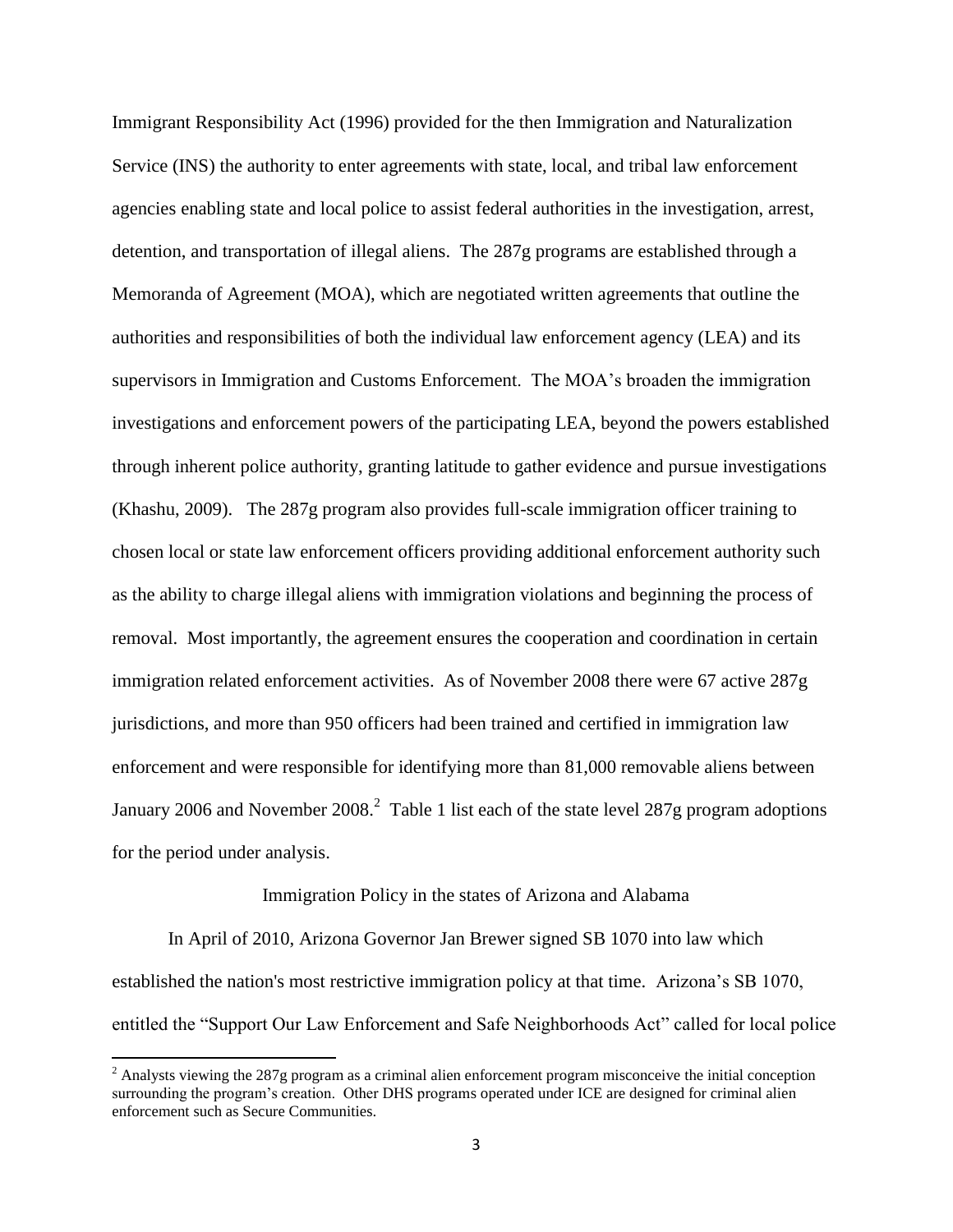to check the immigration status of people they encounter if they had "reasonable suspicion" to think they were in the country illegally.<sup>3</sup> Additional provisions made it a state crime to be in Arizona without proper documentation, made it illegal for state or local officials to adopt policies restricting enforcement of federal immigration laws (so called sanctuary policies), and made it illegal to shelter, transport or give work to undocumented immigrants. Its provisions, while having foundations in federal immigration law, marked the first time any state immigration resolution was created to manage the daily lives and actions of immigrants.  $4$  More importantly it focused attention on whether federal law preempts any state immigrant laws and brought the immigration debate into the foreground of national and state politics.

Arizona's SB 1070 was challenged with a flood of lawsuits, including a federal lawsuit challenging the measure on the grounds that its provisions were pre-empted by federal law. Portions of the bill were blocked by federal judge Susan Bolton so as when the law went into effect it did so only partially. The most controversial provisions that were blocked included a clause allowing police to check for immigration status. In doing so the judge largely sided with the federal government's claims that the law interferes with longstanding federal authority over immigration and could lead to harassment of citizens and legal immigrants. This ruling was upheld in appeals court and is now set to go before the US Supreme Court.

Following in Arizona's lead, other states have attempted to adopt or have adopted copycat laws. Almost a year later Alabama passed HB 56 a similar anti-immigration bill signed into law by Alabama Governor Robert Bentley in June of 2011. Alabama's HB 56 basically

<sup>&</sup>lt;sup>3</sup> The "reasonable suspicion" clause was particularly controversial, as critics pointed out it opened the door for racial profiling as police have no other way of distinguishing between foreign nationals and nonwhite US citizens and legal residents.

<sup>&</sup>lt;sup>4</sup> For example, The Border Protection, Antiterrorism, and Illegal Immigration Control Act of 2005 (HR 4437), an "enforcement-only" bill authored by Rep. F. James Sensenbrenner Jr. (R-WI) and passed by the U.S. House of Representatives on Dec. 16, 2005, would have criminalized technical violations of immigration law by making unlawful presence in the U.S. a felony.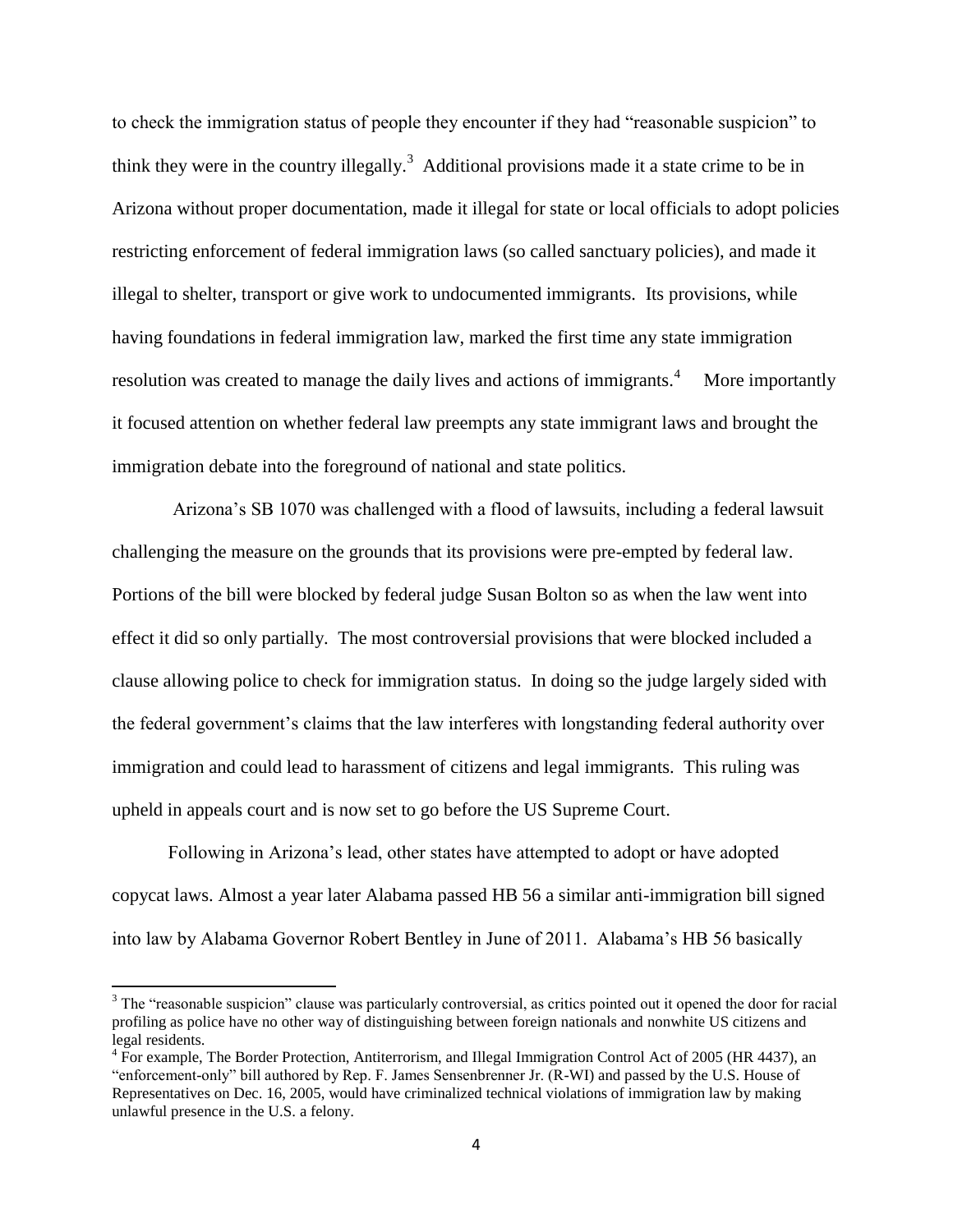combines the harshest provisions of anti-immigrant ordinances that have been adopted thus far by Arizona and others in recent years. Like Arizona's SB 1070, Alabama's HB 56 law would allow local police to check the immigration status of people they detain, as well as mandatory confirmation of one's status for employment purposes. This copycat legislation went even further than Arizona's SB 1070 in pushing the limits of state authority over immigrants within the state's borders by requiring K-12 public schools to verify students' legal status and report this to the state education board. The Alabama law also excludes undocumented immigrants from attending public colleges, makes it illegal to rent housing to undocumented immigrants, and makes certain contracts that undocumented immigrants sign unenforceable.

Legal challenges surmounted over Alabama's HB 56; however, unlike portions of SB 1070, a federal judge in Birmingham, Alabama, upheld many of the law's most controversial clauses. In the case of federal challenges to Arizona's and Alabama's immigration bills, contradictory rulings by federal court judges on similar or stricter issues pose real strain on the federal immigration system setting the stage for forced decisions at the federal level on whether states can or cannot implement immigration laws. Most importantly, all states have been involved in this policy domain in various facets. In 2011 alone the National Conference of State Legislatures reported that there were 1607 bills and resolutions relating to immigrants and refugees in all 50 states and Puerto Rico. This pattern is likely to continue as the states take the lead in defining the state federal relationship, trending toward states (rather than the federal government) making the final determination of policy affecting immigrants' ability to function in society (Newton & Adams, 2009).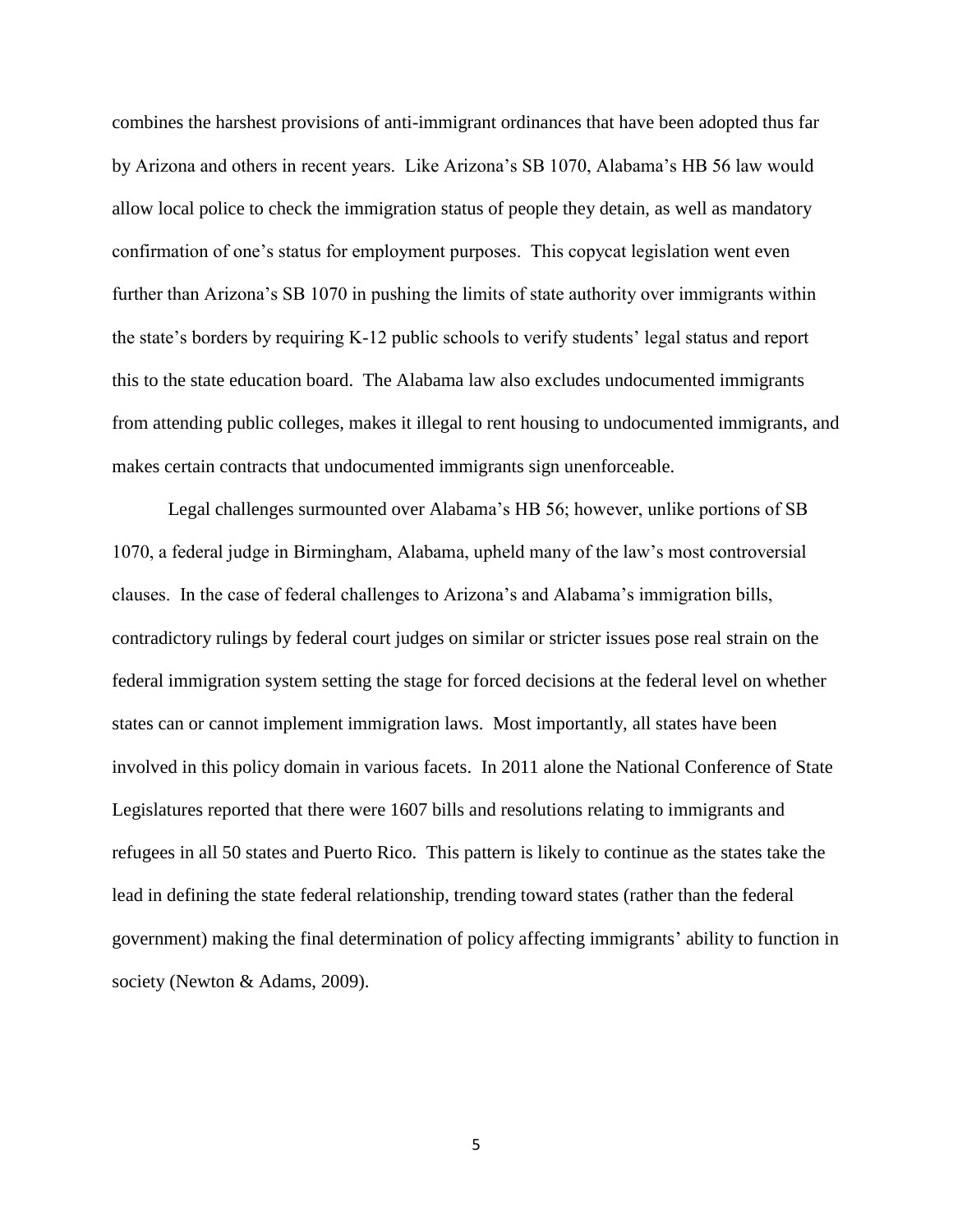### Immigration and Subnational Governance

In 1994 Fix and Passel made a definitional distinction between immigration policy which encompasses admissions and criteria of entry, and immigrant policies which regulate the lives of immigrants while within the US. Skerry in 1995 and Wishnie in 2001 both argue that all policies regarding immigration and/or immigrants fall under the immigration policy umbrella, and thus are under federal control. Nevertheless, states and local government are enacting policies which impact immigrant populations. Lina Newton and Brian Adams find that states exercise influence over immigration policy in two ways: 1) using their discretion in completing tasks delegated to them by the federal government and 2) creating immigration policy in areas not directly associated with immigration but still under the purview of state and local governments.<sup>5</sup> Subnational immigration policies either assist immigrant incorporation into society or marginalize them, and are typically characterized as pro-immigration policies which affect the cultural and economic incorporation or anti-immigration policies which attempt to deter settlement or control migratory flows.

An underlining theme of immigration politics is the reconciliation of choices between integration or assimilation and enforcement or isolation of immigrant populations. On the subnational level, many important services that citizens receive are provided by state and local governments. Policy decisions made at each level of government have an effect on the quantity and quality of those services and the reality is that immigrants arrive to the US in need of massive amounts of social services and language training. The burden of these costs lies on the shoulders of the state and local governments where immigrants choose to locate. Different states take different approaches to immigration control and immigrant integration. States can allow or

 $<sup>5</sup>$  State policies that are anti or pro immigrant in content are either within the subnational governments' authority or</sup> the subnational role has been clearly defined by Congress, especially in the case of healthcare and welfare.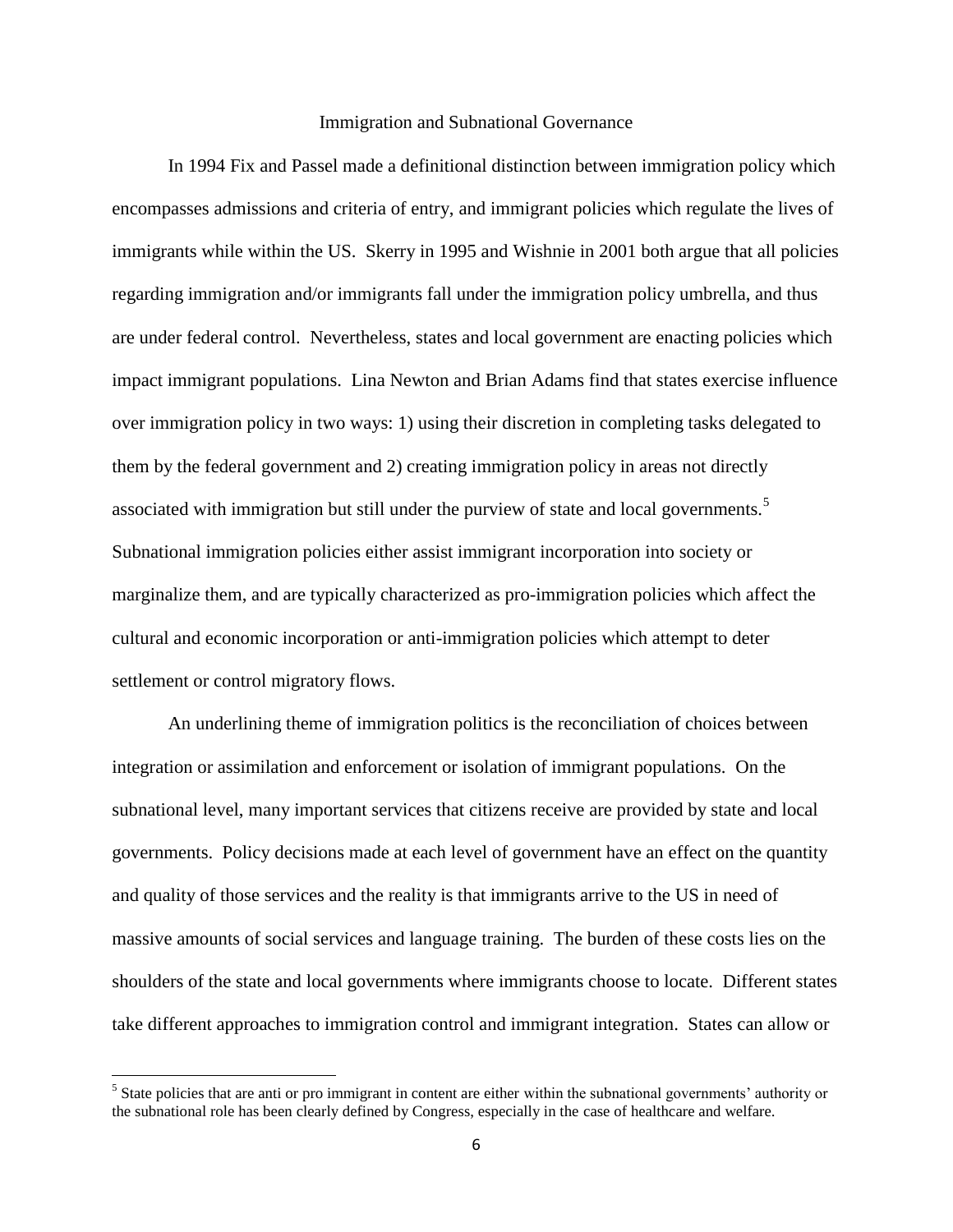deny immigrants access to a variety of state and federal programs, fund nonemergency healthcare programs for pregnant undocumented women, or admit undocumented immigrant students to state colleges at instate tuition rates.

On the other hand, the state role in the area of immigration control and immigrant law enforcement has been more experimental because it is less clearly defined by the federal government. Variation of enforcement policies provides important insights to the study of immigration politics and federal-state relations, yet explanations of subnational immigration policy have been minimal. Further discussion is needed to determine what factors may lead governing institutions to adopt restrictive policy in general in order to further explore enforcement adoptions. While a more in depth discussion is provided later in this work, the highlights of previous studies are introduced below.

Historically immigrant populations have settled in a handful of states, collectively referred to as the gateway states of California, Texas, Florida, Illinois, New York and New Jersey. Newton (2008) and others have suggested the foreign born population in these "big six" states have reached a critical mass that requires political actors to take immigrants into account because of electoral value or pressures for integrative policies. As contemporary immigrant populations are flowing into all areas of the country, these new destinations have less experience with immigrant populations and lack the infrastructure to provide services for an increasing population. The increase in immigrant populations may overwhelm the integration capacity of native populations and breed intergroup conflict. In settings where the native population believes or perceives immigrants as a threat to the communities, steps may be taken politically as an attempt to discourage immigrant settlement. Group threat has been used to explain Englishonly state initiatives, noting that white Americans with little interaction with immigrant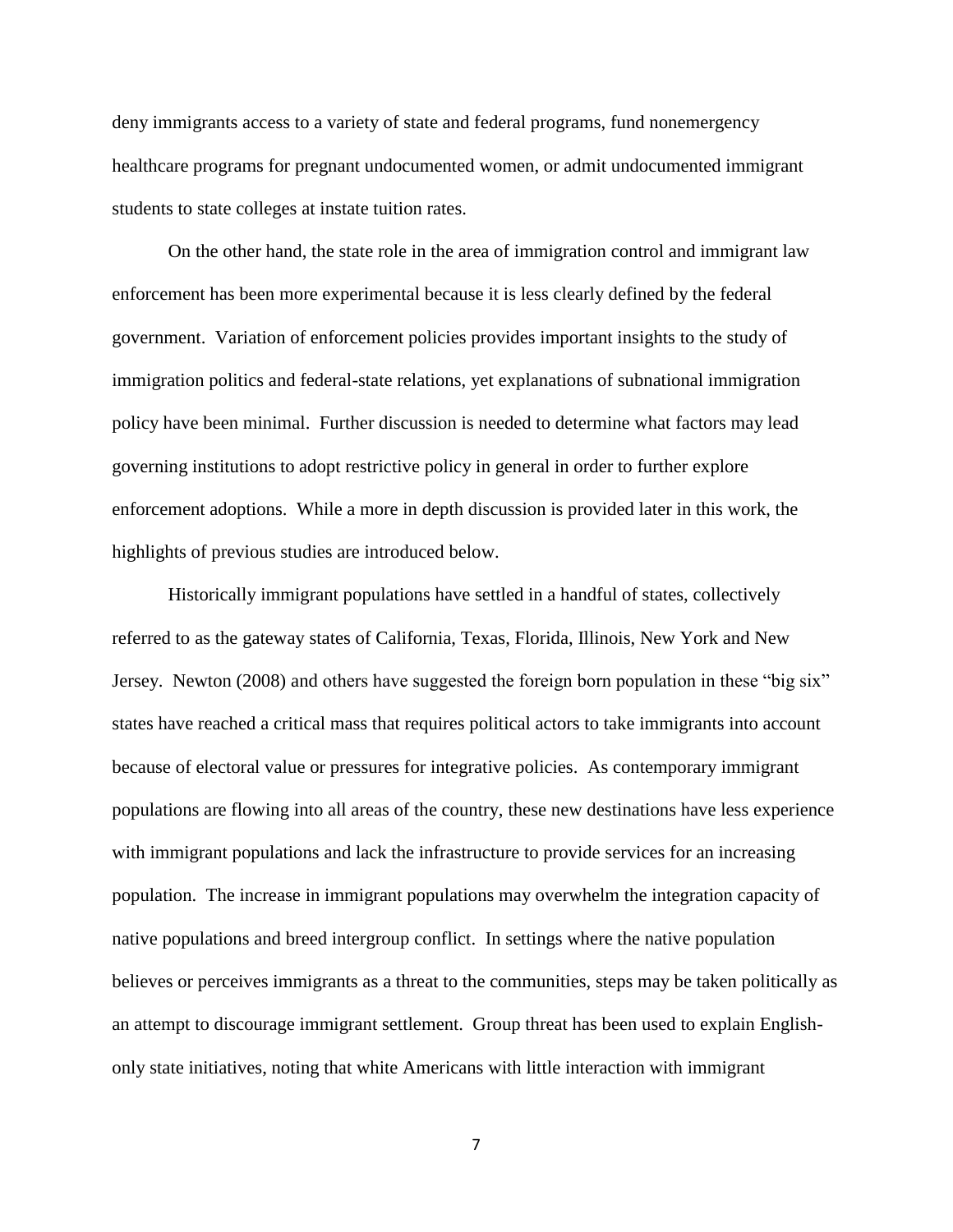populations are more likely to feel threatened by their presence (Tatalovich, 1995; Branton et al., 2007; Tolbert & Hero, 2001; Tolbert & Grummel, 2003; Pantoja & Segura, 2003). Additional studies conclude that immigration attitudes seem rooted substantially in group identity and prejudice (Citrin et al., 1997; Kinder, 2003).

Ramakrishnan and Wong (2010) reports similar findings as race relation literatures which linked the changes in racial diversity as an important factor in immigration policy adoptions, as does Tolbert and Hero's (1996) study of county level votes for California's Proposition 187 antiimmigration "Save our State" initiative.<sup>6</sup> A study of Arizona, Georgia, Tennessee, and Texas revealed that the characteristics of the representative's district had a more clear effect where legislators with districts containing higher percentages of whites and those that represented districts with higher levels of population growth were much more likely to sponsor or cosponsor anti-immigration legislation (Pearson-Merkowitz & Yoder, 2010). Graefe et al.'s (2008) analysis indicates that a high rate of growth of the immigrant population is associated with less liberal welfare policies.

The position states take in relation to federal policy has important ramifications for the state-federal relationship and in immigration federalism. Filindra and Kovacs (2011) confirm that there is no uniformity in the way decision makers think about and speak about immigration in the American states. A recent review of the Bush Administration's record on federalism notes the federal government's centralization efforts in immigration (Conlan & Dinan, 2007) while another article identifies state immigration policy initiatives as a form of state "signaling" to the federal government (Krane, 2007). Others have noted benefits from state and local activity, such

<sup>6</sup> Tolbert and Hero note that in California alone in 1986, 1994, 1996, and 1998 through Proposition 63, Proposition 187, Proposition 209, and Proposition 227 surveys indicate that a majority of whites supported each policy, while minority groups opposed them. They argue that California's initiatives allowed voters to circumvent legislators who were perceived as being overly responsive to minority groups.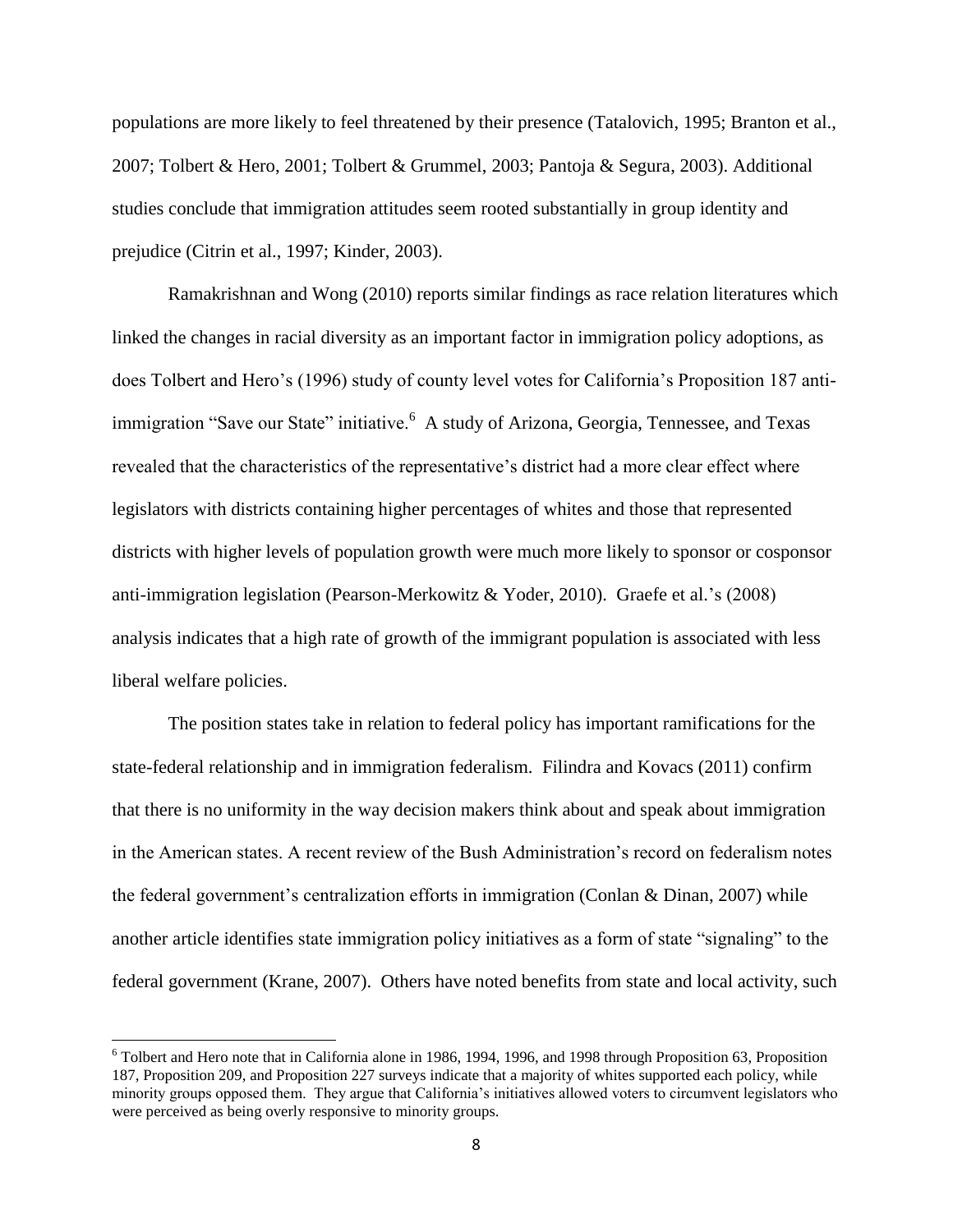as states acting as laboratories of policy innovation and who have greater capacity to address immigration issues (Parlow, 2007; Rodriguez, 2008; Skerry, 1995). The balance in distribution of authority over immigration policy between the states and federal government is a constant swinging pendulum in American history. Even though much of the discussion and analysis of contemporary immigration policy making focuses on the federal level, scholars have identified important ways in which state and local governments have acted on their own in response to immigration, both legal and unauthorized. States are actively involved in immigration policy and politics, where state and local conditions affect the shape and content of immigration rhetoric and resulting policy. As Filindra and Kovacs (2010) conclude "all politics is local" even when it comes to this seemingly federal only policy domain. Spiro (2001) has argued that state involvement in immigration is valuable because it allows states to deal with specific problems they face without recourse to a national policy that may not be desired by other states. In this sense, state activity acts as a "steam-valve," allowing for incremental policy change at the state level and avoiding political confrontations nationally (Newton and Adams, 2009).

#### Justification and Significance of Research:

While the subnational immigration policy literature is limited in volume most all studies recognize immigration policymaking activity, at either the state or local level of government, as a reaction to a 'void' left by federal government policy inaction. However, no studies have directly evaluated intergovernmental influences on state level immigration policy adoption, particularly national influences. This research seeks to bridge this gap by modeling state adoption of immigration policy to account for national influence on policy adoption to examine if the federal-state government dynamic impacts state cooperation in subnational immigration policy. Scholars of federalism, intergovernmental relations, American politics, and public policy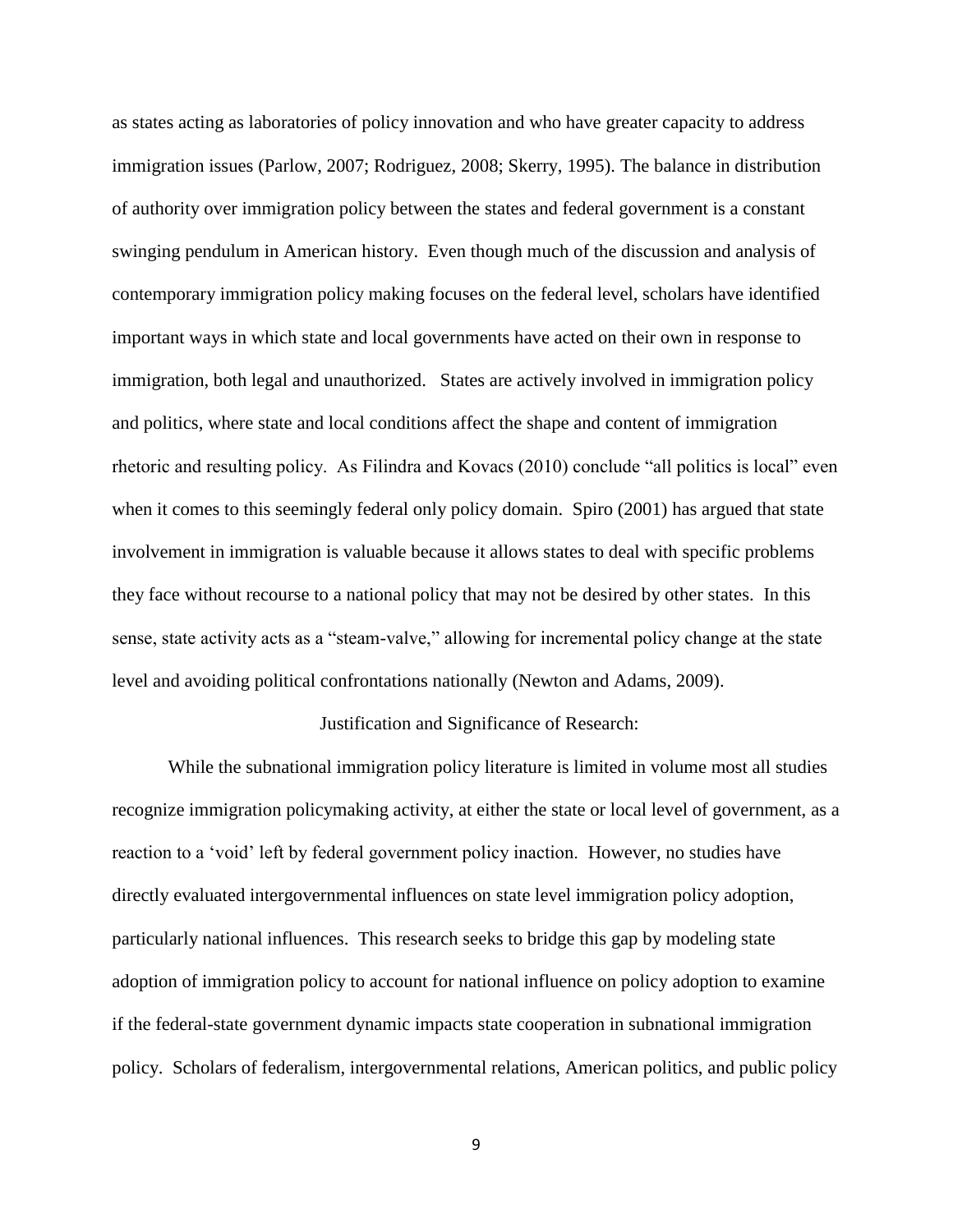will be interested in the findings, as the position states take against the federal government has important ramifications in the American system and the balance or sharing of powers in the federal system impacts the formation of immigration policy.

The passing of immigration policy from the federal to state and local governments is occurring in the broader context of devolvement of many governmental responsibilities and is a indicative of the broader restructuring of the ever changing American federalism system. Unlike many other issues where the trend has been increasing federal involvement in policies traditionally dominated by states, immigration has historically been under the federal domain, with courts upholding the principle of federal exclusivity (Rodriguez, 2008). Despite this assertion of federal control, states are now attempting to assert themselves in this policy area; this coupled with devolved governance provides an important platform for the study of immigration federalism. A function of the devolution of policy responsibilities is that it allows subnational governments some degree of flexibility to mold and shape policy and to experiment in the hopes of forming better policy. The devolution of immigrant and immigration policy responsibilities to states is unique in that it is a previously unexplored policy area for most states and is still a work in progress. Therefore, studying state responses to immigrant populations is important to the overall study of devolution of policy responsibilities.

Additionally, intergovernmental political competition can be informative in conceptualizing policies which calls for joint provisions of a public good by both state and national governments in the US federal system (Bednar, 2007; Bailey & Rom, 2004). An important feature in the intergovernmental arrangement is that governmental actors and decision makers at each level of governance compete over credit for provision of goods to citizens while at the same time trying to avoid the blame associated with the perceived problem. States and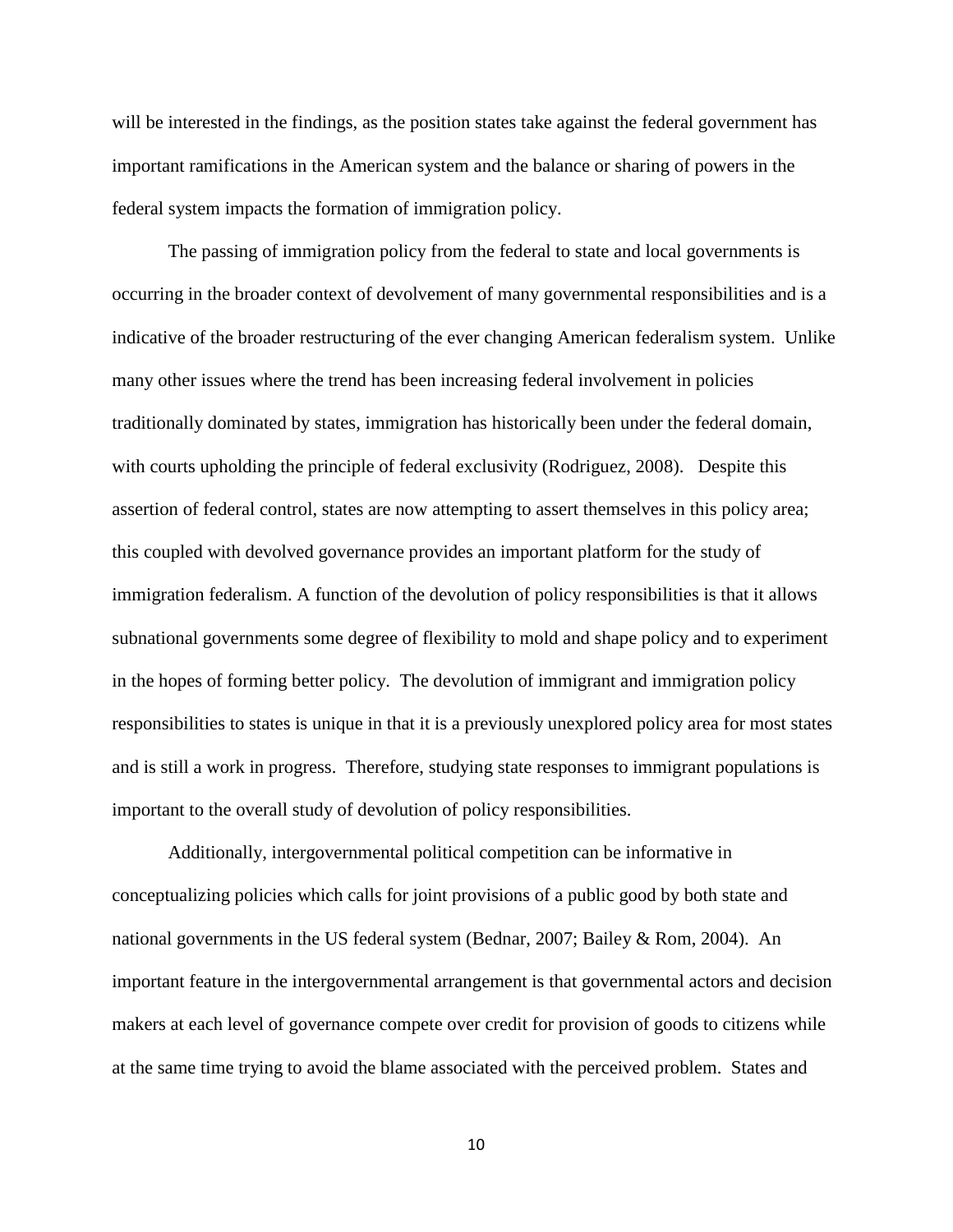localities feeling the pressure to "do something" about the perceived immigration problem may enact policies which are intended to encourage immigrant populations to move, discourage other immigrants from moving into the jurisdiction, or send a message that the federal government needs to address broken immigration system. In some instances states may choose to take a confrontational approach attempting to circumvent the federal government and push the boundaries of federal exclusivity in the immigration realm but these instances are rare. However, in the example of the 287g program states have the option of being supportive of federal immigration enforcement measures that are already in place without extending their reach to the creation of rules and regulations. Enforcement measures in cooperation with the federal government is a way to control the growing number of illegal immigrants residing in the US, and allows the national and subnational governments to work together in attempting to solve problems affecting their joint constituencies. Therefore, understanding the circumstances under which states cooperate with the federal government is of fundamental importance to the study of federalism and balancing of power in the currently turbulent immigration federalism system.

However, assumptions characterizing a state federal relationship as conflicting in all facets of immigration policy overlook cooperative programs and policies which assist national goals. Adams and Newton (2008) found state effort to legislate in the area of immigration during the 2006 and 2007 years have largely complemented federal policy. Specifically in regards to immigration law enforcement the 287g program option is supportive of federal measures without encroaching on issues of federal exclusivity. While the enforcement of immigration laws in the interior of the United States has certainly been controversial it does not conflict with federal initiatives; but, it has created a checkerboard of conflicting laws. Furthermore, many of the subnational immigration policies may have already generated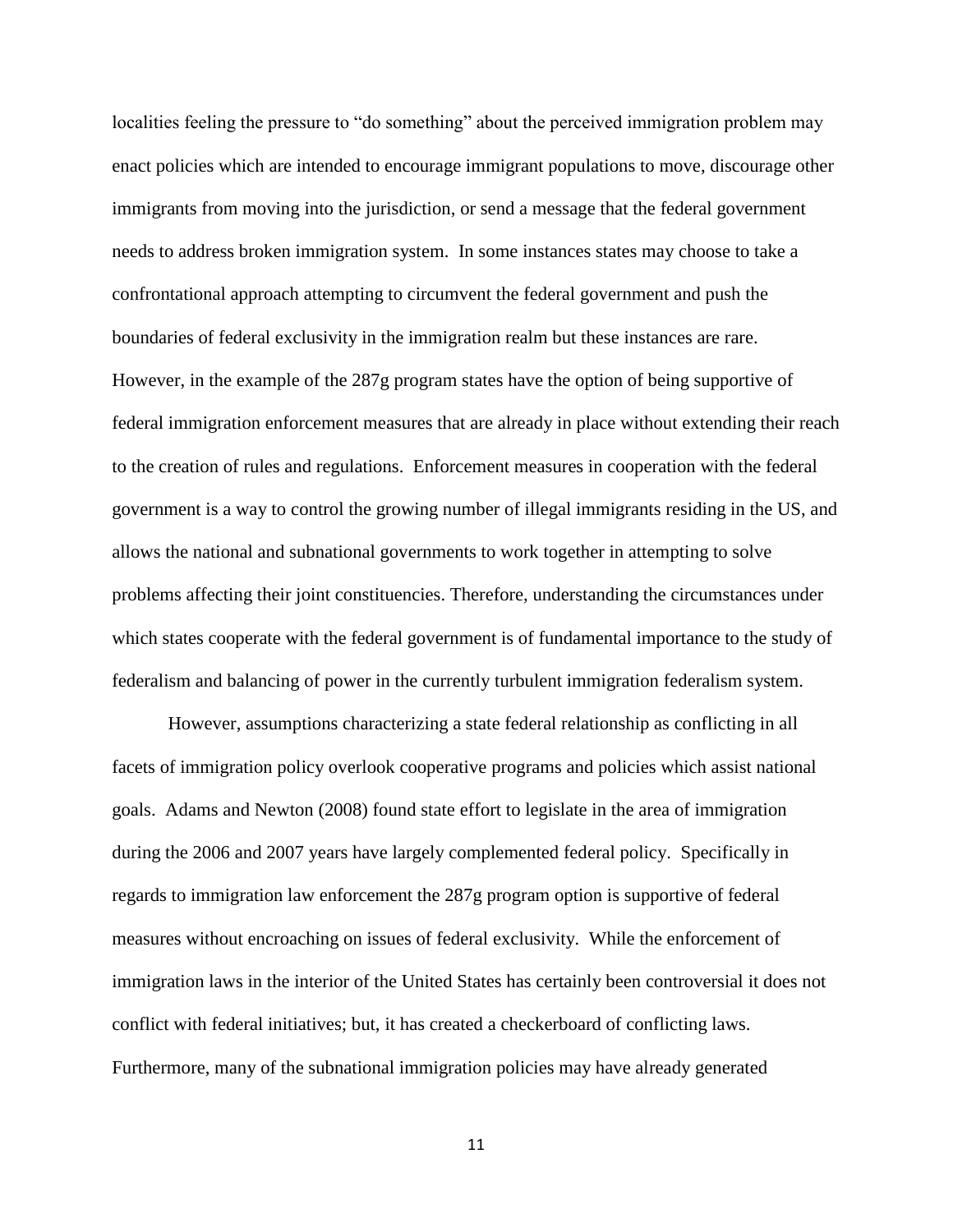discriminatory backlashes against Hispanics<sup>7</sup> who are not illegal immigrants.<sup>8</sup> Scholars Chishti (2002) and Pham (2004) note that the devolution of immigration policing erodes hard built police community relationships by discouraging cooperation from immigrant communities out of fear that they or their family members will be at risk of removal if they make contact with law enforcement officers. The integrative functions that state and local jurisdictions provide to immigrant populations conflicts with the primary federal function of immigration control and increased nonfederal involvement in immigration could potentially harm public safety by stretching already limited state and local resources. As all law enforcement agencies believe that trust and support are vital components of effective policing, various cities and agencies have adopted "sanctuary laws," which are policies that have stated the jurisdiction will not require or permit local law enforcement officials to enforce federal immigration laws. The widespread adoption of cooperative and non-cooperative policies across the country is an intriguing puzzle because it demonstrates the divergence of adopted policies in the federal system. Furthermore, diverging policies at the subnational levels are only likely to proliferate in the absence of federal directives and makes acceptance of any eventual national policy reform less acceptable as locales wish to continue their already adopted immigration policies.

However, national immigration policy reform may not be on the horizon. Immigration policy is complex and currently evolving where partisan leaders in the national government struggle to decide upon how to control illegal immigration and the appropriate levels of enforcement. The controversy surrounding the passage of state laws in Arizona and Alabama

<sup>&</sup>lt;sup>7</sup> It is important to note the large, if not practically complete, overlap between the immigrant community and Latino community. For all practical purposes, at least at the national level, the public sees immigrants as overwhelmingly Latino and the undocumented population at least is largely Latino, although it has been diversifying in recent years (Citrin et al., 1997; Passel & Cohn, 2009).

 $8 \times 8$  What certain states and communities are doing is taking matters into their own hands that should be dealt with on a national level in a consistent manner," said Ricardo Meza, a lawyer in Chicago for the Mexican American Legal Defense and Educational Fund, which brought the Valley Park case. "Where we see the big danger with these laws is that they put a bulls-eye on every Hispanic's forehead (Preston, 2008)."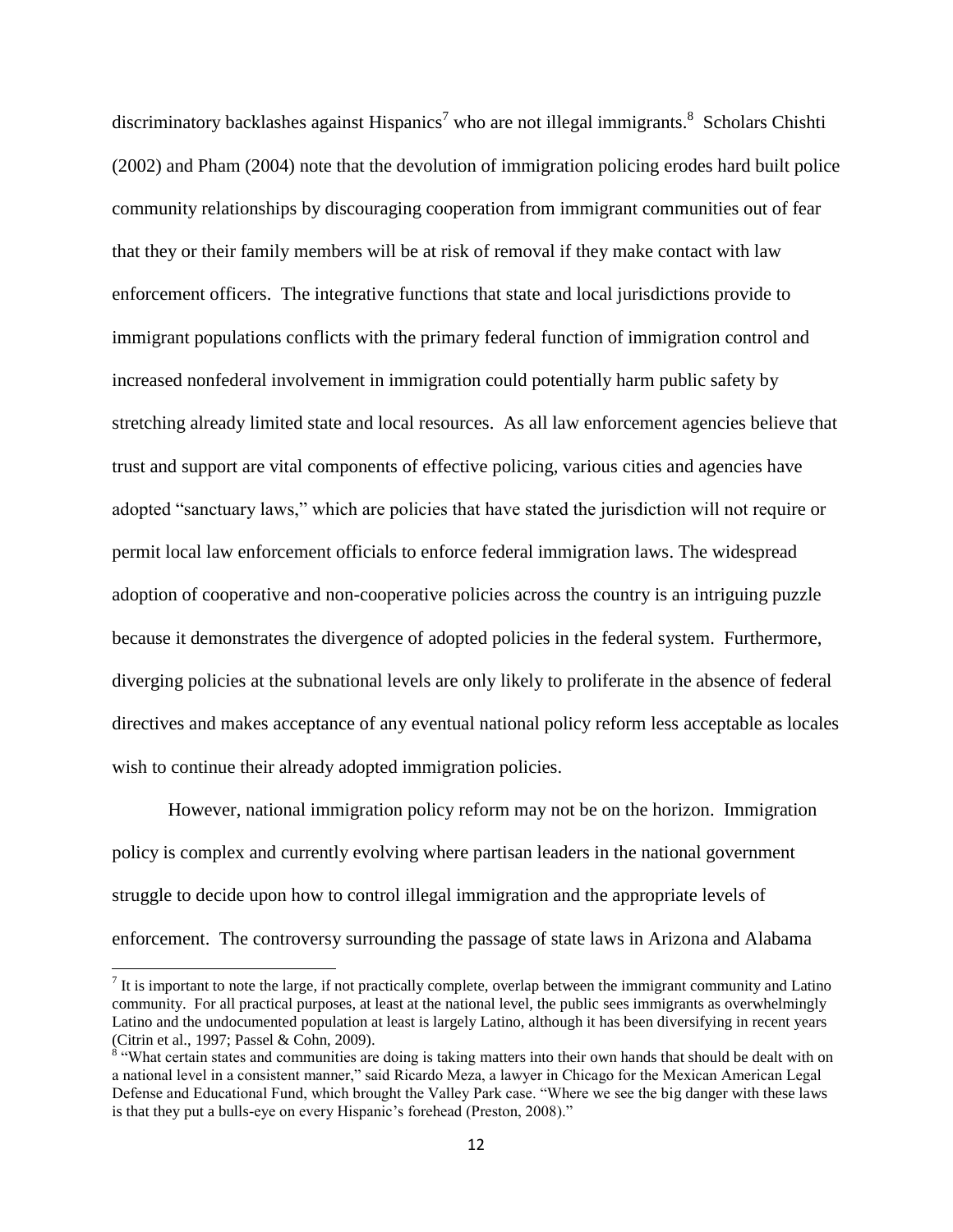demonstrated that at least everyone on all sides of the political debate agree that the current immigration system is broken. While there is disagreement as to the best way to "fix" the system, greater attention to programs like 287g is important in highlighting the cooperative aspects of immigration federalism and provides an example by which cooperative federalism could prevent such subnational dissention developing in the current system.

### Conclusion

With the increase of state policy activism, contemporary immigration politics is reconfiguring within the intergovernmental context where varying policies exist in light of the states' political cultures, demographic makeup, and distance from the border. Ultimately, many state governments believe that the federal government is not doing enough to deter undocumented immigration and are more eager to act to control illegal immigration. The battle over state enforcement of immigration law is ultimately a battle over government power and which branch gets to exercise it with many costly consequences for immigrants that will continue in an absence of any clear federal directive. As states and localities continue to adopt diverging immigration policies, any compliance with any later enacted national policy will become more and more difficult. This intergovernmental dynamic is captured in the previously unexplored area of immigration policy devolvement. As there is already a widespread adoption of cooperative and non-cooperative policies across the country, the discussion that follows and the model used for analysis explicitly accounts for the intergovernmental context of state level policy adoption. This dissertation examines state level adoption and diffusion of the 287g program in the American states. By merging studies of immigration policymaking and state policy diffusion the primary focus is to examine explanations for enforcement policy innovation, as well as diffusion of a federal initiative uncomplicated by financial incentives or mandates. It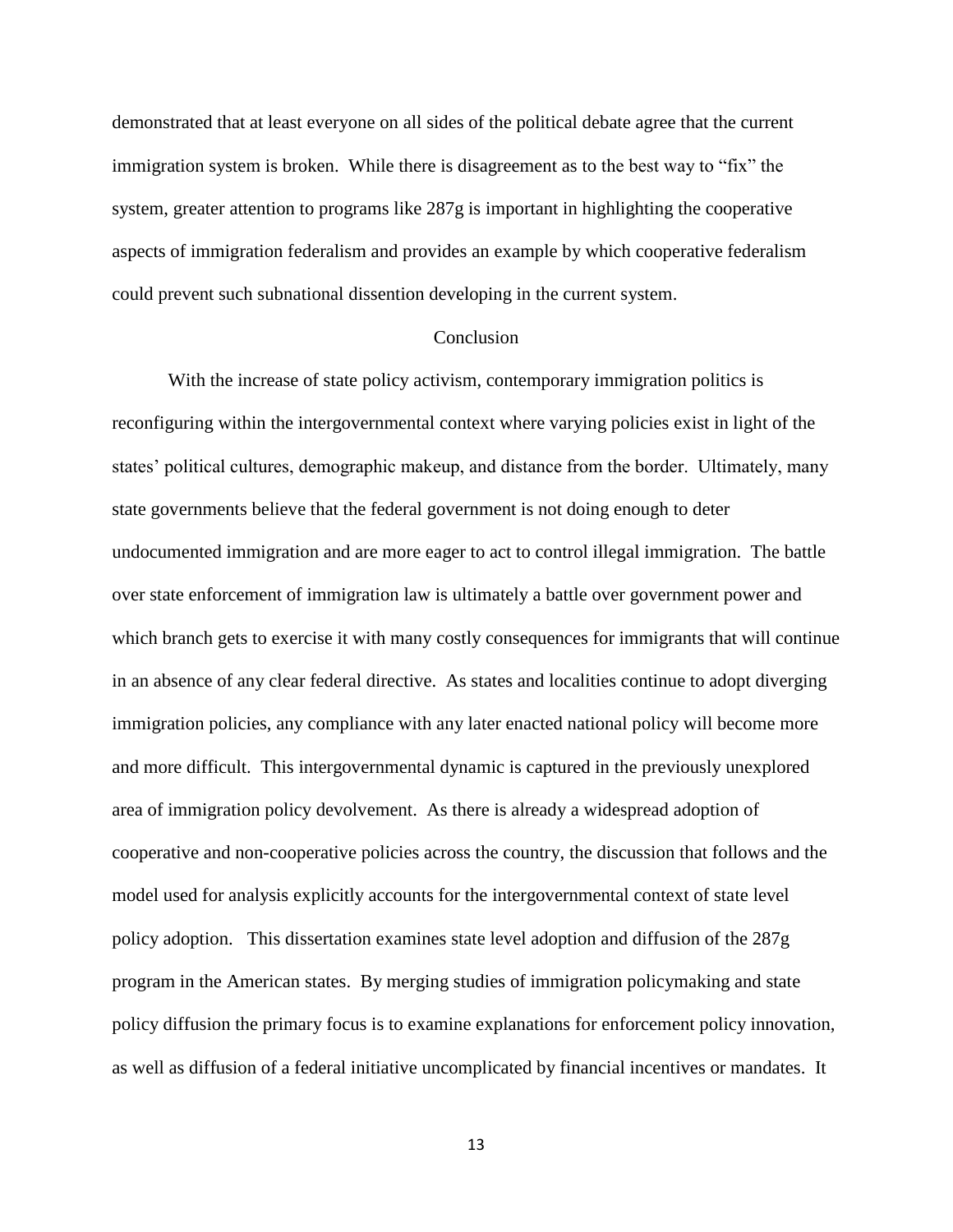considers adoption as a state response to intergovernmental systemic factors by modeling adoption and diffusion on internal and external dynamics. Based on the literature of immigration policymaking, federalism, and policy diffusion, this analysis examines variables leading to adoption at the state level within the institutional context of federalism and how this program diffuses through the states. The argument made here is that federal inaction to provide meaningful illegal immigration control leads to state policy adoption when the burden of caring for and integrating immigrants becomes too heavy.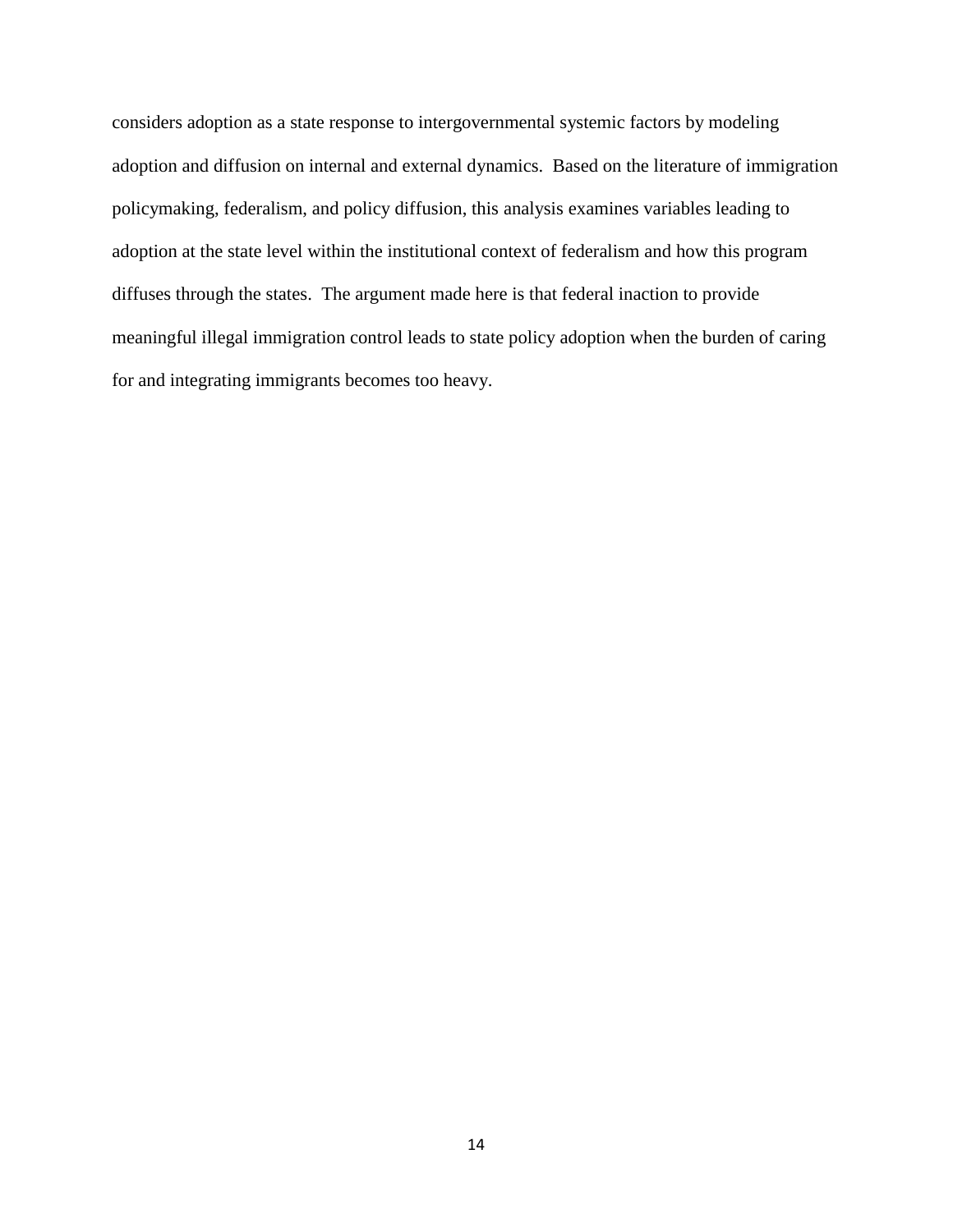### CHAPTER 2: HISTORICAL AND THEORETICAL BACKGROUND

In order to understand the current environment of immigration policy, it is important to first review how the existing policies came into being. This chapter briefly reviews federal immigration policy from a historical perspective, the principal debate about state and local immigration policy, and the legal doctrines associated with the expanding role of subnational authorities in enforcement of immigration policies. This section closes with a review of immigration federalism in development of a theoretical framework for analysis of immigration lawmaking and devolution of enforcement authority from federal to state and local jurisdictions.

### National Immigration Policy

In the 1980s the federal government of the United States began adjusting immigration policy towards efforts to control the rise of immigration and trended towards limiting immigrant rights. Beginning with the Immigration Reform and Control Act (IRCA) of 1986 national legislation created sanctions against employers who knowingly employ undocumented immigrants.<sup>9</sup> The IRCA also allowed most undocumented immigrants currently living in the United States to apply for legal status. However, the IRCA failed in its attempt to decrease illegal immigration through restrictive measures of employer sanctions because it did not meet the economic demands of the US labor market by providing access to legal immigration causing the illegal immigration population to steadily increase.<sup>10</sup> While previously, much of the

 $\overline{a}$ 

<sup>&</sup>lt;sup>9</sup> Prior to 1986 immigration control policy consisted of interception at the border or apprehension on jobsites, however this act changed that by making the hiring of illegal immigrants a civil and in some cases a criminal violation.

 $10$  The 1990s saw a steady incremental growth in the size of the immigrant population with mostly immigration flows from Latin America and Asia.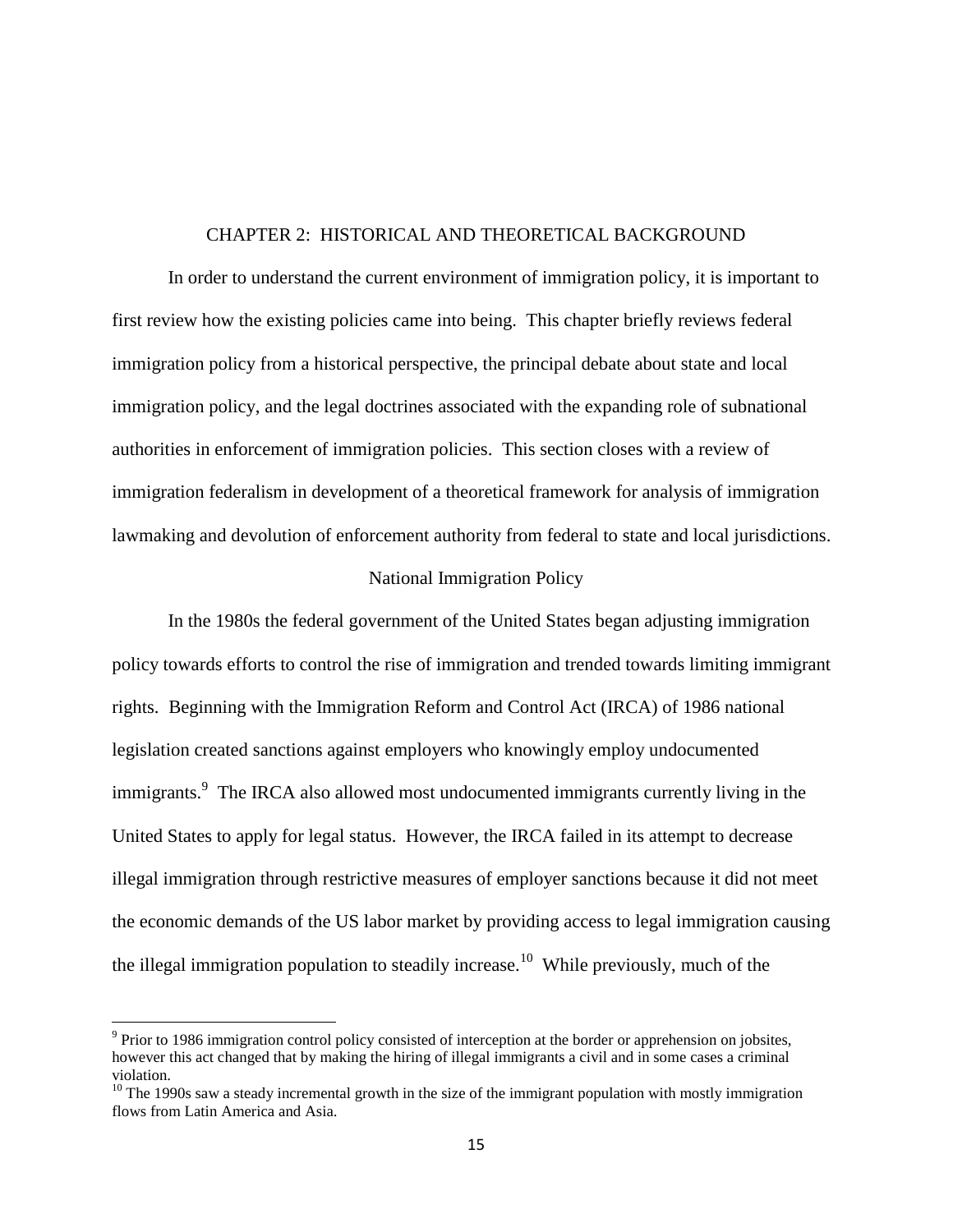immigration flow was from Europe, the migration flows of the 1980s were from every part of the world effectively increasing the diversity of the immigration flows.<sup>11</sup>

In contrast, the Immigration Act of 1990 revised legal immigration statutes increasing total admissions by forty percent, though this increase was allocated mostly to highly skilled immigrants and for family reunification.<sup>12</sup> The 1994 Violent Crime Control and Law Enforcement Act gave the Attorney General discretion to prioritize deportation standards and increased border patrol appropriations. In 1996 the US government continued immigration control efforts with passage of The Antiterrorism and Effective Death Penalty Act giving local police the authority to arrest previously deported noncitizen felons. Additionally, The Personal Responsibility and Work Opportunity Reconciliation Act (PRWORA) of 1996 dramatically scaled back legal immigrants' access to publicly funded social services including Food Stamps, Medicaid, Supplemental Security Income, and Temporary Assistance to Needy Families. The PRWORA or Welfare Reform Act authorizes, but did not require, states to deny a range of public benefits to immigrants devolving responsibilities to lower tiers of government for the well-being of immigrants.<sup>13</sup> The Welfare Act limited immigrants' access to social public benefits to emergency health care, short term emergency disaster relief aid, and public health assistance for immunizations.

l

<sup>&</sup>lt;sup>11</sup> The Refugee Act of 1980 allowed for asylum claims by an alien who met the refugee conditions of "physically" present in the US or at a land border or port of entry, irrespective of such alien's status", thus in addition to the influx of Cuban immigrants, more than 200,000 Indochinese and other refugee groups were resettled in the US during the 1980s (Tichenor, 2002).

 $12$  This was due to arguments that global economic competition made it imperative for US businesses to have access to the world's most skilled workers. International pressures on immigration policy increased due to geopolitics and traditional foreign policy concerns, but also the perceived demands of promoting US fortunes in global trade. It also contained provisions for increased border patrol and protection, and provided for the admission of immigrants from "underrepresented" countries to increase the diversity of the immigrant flow.

<sup>&</sup>lt;sup>13</sup> The Welfare Act's authorization of state discrimination against immigrants was an attempt by Congress to devolve some of the exclusively federal immigration power to the states, and with it the substantial immunity from ordinary judicial scrutiny that had stopped previous state attempts of immigration policy. Although this devolution of authority is not explicit, Wishnie (2001) argues that it would have been impossible for state governments to instate any such welfare policies spawned after the Welfare Act due to their inevitably being deemed invalid under rule that state welfare discrimination against legal immigrants is unconstitutional.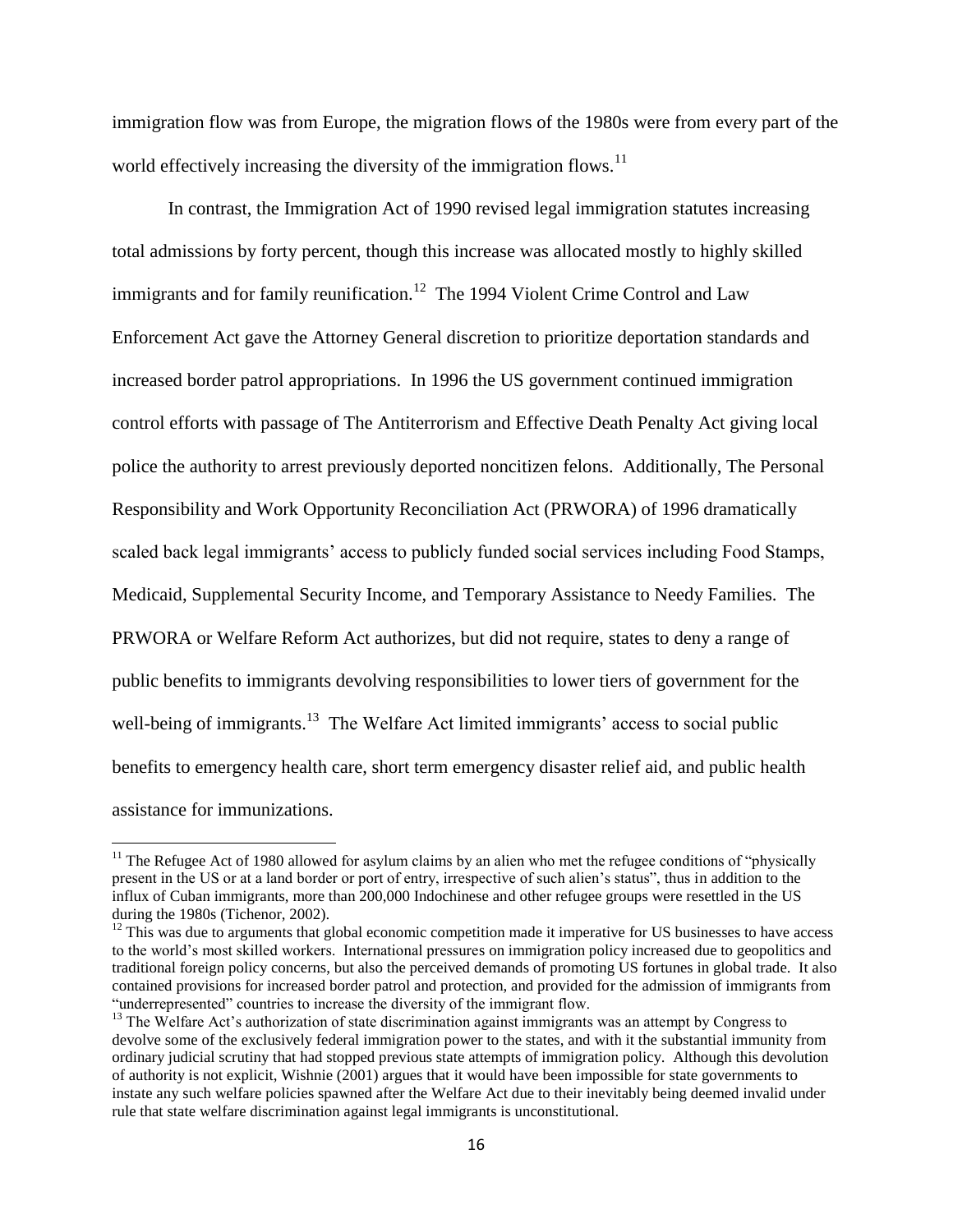Another major piece of national immigration legislation was the Illegal Immigration Reform and Immigrant Responsibility Act of 1996 (IIRIRA), which addressed enforcement at the US-Mexico border as well as in the interior United States. The IIRIRA bestowed authority on the Attorney General to deputize state and local police to enforce federal immigration laws through the creation of the 287g program.<sup>14</sup> This act marked the beginning of the federal government's encouragement and willingness to co-opt state and local participation in immigration control (Stumpf, 2008). Because of increased border patrol protection, a higher rate of illegal immigrants stayed in the United States due to inability to leave and return again. This condition swelled the immigrant populations at the border pushing migration out away from the border and into the interior United States. This dispersion of immigrant populations away from the borders referred to as the "new geography of US immigration," impacted traditional immigrant receiving states and non-border interior states where these immigrants ultimately settled (Marrow, 2005).<sup>15</sup>

The federal policies described above did not decrease the rate of undocumented entrances to the U.S. and may have actually boosted it by continued failure to address the demand for immigrant labor. The IRCA and IIRIRA were indicative of the federal government's multifaceted approach to marginalizing and criminalizing immigrants. Consequently, the relationship between the national and state governments shifted during the 1990s towards the position of state and local governments as important partners in domestic policy for the federal government (Dilger, 2000). The lack of comprehensive enforcement of illegal immigration has

 $\overline{a}$ 

 $14$  It bears noting that this wave of 1996 immigration policies were partially due to a state level voter-passed immigration proposition in California (Prop 187); while the California proposition did not withstand legal challenges it did serve as a strong signal to the federal government of the need for national immigration policy reform.

<sup>&</sup>lt;sup>15</sup> Prior to 1995 three-fourth of immigrants to the US settle in just six states: California, Texas, Illinois, Florida, New York, and New Jersey known as the gateway states. Since the mid 1990s, the fastest growth in immigration settlement occurred in new destination states such as North Carolina, Georgia, Virginia, Nevada, Tennessee, Arkansas, Utah and Arizona.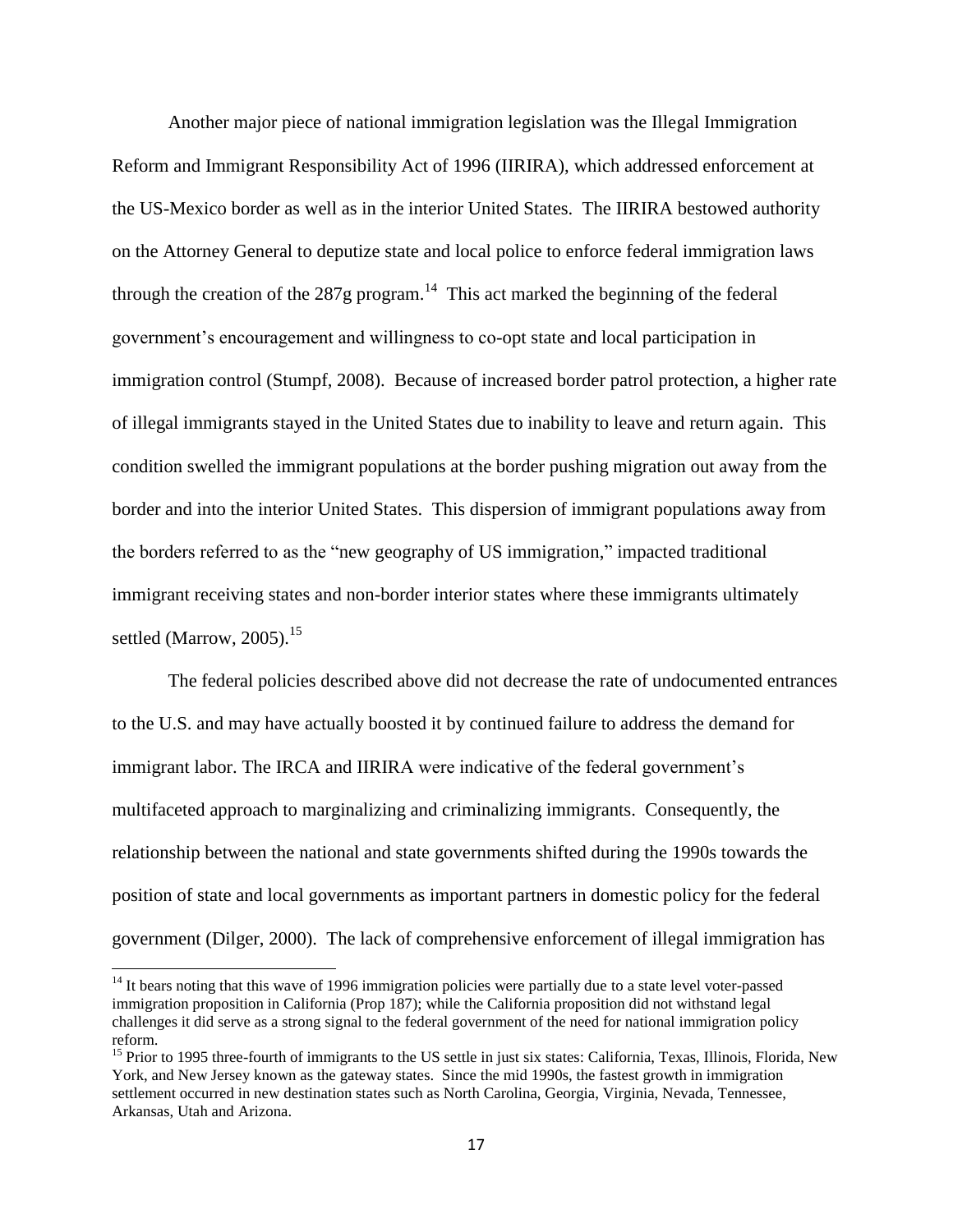rechanneled the flow of immigrants and permanent settlement to states all over the country (Massey et al., 2002; Cornelius, 2001).

Federal-State Relations and State Responses to Immigration

In recent American history, state government policies addressing immigration related issues have proliferated; this activity increased greatly in the last decade. As states responded to Congressional legislation, various policies emerged from state to state, with many of these building on the national legislation's guidance. This section examines the breadth, scope, and variation of these policies. The debate over law enforcement's role in controlling illegal immigration was introduced above and is certainly part of the American states' increased policy activism; distinguishing immigration regulation from regulating immigrants is addressed further in this section. Enforcement policies are further explored in the closing of this section and are the main focus of this dissertation.

The states' role in immigration policy is so often overlooked because of the ingrained perception of immigration as a federal policy domain. This assumption dates back to 1889 in the US Supreme Court decision regarding the Chinese Exclusion Act, where the court ruled that the federal government held exclusive authority over "entry and abode."<sup>16</sup> The federal government was designated as the sole sovereign over immigrants, responsible for determining not only who is allowed to enter, who is barred, and who can be expelled, but also what rights noncitizens have while present in the United States. According to the Court's assessment, "over no conceivable subject is the legislative power of Congress more complete than it is over [immigration and naturalization]."<sup>17</sup> Once the federal government's authority in this policy area was established, the states were generally reluctant to challenge this arrangement.

<sup>16</sup> *Chae Chan Ping v. United States*, 130 US 581 (1889)

<sup>17</sup> *Oceanic Navigation Co. v. Stanahan* 214 US 320 (1909)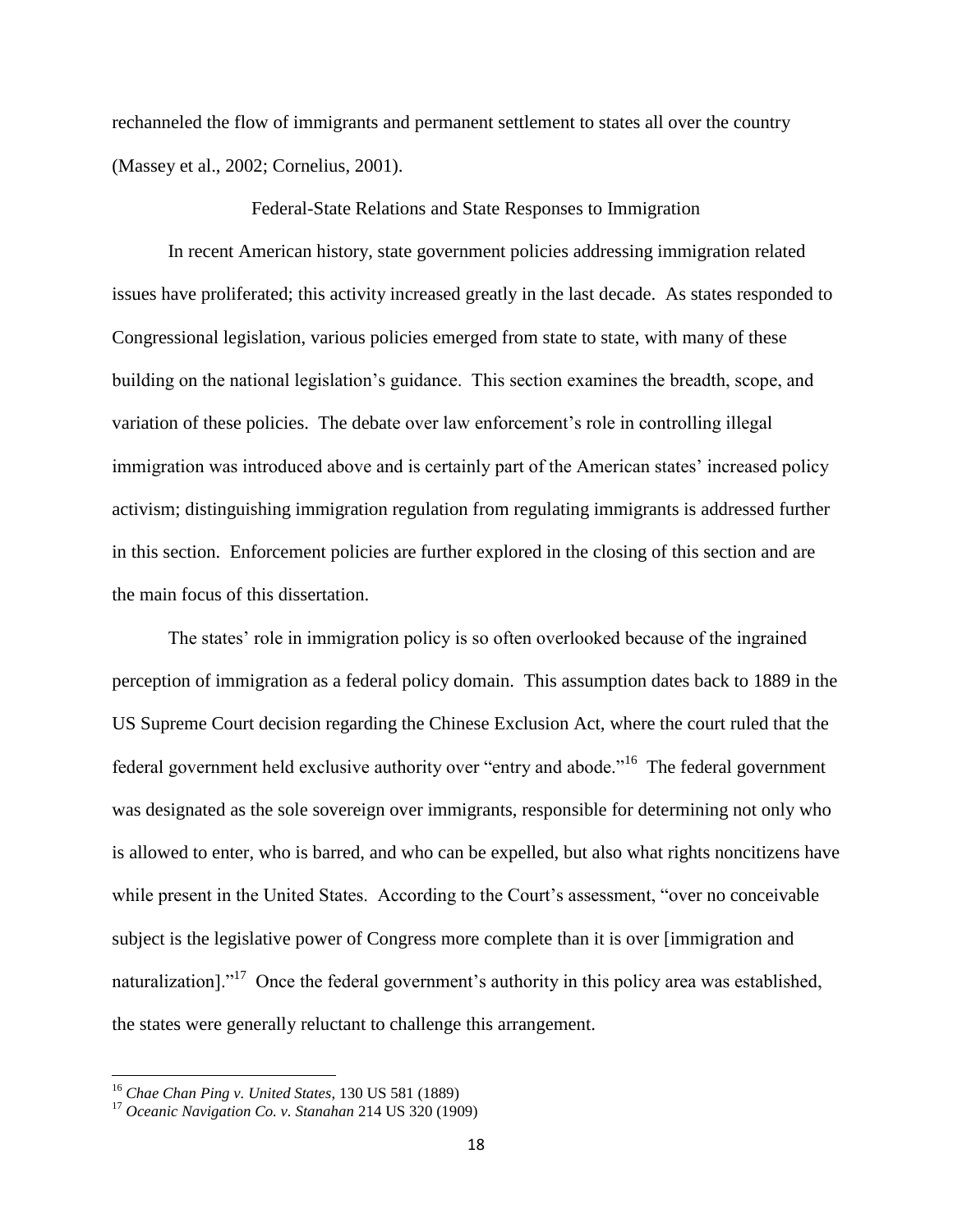While the United States has a significant body of law and regulations defining *immigration policy*, the United States does not have an *immigrant policy* addressing assimilation and integration processes. The nation's immigration policies determine who comes, who goes and in what numbers. Immigrant policies passed at the federal, state, and local levels influence the integration of immigrants after they have arrived. Immigrant policies include eligibility standards for public benefits as well as spending on integration programs like bilingual education. Policy decisions made at all levels of government affect the quantity and quality of services for immigrants arriving in the US, and many of these immigrants need costly social services and language training.

State legislatures and local governments battled with a number of immigration related issues during the 1980s and 1990s but crafted legislation that was largely symbolic (Adams & Newton, 2008) and aimed at sending anti-immigrant messages to immigrant populations attempting to deter settlement or requesting the federal government to compensate states for the costs of immigrant related services. Many states enacted policies which identified immigrants in the prison population and transferred them to Immigration and Naturalization Service (INS) custody as a way to save money. States also debated the exclusion of legal immigrants from welfare benefits programs and California's Proposition 187 went as far as to exclude undocumented immigrants from all public services, including public education, nonemergency healthcare and welfare – but the measure did not hold up to legal challenges.

Also during this time period, Texas, Florida, California, Arizona, New Jersey and New York sued the federal government for "its continuing failure to enforce or rationally administer its own immigration laws since 1980" and demanded compensation for the costs on services to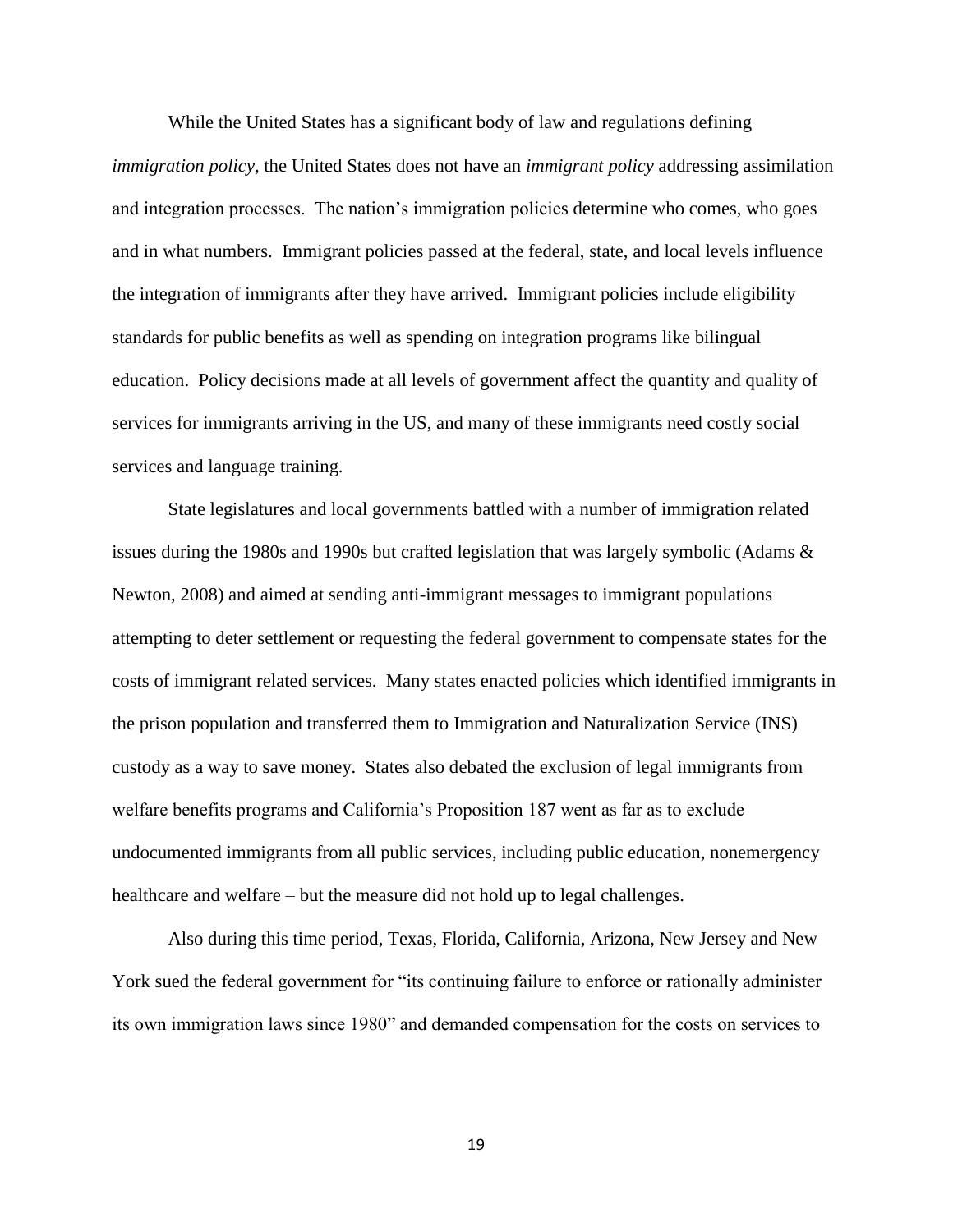immigrants (Huntington, 2008).<sup>18</sup> These lawsuits made it clear that the states viewed immigration as the exclusive responsibility of Washington and the costs of caring for, educating, and incarcerating undocumented immigrants constituted an unfunded mandate. However, the cases were ultimately thrown out as the federal courts considered the suit to be more political in nature without legal merit. Nevertheless, these state actions served as signals and were ultimately successful in provoking the national government into creating the 1996 immigration policies. The federal response came in a series of 1996 legislation and helped to ease growing tensions by providing enhanced ability for states to create immigrant legislation. However, states grappled with their newfound welfare authority and tensions mounted once again under the fiscal pressures of tight state budgets and stagnant local economies. State governments argued that the federal government's right to control legal and illegal immigrant flows and to mandate state payments for cash welfare and Medicaid should carry with it the responsibility to provide sufficient financial support to cover immigrant costs. $^{19}$ 

Entering into the new millennium, statewide immigration policies started surfacing again as Arizona voters passed Proposition 200 "Protect Arizona Now," and the Florida Department of Law Enforcement signed the nation's first Memorandum of Agreement (MOA) with federal immigration authorities under the 287g section of IIRIRA. Arizona's Proposition 200 required individuals to provide proof of citizenship before voting and applying for state funded public benefit programs. The proposition was strategically drafted in a way as to thwart the same types of legal challenges that had invalidated California's previous immigration policy effort in Proposition 187. The Florida MOA allowed for state troopers to receive training to enforce civil

 $\overline{a}$ 

<sup>&</sup>lt;sup>18</sup> *Texas v. United States,* 106 F. 3d 661(5<sup>th</sup> Cir. 1997); *New Jersey v. United States,* 91 F. 3d 1095 (9<sup>th</sup> Cir. 1997); *Arizona v. United States*, 104 F. 3d 1095 (9th Cir. 1997); *Padavan v. United States,* 82 F. 3d 23 (2nd Cir. 1996); *California v. United States, 104 F. 3d 1086 (9<sup>th</sup> Cir. 1997)* 

<sup>&</sup>lt;sup>19</sup> The Emergency Medical Treatment and Labor Act of 1986 (EMTALA) legislated health care providers to provide emergency care to anyone regardless of immigration status.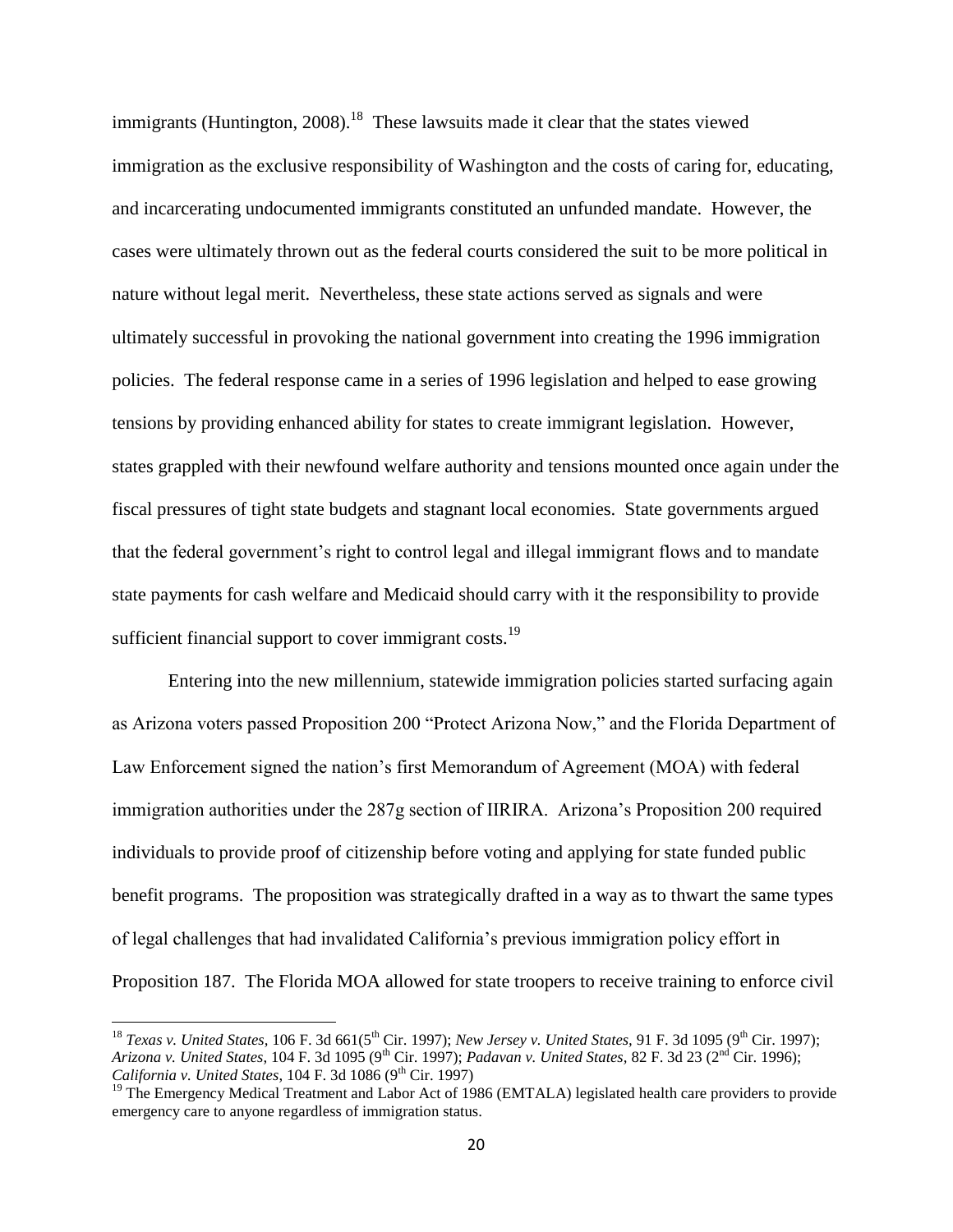immigration laws in collaboration with federal enforcement agencies and was the first one signed since the program's inception six years prior.

Continuing into the decade, the federal government had yet to pass sweeping immigration legislation, states continued to receive influxes of immigrant populations, and the spread of state level immigration related measures accelerated. In 2005, state legislatures considered approximately 300 bills relating to immigrants and passed around 50. In 2006, 500 bills were considered 84 of which became law; and the amount of legislation increased again in 2007 with 1,562 pieces of legislation introduced with 240 becoming law. In the 2009 legislative year, every single state house in all 50 states considered immigrant related laws and resolutions, with a total of 353 enacted. $^{20}$ 

Recent state level policies run the gamut, being both restrictive and welcoming in nature.<sup>21</sup> Arizona, Georgia, Oklahoma, and Colorado have enacted laws of varying toughness limiting public services to undocumented immigrants, blocking their access to forms of identification, and imposing sanctions on employers who hire them.<sup>22</sup> On the other hand, eleven state legislatures have granted undocumented high school students in-state tuition rates that attend post secondary schools. Arizona, Alabama, Georgia, and Nebraska passed omnibus legislation addressing employment/worksite enforcement, law enforcement, and requirements to provide verification of lawful presence to receive public benefits.

<sup>&</sup>lt;sup>20</sup> National Conference of State Legislatures Immigration Law Report available at http://www.ncsl.org/issuesresearch/immig/state-laws-related-to-immigration-and-immigrants.aspx.

 $^{21}$  Examples of restrictive policies include range from state level employer sanctions, laws that penalize employers who knowingly employ illegal immigrants, laws preventing undocumented residents from receiving driver's and business licenses, and laws excluding undocumented students from in-state tuition benefits at public colleges and universities.

 $^{22}$  In these cases legislation was driven by mainly Republicans, with the democrats split. But the debates exposed new rifts in the GOP party, between business communities (concerned about cheap labor pools) and an emerging breed of new republicans who did not really care what business thinks.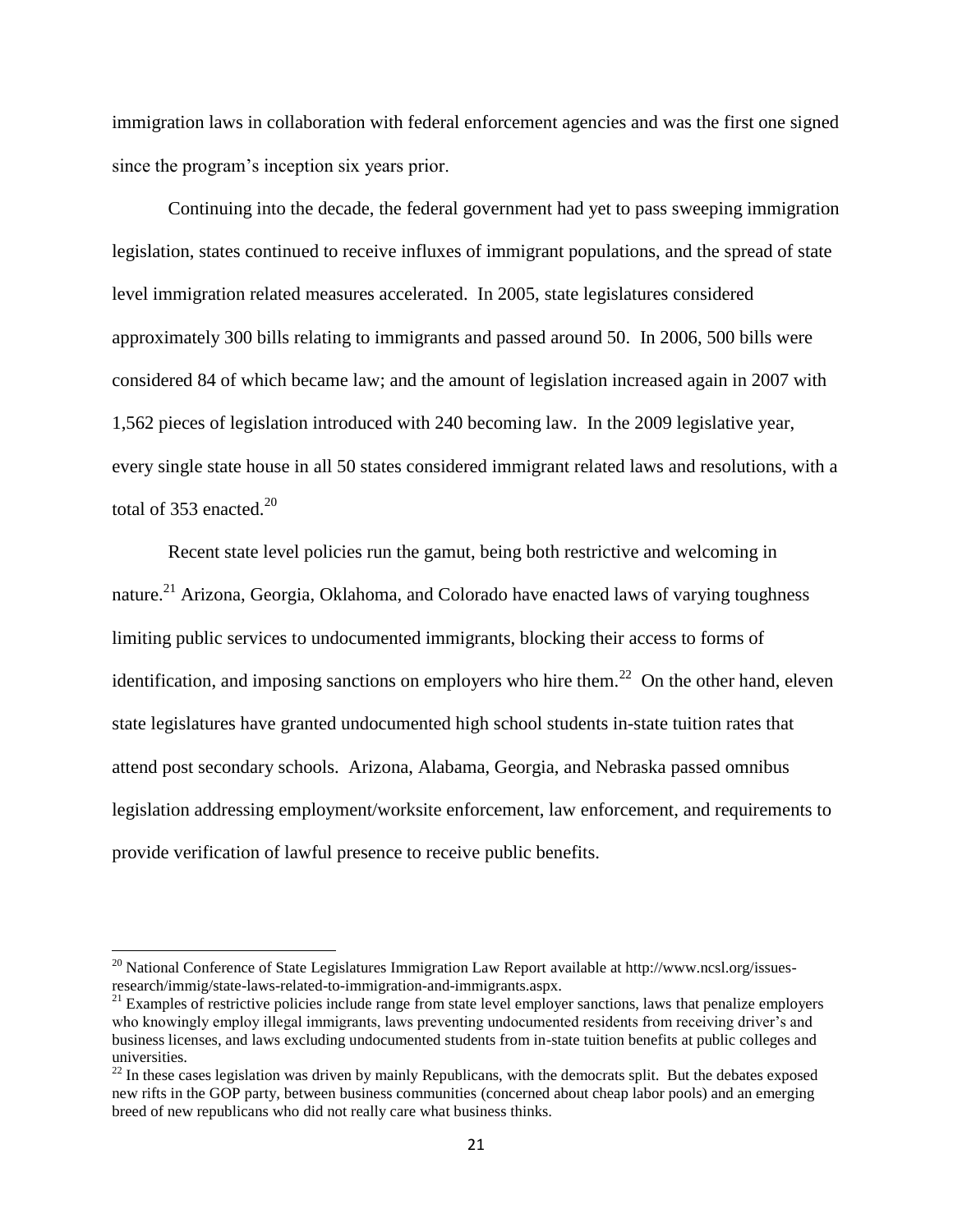While subnational immigration policies may face court challenges, the likelihood of challenge alone has not deterred states from passing immigrant and immigration related laws. Instead, state drafters of policy have displayed true craftsmanship in writing such policies using careful language which is more probable to withstand legal challenges. In other words, states are passing measures which do not conflict with federal intent so as to withstand preemption challenges and in areas which they have previously established authority (such as employment regulations, licensing, and public benefit eligibility) already delegated to them from the central government.

### Concerns of State Engagement in Immigration Policy

Immigration policy is unique in that it blurs the distinction between domestic policy and foreign affairs and raises diverse issues at each level of American government and on the international stage. The devolution of immigrant policy from the federal to state and local governments is occurring at a time when many governmental responsibilities are moving away from the central government. Nevertheless, there are many moral, social, and legal questions regarding the decentralization of immigration and enforcement policy which are discussed in this section.

Wishnie (2001) views states as "laboratories of bigotry" where social policy targeting immigrants is potentially unfair. However, Schuck (2007) argues that immigration policy making at the state and local level is not necessarily any more hostile towards immigrants than federal policy. Nonetheless, a number of public policy concerns are raised in opposition of subnational enforcement of immigration policy. Many argue that federal immigration code is arguably too complex for state or local police to enforce without a high degree of training, and participation in immigration law enforcement opens the door for mistakes and discrimination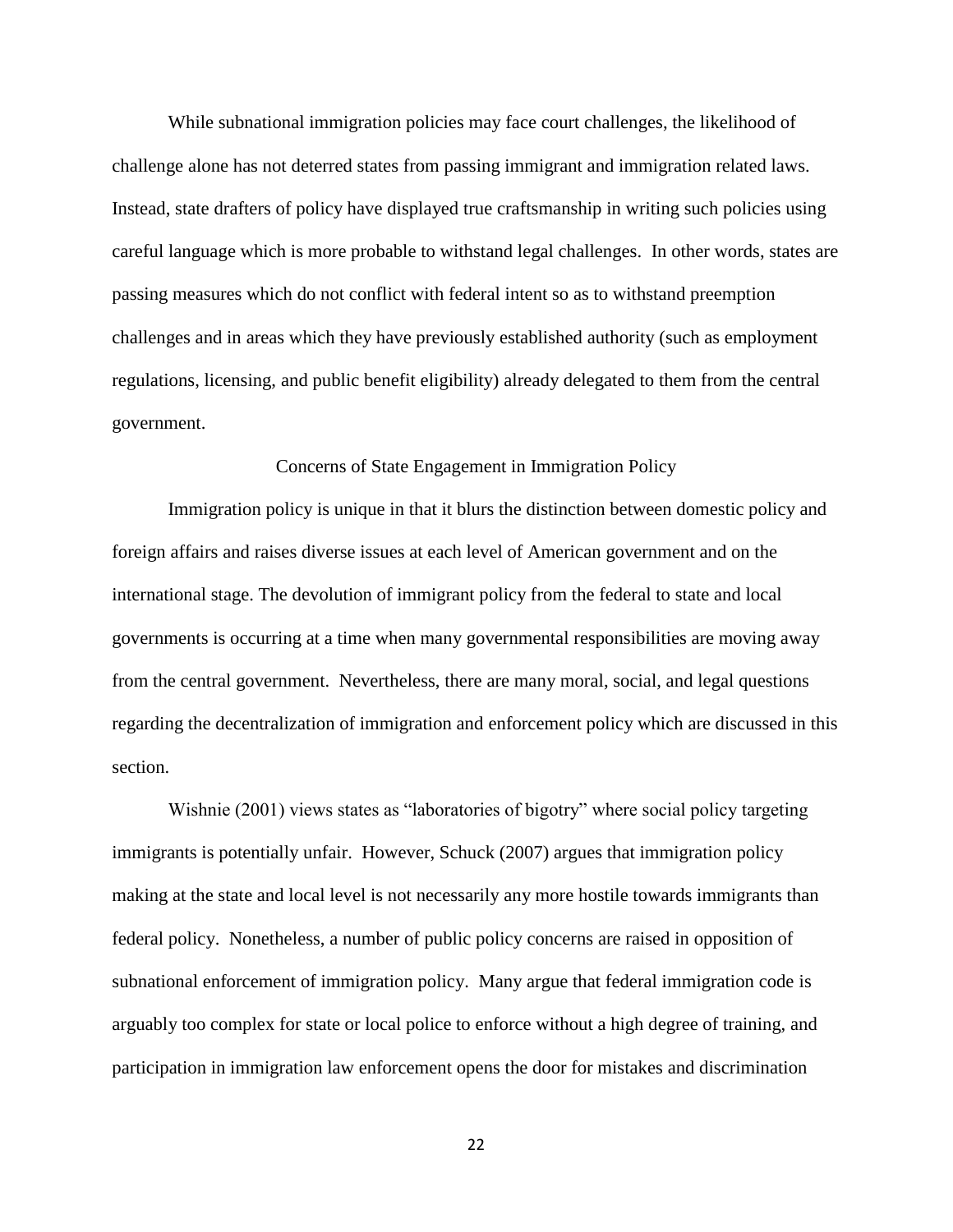through racial profiling (Bosniak, 1994; Motomura, 1994; Olivas, 1994, 2007). This complexity may lead agents to try to simplify their duties in order to circumvent the difficulties in identifying and processing illegal immigrants, undermining the civil rights of citizens and noncitizens alike (Stumpf, 2008; Collins, 2007; Wishnie, 2001). These complications as well as humanitarian violations that may develop at the state level could potentially undermine international diplomacy efforts and foreign policy.

Increased nonfederal involvement in immigration could potentially harm public safety by stretching already limited state and local resources. Scholars Chishti (2002) and Pham (2004) note that the devolution of immigration policing erodes hard built police community relationships by discouraging cooperation from immigrant communities out of fear that they or their family members will be at risk of removal if they make contact with law enforcement officers. As all law enforcement agencies believe that trust and support are vital components of effective policing, various cities and agencies have adopted "sanctuary laws," which are policies that have stated the jurisdiction will not require or permit local law enforcement officials to enforce federal immigration laws. Therefore, these communities have taken steps to define or limit the involvement of local authorities in the implementation of federal immigration law.<sup>23</sup> There are those who argue for state involvement, either as a necessary "force multiplier" due to increasing work load (Kobach, 2005) in ongoing counterterrorism efforts because a uniform regulatory scheme is not possible or desirable (Rodriguez, 2008), or because it allows for a greater deal of flexibility and adaptability in the face of differing local needs and concerns (Collins, 2007).

 $^{23}$  Some of these sanctuary laws prohibited expending resources; other strictly prohibited asking about immigration status, while still others resembled a "don't ask, don't tell" policy (Rodriguez 2008).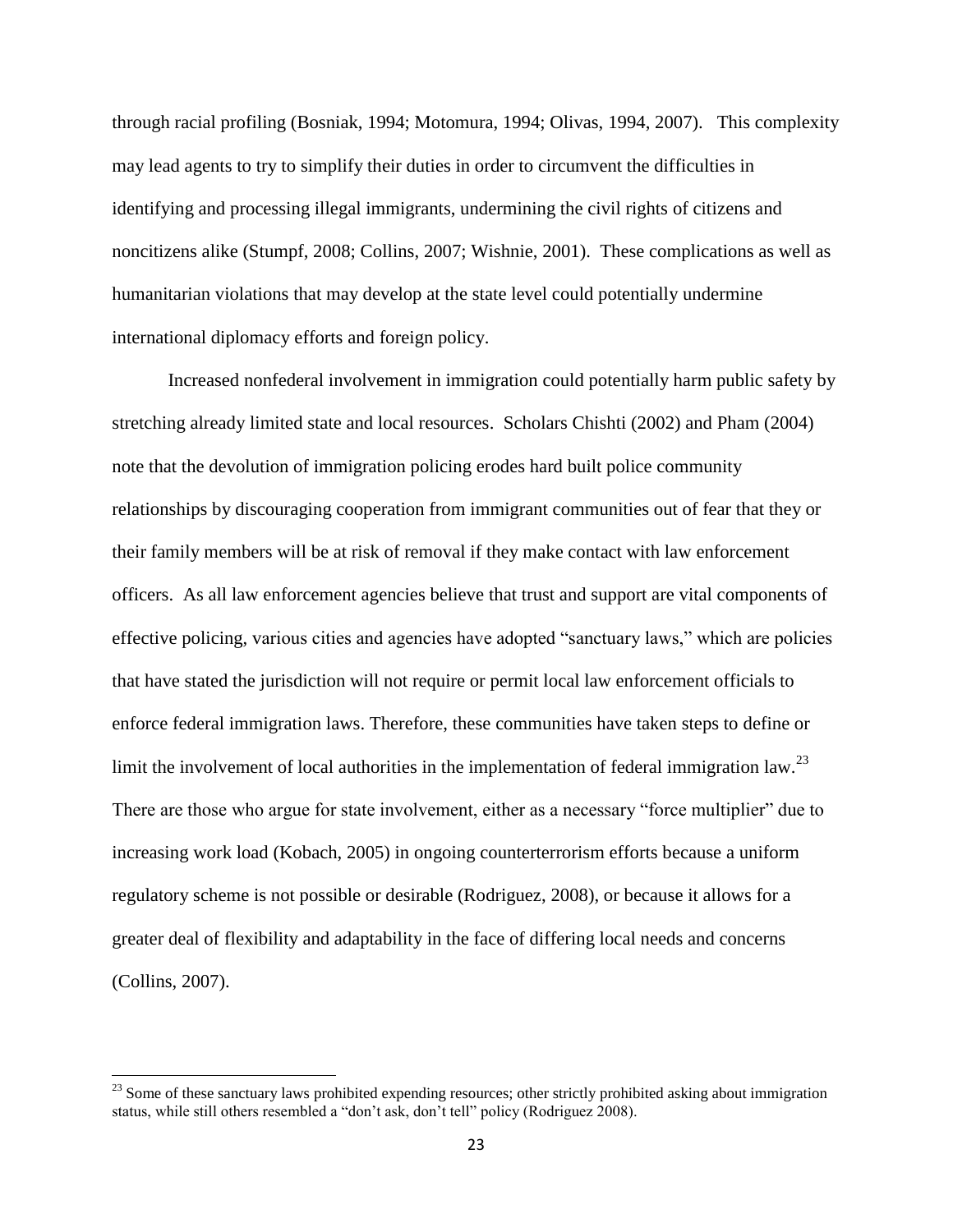At debate here is the proper balancing between tough law enforcement sanctions, foreign policy considerations, and humanitarian concerns.<sup>24</sup> The passing of immigration policy from the federal to state and local governments is occurring in the broader context of devolvement of many governmental responsibilities and is still a work in progress. Ultimately, many state governments believe that the federal government is not doing enough to deter undocumented immigration and are more eager to act to control illegal immigration. The battle over state enforcement of immigration law is ultimately a battle over government power and which branch gets to exercise it with many costly consequences of illegal immigration that will continue in an absence of any clear federal directive.

The Role of State and Local Enforcement Control of Illegal Immigrants

The American states have begun "resurgency" into the immigration policy arena (Dinan, 2008). Pressures from the high costs of providing services for illegal immigrants<sup>25</sup> has prompted states to "fill the void" left by the federal government's failure to control immigration populations pushing state and local governments to take action toward solutions to the immigration problem.<sup>26</sup> In general local police do not enforce federal civil laws, but they do have the authority to arrest foreign nationals who have committed crimes and may report them to federal immigration authorities for possible deportation.<sup>27</sup> In order to *actively* control immigration by removing illegal immigrants within their border, subnational law enforcement agencies must enter into cooperative agreements with the federal government to remove

 $24$  Waslin (2003) notes that the delegation of immigration enforcement authority contradicts decades of federal case law and policy and are of "dubious" constitutionality.

<sup>&</sup>lt;sup>25</sup> The impact of immigration costs vary by level of government with pressures increasing at each lower level. Overall, illegal not legal immigrants are more likely to generate an overall negative fiscal impact (Fix & Passel, 1994).

 $26$  Chief among them has been the cost of providing public services to undocumented immigrants.

 $^{27}$  For example, an individual who is present in the U.S. without authorization is in violation of immigration civil law, while an individual who crosses the border without inspections is in violation of immigration criminal law – the act of crossing the border is the criminal violation, remaining in the U.S. without proper documentation is the civil violation.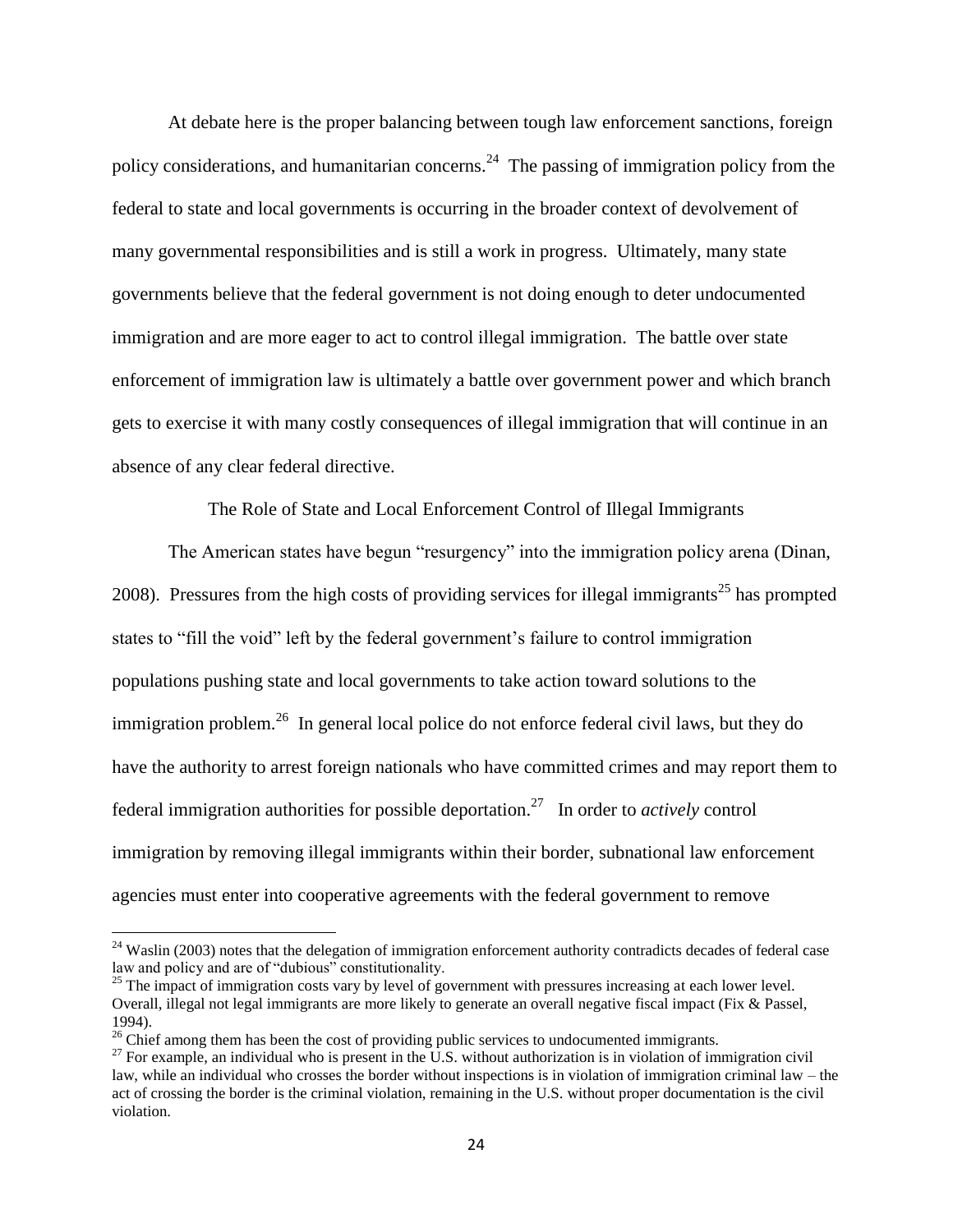unauthorized immigrants. $^{28}$  The authority delegated to state and local law enforcement agencies to enforce civil immigration laws is provided through the 287g program by entering a formal Memorandum of Agreement (MOA) with the Department of Homeland Security (DHS). Such 287g authority includes not only the power to arrest, but also the power to investigate immigration violations, the power to collect evidence and assemble an immigration case for prosecution or removal, the power to take custody of aliens on behalf of the federal government, and other general powers involved in the enforcement of immigration laws. The mechanism to delegate such authority and effectively deputize members of state or local law enforcement agencies to perform such "function(s) of an immigration officer" was created by Congress in the Illegal Immigration Reform and Immigrant Responsibility Act of 1996, which added subdivision (g) to section 287 of the Immigration and Nationality Act.

The MOAs set out the scope and nature of the federal-state arrangement, including the amount of training officers will receive, who they will report to within DHS, and which immigration laws they are authorized to enforce. State and local officials negotiate the terms of the agreement with the federal government, but they must be signed by either the head or political executive over the enforcement agency. The United States Immigration and Customs Enforcement (ICE) is the subsector of the Department of Homeland Security (DHS) responsible for enforcing federal immigration laws. While ICE has many partnerships with state and local agencies, only the 287g program allows state and local officers to directly perform specific immigration functions in place of ICE officers. 287g officers are authorized to question aliens as to their immigration status and removability, serve warrants for immigration violations, and issue immigration detainers for state and local detention facilities to hold aliens for a short time after

 $^{28}$  Despite having additional authority to identify immigrants unlawfully present, state and local police remain dependent on federal immigration authorities to actually pick up, process (possibly including trial and appeal), and deport anyone they detain on immigration violations.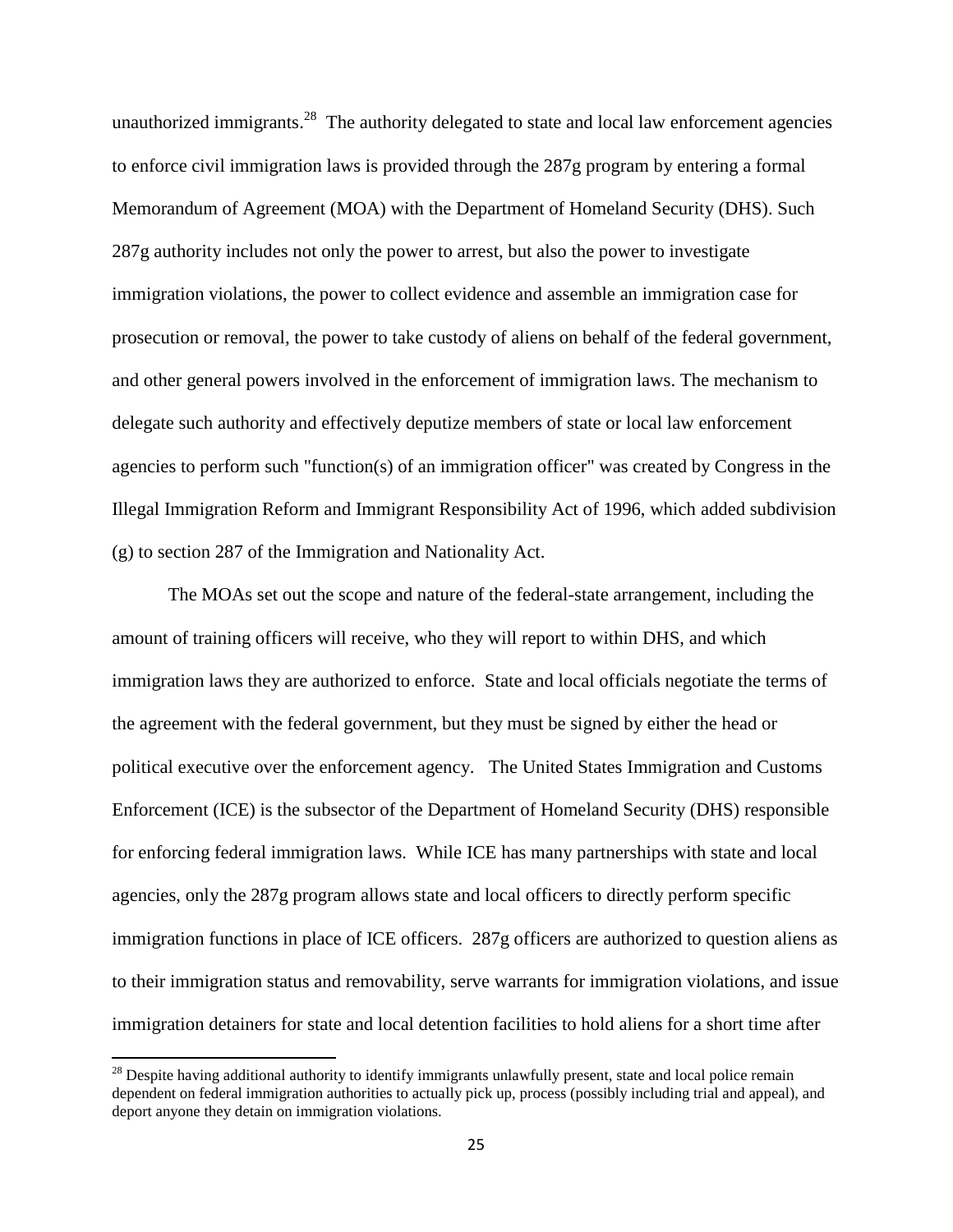completing their sentence. Officers also prepare charging documents for ICE agents' signature that are used in immigration courts, process aliens for removal and transport aliens to ICE detention facilities. Many are also authorized to arrest aliens attempting to unlawfully enter the United States, as well as aliens already unlawfully present.

It was the actions and legislation on the federal level in the section 287g of IIRIRA which led state and local level agencies to enforce immigration law by the opportunities allowed under national provisions. Opponents of such policy note that while the subnational governments may have authority to enforce immigration law, they are not obligated to do so. However, state and local enforcement agents do have an obligation to enforce laws to protect the public, and it is reasonable to assume these agencies would promote policies within their jurisdiction which assist them in public protection. In some jurisdictions local official may feel they need to keep the peace and suppress opposition to immigrant minorities, by promoting enforcement and removal policies. On the other hand, in areas where immigrant populations are a large proportion of the population, local law enforcement measures could hinder law enforcement's ability to perform their jobs effectively.<sup>29</sup> Some states and many localities have designated themselves "sanctuary cities," refusing to use state and local resources to implement federal immigration laws and/or prohibiting law enforcement officials from inquiring as to an individual's immigration status while investigating possible crimes.

#### Immigration Federalism: Cooperation or Conflict?

The past few decades has witnessed an apparent change of the expected roles of the federal and subnational governments in immigration policy. Interior immigration enforcement dynamics continue to develop beyond what the above examples can properly demonstrate. In

 $29$  In such a diverse policy environment, law enforcement might certainly prefer to show potential victims of crimes they are not interested in their legal status so these individuals feel comfortable coming forward to discuss crimes against them or details about injustice against others.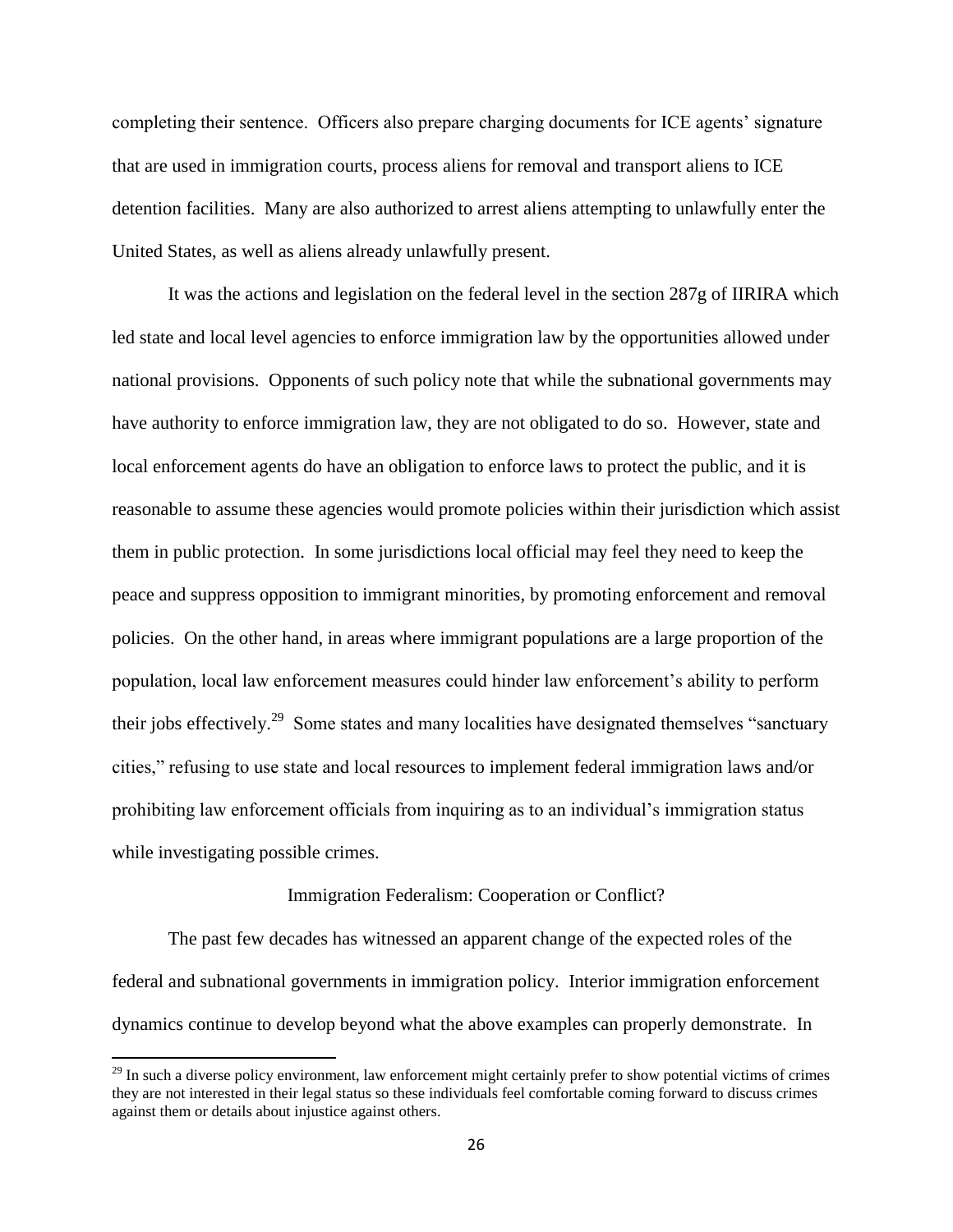July 2009 Secretary of The Department of Homeland Security (DHS), Janet Napolitano, issued a directive establishing a new set of policy guidelines which significantly altered the 287g program to focus upon top priority and criminal aliens. This memo signaled a change in policy direction from the new Obama administration towards standardization of local enforcement of immigration law. The new policy direction also established the mandatory pursuit of all charges prior to being reviewed for removal by federal authorities as an attempt to prevent arrests for minor offenses as a precursor to initiate removal proceedings. This decision deprived participating sub-national governments of a flexible partnership with which they could address and customize illegal immigration enforcement efforts in their communities.

The changes in the 287g program described above marked a noticeable shift in the program's original intent as established by Congress. The intent of the 287g creation was to intentionally give local law enforcement agencies a tool to help compensate for the federal immigration agency's limitations. Representative Lamar Smith (R-Texas) said of the bill "The goal was to really enable those local law enforcement authorities who wanted to enforce the immigration laws in whatever way they thought best, and that might or might not include those who have committed serious crimes."<sup>30</sup> Essentially the new standardized program of placing focus on identification of criminal aliens for removal enables federal authorities to potentially reject transfer requests of detained illegal aliens if their criminal record does not meet the new priority levels. These changes initiated by the federal government marked a departure in the established role of state and local law agencies in the enforcement of immigration policy and in subnational governments' ability to combat illegal immigration. Furthermore, by placing criminal activity as a specification of removability relegated the program to one which is

 $\overline{\phantom{a}}$ 

 $30$  Pg.3 "The 287g Program: Protecting Home Towns and Homeland" by Jessica M. Vaughan and James R. Edwards, Jr. October 2009 Center for Immigration Studies: Backgrounder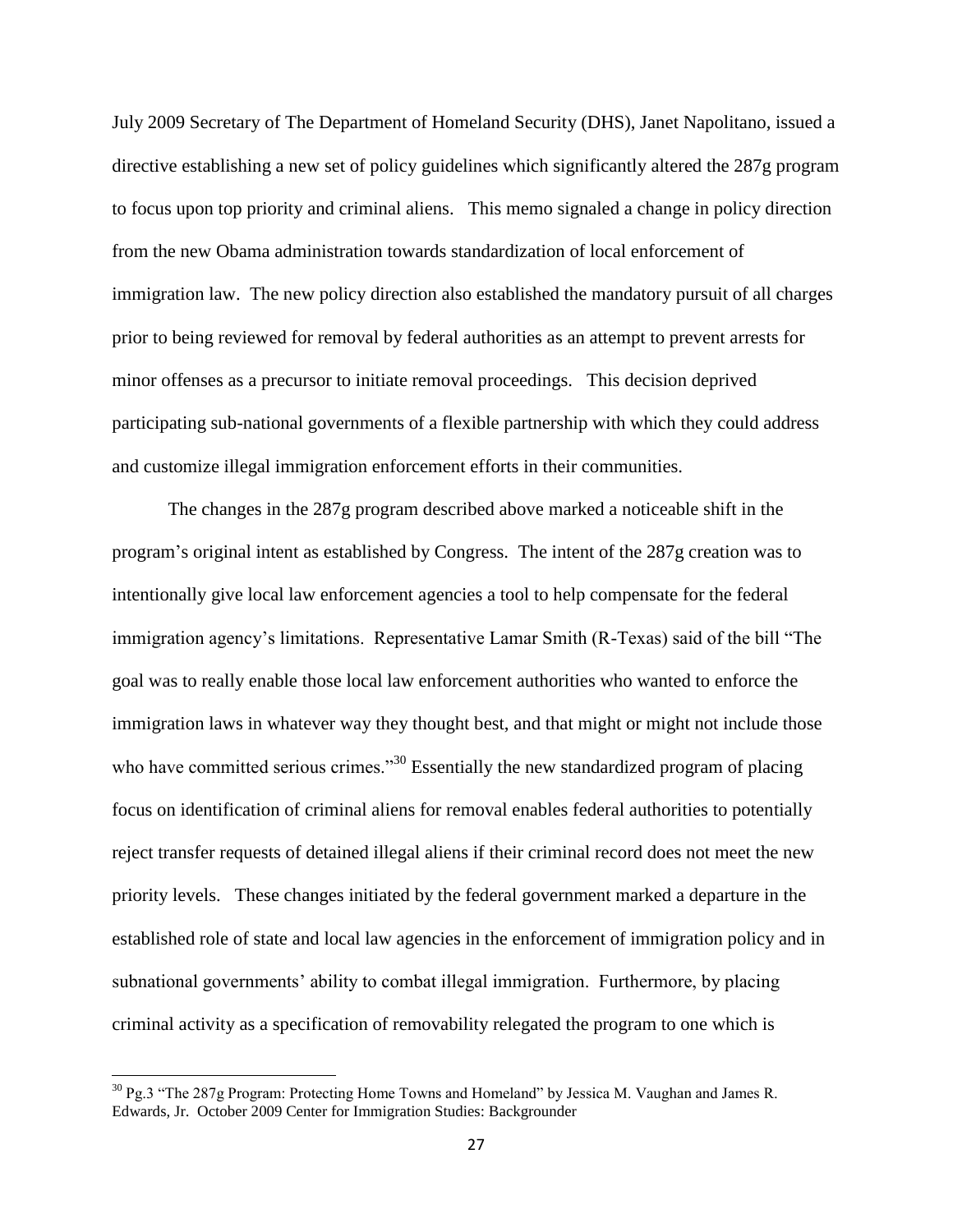essentially no different than a variety of other programs which already target only criminal aliens.

The worthiness of the 287g program to be classified as a flexible program and a model for cooperative federalism were diminished by the actions of the federal government. The new ultimatum set by the federal government has effectively reduced the mutual benefits it offered to both subnational and federal government. Subnational governments have sought and continue to seek alternative means to discourage illegal immigration, as SB 1070 and HB 56 demonstrate. Ironically, the federal government is now beginning to sue the states for violating the plenary power of the federal government. However, much of the enacted state immigration legislation in the Arizona and Alabama examples essentially mirrors federal legislation by criminalizing illegal immigration. If the state laws are upheld, it would ultimately allow the usage of inherent police powers to replace the authority taken from them with the revocation and alterations of the 287g memorandums of agreements. It is reasonable to assume that the lack of cooperation from the federal government directly resulted in the escalation of immigration criminalization laws at the state level, as Alabama and Arizona were two of the first three states to adopt a jurisdiction wide 287g program.

State policy and programs regarding immigrants or in relation to immigration policy are largely reactions to an intergovernmental setting created by a lack of clearly defined governmental roles and comprehensive policy by the federal government. In 2009 the Immigration Reform Policy Committee of the National Conference of State Legislatures stated "the impact of the federal government's immigration policy decisions are directly felt by the states." The report goes on to state this impact is a direct result of the requirements of states and localities to provide federally mandated services to address the specialized needs of immigrants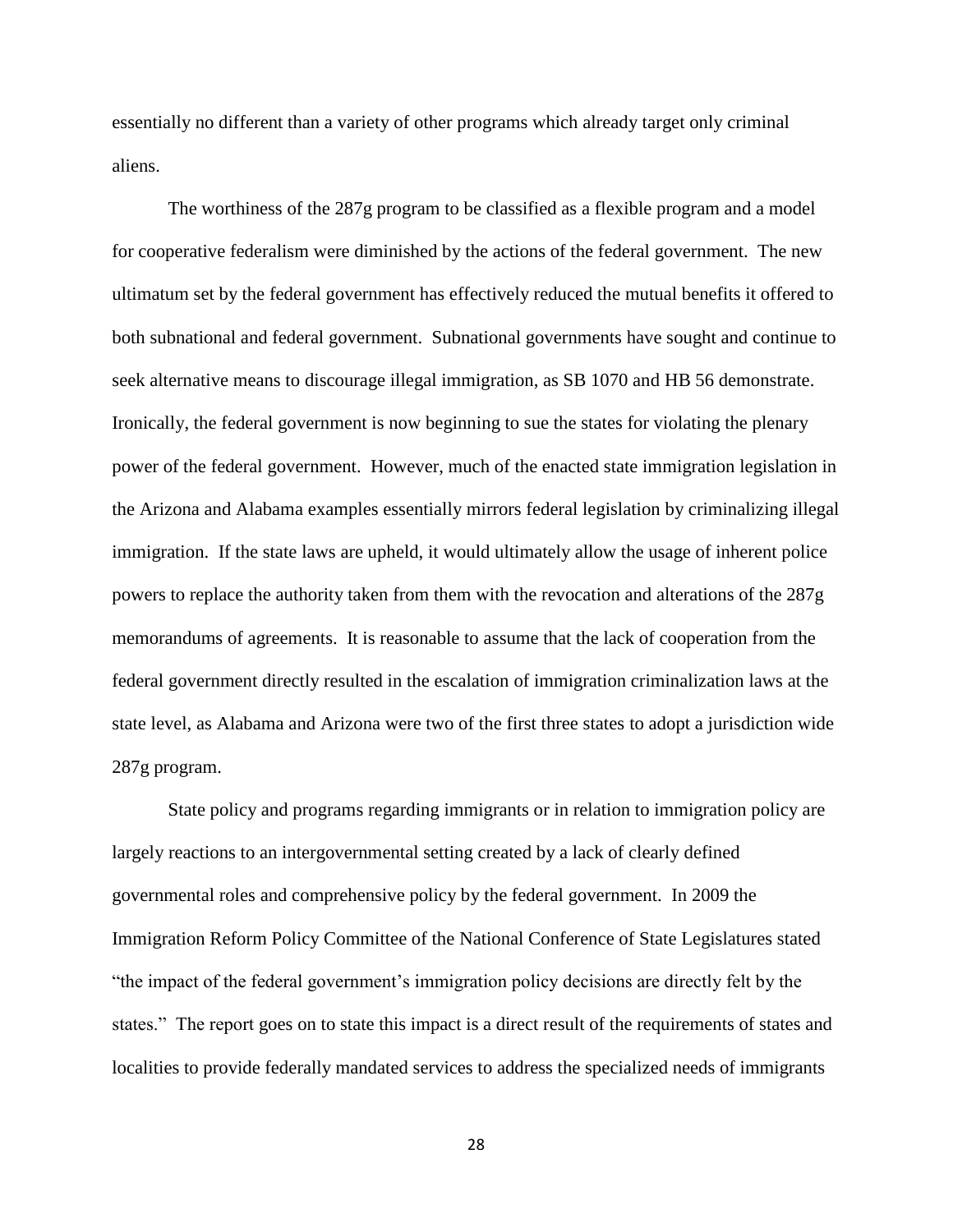which encourage their integration into the economic, social and civic life in America. The NCSL finds the fiscal costs on subnational governments are in the areas of education, health, and law enforcement systems. Therefore, with no ability to tailor participatory requirements for federally mandated programs - the main goal of subnational immigration policies is to affect the migration flows of illegal immigrants by deterring settlement within state borders or through their own enforcement efforts that leads to removal. Not surprisingly, such subnational measures vary in regards to their scope and stringency towards the targeted immigrant population.

Currently the state and local law enforcement's role remains less clearly defined and more controversial than any other area of subnational immigration policy. The inherent authority for law enforcement agents to arrest individuals for violation of federal criminal or civil immigration violations has not been expressly preempted by Congress. Congress's exclusive authority to define the laws that govern immigration matters does not necessarily imply the exclusive authority to enforce those laws. The President has the constitutional authority to enforce federal immigration laws in any manner he or she sees fit, so long as in doing so he does not frustrate the will of congress.<sup>31</sup> Still, Congress has the authority to deny the states any role in immigration law enforcement, yet it has never done so.<sup>32</sup> Furthermore, the federal government has never established that local and state police are required to enforce immigration law. At most, it has asked state and local governments to make the decision. Thus, local officials and policy makers have a choice.

l

 $31$  The executive branch also adopted this civil-criminal distinction in defining the proper role of subnational enforcement agents. However, in 2002 an announcement by the Department of Justice moved away from the previous civil-criminal distinctions in declaring that states have "inherent authority" to enforce the civil provisions of immigration law in addition to the criminal provision.

 $32$  Congress has amended the Immigration and Naturalization Act of 1952 many times since its original inception, however it has never defined where federal regulation ends and state regulation begins.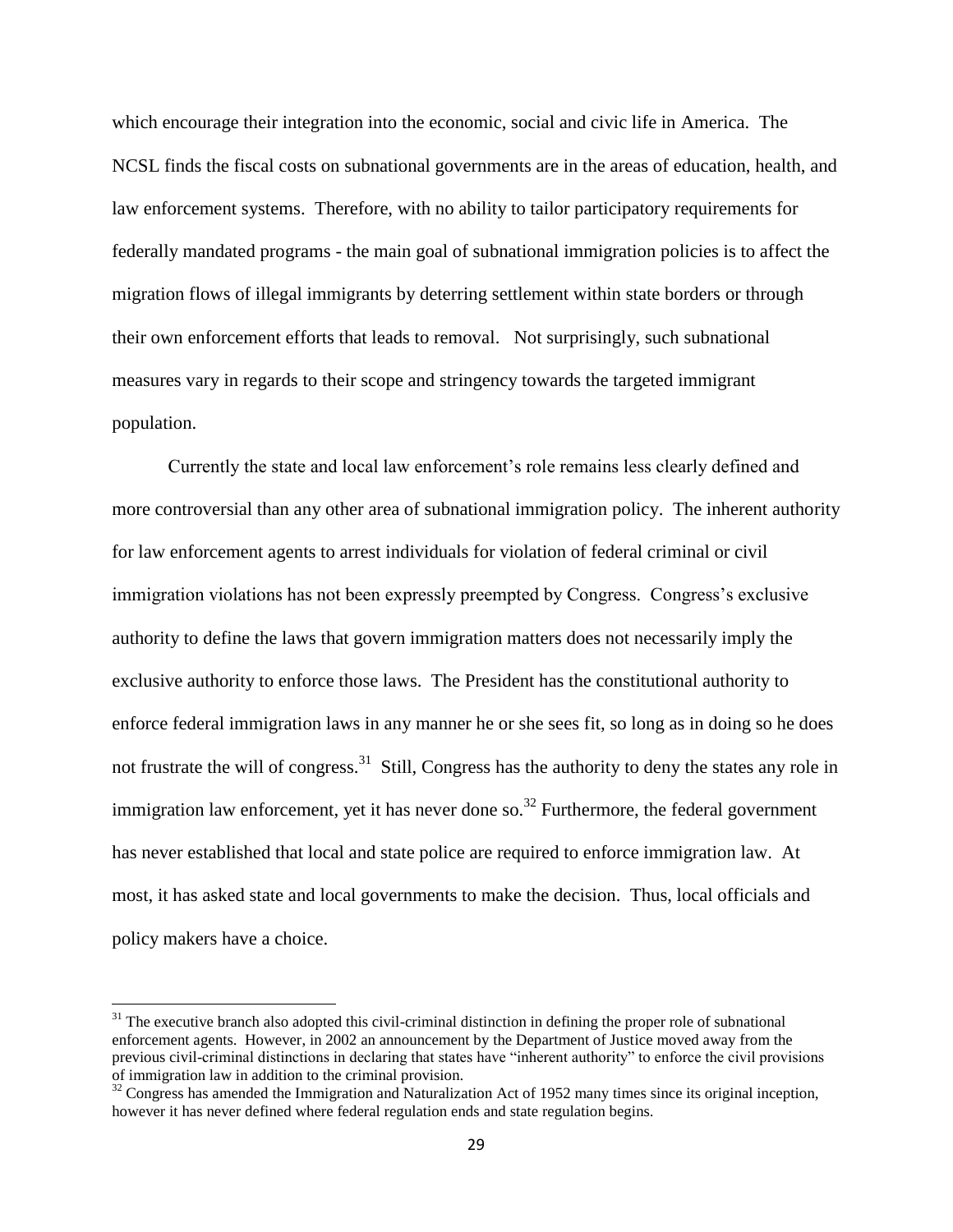For many states and local law enforcement agencies, this choice means entering into Memoranda of Agreement with federal authorities in a collaborative effort to control immigration through law enforcement; others have passed laws to direct law enforcement's role away from federal immigration matters in general, while others have simply maintained the status quo. Miriam Wells (2004) notes that the "effective enforcement" of immigration laws depends on lower levels of government. Yet, the current system is characterized as a "multilayered jurisdictional patchwork"<sup>33</sup> of immigration enforcement where policy may change depending on where one stands.<sup>34</sup> In contrast to the enforcement efforts highlighted in the Arizona and Alabama examples, other commentators state that the real obstruction to the federal government's ability to enforce immigration laws lies in the various sanctuary policies across subnational jurisdictions.<sup>35</sup> A report written under a pseudonym by a retired government official with former experience in immigration administration notes that the federal government does nothing to discourage sanctuary policies – even at a time when it has sued other states for trying to assist the federal government in enforcement efforts. When viewed through a federalism lens, noncooperation policies are seemingly the conflicting policies while the 287g program serves as a successful example of prevailing cooperative federalism. Yet, the enforcement of illegal immigration seems far more controversial than the non-enforcement policies.

State legislative activity concerning illegal immigration has increased significantly over the past several years, a trend that is only likely to continue or accelerate due to changing federal priorities. Since states cannot align themselves as part of a functional federal partnership in the federal immigration law, aggressive immigrant policy is likely to continue to discourage illegal

 $\overline{a}$ 

<sup>&</sup>lt;sup>33</sup> Multilayered Jurisdictional Patchwork or MJP is the emerging confusion and often contradictory geographical dispersion of immigration enforcement authority in the United States.

<sup>&</sup>lt;sup>34</sup> This description is emphasized by Monica Varsanyi, Paul Lewis, Doris Provine, and Scott Decker in their writings for the National Science Foundation.

<sup>&</sup>lt;sup>35</sup> W.D. Reasoner. Center for Immigration Studies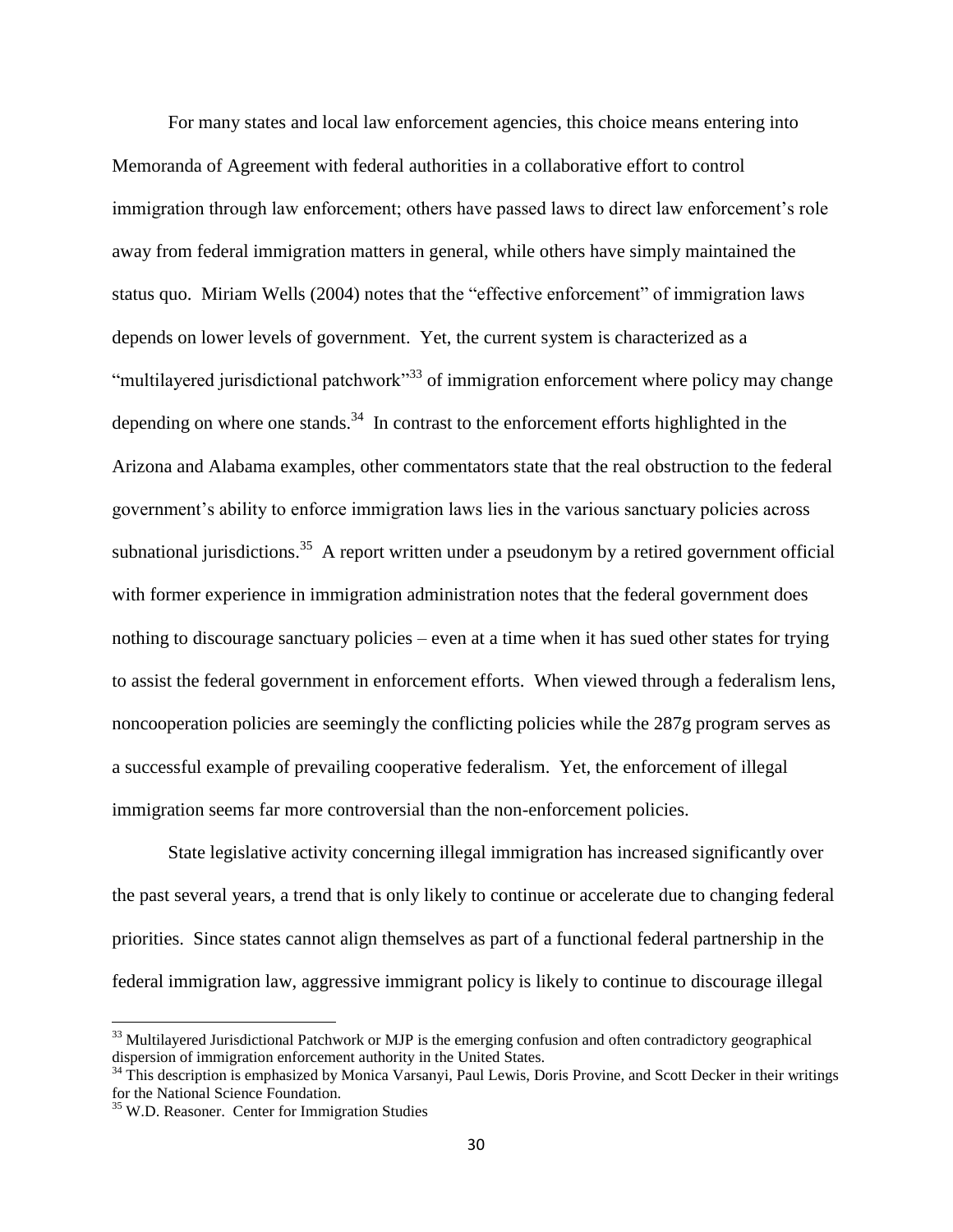immigration at the state level. State elected officials are likely to strategically implement laws which criminalize illegal immigrants' presence within their borders as well as actions which hope to deter settlement and migration patterns away from the state through laws affecting illegal immigrants' daily lives. The next section provides a discussion of the federalism and policy diffusion literatures in an effort to explore the policy adoption dynamics between the federal government and American states.

## Federalism, Diffusion, and Immigration Policy Adoption

The impact of immigration costs vary by level of government with pressures increasing at each lower level. Overall, illegal not legal immigrants are more likely to generate an overall negative fiscal impact (Fix & Passel, 1994). The distribution of authority in a federal system is by design a division amongst many levels of government, who does what when and how, is the result of a complex negotiating process between levels of government. The system eliminates a narrow set of options, but it allows actors to select from a wide variety of other strategies and possibilities. Systematically thinking, the decentralization of immigration authority is a characteristic of a federalist system where states and localities are increasing their involvement. Peter Spiro (1997) has argued that even the most discriminatory state policies may be beneficial by performing a "steam valve" function in which immigrant pressures are satisfied through lower level actions thereby relieving pressures for similar national reform which may be undesirable to others.

The opportunistic character of American federalism promotes cooperation between levels that agree on similar solutions to a common problem. The experimentalism afforded by federalism means that policy ideas may come from many sources. What scholars refer to as bottom-up federalism (Shipan & Volden, 2006), is where local laws influence statewide policy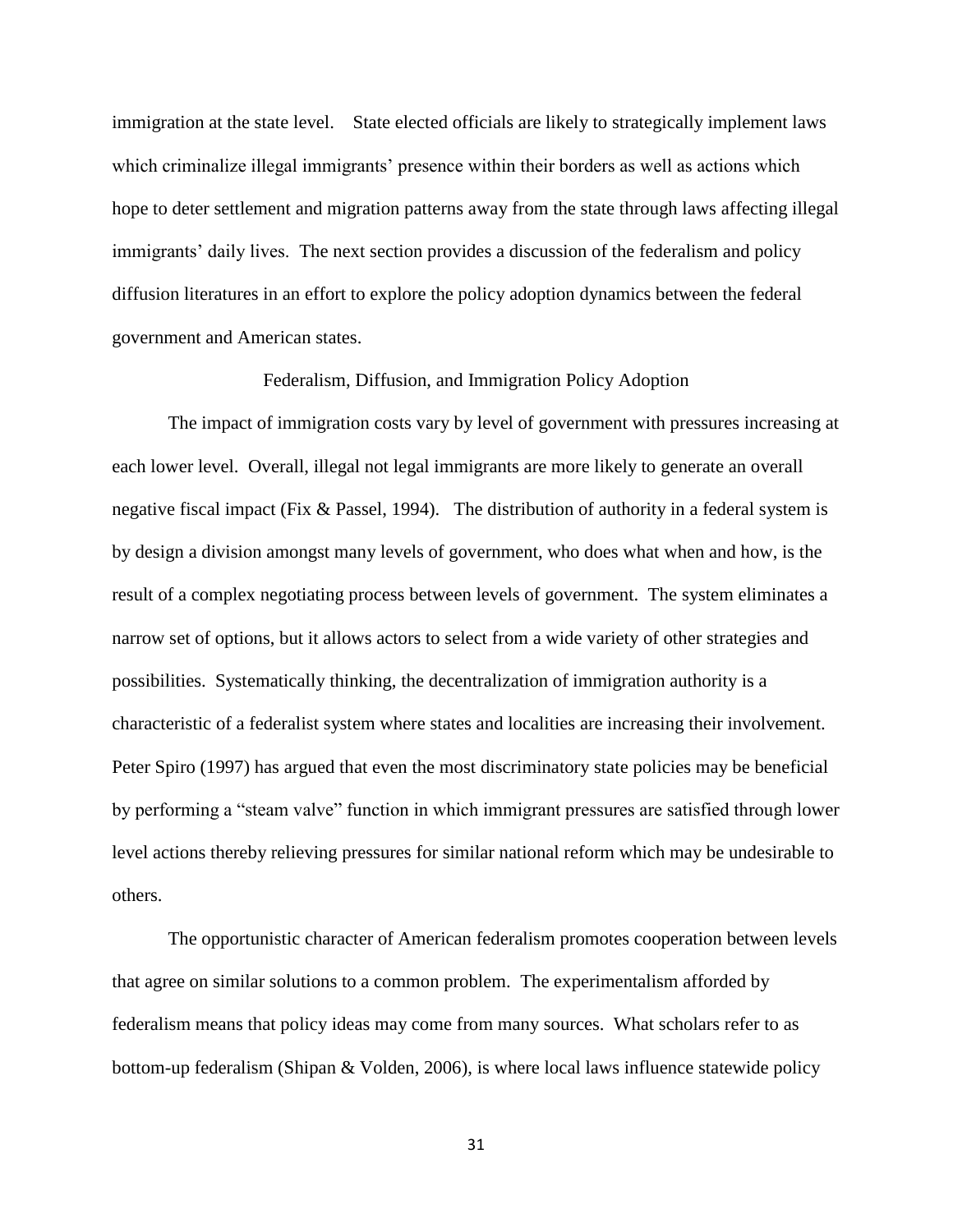adoptions. However, if too many actors in the system refuse to cooperate, the balance of power becomes asymmetrical causing a shift toward more central control. Learning how to balance uniformity with experimentalism is not a new debate in federalism discussions; the separation of powers creates a "matrix of intergovernmental relationships" in the US which maintains simultaneous room for competition and cooperation between tiers of government (Elazar, 1984). This description is currently the case with immigration enforcement policy, where states may choose to participate through cooperative MOAs, but many more localities have enacted nonenforcement policies. Some states and communities have developed immigrant friendly regulations including state funded benefits programs, prenatal care programs for undocumented mothers, migrant day laborer centers, sanctuary laws and instate tuition options for undocumented immigrant children. Research on California cities found that immigration incorporations, as measured by pro immigrant law enforcement policies, are likely to be initiated by professional bureaucrats, rather than through legislative or executive means (Lewis & Ramakrishan, 2007).

Theories of federalism note that governments are power maximizing actors. Given the power differential between the central government and the states, the temptation for national politicians to encroach on state authority is quite formidable and extreme encroachment can destroy a federation (Bednar, 2004). However, self-interested state actors are also interested in maintaining their power, and therefore a balance of power would develop as a result of competition between levels of government. This arrangement most likely produces coordinated action between them. Martha Derthick (1987) has echoed this concept with her theory of executive federalism. She notes that the executive branches of the national and state government act as an administrative dimension of federalism, and have greater power by virtue of increases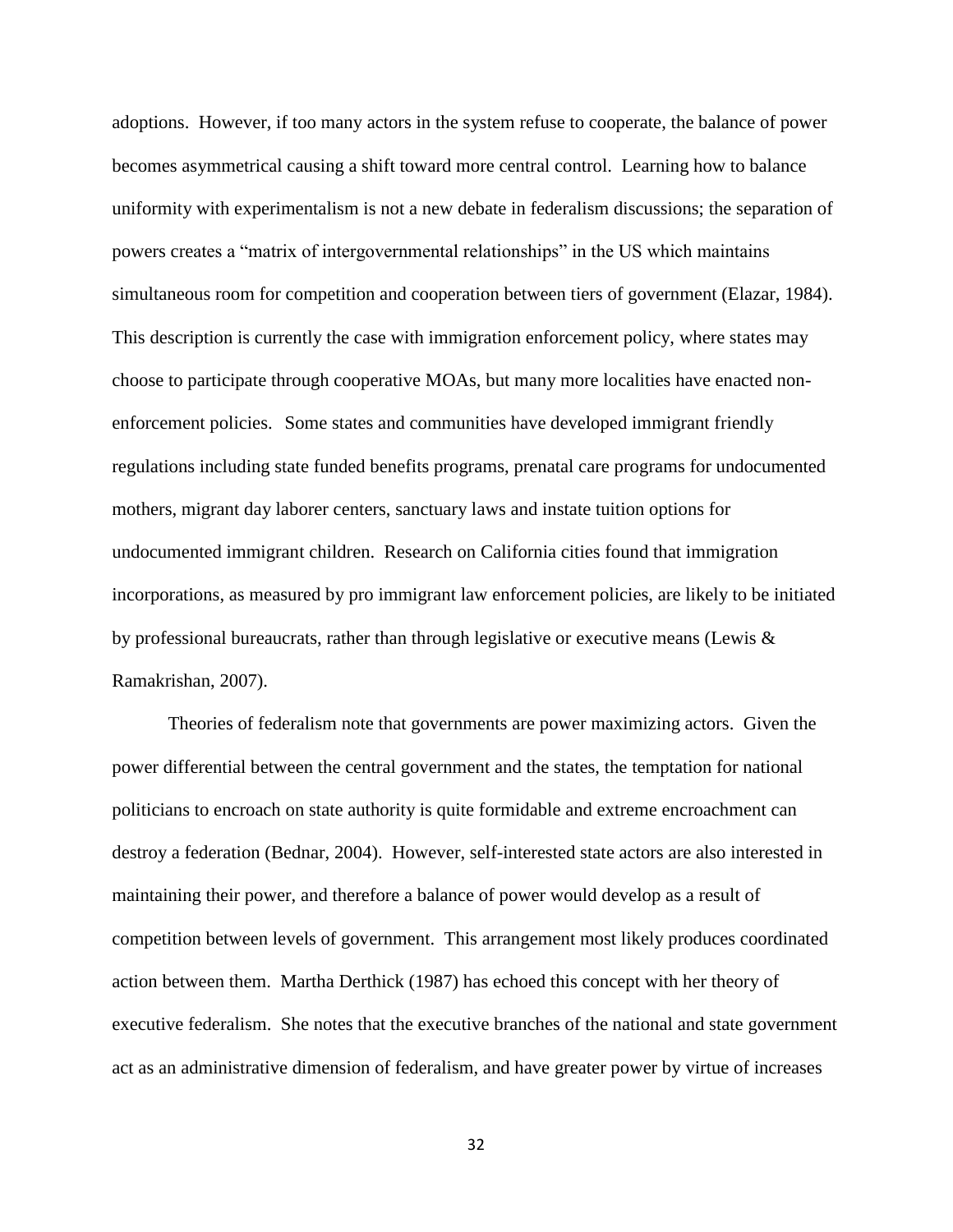in the use of administrative tools and techniques that can enhance their roles and responsibilities in domestic public affairs. Control over the presidency and a few governorships can be a sufficient base to launch important policy innovations where coordination can be achieved through intergovernmental bargaining where such negotiations rarely involve the legislative branch (Bakvis & Brown, 2010). The party system aids in streamlining this process and could really be viewed as a system itself because it acts as a force or factor of the decentralization process.

Essentially, the American federalism system is complex where actors at each level interact within the federalist structure to produce policy. Federalism is not a static system but a set of institutional structures that provide some primary rules of conduct. One cannot understand the whole without examination of its parts – federal government, state governments, and local governments – and how they are interconnected. Subnational governments provide a great deal of variation to test theories of policy innovation and governmental decision making.

Studies of policy diffusion have considered the impact of external factors on state policymaking; diffusion theory tends to focus on policy innovation where a program or policy being adopted is new to the jurisdiction adopting it. The notion that policies spread from one state to another is referred to as "policy diffusion" and was pioneered by political scientists Jack Walker (1969) and Virginia Gray (1973). Specifically, diffusion occurs when one government's decision about policy adoption is influenced by previous choices of other governments. Because of limited time and information, state level policymakers may rely on cognitive shortcuts such as communicating with or observing other state actions on any given policy consideration when making decisions. Studies of the horizontal diffusion process found evidence of policies spreading from geographical neighbor to neighbor (Berry & Berry, 1990) or across states with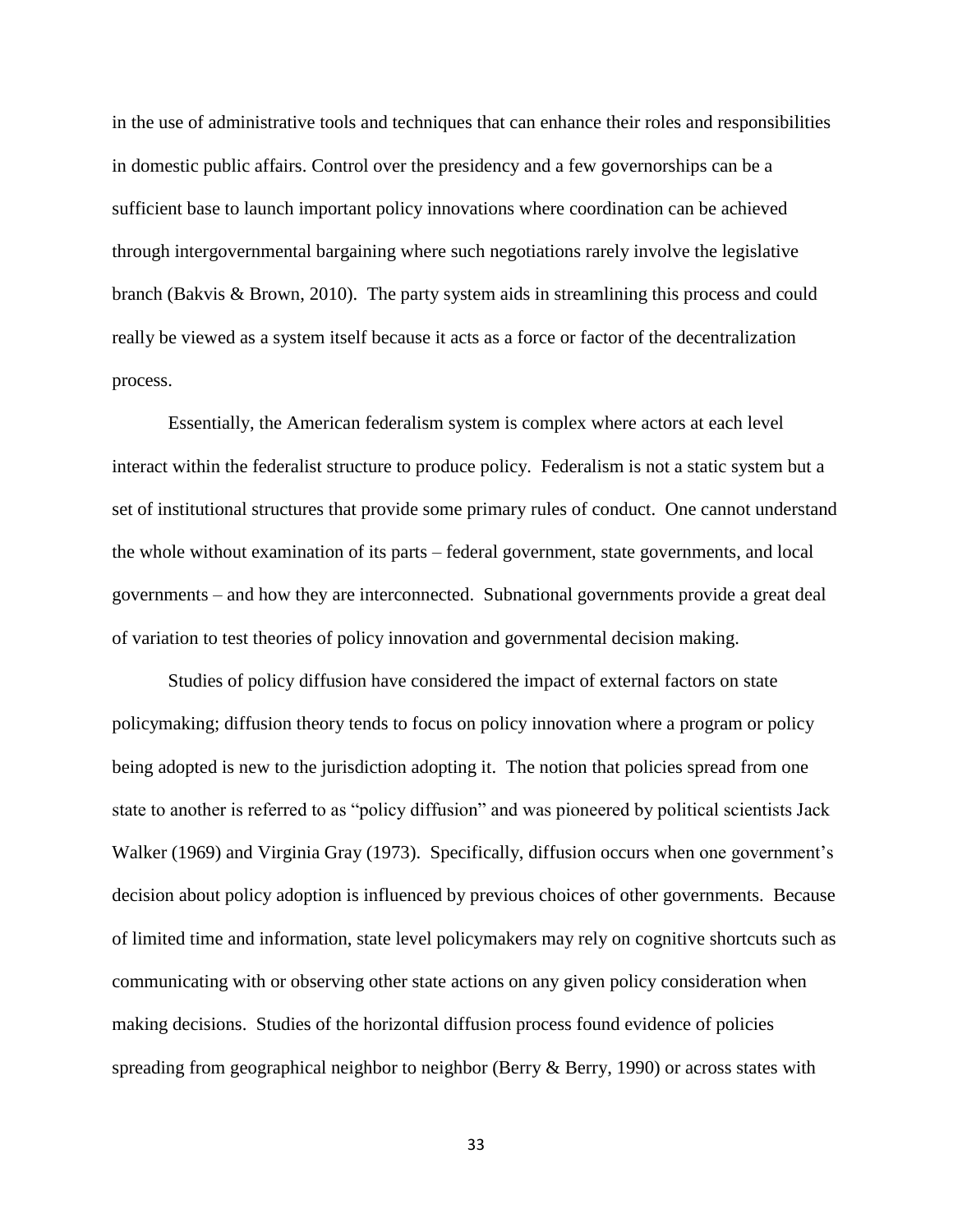shared similarities like race (Case, Rosen, & Hines, 1993), ideology (Grossback, Nicholson-Crotty, & Peterson, 2004), budgets (Volden, 2006) or religion, language, and culture (Simmons & Elkins, 2004).

States are cradled as the middle tier of the federalism system, thus the policies they create should be studied within this context (Krane, 2007). Many studies have shown the spread of specific policies horizontally, yet the diffusion process is inherently intergovernmental with newer studies examining vertical diffusion as well (Shipan & Volden, 2006). Vertical diffusion occurs because of "a search for ideas from within and pressures from below and outside to adopt policy innovations" (Sapat, 2004). In accordance with the steam valve pressure theory local 287g adoptions may relieve pressure for state governments to also enact policies. The horizontal diffusion of policy innovations in the federal system is embedded in the notion of competition where states are competing with each other in nearly every policy and program area; this competition fosters a creation of new programs or to replicate policies and programs implemented by other states. Horizontal diffusion theory notes the likelihood of policy adoption increases as neighboring states adopt the same policy. The diffusion of the 287g program offers the chances to not only explore politics within the state but also how and why the policy actions of other governments and political actors influences state level policy choices.

State policy decisions are influenced by multifaceted patterns of information exchange (Hale, 2011). In the American intergovernmental system, policy ideas which provide solutions to perceived problems may come from many different sources; local policies as well as national policy may inform state level actors. There have been a few studies of diffusion from locality to locality (Godwin & Schroedel, 2000; Knoke, 1982) and of policies bubbling up from states to the national government (Boecklman, 1992; Mossberger, 1999). Additional studies of vertical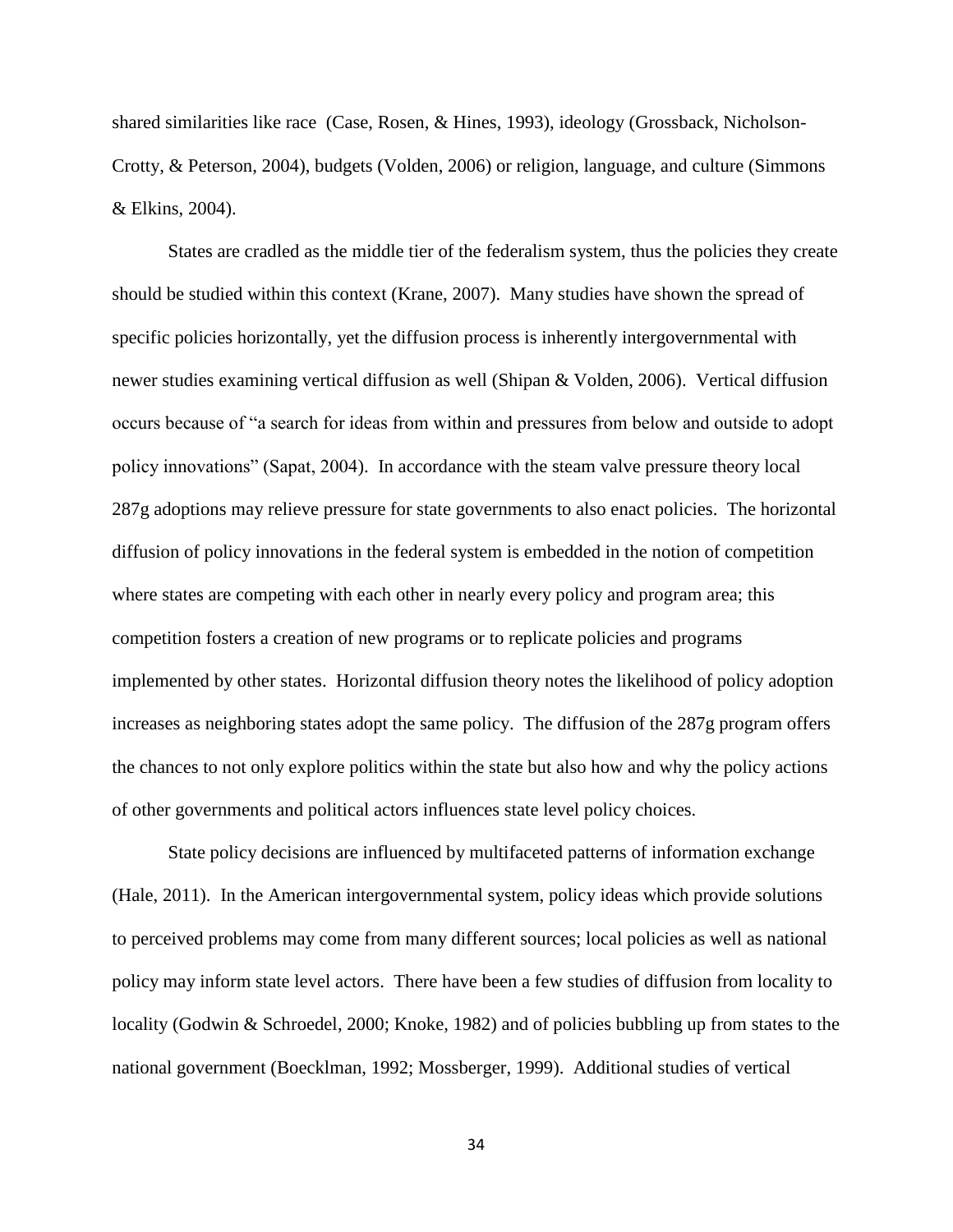diffusion have focused on the downward pressures from the federal government to states, such as through the effects of intergovernmental grant conditions (Welch & Thompson, 1980; Allen, Pettus, & Haider-Markel, 2004; McCann, Shipan, & Volden, 2010) all of which may encourage the diffusion of state policy adoptions. Shipan and Volden (2006) were the first to study the effects of local to state vertical policy, alongside state to state horizontal diffusion and nation to state diffusion, finding some evidence that policies do bubble up from city governments to state governments.

In a hierarchical system, top-down pressures as well as bottom-up pressures add a vertical component to horizontal diffusion in determining state level actions. Developments at the national level such as presidential elections, Supreme Court decisions, or congressional debates can affect the diffusion process (Roh & Haider-Markel, 2003) or send signals to the states concerning federal preferences (Allen, Pettus, & Haider-Markel, 2004) and the potential for preemption on future actions. Furthermore, developments at the national level affect all states and localities simultaneously.

The diffusion theory argues that there can be vertical movement of innovation as well as horizontal; while the policy choices considered by state actors may be influenced by the choices of other actors, the questions of why policies spread and why these policies vary are better explained as an internal function. State politics and policy literatures are discussed in the next chapter as well as how the specific characteristics of the immigration policy under examination relate to the decision making process. Also, the next chapter creates the model in which all of the above are incorporated and evaluated.

In 2011, Boushey and Luedtke compared state government adoptions of immigration control and integration measures from 2005 through 2007 and found the level of legislative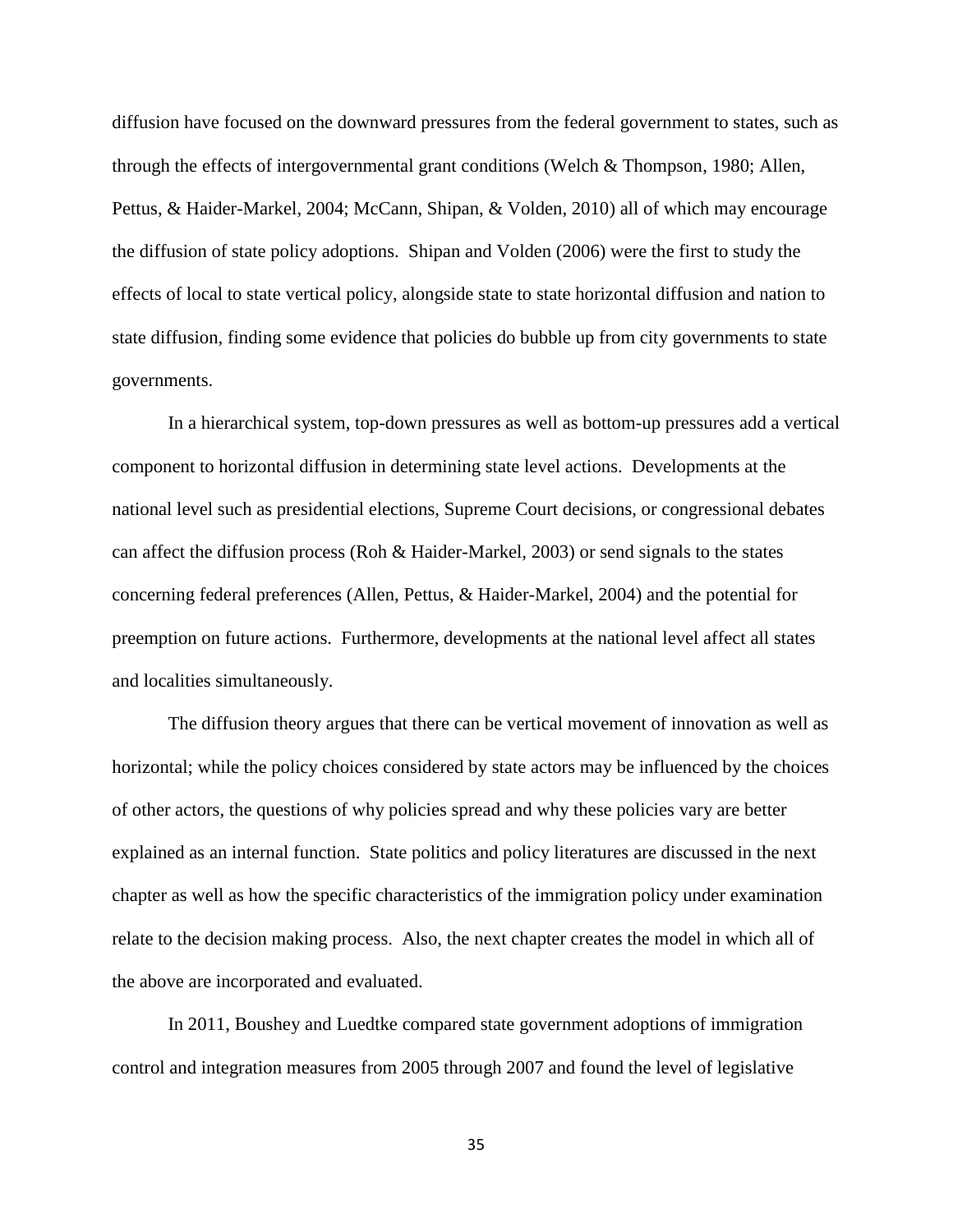professionalism to be a significant predictor of both integration and control bill enactments, while the party control of state government did not reach significance for either type of policy enactments.<sup>36</sup> Chavez and Provine (2009) explore state level legislation from 2005 to 2006 using four perspectives as basis of the analysis of racial/ethnic threat, economic threat, criminal threat, and political/conservative ideology. Variables measured included the % unemployed 2004, median income 2004, percentage below poverty 2004, violent crime rate 2004, and property crime rate 2004 for examination in a bivariate relationship model. They find no support for arguments that restrictionist legislation is motivated by the economic threat or the criminal threat of immigrant populations. Also, they did not find any significant differences between proimmigrant and restrictionist legislation in states on the government ideology scale or in states with Republican governor.

The Chavez and Provine (2009) analysis also utilized a multivariate analysis model including interaction terms and found that citizen ideology is the only factor that is significantly related to restrictionist immigrant legislation, where states with more conservative citizen ideology are more likely to impose restrictions on immigrants. More conservative state government ideology and having a Republican governor are not significantly associated with enacting restrictionist legislation. Furthermore, the interactions between percent Hispanic population and both citizen and state government ideology were not significant in the 2009 study.

l

<sup>&</sup>lt;sup>36</sup> Other variables such as state per capita GDP and percent population with a BA were each also significant for integration and control bill enactments. Percent foreign born was significant for integration bill but not control bills, percent change foreign born population was significant for both but much more so for control enactments at the .005 level. A policy liberalism score is negatively correlated with both types of bill enactments, but is only significant for integrative measures. The percent gross state product from agricultures was not a significant predictor for either forms of immigration bill enactment.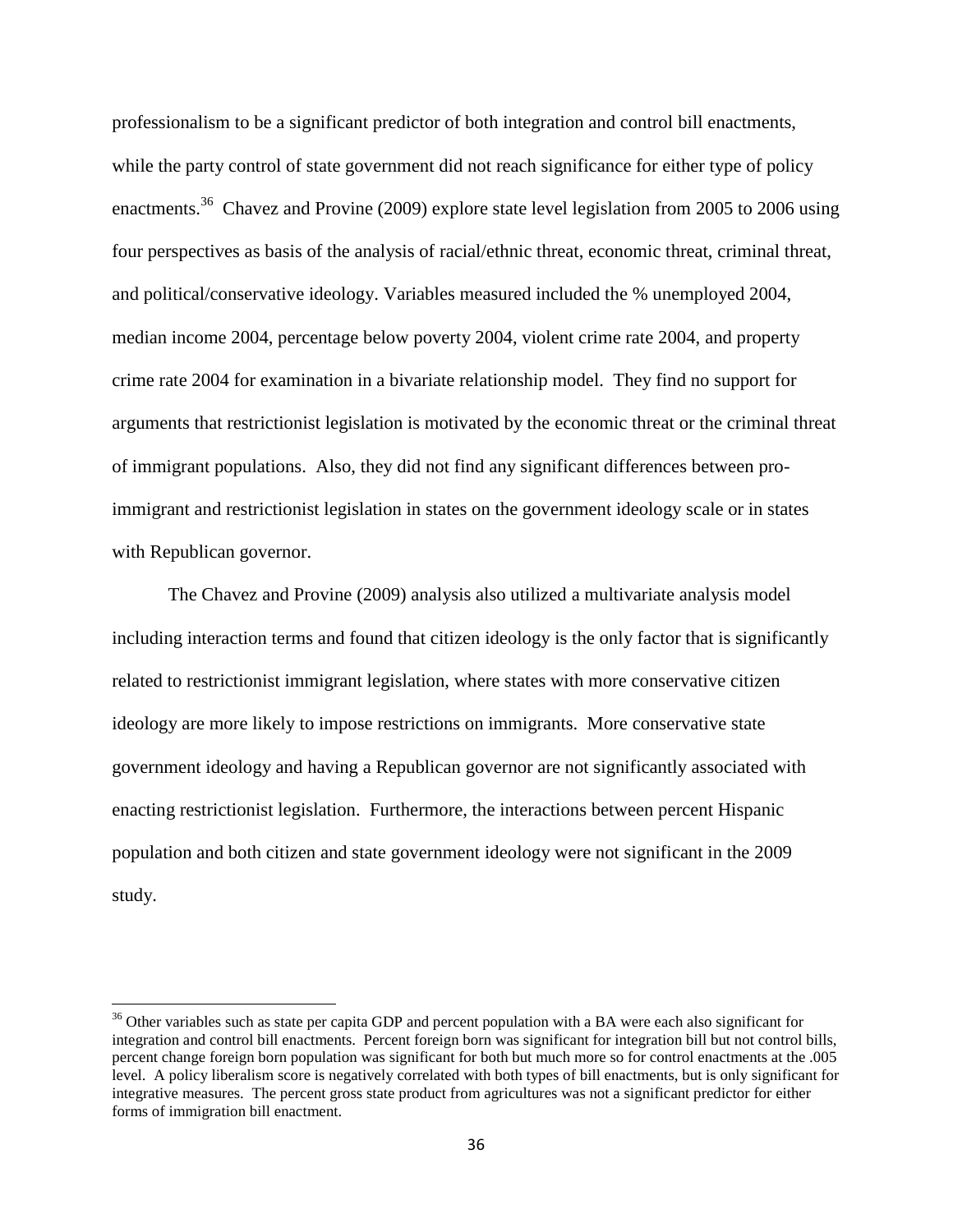Ramakrishnan and Lewis (2005) examine immigration related policies among California municipalities and conclude that population size and partisanship at the local level help explain the tendency to adopt immigration legislation, even after controlling for the proportion of the population that is foreign-born or recently arrived. Ramakrishnan and Wong (2007) consider the pattern of policy making across the United States by examining a variety of contextual variables, including demographic changes, local economies, and local political opportunity structures. They find that the factors associated with restrictionist and pro-immigrant municipal legislation differed, though in both situations, larger cities are the more likely ones to act, with proimmigrant ordinances generally emerging from very large cities, and restrictionist ordinances being passed in medium-sized cities, while smaller places tended to be inactive. Demographic factors, such as growth in the Latino population, Latino proportion of the population, and poverty and economic disadvantage, had little explanatory value. Political factors, however, were relevant, with restrictionist legislation more likely to be proposed and passed in Republican areas, while Democratic areas were more likely to propose and pass pro-immigrant legislation.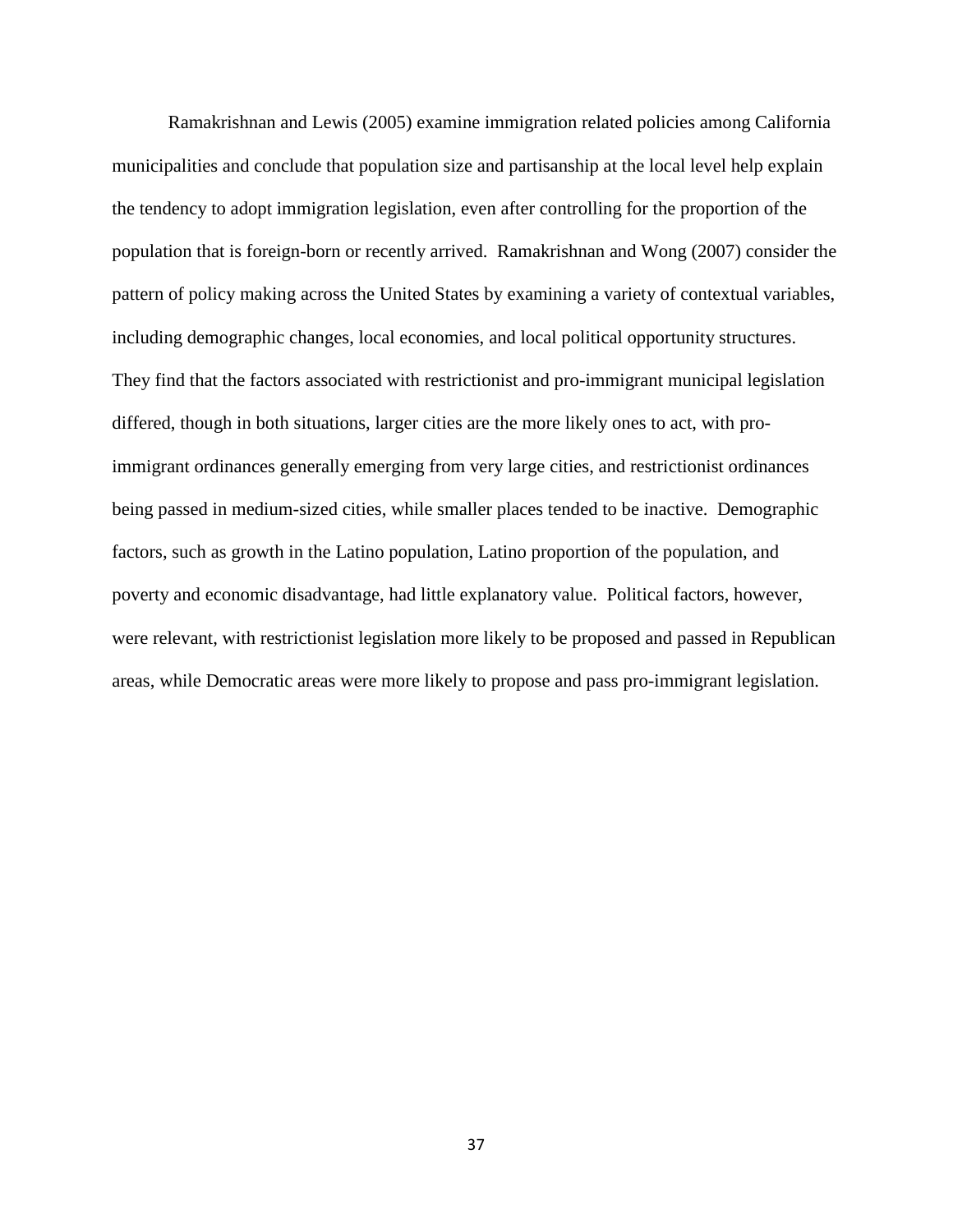### CHAPTER 3: THEORIES AND HYPOTHESES

"American federalism is more than a maze of institutions; it is a matrix of reciprocal power" (Krane, 1993). The model presented here adopts this federal matrix concept by viewing state 287g adoptions as linkages across multiple levels of government in combination with state internal determinants. The first section notes the diffusion influences of state-to-state horizontal diffusion followed by identification of the influential characteristics that stimulate nation-to-state diffusion. Each of these diffusion processes are external influences on state policy adoption. Additionally, a local-to-state diffusion component is discussed where policy adoptions which take place within the state act as a stimulant or deterrent of state policy adoption. The third section details the internal state characteristics that are influential to 287g policy adoptions such as political, demographic, and fiscal burden factors. The last section of this chapter concludes by listing all proposed hypotheses to be tested.

#### Diffusion Influences

# External Government Actions and Actors:

External diffusion theory postulates that external pressures for states to adopt a policy may be positive. In other words, states are more likely to adopt policies and programs when other governmental units have already adopted the policy (Berry & Berry, 1990). This diffusion pattern occurs because state level decision makers pay attention to and are influenced by the actions of other state governments for various reasons, such as to learn of good policy or to avoid negative spillover effects due to other states' actions. Immigration enforcement policies target unauthorized immigrants for removal, but they also heighten the threat of enforcement which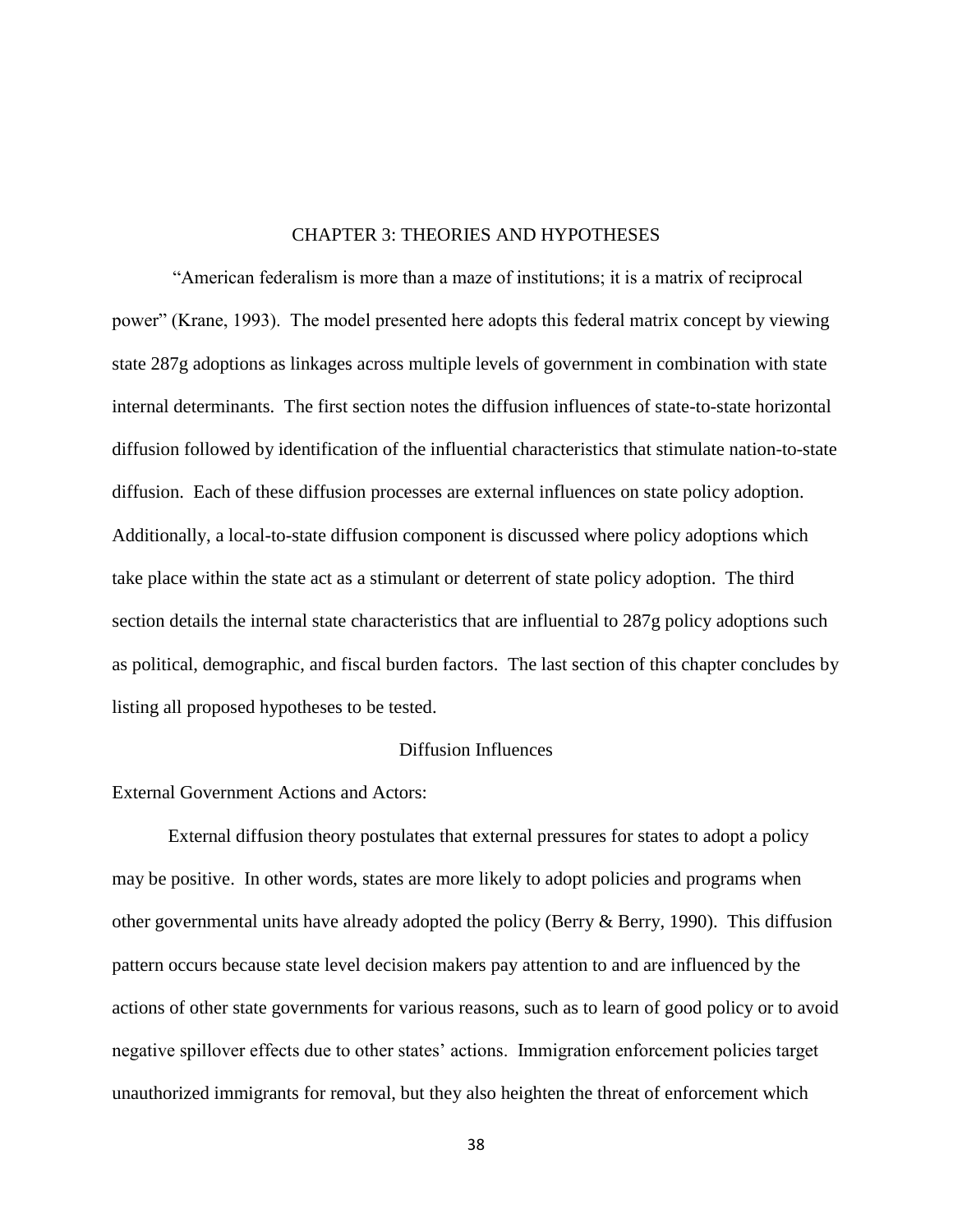encourages immigrant populations to voluntarily leave that jurisdiction, known as selfdeportation or a strategy of attrition through enforcement. Consequently, a spillover effect occurs due to outmigration from one state to another jurisdiction or a nearby state. If this host state or receiving state sees this spillover as negative it evokes pressures to also adopt a 287g program. Therefore, a state's geographical proximity is directly related to the horizontal diffusion process of 287g program adoptions from state to state, and it is expected that a state is more likely to adopt a 287g program if a neighboring state has already done so.

External diffusion of policy can also be from the top-down, occurring when national government involvement or actions attract attention to the policy consequently stimulating policy activity at the state level (Baumgartner, Gray, & Lowery, 2009). The vertical or national influences models show that state policy adoption is influenced by national government's policy adoption and non-policymaking activity by signaling preferences and potential for future action (Allen, Pettus, & Haider-Markel, 2004; Karch, 2008; McCann, Shipan, & Volden, 2010). The power for local agents to enforce civil immigration violations is legislatively granted through participation in the 287g program, but it is operated by the Department of Homeland Security under the president's executive leadership.<sup>37</sup> In this arrangement, the president functions as a national overseer and influences the extent of subnational actions. Because national activity does not necessitate a positive impact on all states (Mooney, 2001), changing presidential regimes may stimulate varying levels of state responsiveness and openness toward the cooperative enforcement program. While there are many state level political elites and politicians, the

 $\overline{a}$ 

 $37$  The power for local agents to enforce civil immigration violations is legislatively granted through participation in the 287g program, operated by the DHS under the president's executive leadership. Classic federalism studies note this pattern forms because of efforts to centralize control at the national level while simultaneously allowing flexibility or freedom of innovation for lower levels. Peter Schuck (2009) argues that contemporary federalism operates as a functional reality in a complicated federal-state relationship system where federal goals are served by sub federal implementation of Congressional legislation guided by an executive overseer. In this arrangement, the president has the greatest influence over agencies that are headed by his cabinet members (Moe, 1985; Wood & Waterman, 1994).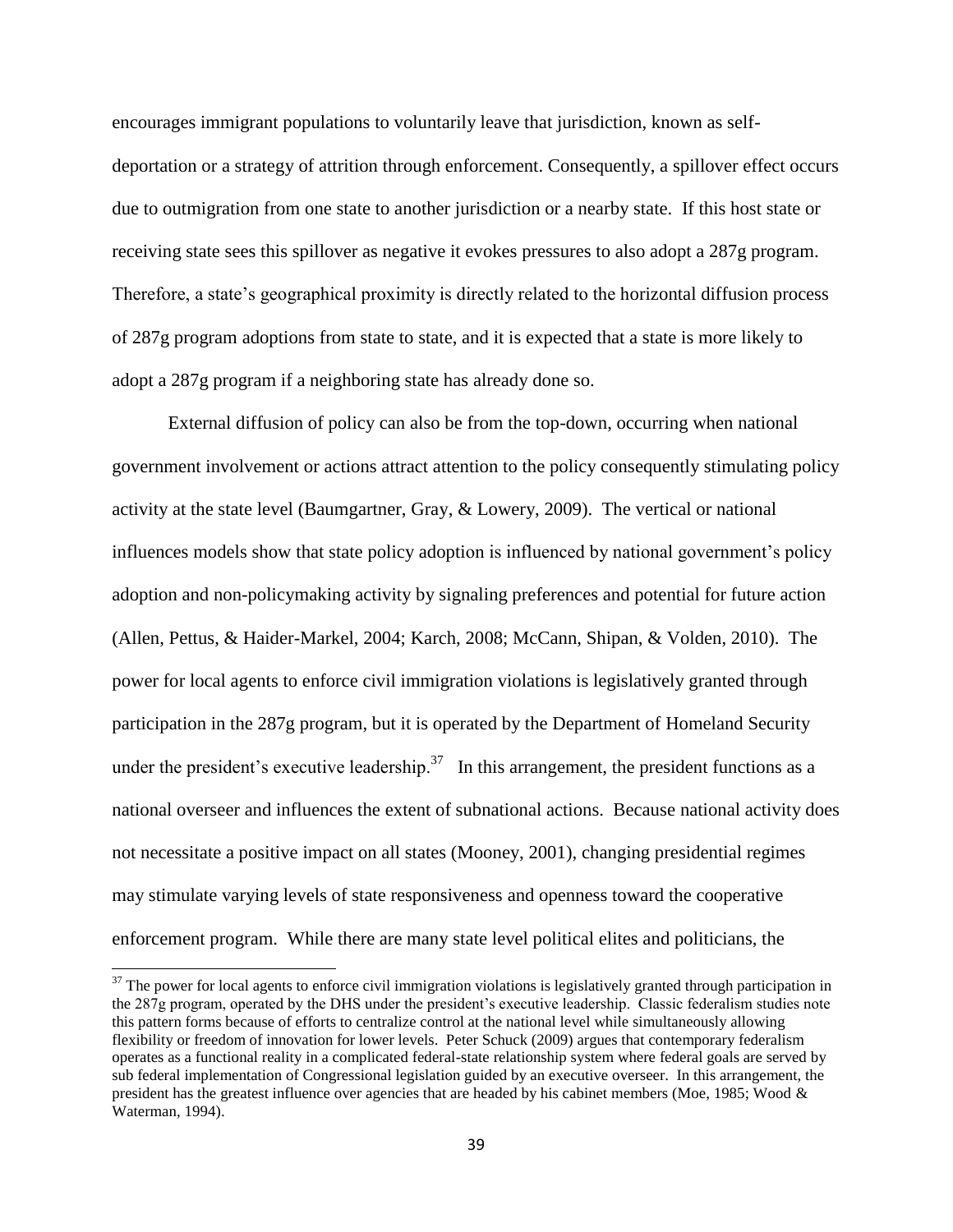governor above all others has the ability to affect the adoption of a 287g program the most. A governor could veto any legislative action which called for the program's adoption; also, as head of the executive cabinet he could support or halt any bureaucratic steps toward adoption. When enforcement preferences align government executives will work together to form a program of mutual benefit (Agranoff & McGuire, 2004).<sup>38</sup>

However, the state's determination on whether or not to adopt the program creates an interdependent dynamic of intergovernmental relationships that Schuck (2009) refers to as a functional reality of contemporary federalism. The executives at different levels share exclusive influence over the adoption of 287g programs, an arrangement referred to as executive federalism (Derthick, 1987). Since the sharing of functions is the sharing of power and political parties themselves are institutions of power, the parties function as a tool of influence between the president and the governors. Thus according to the theories of executive federalism, it is hypothesized that party cohesion between the federal and state executives will have a positive influence on 287g program adoptions.

Local Policy Diffusion Influences:

 $\overline{\phantom{a}}$ 

Agenda setting theories note that lower levels of government adopt policies to keep issues on the policy agenda. In a similar way cities and local jurisdictions raise issues onto the state's agenda by adopting policies or by signaling to the state governments their preferences. As more and more localities adopt a policy it begins to get noticed by state officials who look to these localities for policy ideas to pull up to the state level. Relatedly, the spread of local adoption of similar policies gains momentum until they are ultimately adopted at the state level. For example, the governor of New Mexico issued an executive order prohibiting state law

 $38$  Through state voluntary participation in the 287g program "agents of the national government" are essentially placed on the streets, providing the federal government with the "quintessential force multiplier" expanding the illegal immigration enforcement efforts for all levels (Kobach, 2005).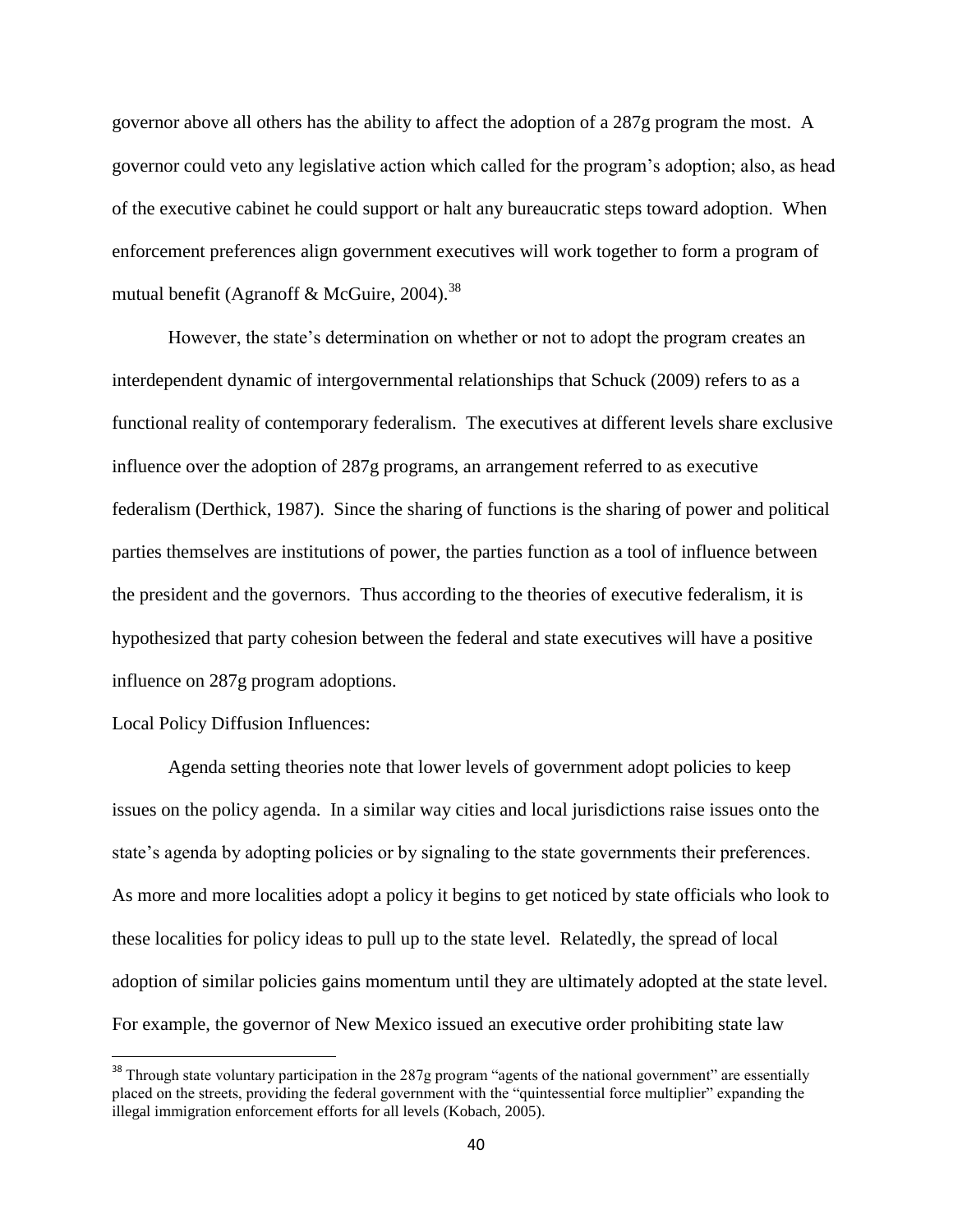enforcement from inquiring about immigration status following the adoption of similar provisions by its two largest cities. Other authors have referred to this process as the 'snowball effect' because each additional local level policy increases the chances of state level adoption (Shipan & Volden, 2006). Therefore, I might expect to find a positive relationship of local policies diffusing up to state level adoptions.

On the other hand, Shipan and Volden (2006) speculate that initiatives at one level of government may exert a weakening influence to similar initiatives at another level because they reduce the pressure to adopt the policy. A problematic issue requiring policy solutions may be isolated to a particular locale or geographical area, and once an adopted policy addresses the issue it is unnecessary for other governments to also adopt. When this process occurs, a "pressure valve effect" has taken place. For example, North Carolina and Virginia have the most locally active 287g programs but have not adopted similar policies at the state level. These adoptions may indicate the importance of this policy as relevant only to the cities and counties that adopted them. If the pressure valve theory is correct, I expect local level adoptions to relieve pressure on state decision makers, whereby such activity reduces the probability of state adoption.

Additionally, as geographical proximity of a state to the southern border of the United States may make it more susceptible to Hispanic/Latino immigrant groups. States which border with the southern hemisphere provide points of entry which make them uniquely positioned to be affected by immigrant populations entering the United States and settling these areas. Therefore, I expect states located on the southern border are more likely to adopt 287g programs.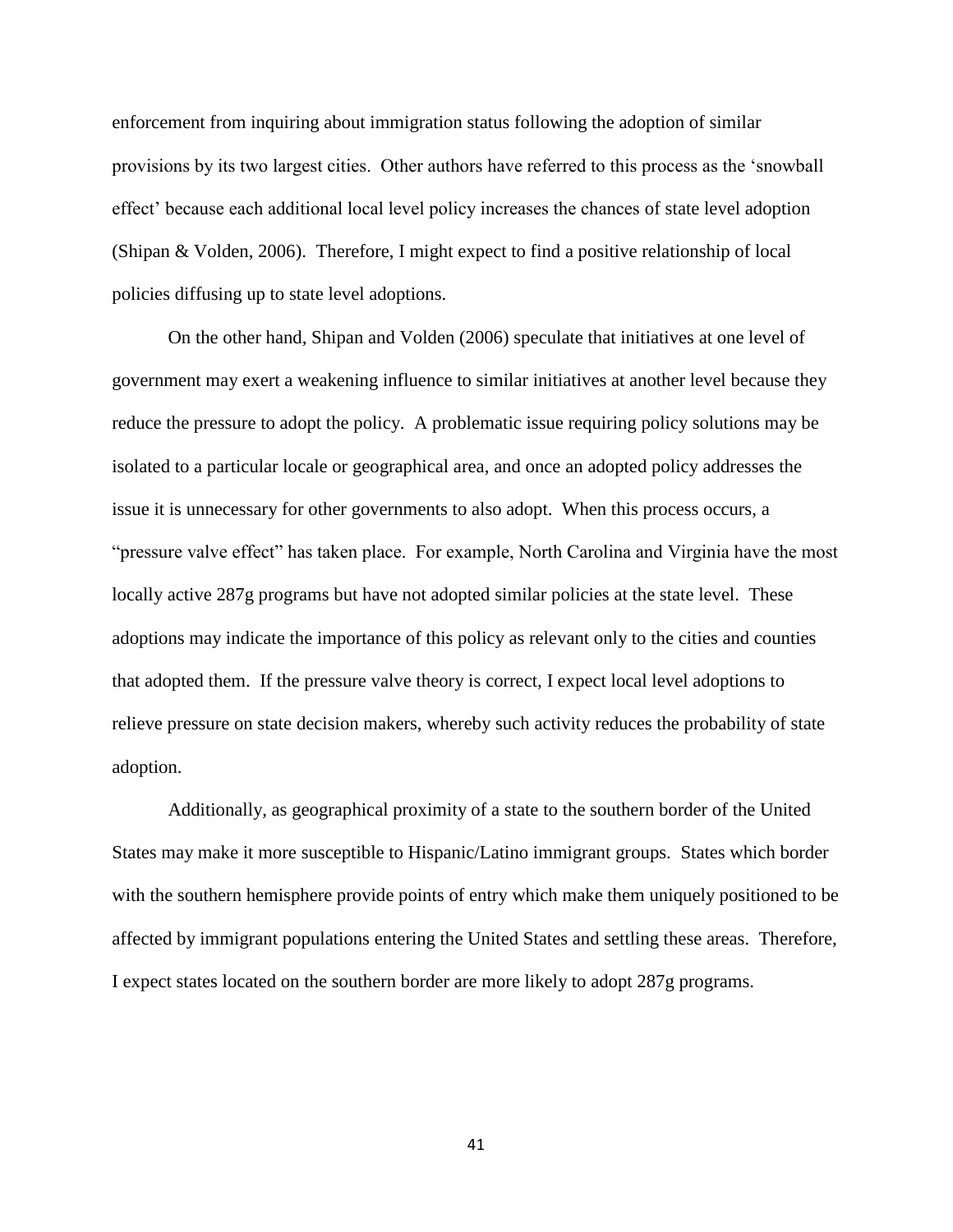#### Internal Determinants of State Level 287g Adoptions

External factors such as regional proximity or national influences can play a role in the diffusion of policy; however, they are not the only contributing factors of state policy adoptions. Internal factors can also play an important role. The internal determinants model posits that the decision to adopt policy is attributed to intrastate characteristics. The following discussion follows in this tradition and identifies the internal state explanations of 287g adoptions. Political Factors:

Public opinion and political ideology literatures conclude that measures of public support on an issue or measures of state ideology are both relevant variables to predict state policy. In general, public opinion nationwide tends to be negative toward immigration with polls indicating majority support among the American public for new restrictions on both legal and illegal immigration (Burns & Gimpel, 2000). Furthermore, as David Mayhew (2008) notes "possibly no policy area has brought a greater mismatch between public opinion and government action than immigration".<sup>39</sup> Additionally, Cornelius and Rosenblum (2005) find that native citizens support reductions in the number of immigrants and support restrictions on immigrant access to public services by wide margins.<sup>40</sup> Despite public opinion toward immigration control and current views calling for a decrease in immigrant numbers, a national policy providing meaningful contraction in the volume of immigrant inflow has yet to pass.

Additionally, liberal and conservative cleavages do not cut consistently for immigration policy politics. For example, the need to enforce the rule of law and state's rights of authority

l

 $39$  P. 304. Mayhew, David. 2008. Parties and policies: How the American government works.

<sup>&</sup>lt;sup>40</sup> Studies of welfare policies and immigrant access have concluded that a liberal public ideology is strongly correlated with inclusive welfare benefits for immigrants (Hero & Preuhs, 2007), but this could be a demonstration of a liberal culture's willingness to extend welfare benefits in general. Similarly, Graefe et al. (2008) also found the ideological leanings and political preferences of citizens to be a statistically significant determinant of immigrant welfare policy.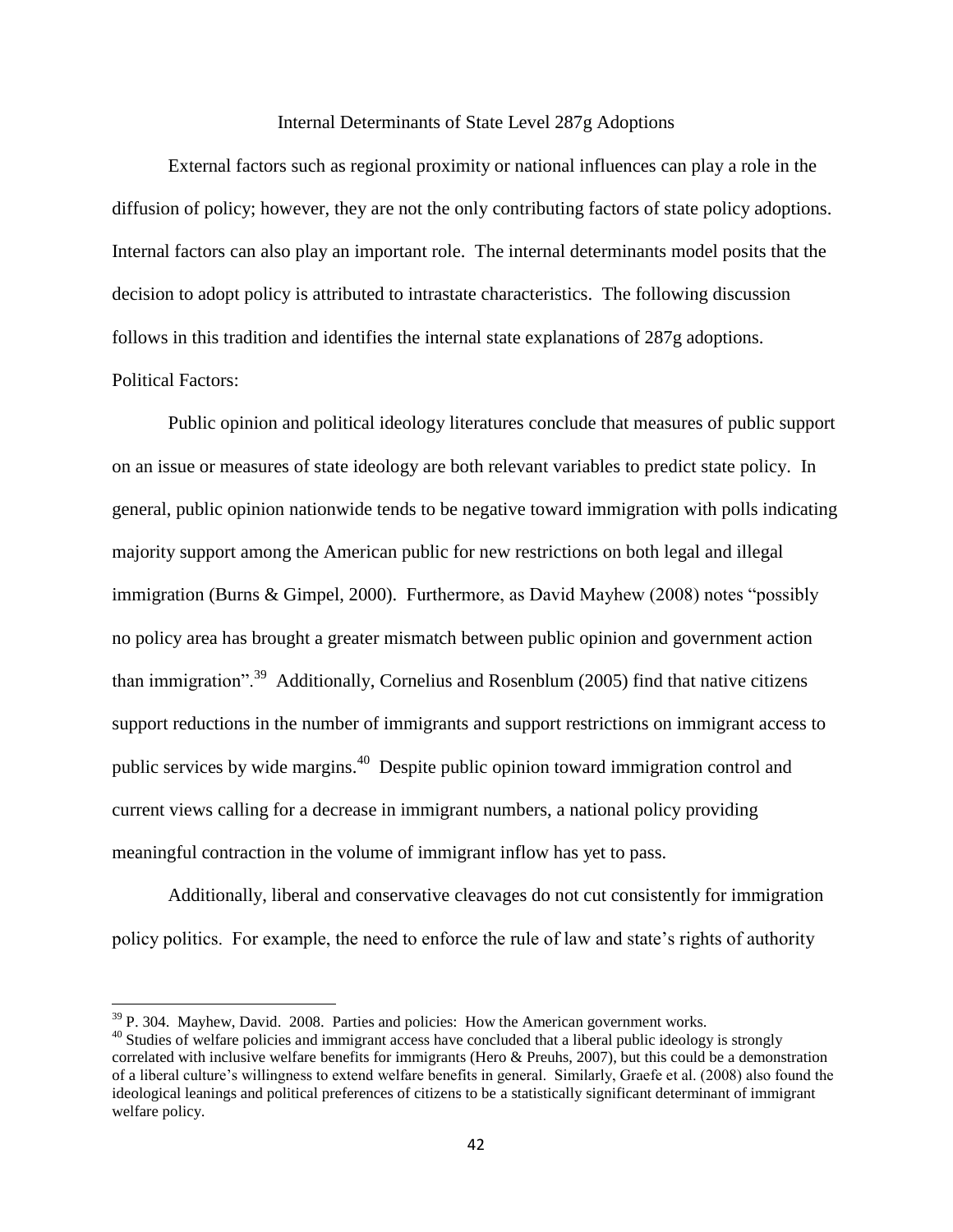are values that would resonate with a conservative public. However, undocumented workers provide needed labor for employers, and this condition is notably a pro-business rationale that is also important to conservatives. Thus, the liberal or conservative orientation of a state's decision makers may not be a valuable predictor of 287g program adoptions because of this split that is particularly relevant to immigration policy. Furthermore, partisanship divisions within the Republican Party present a particular dilemma in that they must balance the party's current constituents without alienating any potential future voting blocs (Hawley, 2011), as when immigrants have naturalized they overwhelmingly have voted with the Democratic Party (Taylor & Fry, 2007). Basically, the Republican Party must juggle the tensions that exist between a fairly intense anti-immigration component in its base and a more open-borders inclination among some of its business allies.<sup>41</sup> In keeping with the findings of the Chavez and Provine (2009) who found that citizen ideology as the only factor significantly related to restrictionist immigration legislation, it is hypothesized here that states with a more conservative citizen ideology are more likely to adopt 287g programs.

# Demographic Context:

 $\overline{\phantom{a}}$ 

Racial and ethnic diversity is a defining characteristic of state politics; therefore, the size and composition of state populations may impact policy adoptions (Key, 1949; Hero, 1998). Ayers, Hofstetter, Schnakenberg, and Kolody (2009) conclude that racial attitudes matter for immigration policy positions finding that attitudes related to Latino aversion and Latino context were among the strongest associations involving immigration policy preferences.<sup>42</sup> The importance of context has long been recognized in the "racial threat" hypothesis literature where

<sup>&</sup>lt;sup>41</sup> National security concerns have also complicated the immigration issue (Neiman, Johnson, & Bowler, 2006).

<sup>&</sup>lt;sup>42</sup> Much of immigration policy and politics has previously focused on the effects of personal finances and economic evaluations as influences on immigration attitudes and Latino aversion theories – however, Ayers et al. data do not support previous studies finding associations between these two items.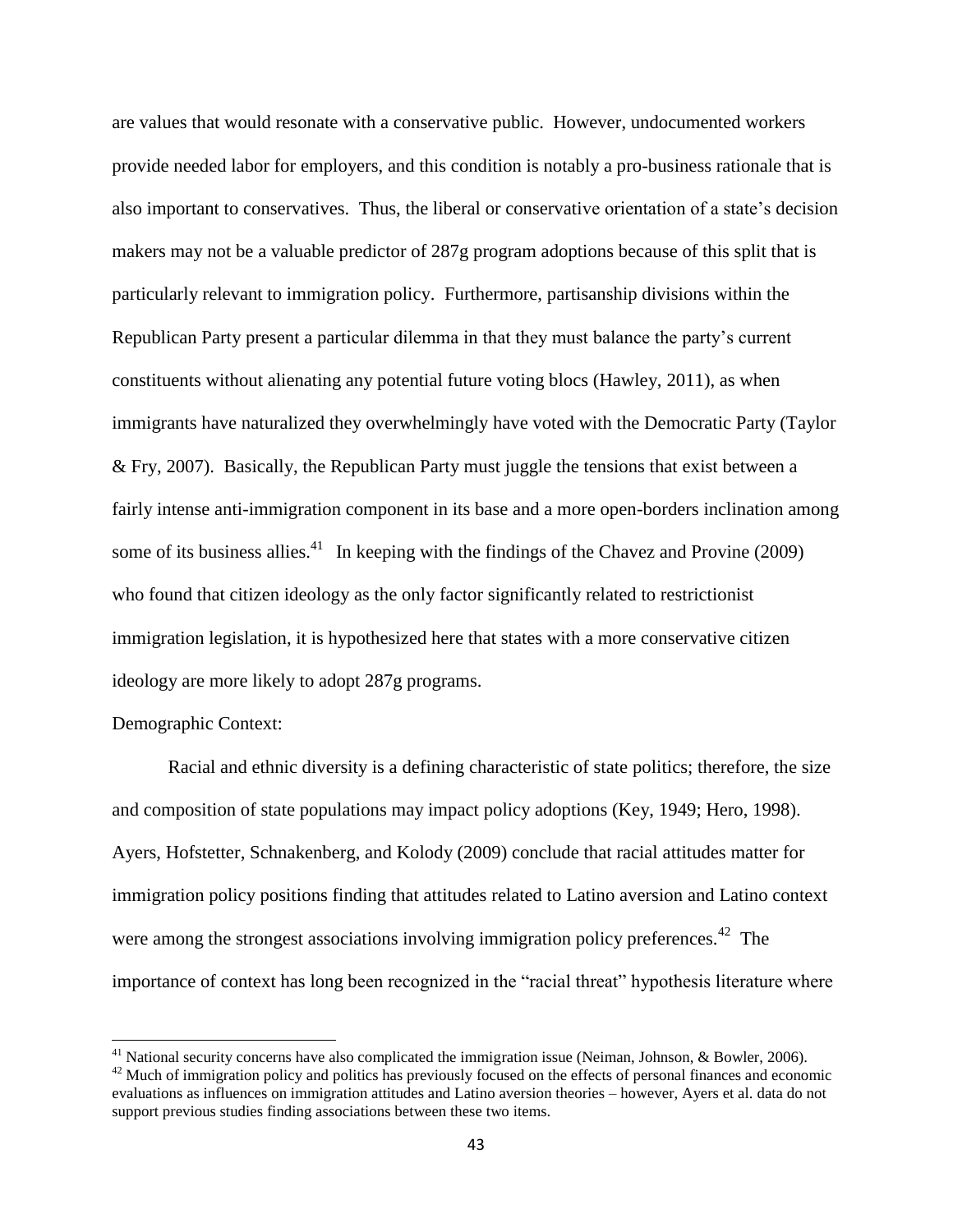negative political responses against increased demands by minority groups may result or culminate through public policy, often referred to as a racial backlash (Key, 1949; Radcliff  $\&$ Saiz, 1995). Additionally, Huntington (2004) notes that nativist reactions from residents toward immigrants, even in areas of low immigration, has led to the passage of illegal immigration control measures. Therefore, the level and presence of minority immigrant populations may lead to demand for enforcement measures.

In new growth states, the native population may react to immigration as a political or cultural threat and support immigration control efforts. A similar phenomenon of "clotting" of immigrants as described by Money  $(1997)^{43}$ , particularly UDIs, who are Hispanic, is occurring in regions of the U.S that previously have either been homogenous racially and culturally or had only two main racial groups in their societies. For example, Audrey Singer (2004) documented the growth of new immigrant gateways such as Salt Lake City, Utah and Raleigh, North Carolina in the 1980s and 1990s. These new gateway cities with relatively limited Hispanic populations are now experiencing among the highest rates of growth in new Hispanic immigration when compared with older gateway cities such as Cleveland, Buffalo, and New York City.<sup>44</sup>

The contact theory suggests that personal interactions with individuals from other demographic groups will tend to decrease negative feelings toward that group (Allport, 1954). The contact theory would predict that reactions to sudden demographic changes would precede any meaningful contact with new populations of differing cultures and ethnic demographics. Similarly, Esbenshade (2007) concludes that it is the pace of demographic change, rather than the relative proportions of immigrants to the total populations, that induce demands for

 $\overline{a}$ 

 $43$  Jeannette Money's (1999) study of immigrants settling in just a few counties in the United Kingdom highlighted the importance of political geography, where immigration into heavy immigrant districts lead to greater salience of public discontent with liberal immigration policies.

<sup>&</sup>lt;sup>44</sup> Andrew Thangasamy (2010) http://site.ebrary.com/lib/alabama/Doc?id=10430481&ppg=24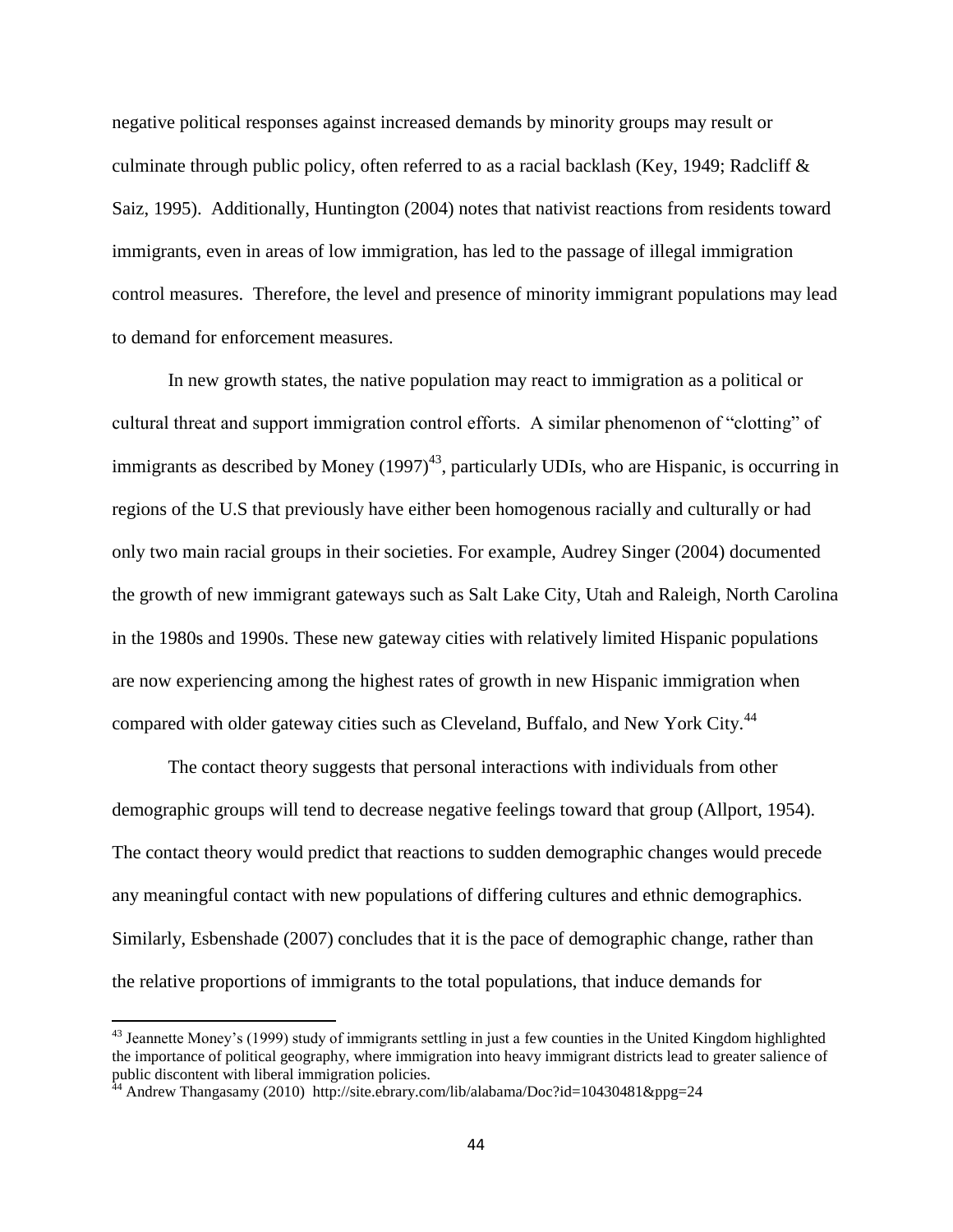restrictions on immigration. There are many studies of the US localities that examine the dynamics between policy adoptions and demographics, finding that the paces of demographic change rather than the level of immigrant populations that influence implementation of local anti-immigration policy (Esbenshade, 2007; Esbenshade & Obzurt, 2008). Shahani and Greene (2009) in their case study of local participants in the 287g program find that the rate of growth of the Hispanic populations was above national averages for local areas where the program was adopted. Additionally, Wong (Forthcoming) also examines the 287g program in localities through examination of requests to participate in the program and the localities where the program was implemented. After consideration of crime rates, demographic context, political partisanship, households speaking Spanish, and economic competition between Hispanic/Latinos and African Americans he finds that that as the Hispanic/Latino share of the population grows counties become more likely to pursue formal cooperation with ICE and localities with Republican majorities were highly likely to request participation in the program.<sup>45</sup> These findings indicate that it may not be immigration that the public opposes but who the immigrants are that churns desires for immigration enforcement measures. It is likely that increasing changes in the states demographics makes 287g program adoptions more likely.<sup>46</sup>

Financial Considerations:

 $\overline{a}$ 

Discussions about illegal immigrants frequently focus on costs that are imposed on state and local governments often depicting unauthorized immigrants as a burden (Passel  $\&$  Fix, 1994). State and local governments provide services for the public, and immigrants arrive to the

<sup>&</sup>lt;sup>45</sup> Wong considers foreign-born population characteristics with measures of the percent per jurisdiction population and change in foreign-born population within local jurisdictions and also accounts for the level and change in the racial/ethnic makeup of the locality as percent Hispanic/Latino population as well as change, finding only percent change in the Hispanic/Latino population is positively related to local cooperation with federal immigration enforcement authorities.

<sup>&</sup>lt;sup>46</sup> Wong found that the non-citizen percentage of the total population was not significantly related to local cooperation with federal immigration enforcement authorities; it was a positive relationship but never reached statistical significance.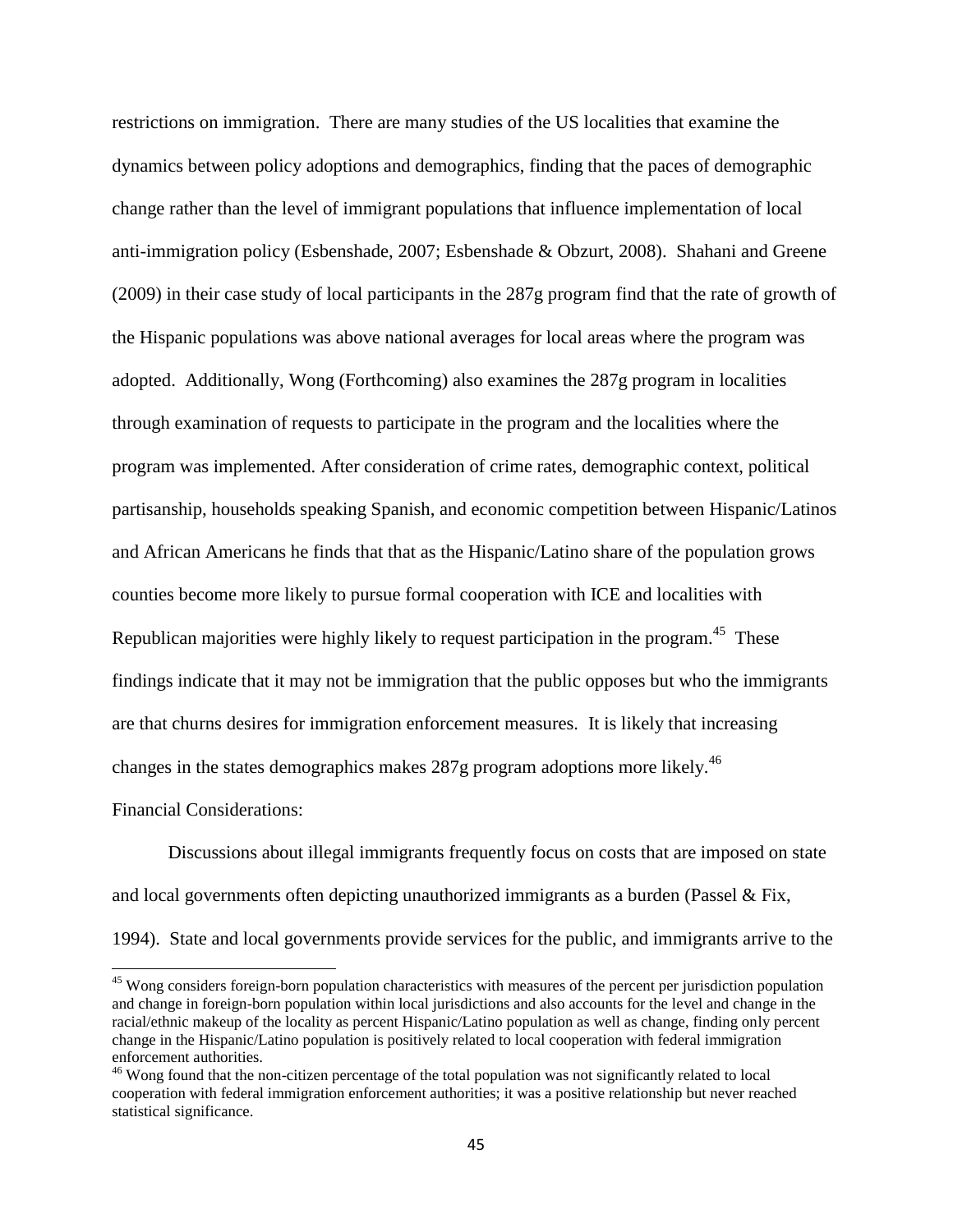United States in need of social services. When demands for public services outweigh the revenues available to pay for them, these governments experience fiscal stress.

According to a recent nonpartisan Congressional Budget Office report, state and local taxes paid by illegal immigrants fail to offset the costs of public services, and subnational governments have limited options for avoiding or minimizing those costs. The National Conference of State Legislatures' immigration reform committee has stressed the costs of immigration to the states are greatest in the areas of healthcare and education. As the federal government legislated it mandatory for emergency healthcare to be provided to anyone regardless of immigration status in the Emergency Medical Treatment and Labor Act of 1986, healthcare costs are a source of cost passing from the federal government to the subnational governments of immigrant populations. Additionally, healthcare costs also increase when states provide free immunizations to immigrant children, which is beneficial to the public at large, and prenatal care for immigrant women. A 2006 report by researchers at UNC-Chapel Hill studying immigrants' impact on the state of North Carolina listed healthcare costs as a primary source of state spending on the Hispanic immigrant population in the state (Nguyen & Gill, 2010). Thus, the burden for providing healthcare to immigrant populations is likely to be positively associated with the adoption of enforcement programs.

The costs of illegal immigration for education are particularly "unavoidable" because of federal education initiatives and Supreme Court decisions. For example, The Supreme Court has determined that illegal immigrant children have a right to free public education, and the national No Child Left Behind (NCLB)<sup>47</sup> initiative requires implementation of certain programs that will

 $\overline{\phantom{a}}$ 

 $47$  The No Child Left Behind Act of 2001, mandates annual testing of all students in grades three through eight and requires that schools make annual progress in meeting student performance goals for all students and for separate groups of students characterized by race, ethnicity, poverty, disability, and limited English proficiency. The federal government then rewards schools that succeed in meeting state-imposed achievement goals and sanctions schools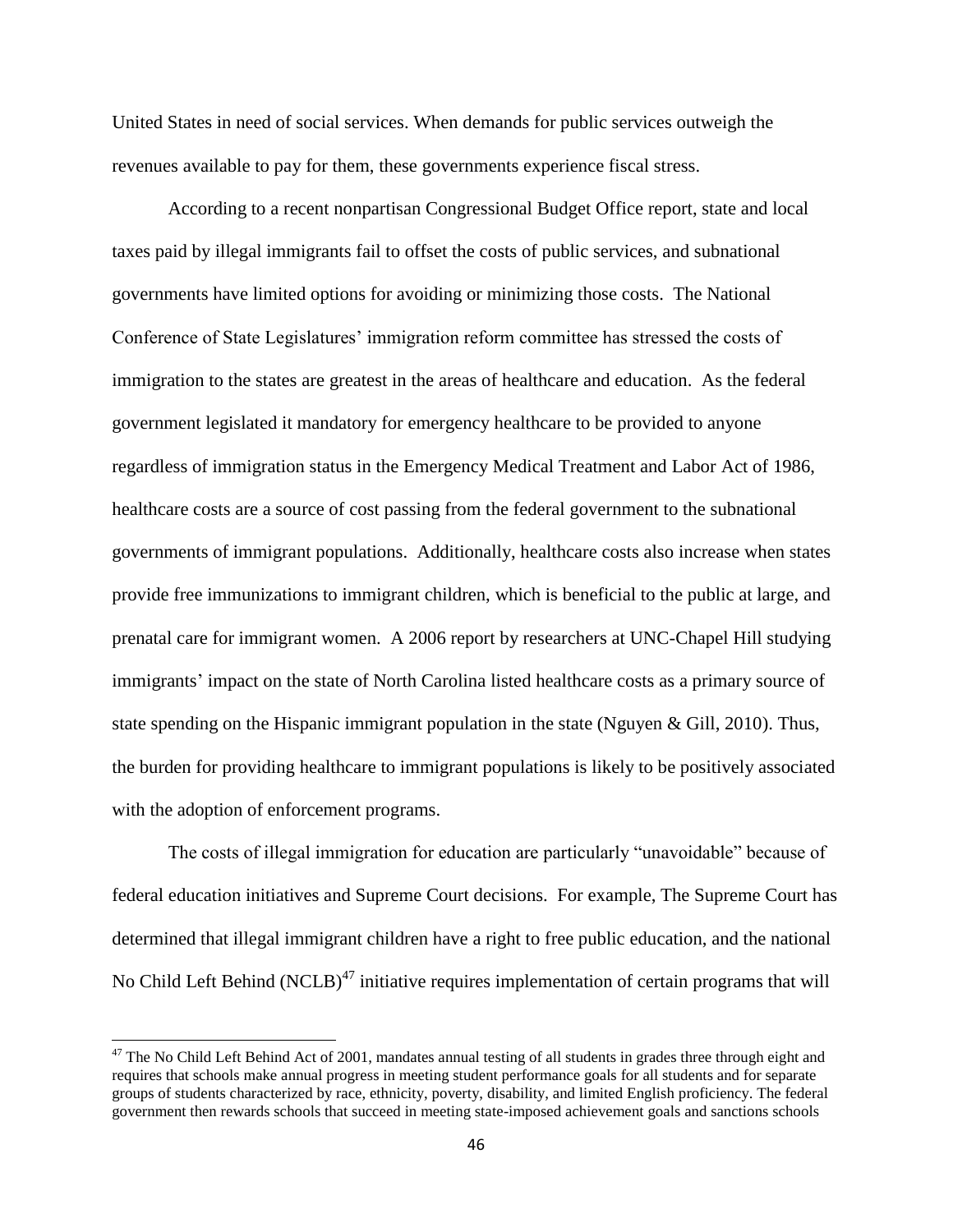particularly be accessed by immigrants, such as English Language educational programs. <sup>48</sup> Therefore, the fiscal impact of immigrants legal and illegal is beginning to be regarded as a type of unfunded mandate (Skerry, 1995). Providing educational services to unregulated illegal immigrants has lead to the penultimate unfunded mandate for state and local governments.

Gray (2004) notes that states with a large population like California are able to provide services equivalent to those of nation-states. Yet, Senator Barbara Boxer of California has wondered whether her state could afford to educate the children of illegal immigrants (Schrag, 2010). States with smaller populations do not have the same advantages afforded by economies of scale and are limited in what they can provide in services for undocumented immigrants. State and local governments bear the greatest fiscal responsibility in regard to immigration, primarily through the cost of educating children and providing services in a second language (Fix & Passel, 1994; Furuseth & Smith, 2007). The motivation or willingness to participate in 287g agreement is driven by the fiscal burden that undocumented immigrants impose upon states, and it is proposed here that in accordance with the tax burden hypothesis that greater fiscal stress on the state's education system increases the probability of state 287g adoptions.

Education expenditures for the last twenty years have consistently averaged about 22 percent of states' budgets; but, as Murray, Rueben, and Rosenberg (2007) explain the NCLB Act and related federal mandates have placed upward pressures on education spending. Additionally, rapid growth in the population of children of immigrants may create challenges for schools in meeting NCLB's academic assessment requirements (Ruiz-de-Velasco & Fix, 2000). Given these federally mandated constraints, maintaining the quality and quantity of educational services

 $\overline{a}$ 

that fail. The combination of cuts in state funding for education, the inability to adequately raise property taxes, and the rising costs of meeting new student performance standards suggests that over the next few years, there will be a significant increase in both the number of schools classified as failing and the number of students receiving an inadequate education (Reschovsky, 2004).

<sup>48</sup> Plyler v. Doe, 457 US 202 (1982).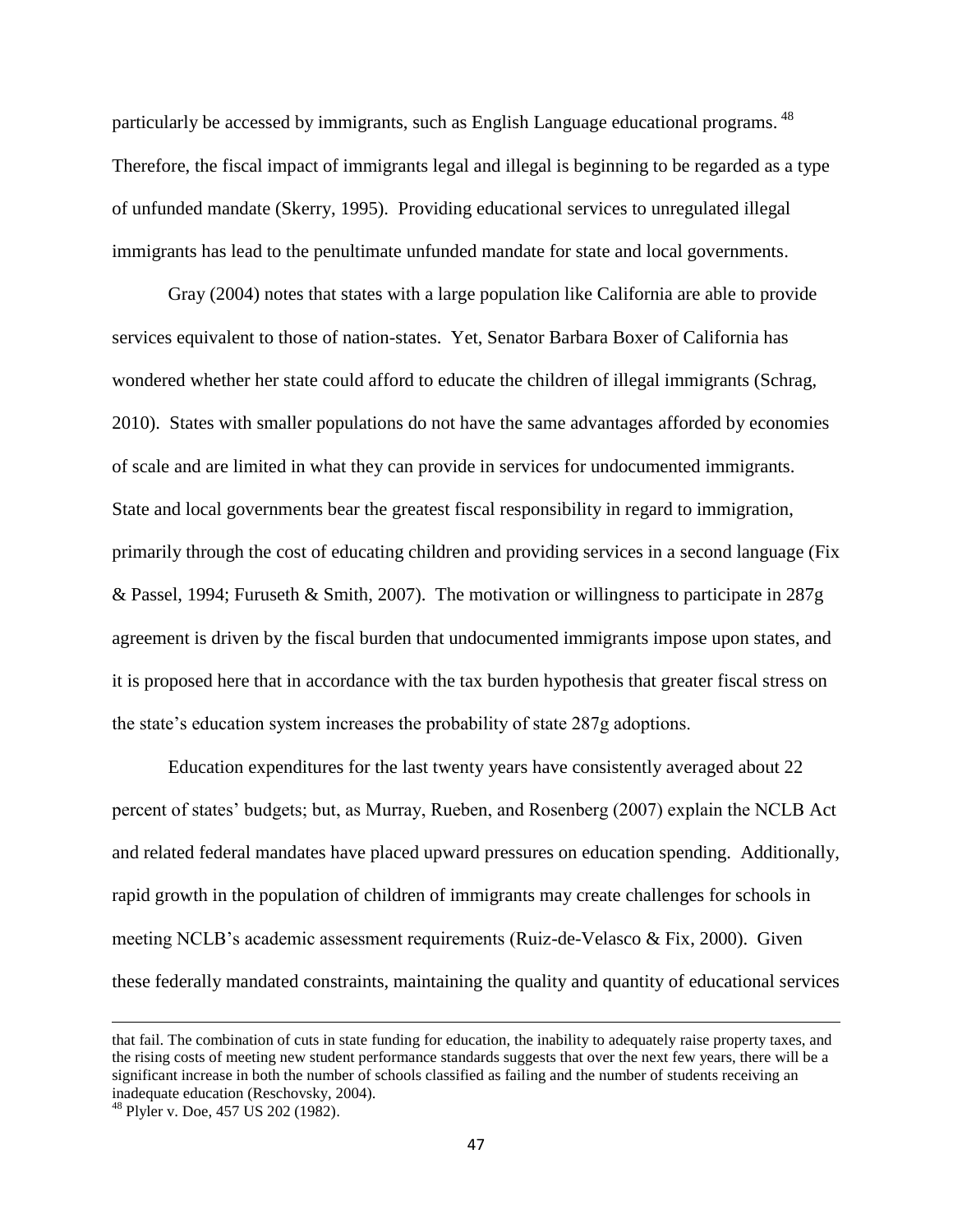provided to the public depends largely on the ability and willingness to increase funds distributed to the education system. However, because state governments are required to maintain a balanced budget, enhancing education funds may require increasing taxes or reallocating funds within the budget. Raising taxes is generally a politically unpopular idea and is likely to be unsuccessful if put to a popular vote.<sup>49</sup> Findings in education reveal further constraints having demonstrated that in comparison to younger portions of the population, the elderly appear to have weaker preferences for K-12 education spending (Vinovskis, 1993); they are less willing to vote favorably on certain school bond referenda (Button, 1992) and are more willing to support property tax limitations (Ladd & Wilson, 1982). Poterba (1997) found that, other factors held constant, the higher is the proportion of people over 65 in a state, the lower is the amount the state spends (including both state and local spending) per child on K-12 education. Also noteworthy is the growing racial diversity between the younger and older generations. Other scholars have noted that the percentage of the school age population that was Hispanic in 1995 was 13 percent, while the percentage of the elderly population that was Hispanic was 5 percent. Ayers et al. (2006) find that attitudes of aversion to Latinos are more common among older respondents.<sup>50</sup> Relatedly, Ladd and Murray (2001) find a reduction in per child education spending when the elderly and the school age populations are members of different racial groups. The tax burden hypothesis observes that public negative assessment of immigration's impact on monetary costs or availability of government benefits will engender support for reducing immigration (Citrin, Green, Muste, & Wong, 1997). Thus, it is expected for the elderly

l

<sup>&</sup>lt;sup>49</sup> Alabama and Oregon voters chose to reject tax increases even though it was widely recognized in both states that without additional tax revenues spending on school would be reduced.

<sup>&</sup>lt;sup>50</sup> The authors evaluated survey responses among Anglos to determine aversion towards Latinos and immigration policy preferences for legal immigration, Mexican immigration, and granting amnesty to illegal immigrants finding that opposition to immigration increased slightly when respondents were prompted to consider Mexican immigration specifically.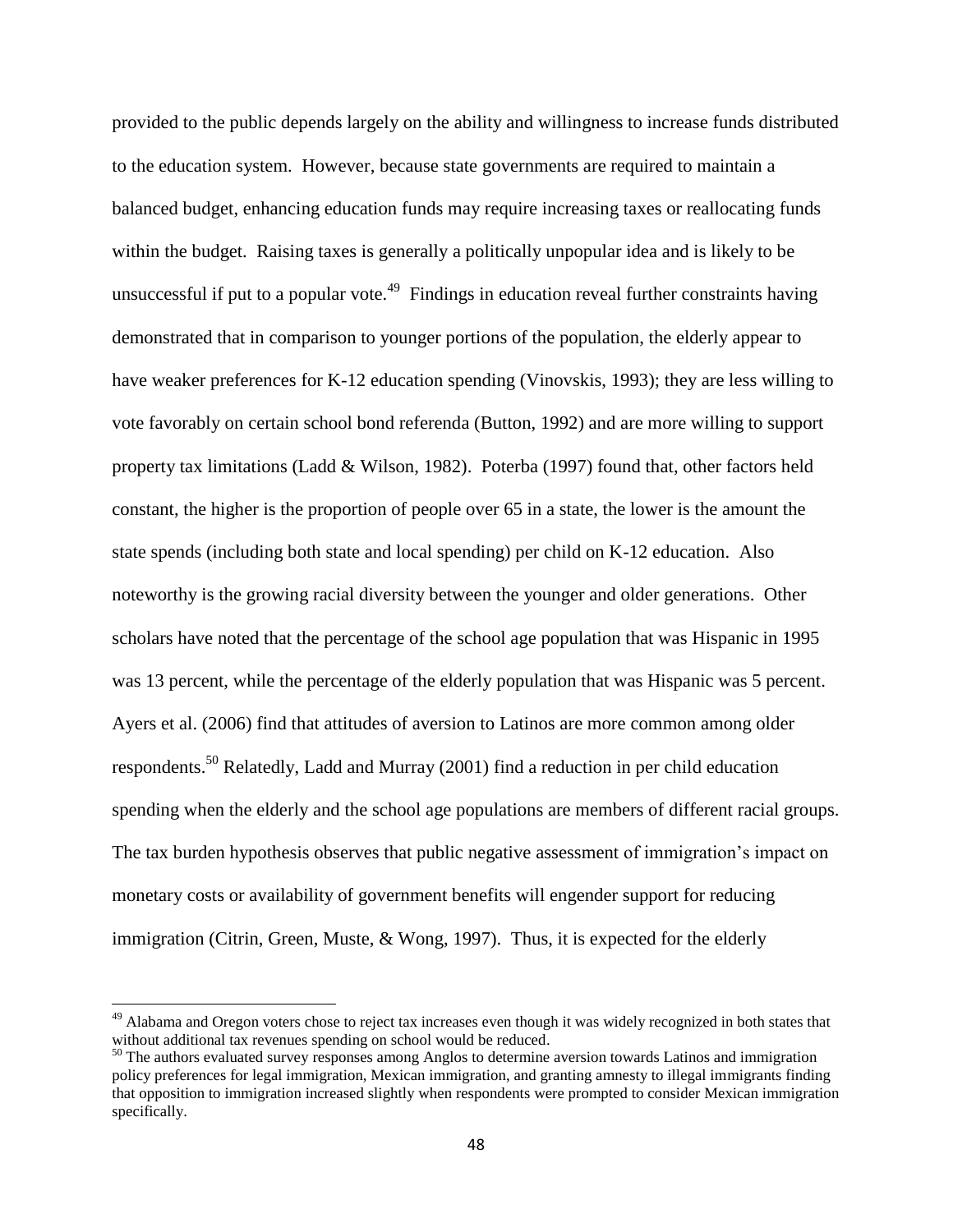proportion of a state's population to increase pressure on state governments to adopt the 287g program through their lack of support to increase funding to public service programs.

State immigration policy preferences are shaped by the perceived or real strain that immigrants place on the states integration systems that are federally mandated to be provided to immigrant populations, such as education and healthcare policy. State capacity to integrate immigrants has become an increasing burden, and the ability to provide services is stressed. As this burden of integrating new immigrants into society increases, states will be more likely to seek enforcement measures.

#### Hypotheses:

The following list formally restates the assumptions presented above and are the hypotheses to be tested by the methods and measurement variables detailed in the next chapter of this dissertation.

*Horizontal Diffusion H₁: A state level 287g adoption is more likely when a neighboring state has also adopted a 287g program.*

*Top-Down Diffusion/Executive Federalism H2: The 287g program is more likely to be adopted by states where the governor is of the same political party as the President.*

*Snow-Ball Federalism H3: Adoption of local laws increases the likelihood of statewide adoption; therefore states are more likely to adopt the 287g program if other localities have already done so* 

*Steam Valve Federalism H4: Adoption of local laws decreases the likelihood of statewide adoption; therefore states are less likely to adopt 287g program when localities have already done so.*

*Citizen Political Ideology H<sub>5</sub>: States with conservative citizenry are more likely to adopt 287g programs.*

*State Government Partisanship H6: States with Democratic representation in state government leadership positions will be less likely to adopt 287g programs.* 

*Hispanic/Latino Population / Racial-Ethnic Threat H7: States with larger proportions of Hispanic/Latino residents will be more likely to adopt 287g programs.*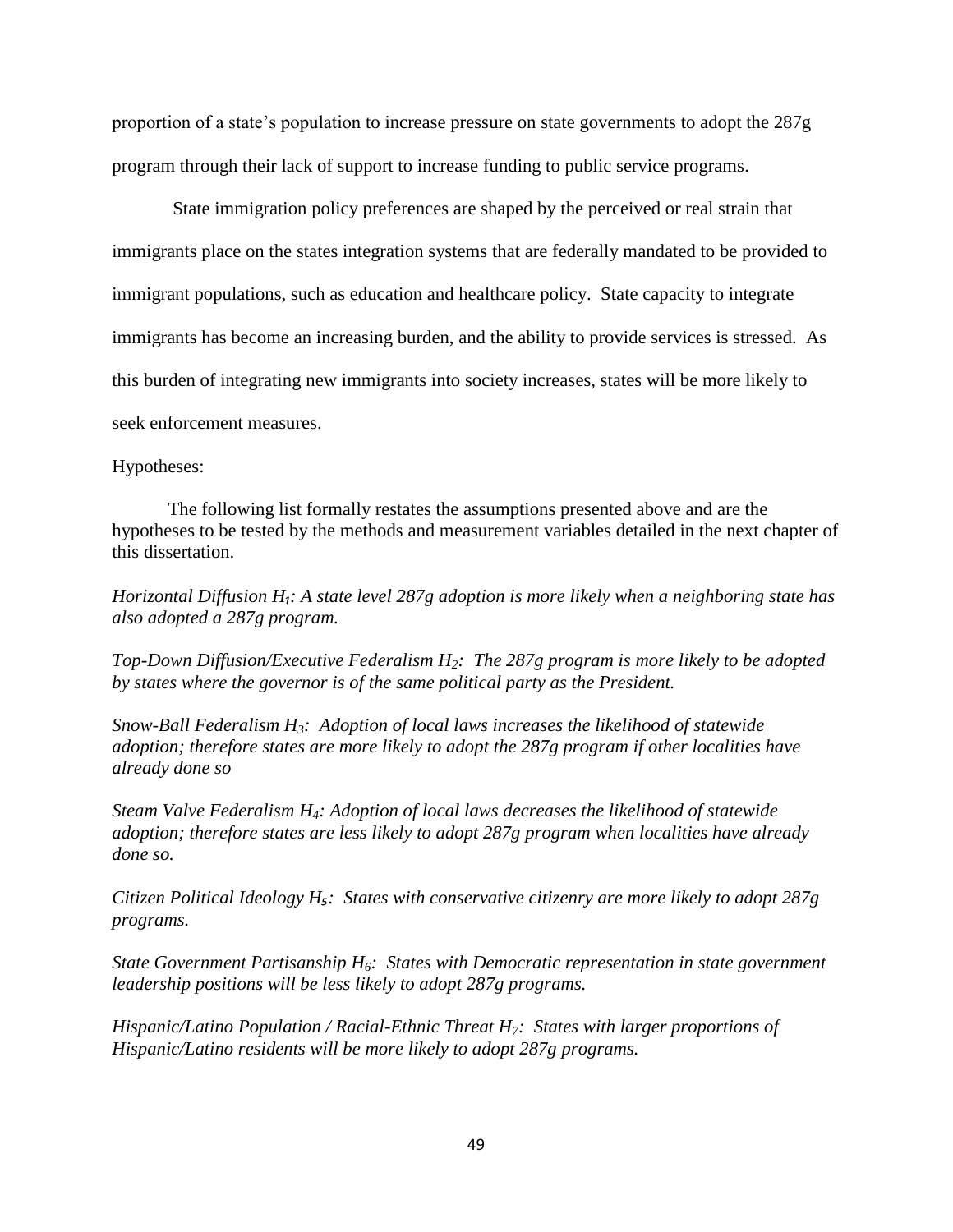*Rate of Growth H8: States experiencing new rates of growth in Hispanic/Latino populations are more likely to enter into 287g programs.*

*Fiscal Stress H9: Increasing levels of state fiscal stress due to the growing burden of public services in education and health will increase the likelihood for states to enter 287g programs.* 

*Tax Burden/Service Support H10: A higher proportion of the state's elderly population increases the likelihood of statewide 287g program adoption.*

*Geographic Proximity H11: States located on the Southern border of the United States will be more likely to adopt the 287g enforcement program.*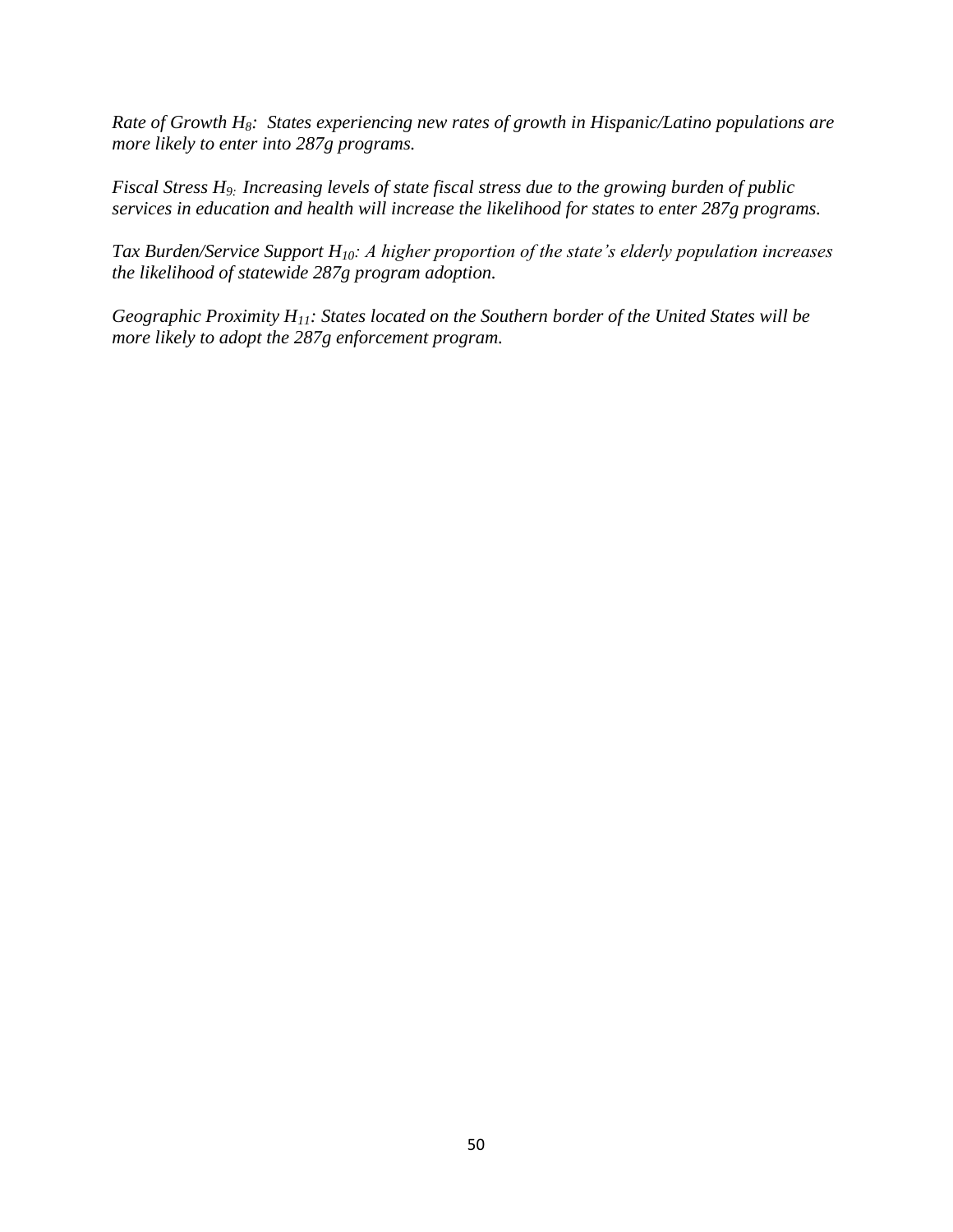### CHAPTER 4: METHODOLOGY, MODELS, AND MEASUREMENTS

The task of this chapter is to present the model and methodology used for analysis of state level 287g program adoptions and diffusion study. The content of this chapter opens with an introduction to the methodology used for analysis followed by model specifications of the 287g program and concludes with measurement descriptions of each variable used to test the previously discussed hypotheses.

A similar exploration has been presented by Creek and Yoder (2010), but no other study on the adoption and diffusion of state level 287g programs has been conducted. The previous research was presented as an American Political Science Association conference paper and examined a number of economic, sociological and political variables. The previous article finds having a Republican governor, local 287g adoptions, and percent of state budget for public welfare and police and corrections to each be positively and significantly related to state level adoptions. However, the census data information used to code the previous study's demographic data are now outdated and as discussed below, the analysis here utilizes post census 2010 data estimates and represents the most accurate available demographic information available for the time period under study. Since the specific concern here is with analysis of the intergovernmental dynamics of state policy adoption as influenced by national as well as local governments, an explanatory variable utilized here includes national pressures on state governments which were not considered by Creek and Yoder. Additionally, both studies of 287g state adoptions include measures of local policy adoptions. However, the one utilized here is measured is as the percent of the state population living under the program, whereby, the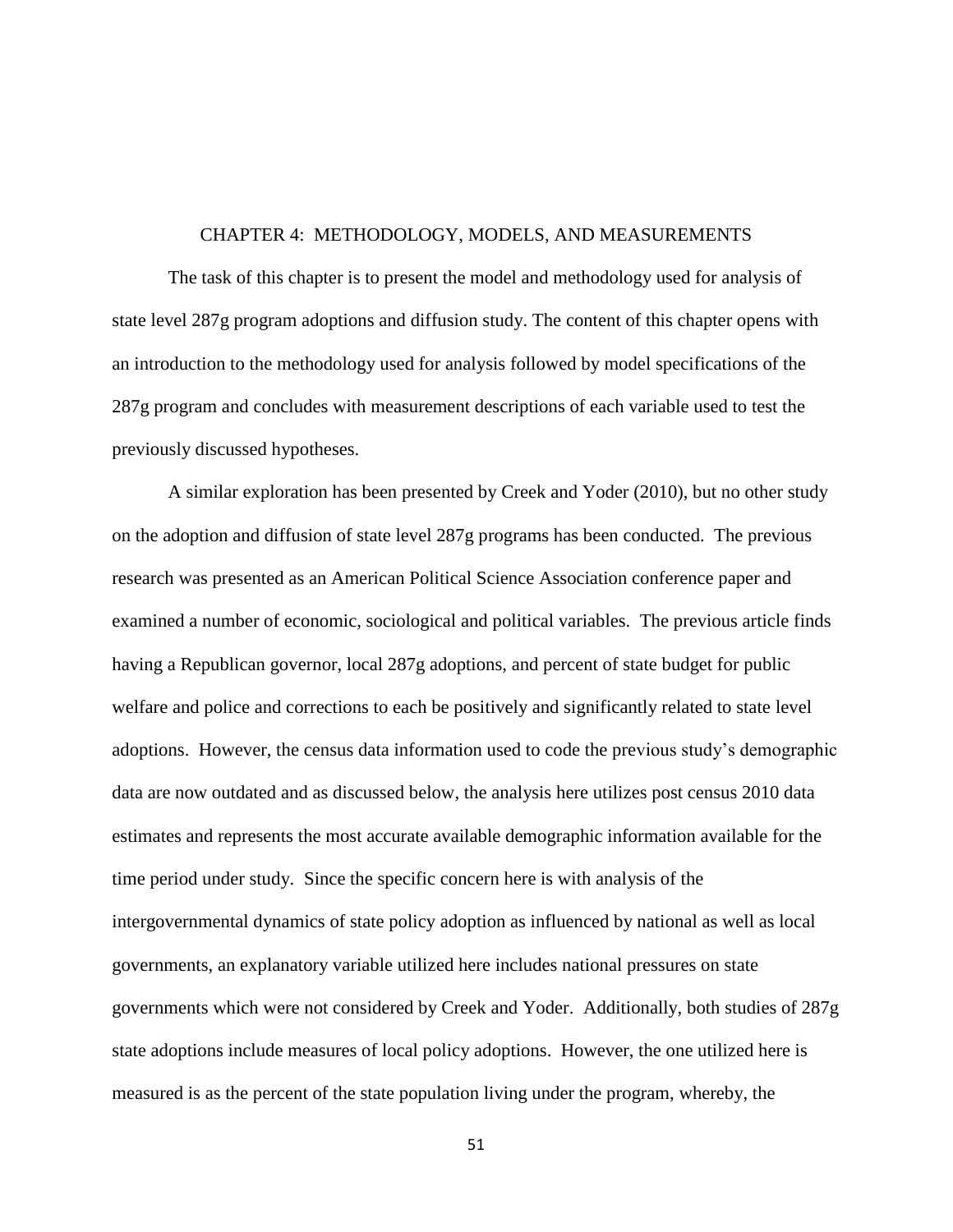previous article uses a count variable of the number of localities in the state that have adopted. Lastly, examined here is a variable accounting for local level sanctuary policy adoptions which may go against the wishes of the state government to determine if diverging local policies influence state level adoption and this too was not included in the previous study. Also, their dataset includes the states of Alaska and Hawaii which is inappropriate of inclusion in diffusion studies, as they have no contiguous bordering states to potentially influence adoption through the diffusion process which they did not find to be a significant factor in state adoptions. Therefore, the current analysis extends on this previous research by including national influences of vertical diffusion, conceptualizes many determinant variables differently, and includes only the 47 continental states, with the exception of Nebraska which is excluded in both studies due to its nonpartisan legislature.

#### Research Methodology: Event History Analysis

Simply put, Event History Analysis (EHA) is a method used to study events of change across subjects using longitudinal data to analyze not only if an event occurs but when it happens by incorporating causal variables and modeling their effects over a period of time. This methodology is used in many fields to test theories and analyze social science processes. In political science, it has been popularly used for policy adoption and diffusion studies. Event history analysis of policy adoption typically focuses on the hazard rate function, which demonstrates the potential per time interval for the event to occur given that the event has not occurred prior to the start of the interval for each observation. In other words the hazard rate "varies by year but is the same for each state in each year" (Allison, 1984).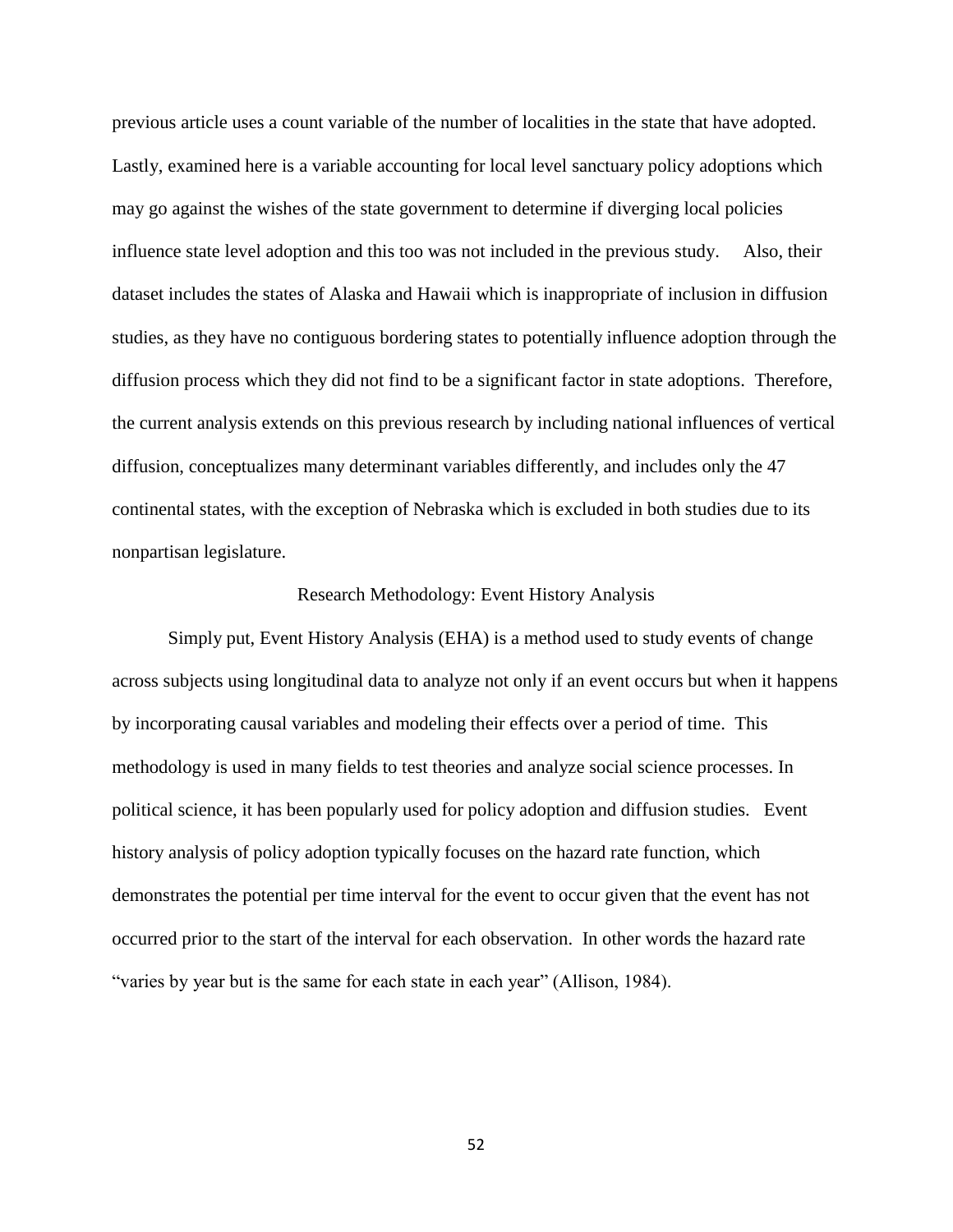Most event history analysis models must take into consideration censored events, a type of data incompletion for observations that do not experience the event of interest. In policy adoption studies, states that have not experienced the event of interest by the end of the study are considered right censored. Even though an event may not occur, all information per state is included in the data set up until the observation period has ended because each state is at risk of experiencing the event and not experiencing the event is meaningful too.

Events may occur in discrete time intervals, such as yearly, as the exact timing of an event may or may not be precisely recorded. However, social processes are ongoing or continuous in nature but are often measured in discrete intervals as well, such as unemployment rates by month, quarter, or year for example. Therefore, an analysis may use a discrete time method for modeling a continuous time process. For example, in state policy diffusion studies, the issue is not knowing exactly when the policy was adopted (event occurrence) but rather when it was adopted in relation to other state governments. In summary, policy adoption may be a continuous time process, given the nature of adoption at any time during the year by various governments; therefore, the discrete time method is sufficient for analysis<sup>51</sup> and using the year as the unit of analysis is "sufficient to demarcate the occurrence of an event" (Box-Steffensmeier & Jones, 1997).

#### Discrete Time Model Options

Berry and Berry (1990) note that EHA may produce significant results when it is applied to the adoption of a policy which may or may not occur. The 287g program is such a policy as consideration of the program is not mandatory, and there are no financial incentives which would

 $\overline{\phantom{a}}$ 

<sup>&</sup>lt;sup>51</sup> Balla 2001; Berry and Berry 1990,1992; Hays and Glick 1997; Mintrom 1997; Mintrom and Vergari 1998; Mooney and Lee 1995; True and Mintrom 2001 used discrete time models for continuous time processes in modeling the time path of policy adoptions.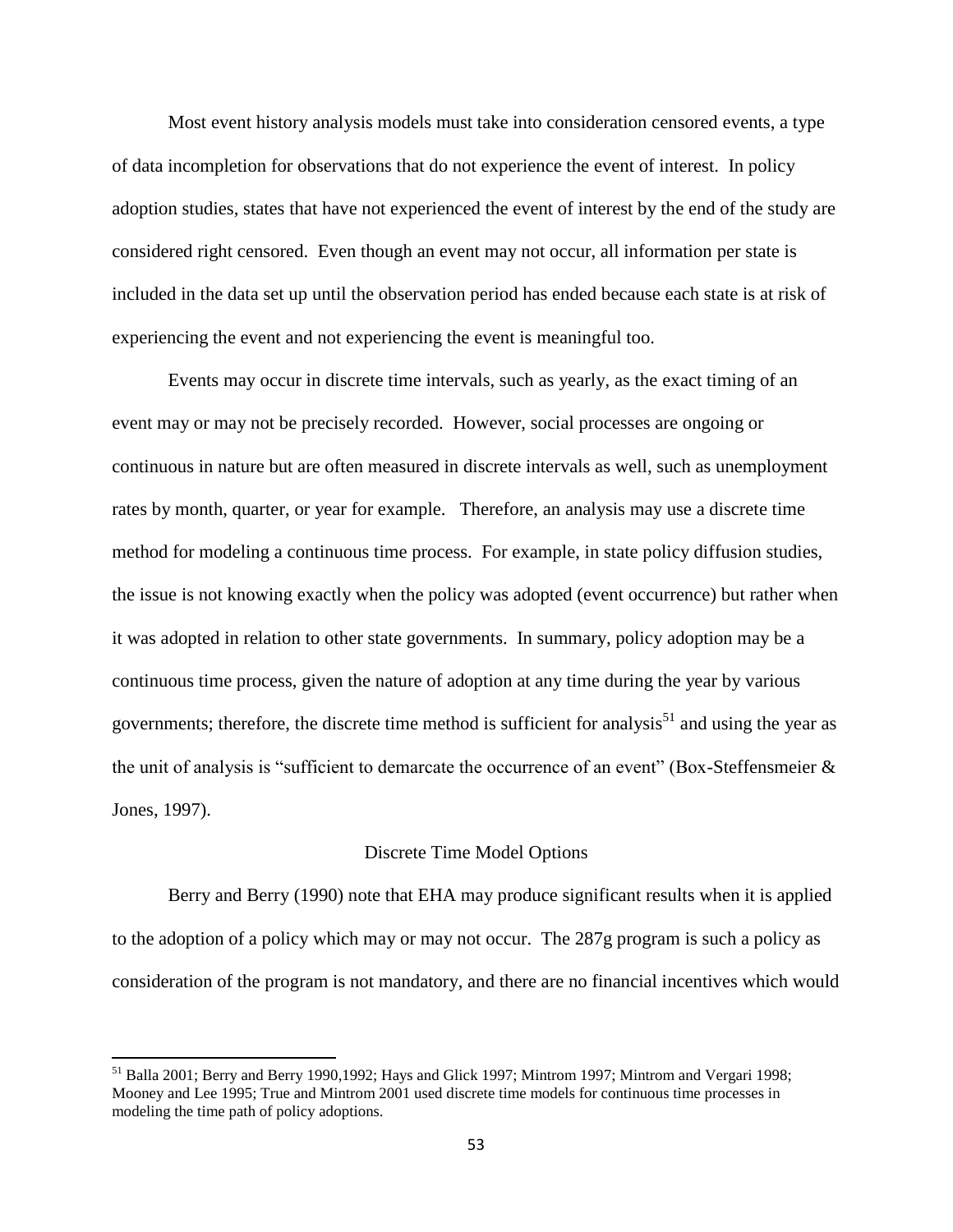otherwise encourage state adoption.<sup>52</sup> Alternatively, states may not find it necessary to adopt programs which address federal immigration issues. Therefore, state adoption of a 287g program is such an event which may or may not occur. There are a few options for modeling adoption. The different models are described below along with their potential usage for 287g analysis.

The first option is a repeated events model where observations of the same event may happen more than once. For example, in policy adoption a state may experience the first adoption of a program in any interval year and then adopt another program again in a later year interval. In repeated events models, once an observation experiences the event of interest, it does not fall out of the data set because it may be at risk of experiencing the event for a second time.<sup>53</sup> The state of Arizona adopted a task force model in 2005 and then later in 2007 added a statewide jail enforcement 287g program, and is the only state to have repeated statewide adoption of a 287g program. Therefore, a discrete time model of repeated events would not produce a reliable analysis since only one state in the dataset experienced a repeated event and is not utilized in this study.

Second, multiple or competing risks models show that at any time interval each observation is at risk of experiencing two or more different kinds of events. Multiple events models are useful when there is reason to believe effects of the explanatory variables differ among the events and allow for analysis of not only if the event occurs but what kind of event occurred. When considering the 287g program, there are three types of possible adoptions: task force, jail enforcement, or both. For states that adopted a statewide 287g program between 1997- 2008, seven states have adopted a task force program, two states have adopted a jail enforcement

 $\overline{\phantom{a}}$ 

 $52$  Policy adoption speeds are increased when the federal government offers financial incentives.

<sup>&</sup>lt;sup>53</sup> Models of repeated events must also account for the effects of heterogeneity and many methods have developed for dealing with events which are not entirely independent of one another.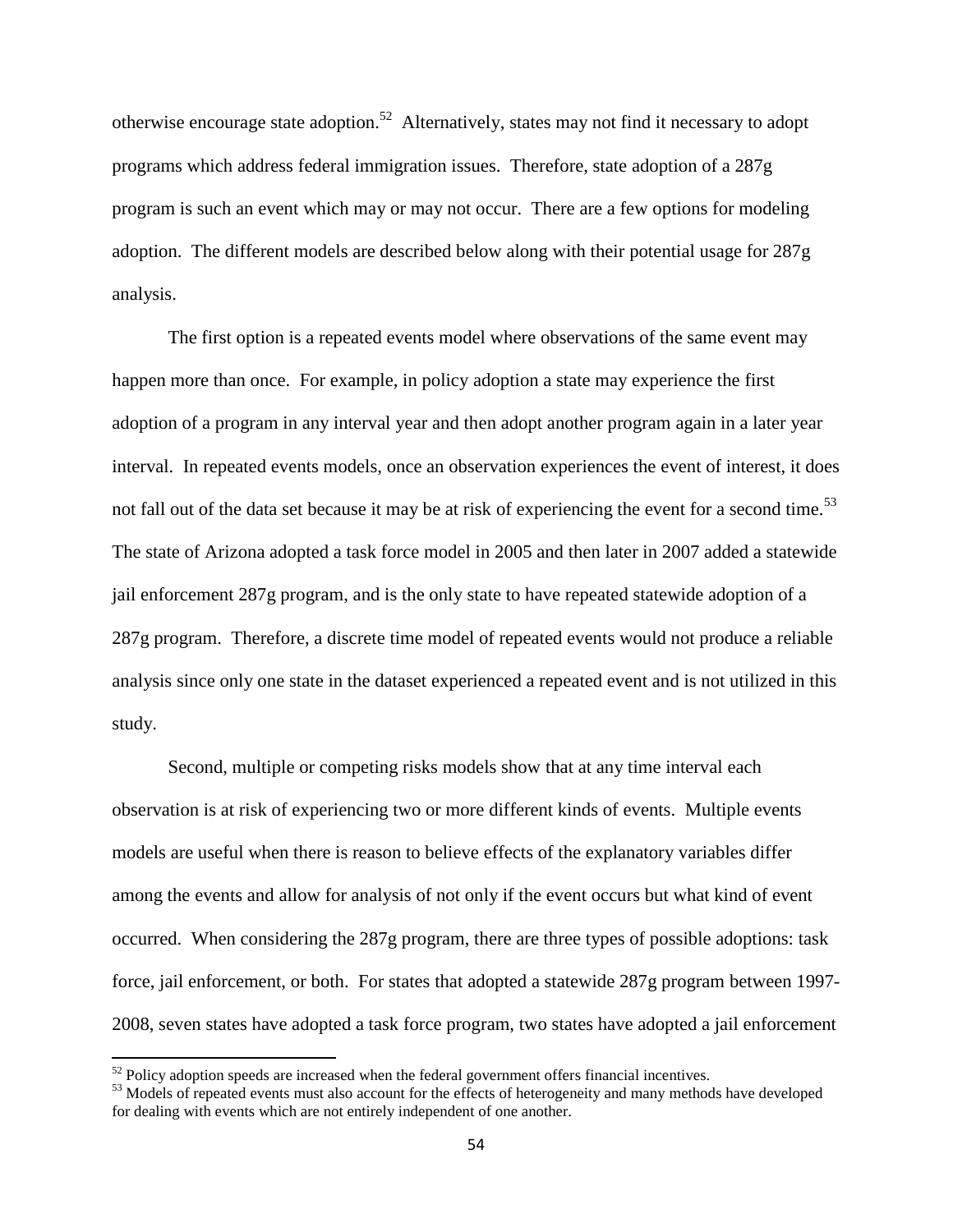program, and no states have adopted a combination of both programs as their first adoption event. While a multiple events model of 287g adoption is interesting, there are too few cases to produce reliable analysis. Lastly, the third option is a non-repeated event model, which is a onetime change in status from non-adoption to adoption of a policy by a state in an observation year. This model is utilized for the current purpose of determining 287g program adoption and is explored in further detail in the following section. The model presented here incorporates both the internal determinants and diffusion determinants of 287g adoption.

Discrete Time Model Construction of 287g Program Adoptions

Event history analysis has been shown to be particularly useful for examining policy innovations because it "can assess the effects on the probability of adoption of characteristics" (Berry & Berry, 1990) and has the added advantage of being able to analyze dependent variables that are right censored (Singer & Willett, 2003). Because the event of interest occurs at discrete time points, each case is represented as a state-year in the dataset as the unit of analysis in policy adoption modeling. It is also important to "have a theoretically sound reason for hypothesizing when a social process for an observation can begin" which is when time starts (Box-Steffensmeier & Jones, 1997). The 287g program can be adopted only once it is created, and it is unlikely that any state could have adopted the program in the same year it was initiated by the federal government. Therefore, the obvious starting time is the first full year after the program's creation, or 1997, and the ending point for this study is 2008 the year before the Obama policy changed the program.

The states which are at risk of adoption include only the 48 contiguous states, minus Nebraska. Alaska and Hawaii are not included because their non-contiguity to other states makes them inappropriate for modeling diffusion patterns. States that do not experience the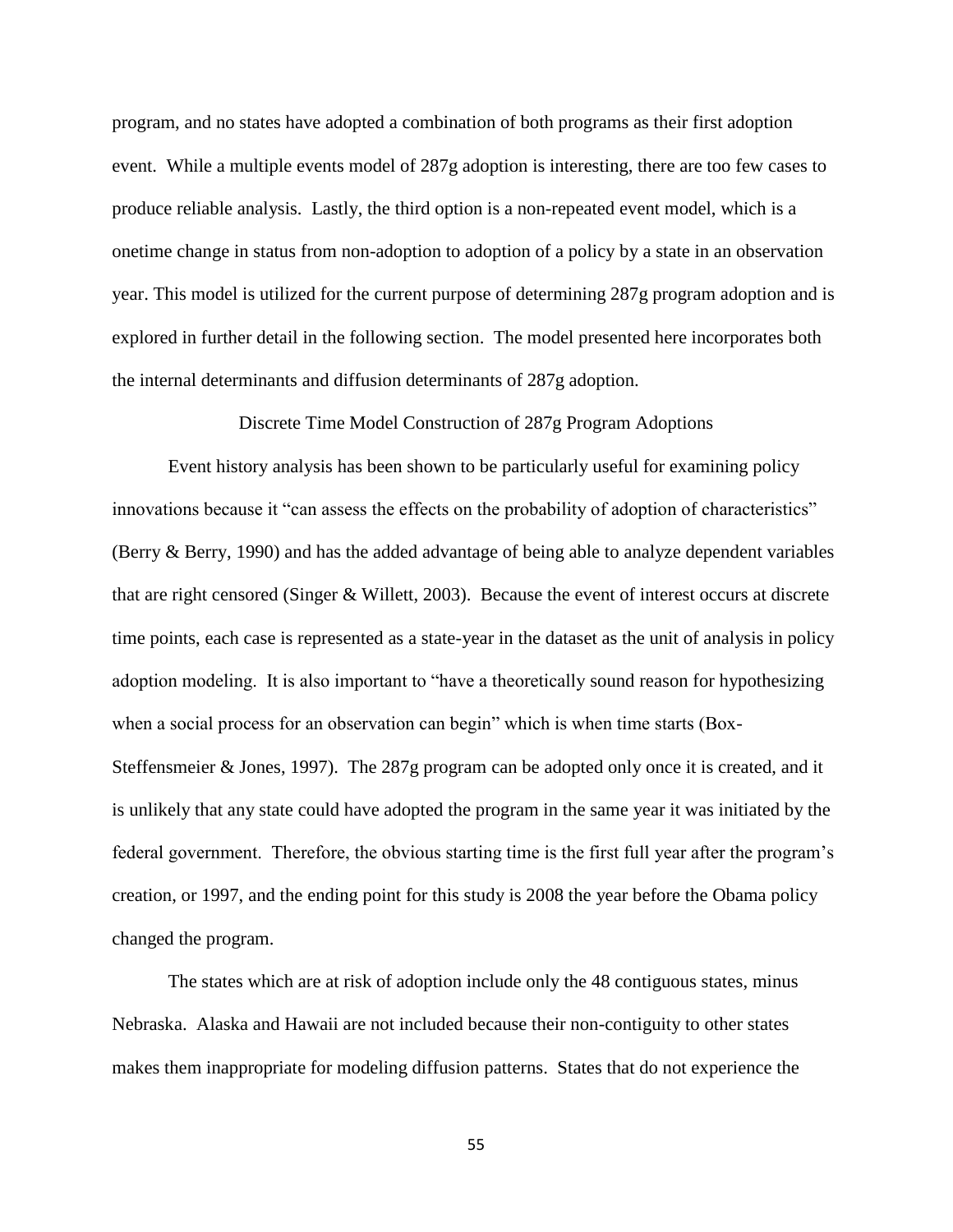event by the end of the time period are right censored. The event of interest is the first adoption of any 287g program on the state level. The analysis will illustrate which independent variables are significant predictors of adopting a 287g program and whether the risk of adoption systematically differs across states. The next task, illustrated below, is to define the variables for testing the previously presented hypotheses.

# Measurements and Data Collection

The dependent variable is whether a state entered into a 287g program or not. It is a dichotomous variable where '0' denotes non-adoption in a given time interval and '1' indicates adoption.<sup>54</sup> Once a state adopts the policy, it is no longer at risk of adopting and falls out of the dataset. But, states not adopting the policy prior to the last year represented in the data set are presumed to remain at risk of adopting through that date and are right censored if they have not adopted by 2008. The dependent variable's time series for each state consists of a series of 0's beginning in the first year of the data set and ends with a 1 in the year of 287g program adoption. For a state not adopting the policy by the last year of analysis, the time series has no variation; it is a series of 0's starting in the first year through the last year of the entire series. Data for determining an adoption occurrence and the year were collected from the Immigration and Customs Enforcement's (ICE) Delegation of Immigration Authority Section 287g Immigration and Nationality Act's fact sheet.<sup>55</sup> The available information includes all state signed agreements, the dates signed, the participating law enforcement agency, and the type of program. Only the state level adoptions for the year that the agreement was signed are indicated by the dependent variable.

 $\overline{\phantom{a}}$ 

<sup>&</sup>lt;sup>54</sup> Jones, Bradford and Regina P. Branton. 2005. "Beyond Logit and Probit: Cox Duration Models of Single, Repeating and Competing Policy Adoption." State Politics and Policy Quarterly, Vol. 5, No.4, Winter, pp. 420-443. <sup>55</sup> http://www.ice.gov/news/library/factsheets/287g.htm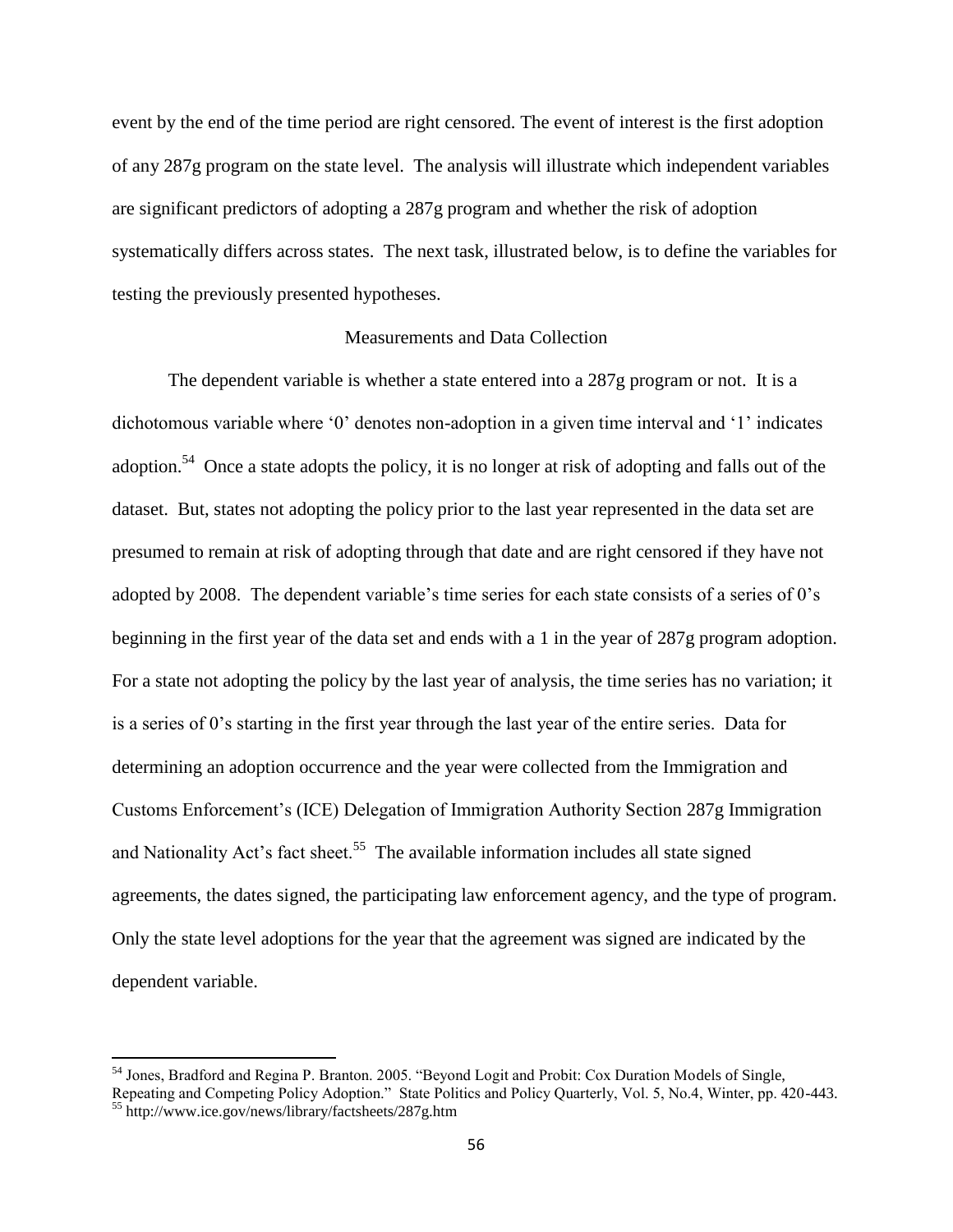#### Independent Variables

External Diffusion Pressures Variables:

 $\overline{\phantom{a}}$ 

Since the national government may influence state policy adoption (Allen et al., 2004; Mooney, 2001), an executive unity variable is included to indicate when the president and the governor are of the same party. The party of the president from 1997-2010 is well known; however, the determination of gubernatorial parties represented in each state for every year was collected from two sources: the *Book of the States* and the National Governors Association (NGA) Roster.<sup>56</sup> This variable is measured dichotomously denoted as a '1' to indicate when the governor and the president are from the same party and '0' when they are not. It is expected for the alignment between the two executive offices to be positively associated with adoption.

A second external influence on state level adoptions is the actions of other state governments. This influence was measured through the horizontal diffusion variable as a running count of total bordering states with an existing 287g program at the start of each stateyear. The data collected from Immigration and Custom's Enforcement provided a record of all 287g programs adopted at the state level. This measure will capture the horizontal diffusion and spillover effect present in the spread of 287g programs through the American states.

<sup>56</sup> For most instances the indication of the Governor's party is obvious, and for most states if a change in partisanship occurs from year to year it is due to an election where the winning administration's term typically began in January of the next year. There were a few cases where the governor did not complete a typical term due to appointment to a higher office, or resignation and were replaced by the Lieutenant governor of the same party. However, while rare, there were a few cases when the political party of the governor changed during the year. For example, the recall of Democratic Governor Gray Davis of California in October of 2003 resulted in his replacement with a Republican Governor Arnold Schwarzenegger who assumed office in November 2003. In this example, and in any other similar cases, the political party of the governor in office for the majority of the year was the political party coded for that state year. Since there was a Republican president during 2003, California's executive unity variable code for 2003 is 0, and is a 1 for 2004. The NGA Roster was used to indicate when there was a change in governor's political party that occurred outside of the typical election cycle.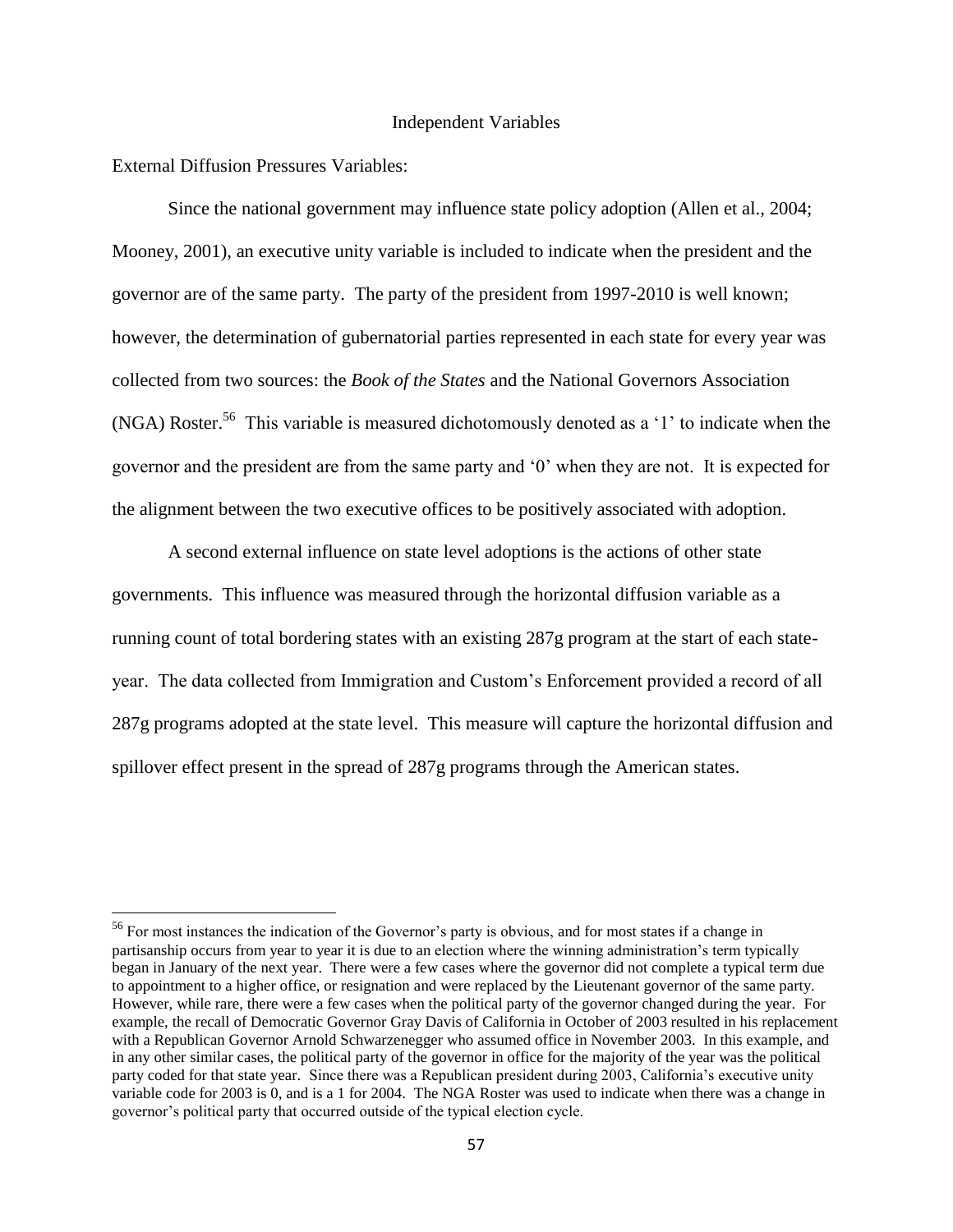Political Determinant Variables:

State politics and policy studies note that ideology and partisanship affect public policy. However, for immigration policy the partisan divides are unclear with findings across multiple studies of immigration policy utilizing various political variable measurements have been mixed. The model presented here uses a measure of partisan control of state government calculated by using Klarner's (2003) state partisanship database by summing the totals of partisan control across the State House, State Senate, and Governorships. Higher values indicate greater Democratic influence in the state government. Additionally, Chavez and Provine (2009) in their comparison of state restrictionist and pro-immigrant legislation declare the most notable finding in their analyses is that "citizen ideology is the only factor that is significantly related to restrictionist immigrant legislation".<sup>57</sup> Therefore, utilized here is the Berry et al. (1998) time series measure of state citizen ideology which is an index which reflects state voter ideology on a conservative-liberal continuum ranging from  $0-100$  where high scores indicates liberalism.<sup>58</sup> Demographic Variables:

Scholars have shown the size and the diversity of a state's race and ethnic populations are important determinants of many policies (Fellowes & Rowe 2004; Tolbert & Hero, 1996). It would be ideal to include a measure of unauthorized immigrants, but the very nature of unauthorized immigration makes this population difficult to measure as they are undocumented and difficult to trace and count.<sup>59</sup> Therefore, here a variable of the percent population per state of Hispanic origin was calculated as a proxy. This variable provides a measure of the presence

 $\overline{\phantom{a}}$ 

<sup>&</sup>lt;sup>57</sup> Pg. 88

<sup>&</sup>lt;sup>58</sup> The measure is based on the ideological position of each member of congress as indicated by interest group ratings by American for Democratic Action (ADA) and Americans for Constitutional Action (ACA). Average ideology scores for the incumbent and challenger are then weighted by their respective voter support within a particular district and averaged to produce the state citizen ideology score.

 $\frac{59}{2}$  Calculating the undocumented population is difficult. Because of their illegal status they are reluctant to present themselves to be counted and documented as illegally present in the US.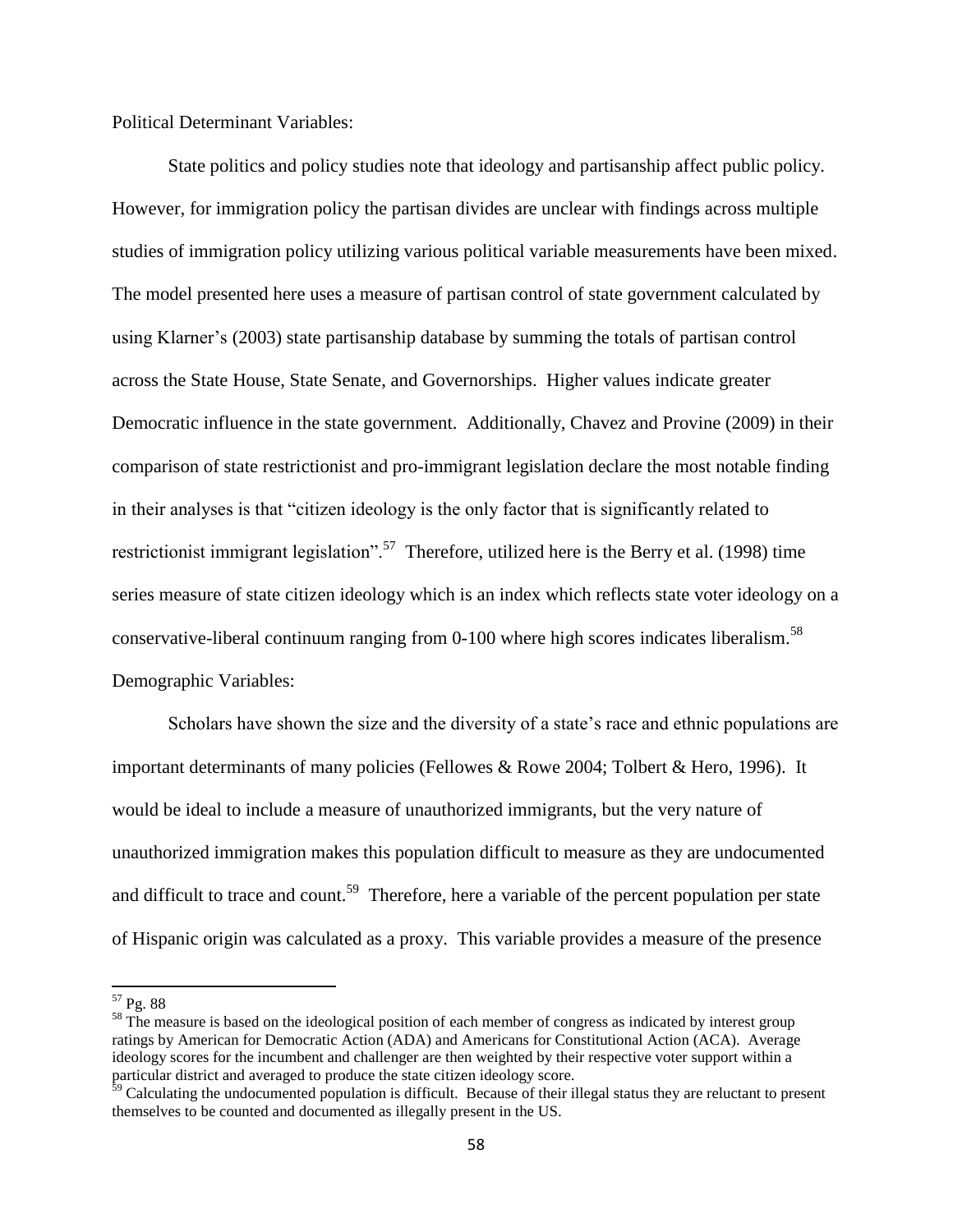of group or racial threat from the population toward a minority population. Data for this variable were obtained from the United State Census Bureau's state demographics from the 2010 postcensus database<sup>60</sup>, and the level of the Hispanic population is expected to have a positive influence on 287g program adoptions. As new growth states are expected to be more likely to adopt enforcement programs, an additional rate of growth variable is also included (Shanani & Greene, 2009; Tolbert & Hero, 1996). The rate of growth variable was measured using the information collected from the level of Hispanic population for each year and calculating the rate of growth from the Hispanic population from 1990 for each state.

# Financial Considerations Variables:

 $\overline{\phantom{a}}$ 

Fiscal stress at the state level occurs due to increased demands for a public good. It is hypothesized here that demands on the state budgets in areas that are mandated by the federal government but that do not allow for states to tailor recipient of public benefits, will be related to adoption of the immigration control program. Additionally, to capture demands placed on the budget, variables of percent state budget allocated to education and health are included and the willingness to support this spending is measured as percent older population variable. The data for state health and education spending was collected from *The State and Local Government Finances Report* issued from the US Census Bureau in the Statistical Abstract of the United States by various years. This percent older population is measured as the population share aged 65+ by state year and the data was collected from the United State Census Bureau. Existence of Locality with a 287g Program Adoption:

Local program adoptions are associated with the probability that a state may or may not adopt a policy (Shipan & Volden 2006, 2008), either through the snowballing effect or pressure valve effect respectively. This is measured as the proportion of the state population residing in a

<sup>60</sup> U.S. Bureau of the Census, *Estimate of the Population of States by Race and Hispanic Origin*: *Various Years.*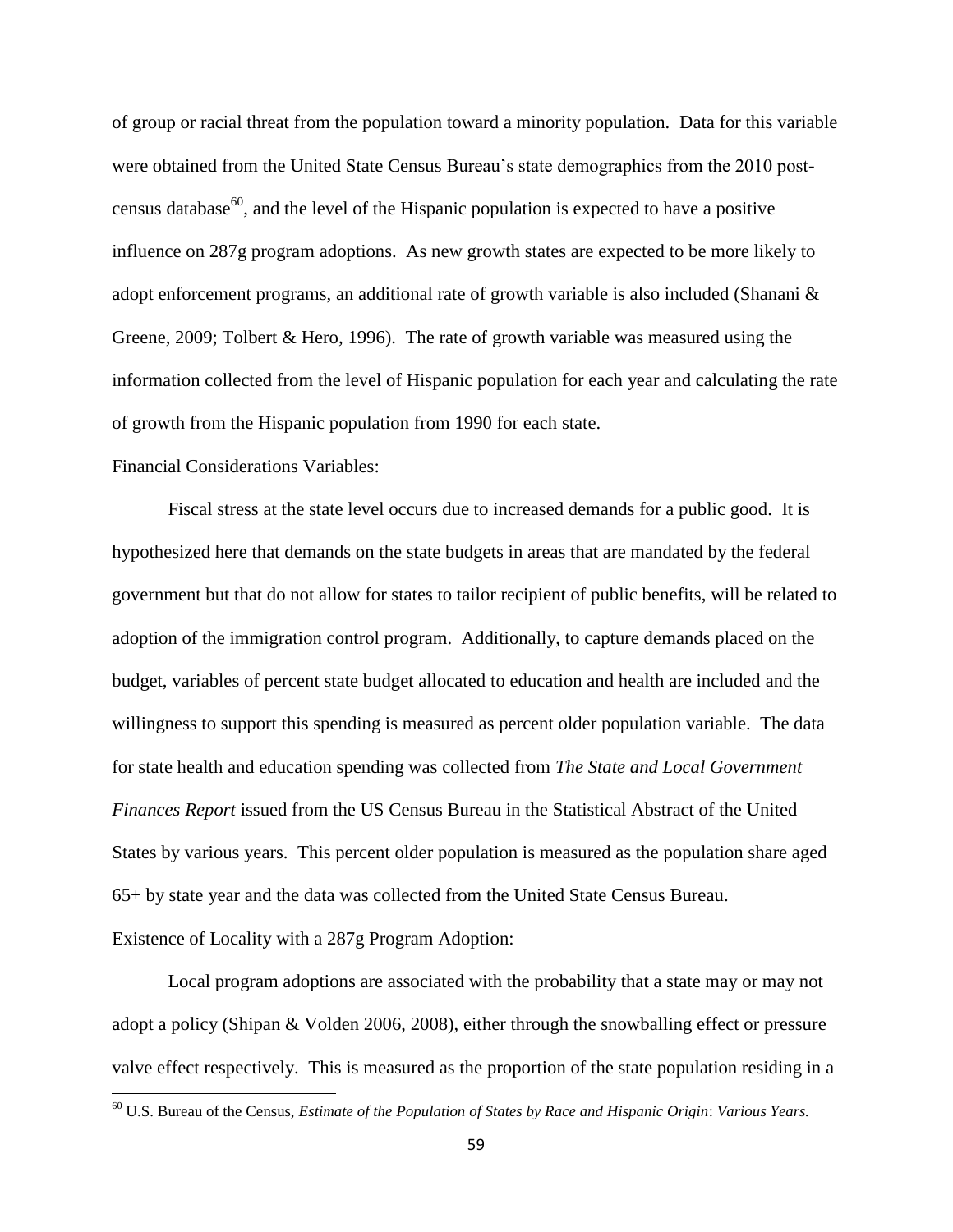locality that has already agreed to participate in the 287g program at the start of each year. This variable measures if either the snowball or steam valve effect of bottom up federalism is influential in 287g adoptions. If the snowball effect is detected in the model in would be indicated with a positive coefficient, but if the steam valve effect is occurring there will be negative coefficient for the Local287g variable.

Existence of Locality Banning Cooperation with Federal Immigration Control Officials:

In continuation of the local adoption influences, a variable indicating if localities with "sanctuary policies" influence state level adoption of enforcement programs at the state level is also included. The National Immigration Law Center's collection of "Laws, Resolution, and Policies Instituted across the US Limiting Enforcement of Immigration Laws by State and Local Authorities" was utilized to collect data on local sanctuary policy.<sup>61</sup> This list, as the name implies, indicates which states, counties, and cities have adopted or made formal resolution regarding the expectations of that jurisdiction's law enforcement agency in exercising immigration enforcement authority or policy when interacting with immigrants. These policies do range in potency and some argue that they merely clarify police expectations without being in direct conflict with federal policy. However, their impact on public perception sends a clear signal as to those localities' immigration stance as either more or less welcoming toward immigrants. Only those localities with policies adopted or renewed since 1997 were included in this analysis. The measurement was calculated by determining the combined total of the populations living in a sanctuary jurisdiction at the start of each year and dividing this sum by the state population.

Local policy adoptions may either apply pressure or reduce pressure to adopt at the state level; therefore, there are conflicting expectations on whether local adoptions of immigration

 $\overline{\phantom{a}}$ 

 $61$  www.nilc.org/document.html?id=203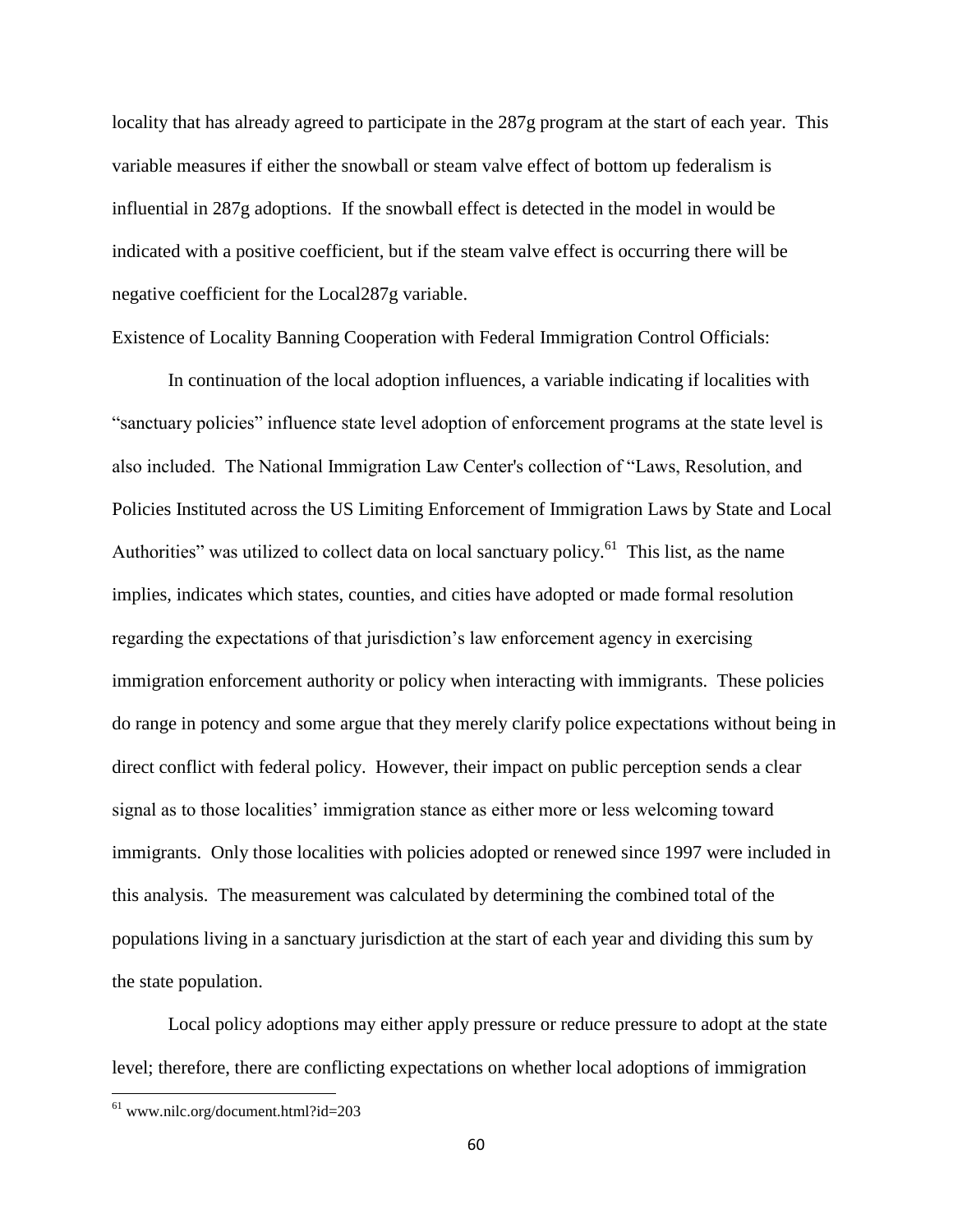enforcement policy will be negative or positive. The variable measuring local adoptions of sanctuary policy is included to determine if there is any influence at all as this is important within an intergovernmental setting. Also, determination of such influences may be applicable to future studies of similar intergovernmental policy adoptions.

A program or policy adoption by a state is an event that may or may not occur in any given time period, conditional on not having previously adopted said program or policy in any prior time period of observation. It is extremely important to account for time trends or duration dependence when using discrete-time event history analysis (Box-Steffensmeier & Jones, 1997; Buckley & Westerland, 2004). Since state adoptions of 287g programs may be time dependent or occur within time, the analysis uses a counter variable to count time in years from the first year in the risk set to the last year for each state series. The cumulative distribution chart displayed in Table 1 demonstrates the increasing risk of adoption as time increases, thus the time count variable is appropriate (Buckley & Westerland, 2004).

Finally, issues hypothesized to culminate in the 287g program adoption are more likely to be intensely felt in states on the southern border of the United States where Latino/Hispanic migratory flows are long standing. Furthermore, southern Border States are the first states of contact for migrant populations and are the most probable location for settlement. Therefore, a geographic variable indicating whether a state is on the southern border, with Mexico and the Gulf, of the United States is included.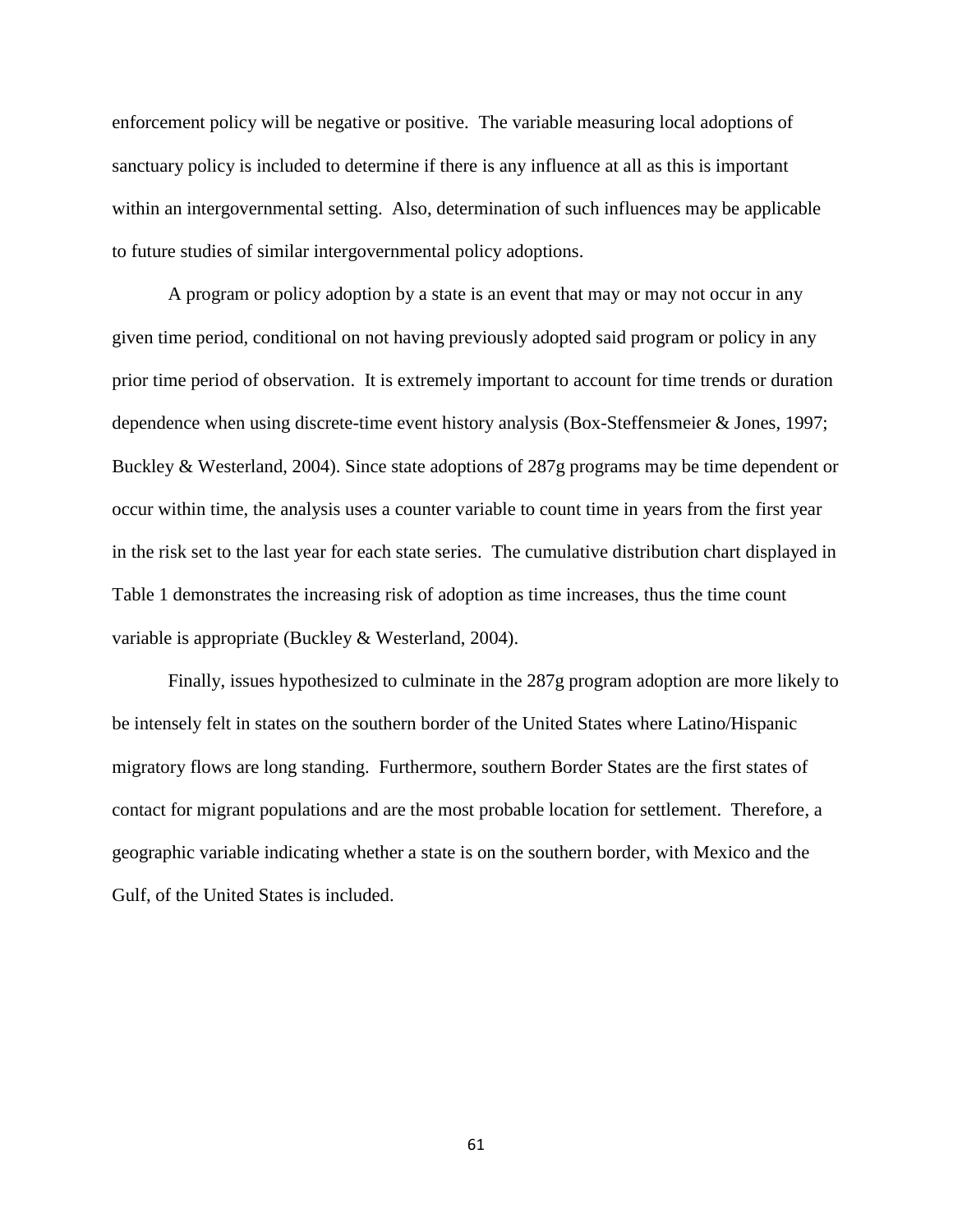### CHAPTER 5: EMPIRICAL FINDINGS

Data for all the variables described in the previous chapter were collected and coded into a pooled data set of state-year observations. The estimation for the models presented below utilized a discrete time event history analysis of policy adoption. Because the dependent variable is a dichotomous code, a binary logistic regression was performed using SPSS 19.0. The descriptive statistics for each variable are reported in Table 1. Table 3 displays the descriptive statistics of the variables used to test the hypotheses concerning adoption of state level 287g programs.

As scholars of state politics frequently encounter cases where the explanatory variables in a model are highly related to each other (Arceneaux & Huber, 2007), tests of collinearity were conducted by estimating a linear regression with the independent variables from the model and examining the variance inflation factor (VIF) and the results are reported in Table 4. Low tolerance levels correspond to high multicollinearity among the independent variables. Tolerance levels ranged from .526 for the Citizen Ideology Variable to .887 for the Health Variable, therefore in this model none of the tolerance levels are near zero. Examination of The Variance Inflation Factors (VIF) column in Table 4 indicates that none of the variables exceed the 2.1 mark and is well below accepted 10 point threshold (Allison, 1999). Thus, the tolerance and variance inflation factors indicate that multicollinearity is not a major concern in the analyses. The results of the event history analysis are presented below. There are several findings evident from the model and the following discussion interprets the findings of this study.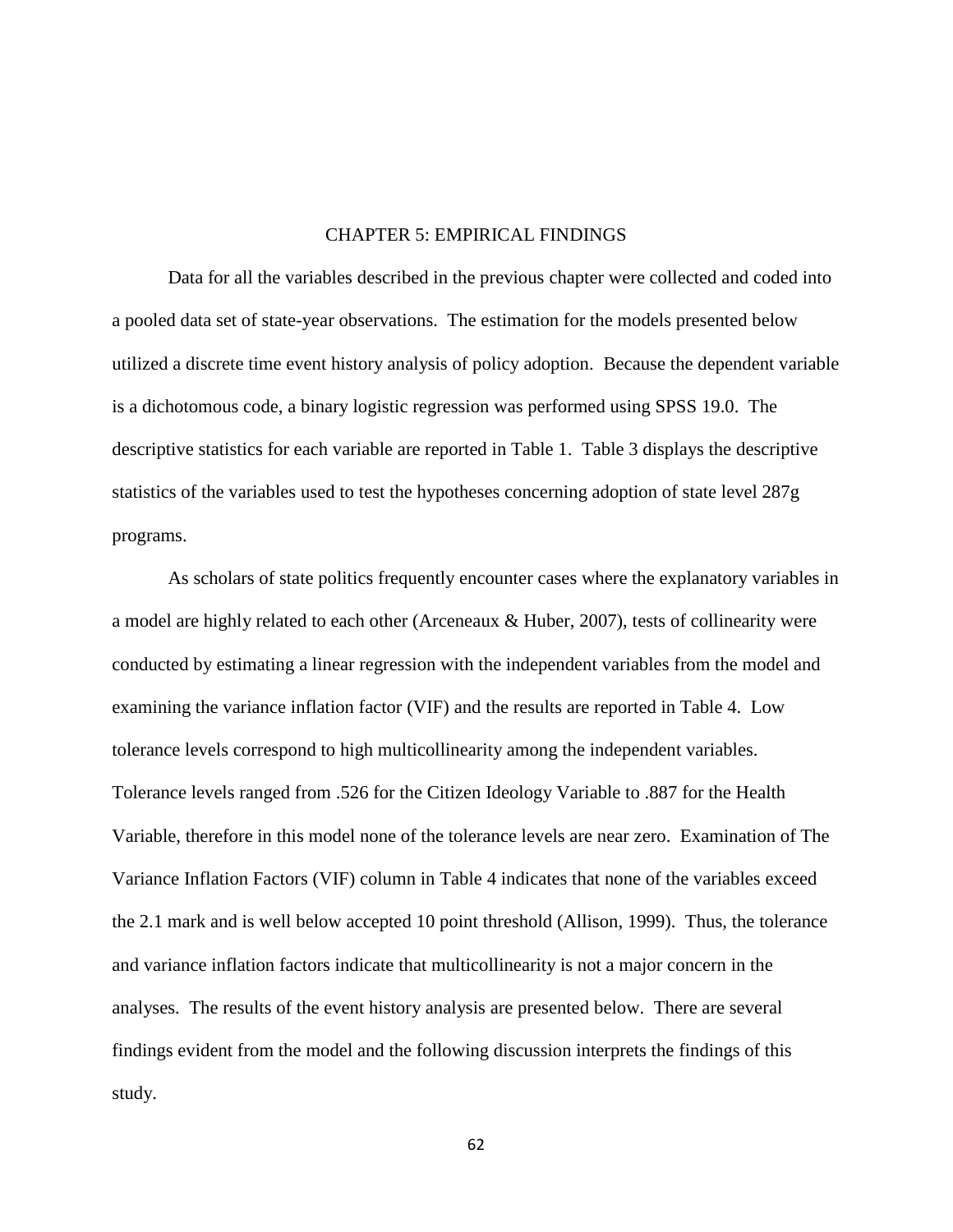Variables measuring percent Hispanic and Percent Change in Hispanic Population are included to test the hypothesis that the levels of the Hispanic/Latino population or rate of change in population influence the adoption of 287g programs. The role of vertical diffusion is measured from the top down through the government alignment variable and from the bottom up through local 287g policy adoption and local sanctuary policy adoption. Horizontal diffusion is measured through the neighbor's variable. Also included are variables to measure fiscal stress and the tax burden hypothesis through the percent of state budgets allocated to Education and Health and percent of the population age sixty-five and older. Finally to assess the influence on adoption of citizen ideology and the partisanship of state leaders, variables measuring Citizen Ideology and Party Government Partisanship at the state level are included.

Table 5 shows the results from the binary logistic regression. The model has a 99.0% correctly predicted overall rate; in comparison to the null model, which shows that if you simply guessed that no state would ever adopt it would be correct 98.2% of the time. The odds ratio, expressed in the Exp(B) column, provides an interpretable measure of the relative importance of the variables in a logistic regression model. For dichotomous variables this means that the likelihood of adoption occurring for one category against non-adoption for the other category. When reviewing continuous variables with a positive Beta coefficient, the odds ratio column represents the odds of adoption for a one unit increase in the observed variable, all else being equal.

The explanatory variable measuring the level of Hispanic/Latino population in the states has no significant predictive power on 287g program adoptions. The rate of change in the Hispanic/Latino population is significant ( $p<0.023$ ), and the odds of adoption are 1.5 times more likely in states experiencing a 1 percent rate of change in their Hispanic/Latino population.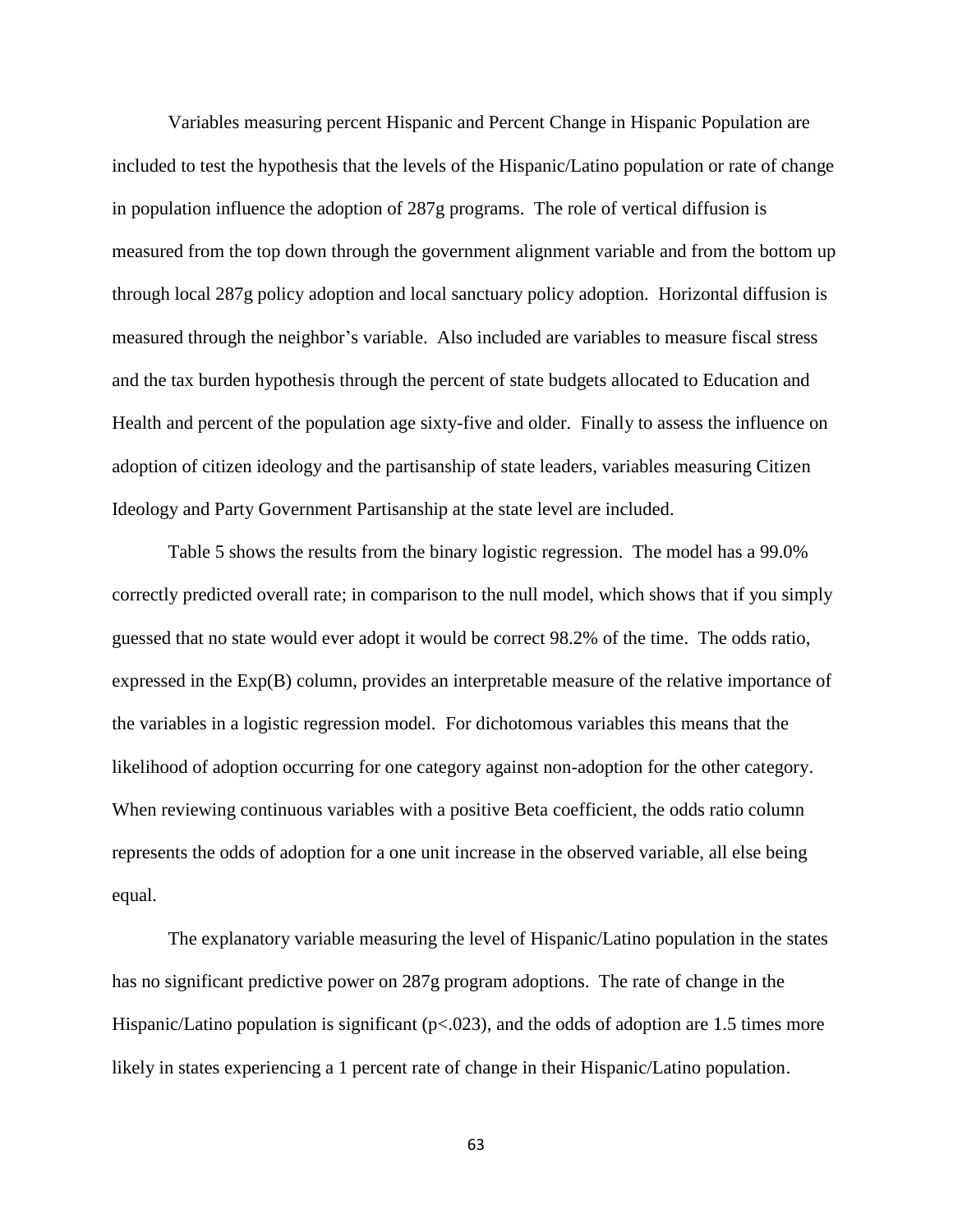These findings support those of Shahani and Greene (2009) who linked participation in the 287g program with demographic changes in the Hispanic/Latino population.

Importantly the model suggests a significant relationship between several of the financial considerations on state policy adoptions. The fiscal stress variables of Education and Health each display p-values of less than .05 and .01, each with positive coefficients (B=.429 and B=1.854). However, the effect of Health spending is larger than the effect of Education spending. Specifically, for a one percentage increase in a state's education spending the odds of that state adopting a 287g program are 6 times more likely than no adoption. Additionally, the model finds a positive and significant relationship between the percent elderly population per state and the adoption of state level 287g program adoptions (B=1.089, p < 0.05). This indicates that states with larger percentages of the population over the age of sixty-five are likely to find support for immigration enforcement programs. Adoption of 287g programs are almost 3 times more likely to occur in states with a one percentage increase in the states elderly population. The significant finding of the percent education and health spending of the state's budget differs from those of Creek and Yoder (2010), who did not find the percentages of education and health significant.

Of the diffusion variables, the measures to capture the impact of horizontal diffusion and steam-valve federalism are significant with p values each below 0.05. The coefficient of the Neighbor's variable measuring horizontal diffusion is positive, and indicates that as surrounding states adopt the 287g enforcement program it increases the likelihood of bordering states to also adopt the program. Specifically, for states that share a border with a state that adopts the 287g program, the odds of adoption are 6 times more likely that they will also adopt the program. Also, the bottom-up federalism hypothesis is confirmed to perform a steam-valve function as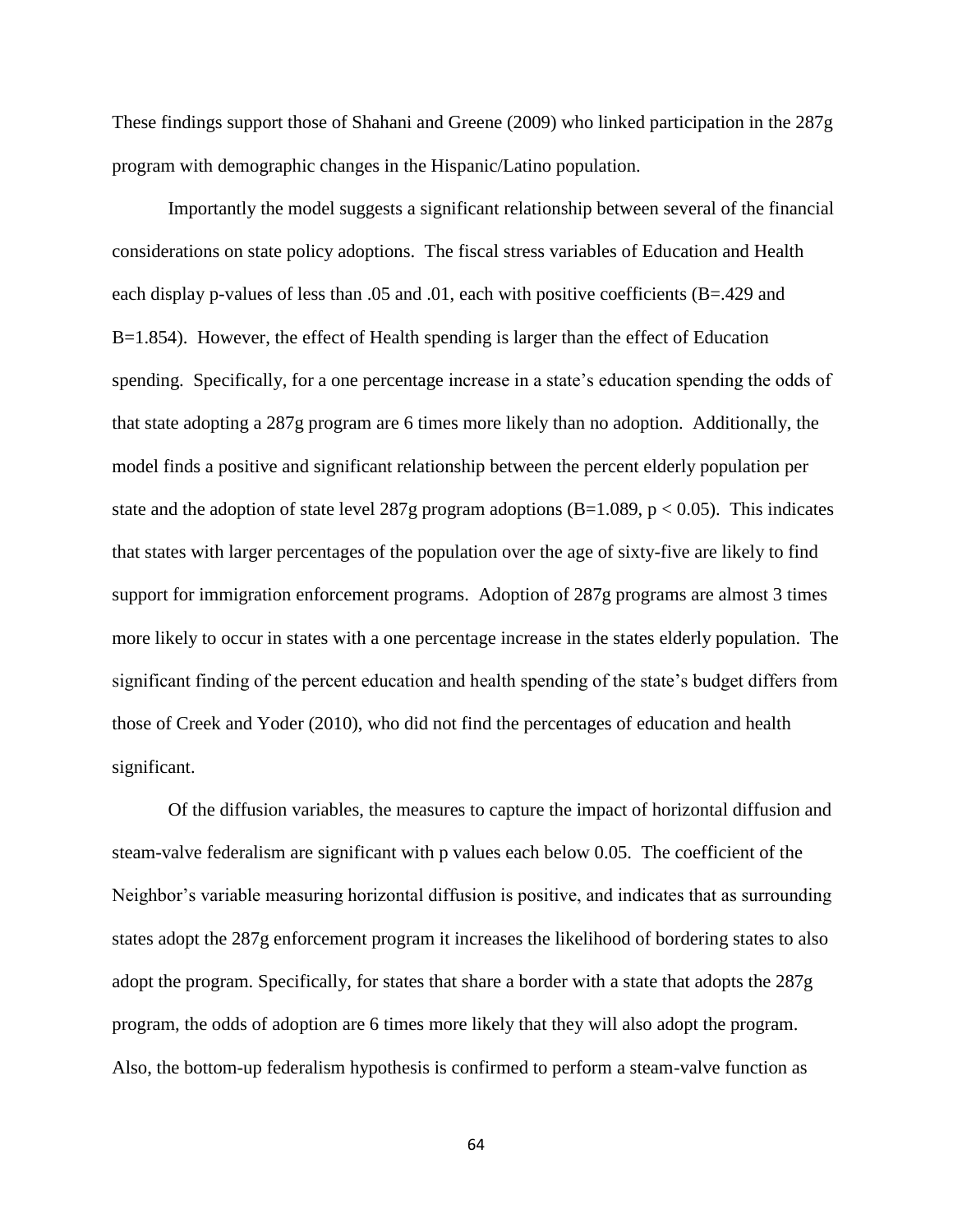indicated by the negative coefficient of the Local287g variable. Specifically, each percentage increase in the state's population living in local jurisdictions that have adopted a 287g program lowers the odds of statewide adoption. On the other hand, the LocalSanctuary Variable does not reach levels of significance indicating that local sanctuary policies does not impact state level adoption of 287g program adoptions. Consistent with the expectation that the probability of states on the Southern border are more likely to adopt the enforcement policy, there was a positive and significant relationship between adoption and geographical location on the US Southern border ( $B = 3.513$ ,  $p < 0.05$ ) as indicated in the SouthernBorder Variable. The odds of adopting the 287g program for states on the Southern border are 34 times higher than a state not on the Southern border.

The political variables of Citizen Ideology and Government Partisanship do not reach significant levels; although their coefficient are in the predicted direction, little inference regarding state adoption can be made from these variables. This replicates the findings of Boushey and Luedtke (2011) who found little connection across various political variables, including state government party, as influential in state level adoptions of restrictive immigration policy in state legislatures. Lastly, the Time variable coefficient is positive (B=1.402) and significant ( $p<0.003$ ), indicating that policy adoption is more likely as time increases.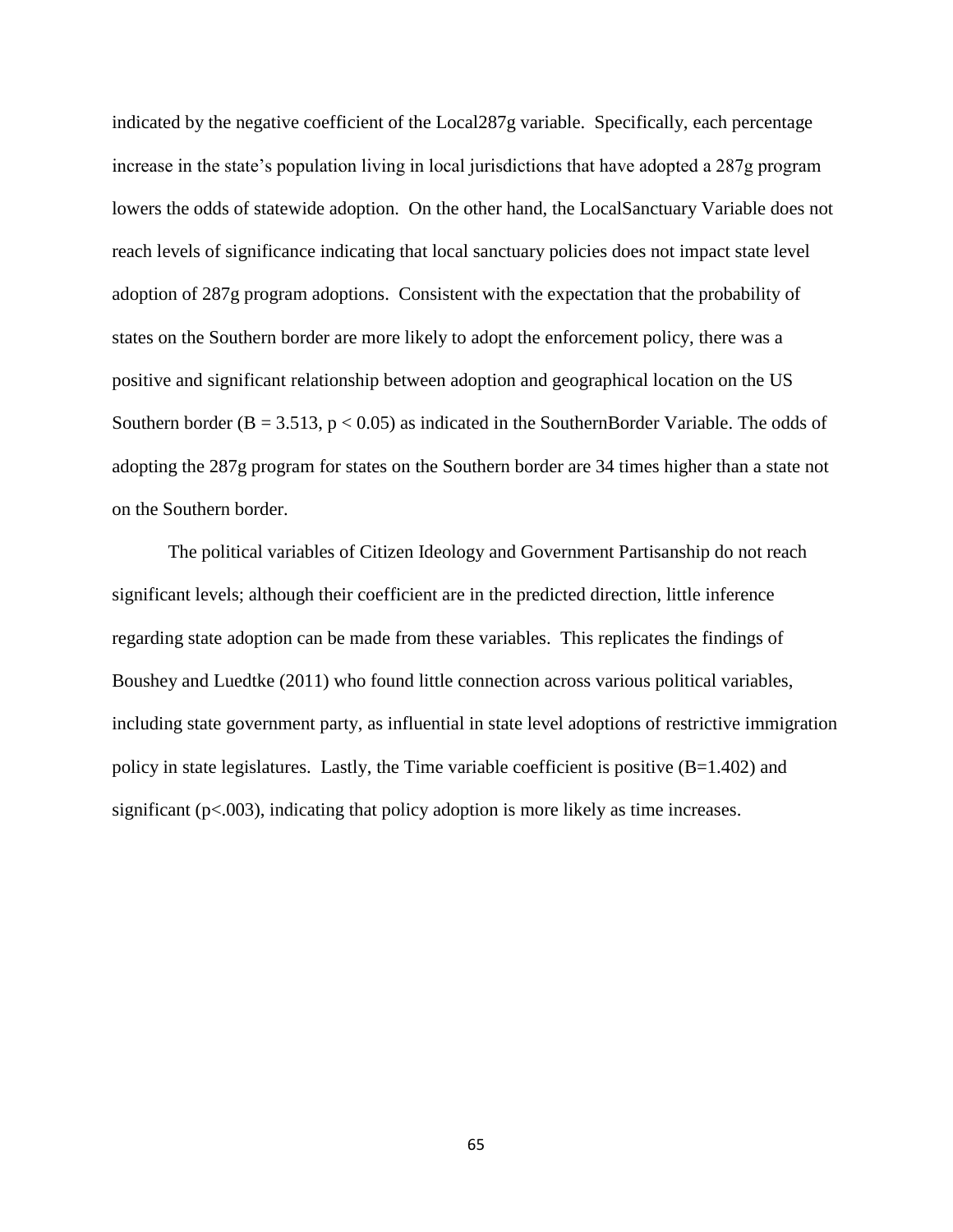**Table 1: State Level Participating Jurisdictions**

| 287g State Jurisdiction Participants |                                                      |                 |  |  |
|--------------------------------------|------------------------------------------------------|-----------------|--|--|
| <b>State</b>                         | <b>Participating Agency</b>                          | Date MOA Signed |  |  |
| Florida                              | Florida Department of Law Enforcement                | 2002            |  |  |
| Alabama                              | Alabama Department of Public Safety                  | 2003            |  |  |
| Arizona                              | Arizona Department of Corrections                    | 2005            |  |  |
| Colorado                             | <b>Colorado Department of Public Safety</b>          | 2007            |  |  |
| Georgia                              | Georgia Department of Public Safety                  | 2007            |  |  |
| New Mexico                           | <b>New Mexico Department of Corrections</b>          | 2007            |  |  |
| Missouri                             | Missouri State Highway Patrol                        | 2008            |  |  |
| Tennessee                            | Tennessee Highway Patrol/Department of Public Safety | 2008            |  |  |
| Minnesota                            | Minnesota Department of Public Safety                | 2008            |  |  |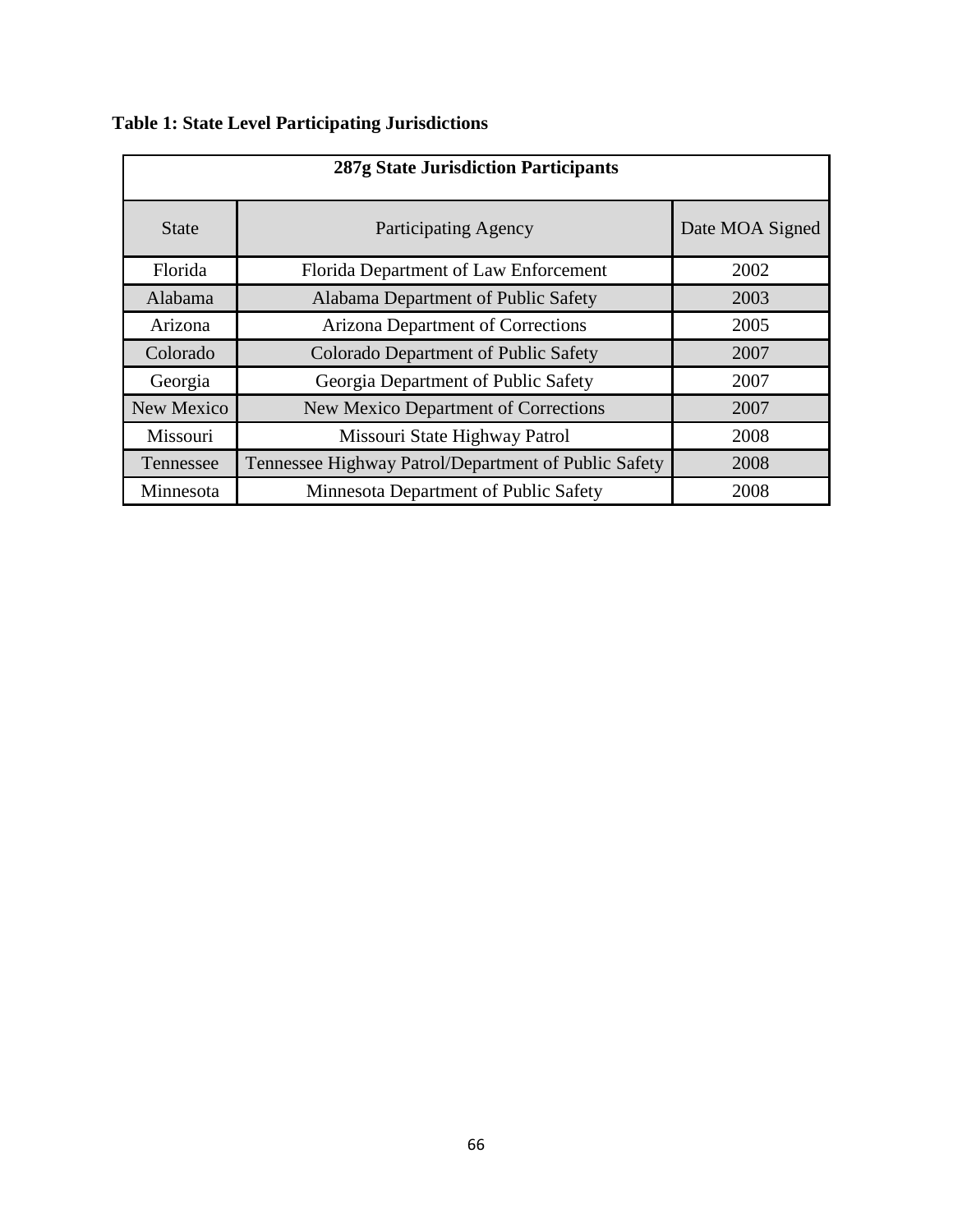

**Table 2: Cumulative Sum of State 287g Policy Adoption**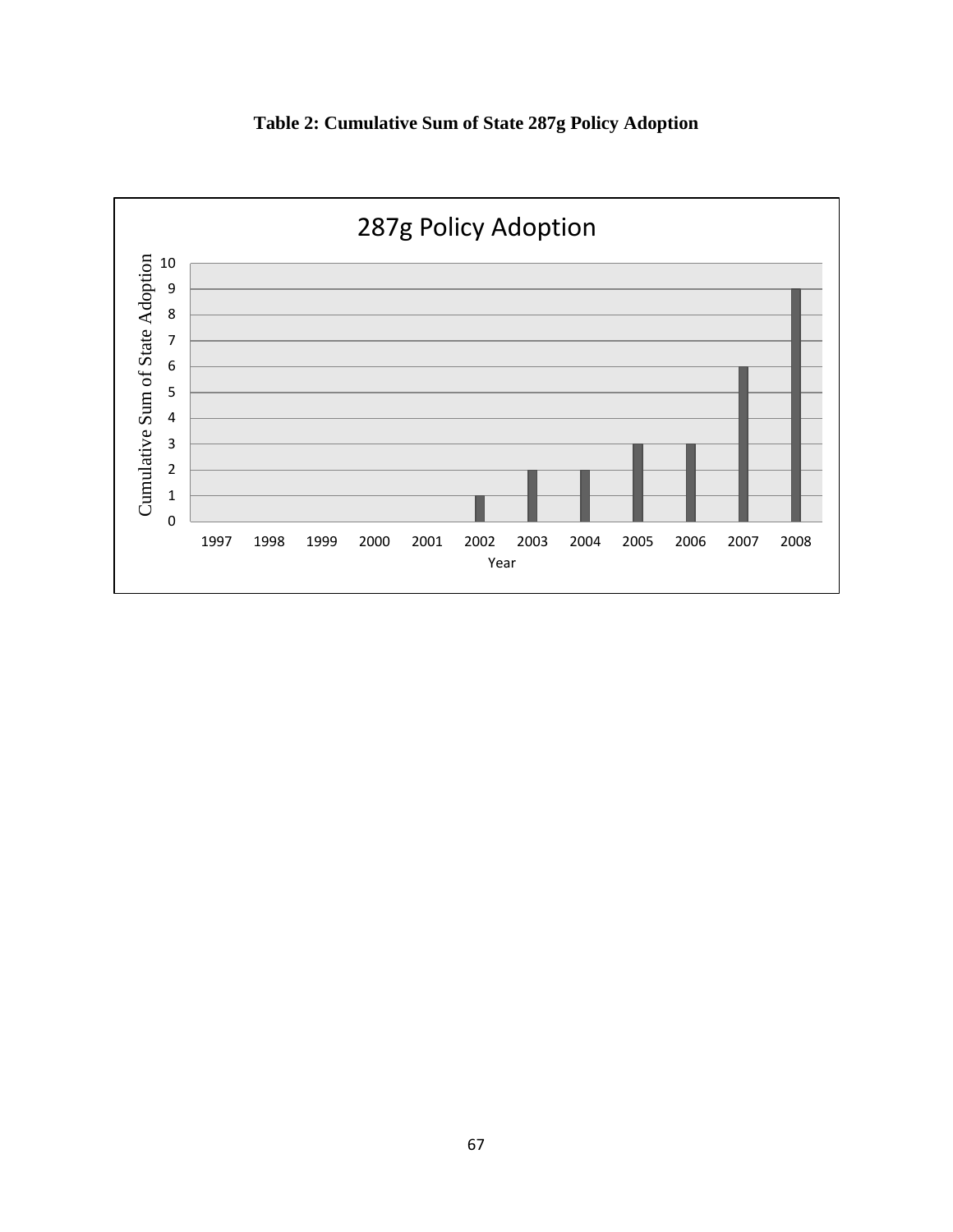

Figure 1: 287G Program Adoptions For All Jurisdictions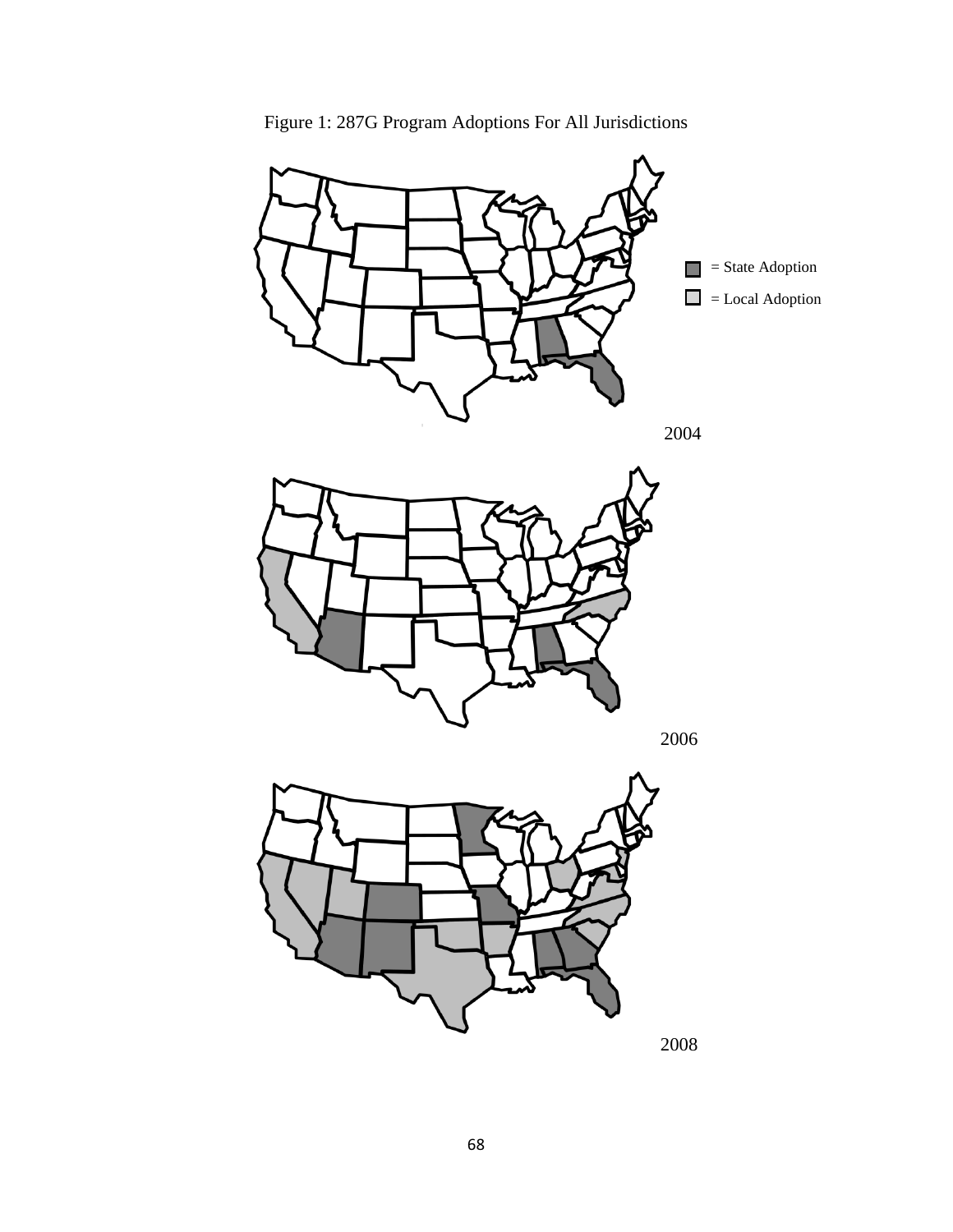| Table 3: Descriptive Statistics of Variables in the 287g Program Adoption Model |             |          |         |          |                       |
|---------------------------------------------------------------------------------|-------------|----------|---------|----------|-----------------------|
|                                                                                 | $\mathbf N$ | Minimum  | Maximum | Mean     | <b>Std. Deviation</b> |
| Policy Adoption                                                                 | 500         | $\Omega$ |         | .02      | .133                  |
| Time                                                                            | 500         | 1998     | 2008    | 2002.89  | 3.143                 |
| Southern Border                                                                 | 500         | $\Omega$ |         | .15      | .353                  |
| Neighbor                                                                        | 500         | $\theta$ | 3       | .09      | .344                  |
| <b>Executive Alignment</b>                                                      | 500         | $\theta$ | 1       | .45      | .498                  |
| Local287g                                                                       | 500         | 0.00     | 46.24   | .8777    | 4.81684               |
| LocalSanctuary                                                                  | 500         | 0.00     | 63.00   | 2.9609   | 7.80888               |
| Rate of Change                                                                  | 500         | $-58.90$ | 855.01  | 152.1036 | 136.94914             |
| Hispanic/Latino Population                                                      | 500         | .31      | 44.86   | 8.3994   | 9.23534               |
| <b>Elderly Population</b>                                                       | 500         | 8.42     | 17.59   | 12.6438  | 1.52900               |
| <b>EDUCATION</b>                                                                | 500         | 19       | 44      | 32.30    | 5.252                 |
| <b>HEALTH</b>                                                                   | 500         | 1        | 7       | 3.30     | 1.280                 |
| Citizen Ideology                                                                | 500         | 8.45     | 95.97   | 52.1770  | 15.52703              |
| Government Partisanship                                                         | 500         | $\Omega$ | 3       | 1.48     | 1.063                 |
| Valid N (listwise)                                                              | 500         |          |         |          |                       |

| Table 4: Collinearity Statistics of Independent |                                |       |  |  |
|-------------------------------------------------|--------------------------------|-------|--|--|
| Variables in the 287g Program Adoption Model    |                                |       |  |  |
|                                                 | <b>Collinearity Statistics</b> |       |  |  |
|                                                 | Tolerance                      | VIF   |  |  |
| Time                                            | .642                           | 1.557 |  |  |
| Southern Border                                 | .546                           | 1.832 |  |  |
| Neighbor                                        | .714                           | 1.400 |  |  |
| <b>Executive Alignment</b>                      | .861                           | 1.161 |  |  |
| Local287g                                       | .802                           | 1.247 |  |  |
| LocalSanctuary                                  | .749                           | 1.336 |  |  |
| Hispanic/Latino Change                          | .669                           | 1.494 |  |  |
| Hispanic/Latino Population                      | .487                           | 2.051 |  |  |
| <b>Older Population</b>                         | .577                           | 1.734 |  |  |
| <b>EDUCATION</b>                                | .650                           | 1.539 |  |  |
| <b>HEALTH</b>                                   | .887                           | 1.128 |  |  |
| Citizen Ideology                                | .526                           | 1.900 |  |  |
| <b>Government Partisanship</b>                  | .723                           | 1.383 |  |  |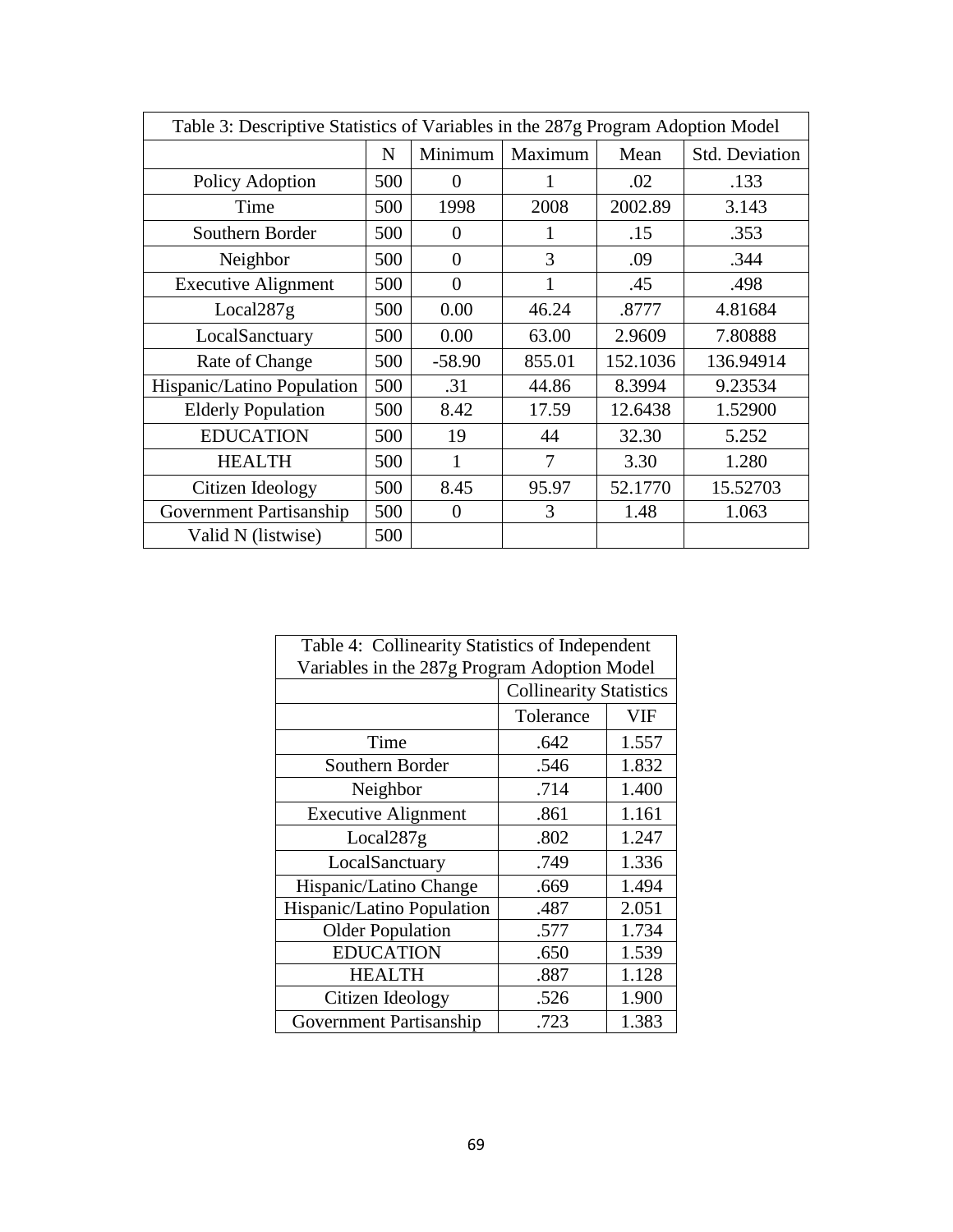| Table 5: Classification Table of No Adoption                           |             |          |              |            |  |
|------------------------------------------------------------------------|-------------|----------|--------------|------------|--|
|                                                                        |             |          | Predicted    |            |  |
|                                                                        |             |          | adopt policy |            |  |
|                                                                        |             | No       |              | Percentage |  |
| Observed                                                               |             | Adoption | adoption     | Correct    |  |
| adopt                                                                  | No Adoption | 491      |              | 100.0      |  |
| policy                                                                 | Adoption    | 9        |              |            |  |
| <b>Overall Percentage</b>                                              |             |          |              | 98.2       |  |
| Constant is included in the model, no predictor variable are included. |             |          |              |            |  |

| Table 6: Classification Table of 287g Program Adoption   |             |                |          |            |  |
|----------------------------------------------------------|-------------|----------------|----------|------------|--|
|                                                          |             | Predicted      |          |            |  |
|                                                          |             | adopt policy   |          |            |  |
|                                                          |             | N <sub>0</sub> |          | Percentage |  |
| Observed                                                 |             | Adoption       | adoption | Correct    |  |
| adopt                                                    | No Adoption | 491            |          | 100.0      |  |
| policy                                                   | adoption    | 5              |          | 44.4       |  |
| <b>Overall Percentage</b>                                |             |                |          | 99.0       |  |
| Overall model prediction, including predictor variables. |             |                |          |            |  |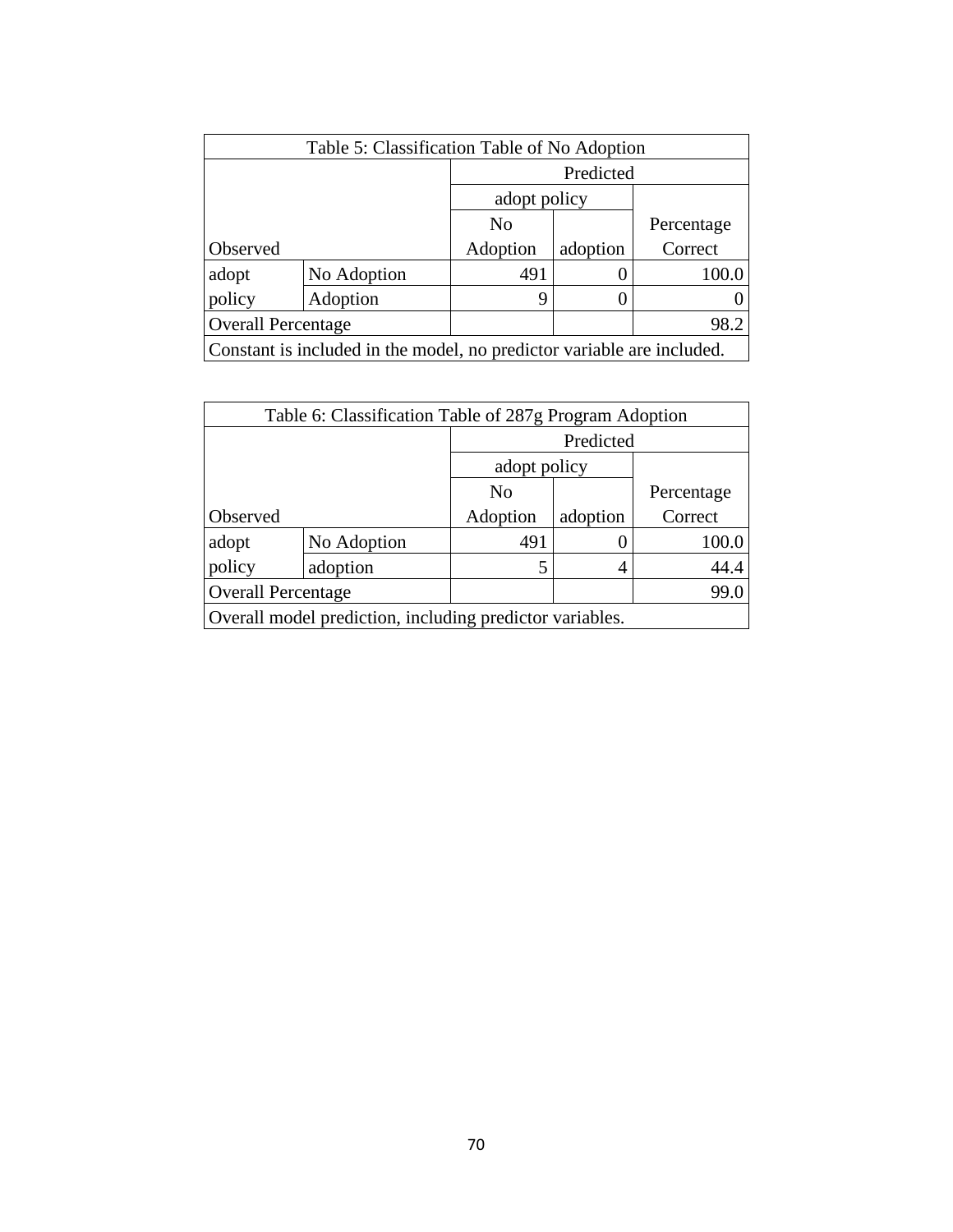| Table 7: Estimates of the Logistic Regression EHA Model for 287g program adoptions |         |                               |      |                             |  |
|------------------------------------------------------------------------------------|---------|-------------------------------|------|-----------------------------|--|
|                                                                                    | B       | <b>Standard Error</b><br>(SE) | Sig. | Exp(B)<br><b>Odds Ratio</b> |  |
| Time                                                                               | 1.402   | .469                          | .003 | 4.062                       |  |
| Southernborder                                                                     | 3.513   | 1.752                         | .045 | 33.543                      |  |
| Neighbor                                                                           | 1.863   | .915                          | .042 | 6.440                       |  |
| <b>Executive Alignment</b>                                                         | 2.019   | 1.724                         | .242 | 7.527                       |  |
| Local287g                                                                          | $-.397$ | .184                          | .031 | .672                        |  |
| LocalSanctuary                                                                     | .042    | .076                          | .580 | 1.043                       |  |
| Rate of Change                                                                     | .007    | .003                          | .027 | 1.007                       |  |
| Hispanic/Latino Population                                                         | .094    | .068                          | .169 | 1.098                       |  |
| <b>Older Population</b>                                                            | 1.089   | .446                          | .014 | 2.972                       |  |
| <b>EDUCATION</b>                                                                   | .429    | .195                          | .028 | 1.536                       |  |
| <b>HEALTH</b>                                                                      | 1.854   | .669                          | .006 | 6.386                       |  |
| Citizen Ideology                                                                   | $-.038$ | .047                          | .413 | .962                        |  |
| Government Partisanship                                                            | $-.040$ | .738                          | .957 | .961                        |  |
| <b>Number of Observations</b>                                                      | 500     | 500                           | 500  | 500                         |  |
| <b>Percent Predicted Correctly</b>                                                 | 99%     | 99%                           | 99%  | 99%                         |  |

٦

 $\Gamma$ 

Note: The dependent variable equals 1 if a state adopts a 287g Program and zero otherwise. Coefficients are the results of a Binary Logistic Regression with significance <.01, <.05, <.10, two tailed.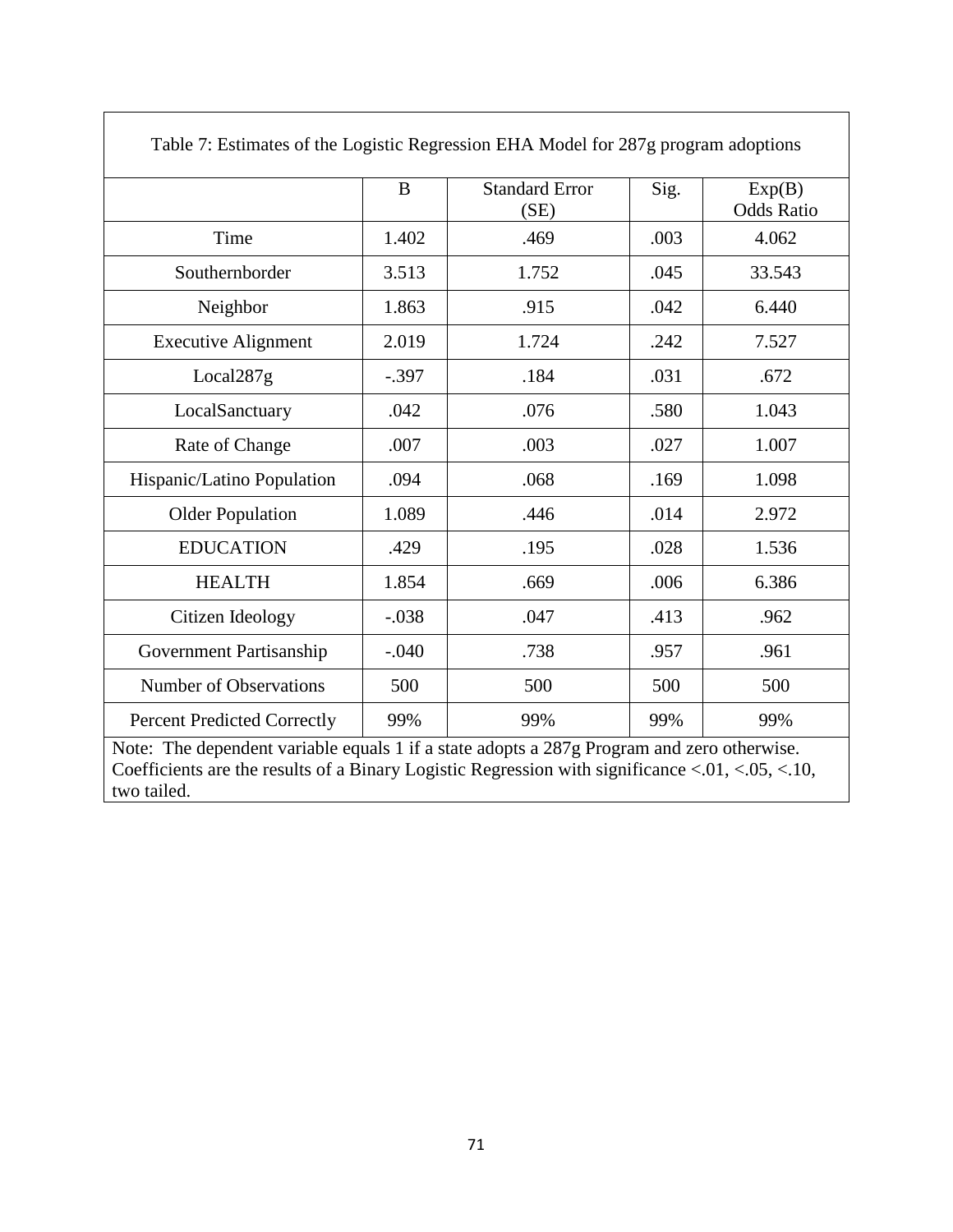## CHAPTER 6: SUMMARY AND FUTURE RESEARCH DISCUSSION

Authority over enforcement control measures is granted to the federal government in the plenary power doctrine. This argument stems from the federal government's established plenary power in which control over immigration was defined by the Supreme Court giving the federal government sole authority over creation and enforcement of immigration policy. Wishnie (2001) argues that immigration power is an exclusively federal determination and is a "nondevolvable" power where Congress and the President are constitutionally bound to maintain immigration lawmaking and other foreign affairs-related activities. However, federal legislation passed in 1996, namely The Illegal Immigration Reform and Immigrant Responsibility Act and Personal Responsibility and Work Opportunity Reconciliation Act, opened the door for cooperation in enforcement of immigration policy and devolved authority regarding immigrant benefits to the states. Even though states seemed hesitant to enter the immigration policy arena, a surmounting amount of scholarship is evidence of increased state and local government activity. However, state and local immigration policies continue to raise many constitutional and legal questions regarding the degree to which subnational governments are allowed to produce immigration measures and opponents of such ordinances have filed federal lawsuits challenging their legitimacy (Sandler, 2007). The federal government's challenge of the Arizona Senate Bill 1070 and Alabama's HB 56 discussed in the opening was only the latest in a long line of state activities that have crisscrossed with the federal sphere of influence over immigration.

The devolution of immigration powers to state and local governments is important for several reasons. One, subnational policies may vary in the extent that they are compatible with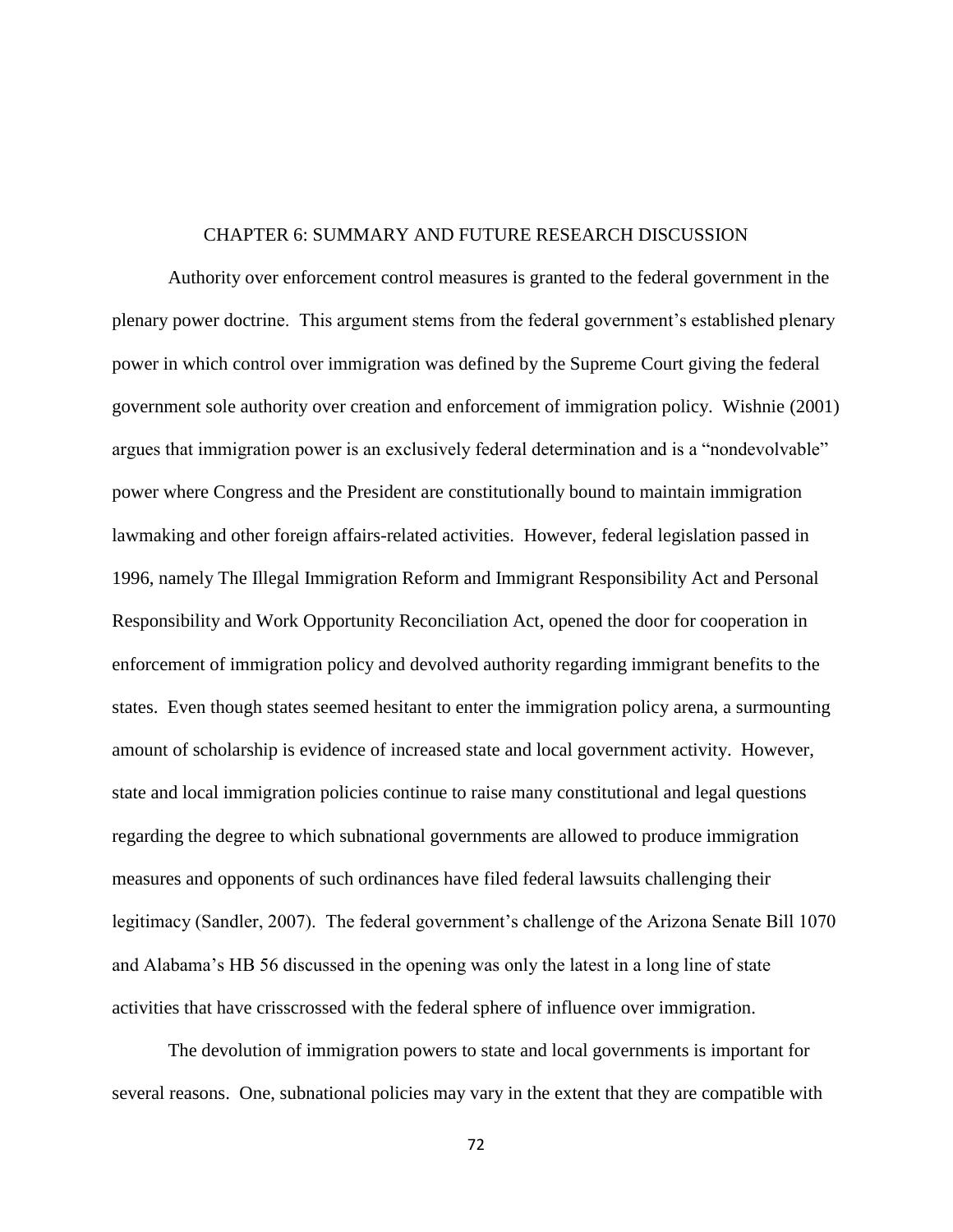national policies and could ultimately impact national policy adoption. For immigration enforcement an emerging divergence is becoming apparent, from cooperative to noncooperative. Second, there is growing tension between the federal government and the state and local governments, a scenario which is currently being settled in the judiciary. Third, subnational policies and a lack of uniformity for immigration policy enforcement can have significant human impacts in relation to immigrant safety and quality of life. While many state adoptions of immigration policies are largely a response to federal inaction, it does not explain why these policies vary across the states.

The goal of this dissertation was to determine why states adopt the 287g program. As states depend on the national government to deport undocumented immigrants, the adoption of a 287g program occurs within a larger federalism system. Therefore, this research promoted state policy adoption as an intergovernmental process. While research on policy adoption and diffusion has been developing for more than 30 years, Shipan and Volden (2006) began viewing state adoptions as both bottom-up and top-down processes. While not all policy areas will be appropriate for such intergovernmental framework considerations, immigration policy is a field that is particularly interesting for an intergovernmental framework. However, more research is needed to identify common threads of simultaneous national and local influences on state adoption.

Findings in this study are consistent with past studies that suggest states are influenced by internal and external determinants; however, the vertical diffusion influence of the national government on state adoption was lacking. I hypothesized that there would be a relationship between president's party, governor's party, and participation in 287g. However, this analysis does not reveal a significant relationship. Since national forces are influential to adoption during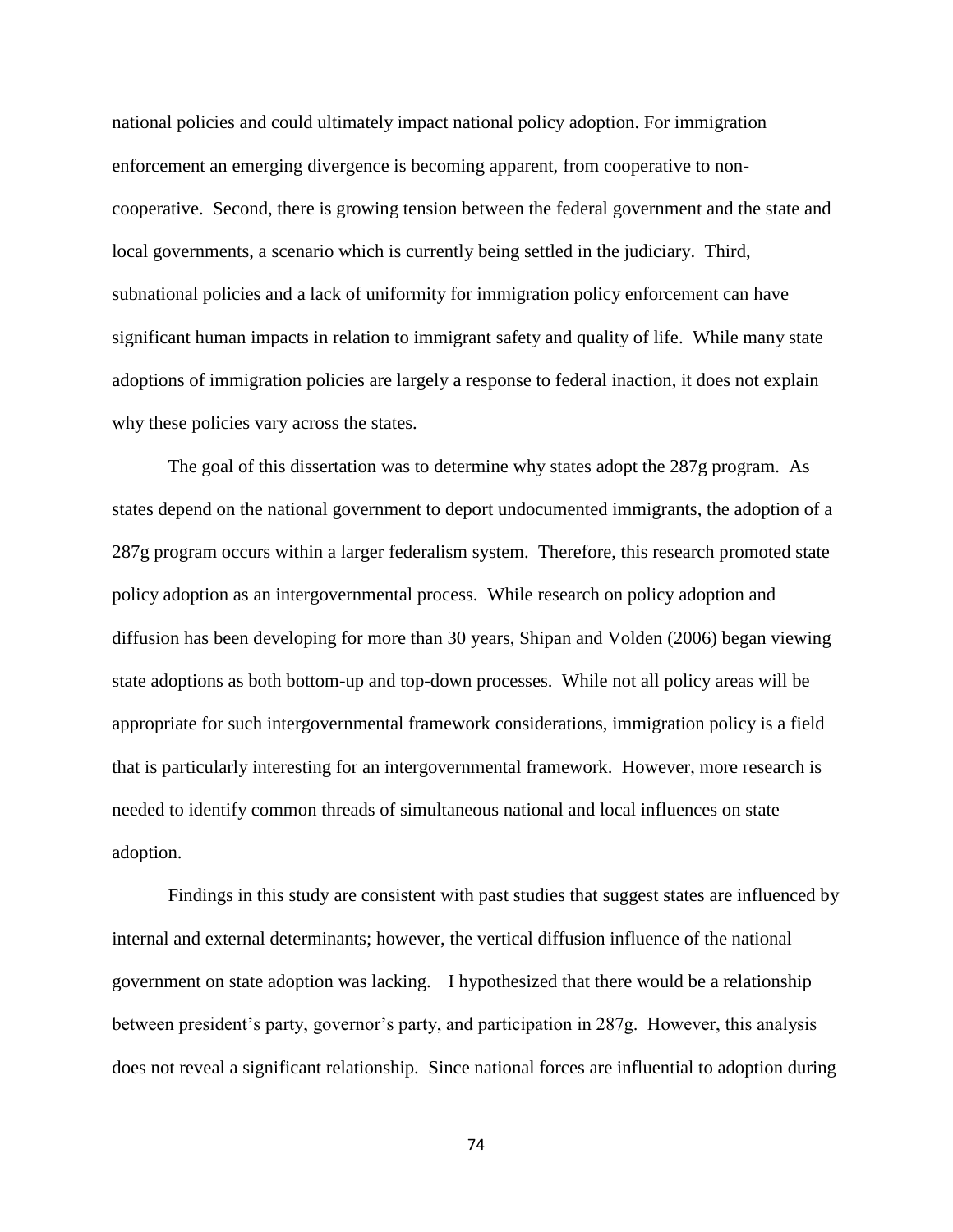the negotiation process, future studies may benefit from measuring the locations of ICE regional field offices on state policy adoption through Geographic Information System technology and spatial analysis.

The internal determinants found to effect 287g state program adoptions were the rate of Hispanic growth, percent older population, and percent state spending on education and health. The rate of Hispanic growth on state policy adoption was expected to be influential on adoption in 'new growth' states, as opposed to traditional gateway states with an already present Hispanic population, and proved to be a significant predictor of state policy adoption. The percent of the elder population had a positive effect on state adoptions, as well as, the percent of state spending on education and health. The external influences from neighboring states confirmed the theory of horizontal diffusion, demonstrating state adoption is more likely if a bordering state has already adopted. Additionally, the susceptibility of Southern Border States to the impacts of immigration was confirmed. However, many of the independent variables did not aid in explaining the propensity for states to adopt a 287g program. The level of Hispanic/Latino population, citizen ideology, and government partisanship was not a significant predictor of the adoption of the cooperative enforcement program at the state level.

The 287g program provides a program of flexibility for states to contribute to a common problem, a unique characteristic of cooperative federalism. However, a new directive recently issued by Secretary Napolitano and the Obama administration promoted a change in the standardized Memorandum of Agreement. This change of policy direction, issued in a July 2009 memo, established a new set of policy guidelines that significantly altered the 287g program to focus its efforts and resources upon criminal aliens implementing a scheme classifying dangerous criminal aliens as top priority. The new policy direction also established the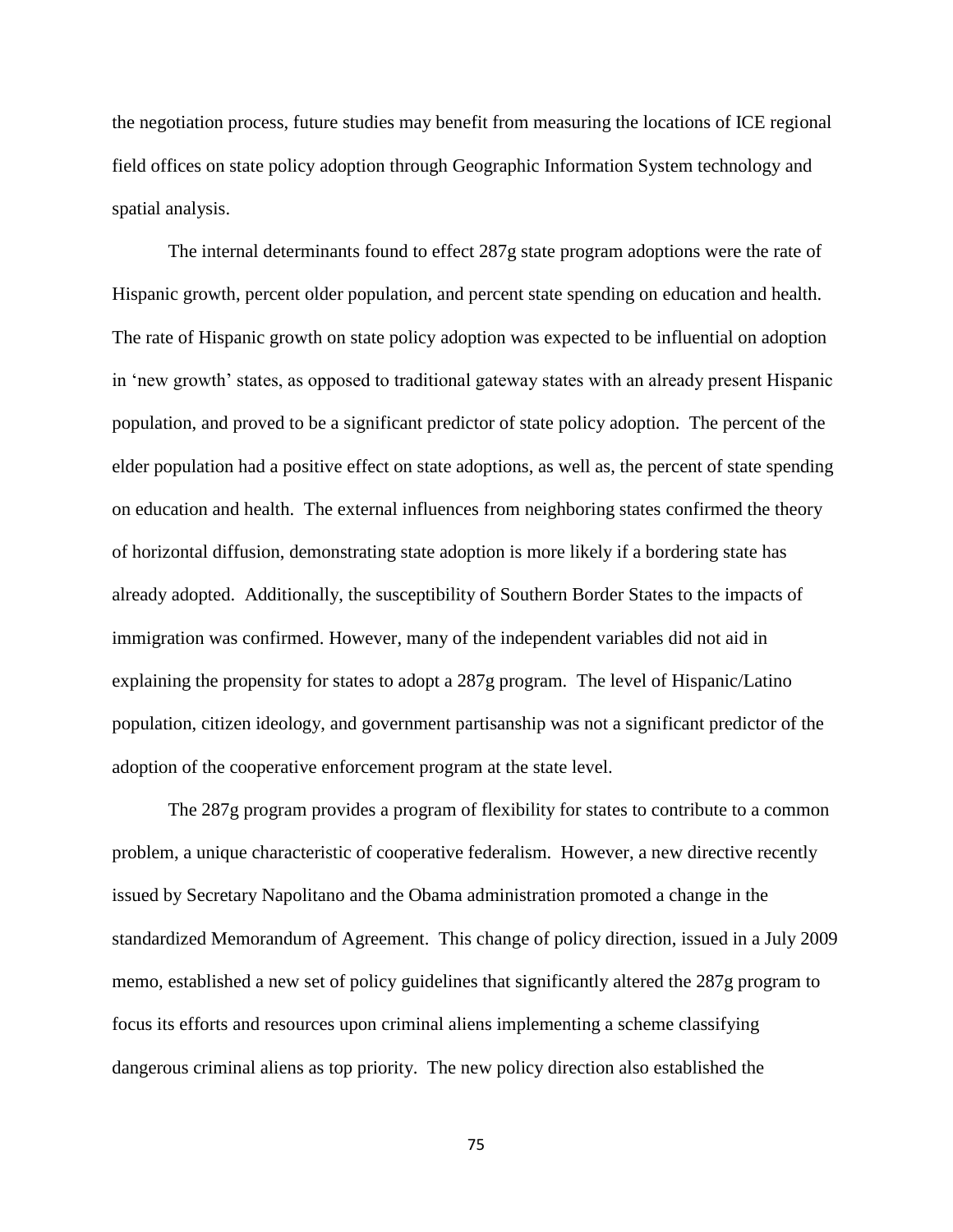mandatory pursuit of all charges prior to being reviewed for removal by federal authorities, as an attempt to prevent arrests for minor offenses as a precursor to initiate removal proceedings. This decision deprived participating sub-national governments of a flexible partnership with which they could address and customize illegal immigration enforcement efforts in their communities. Arguably, this created an asymmetrical partnership with the federal government dictating program conditions and removing the flexibility previously offered to states. While many jurisdictions have chosen to adjust to the prioritized program created under the modified 287g program, state and local governments bearing the burdens of illegal immigration have sought and continue to seek alternative means to discourage illegal immigration, as SB 1070 and HB 56 demonstrate. Since states cannot align themselves as part of a functional federal partnership in the enforcement of criminal immigration law, aggressive immigration policy at the state level is likely to continue to discourage illegal immigration.

Just as the states serve as laboratories of democracy for the national government, their localities do too. The findings in this study show that lower level adoption relieves the pressure for upper level adoption of 287g programs. Thus, it is possible that the national government could have avoided the increased level of immigration policy activity that ensued in 2009 and 2010 by leaving the 287g program intact and maintaining a degree of partnership with subnational governments. Therefore, continuing to study immigration policy at the state and local level may inform our understanding of any broader restructuring of state power in relation to the federal government.

Additionally, there is not only a growth in the level of state and local immigration policy activity, but also an apparent growth in divergent activity among subnational jurisdictions. This activity is likely to continue as state officials seek to tailor policies to fit their needs. Thus, the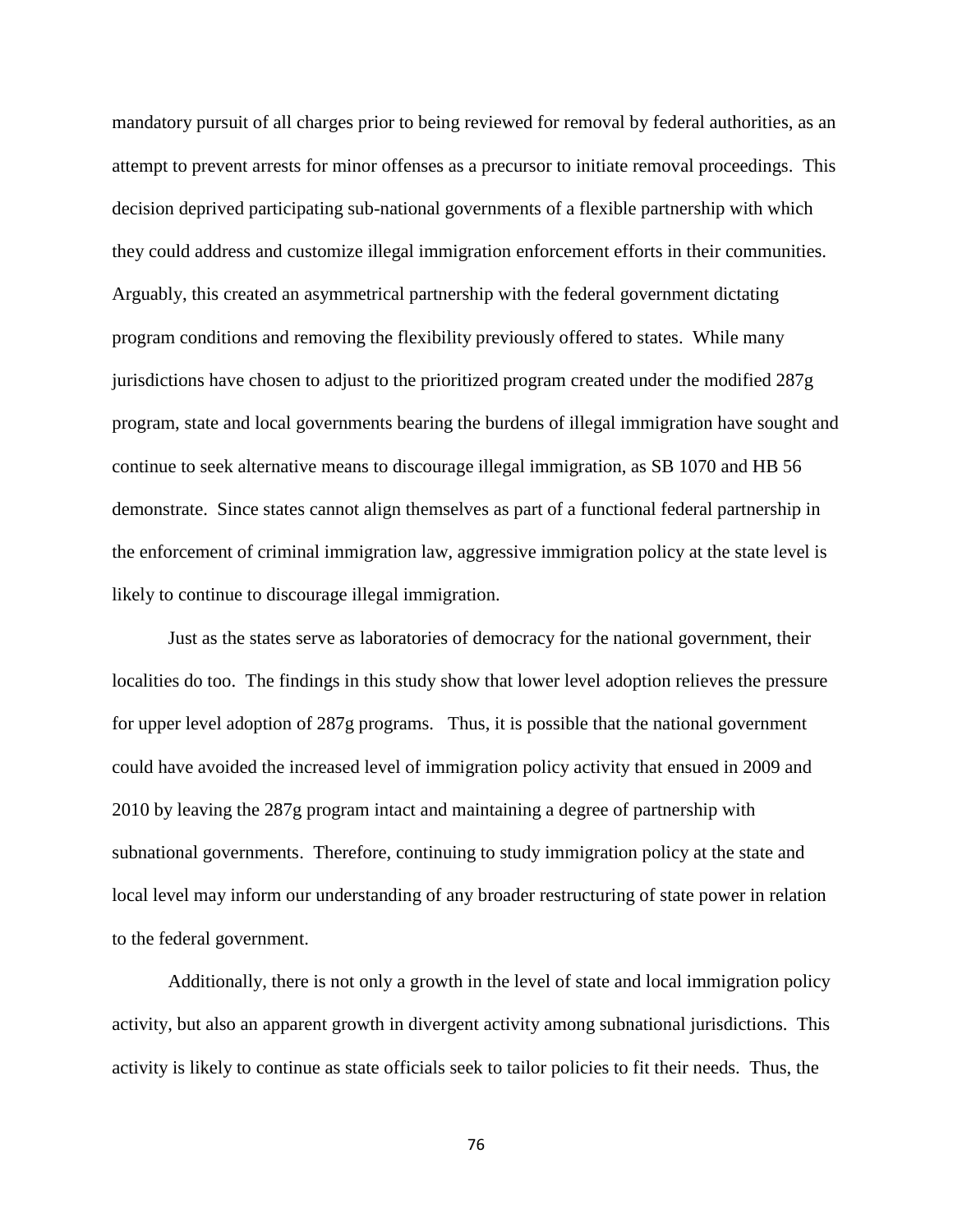localities' effect on state adoption could be predictive of the states' effect on national policy adoption and monitoring the growing number of currently diverging immigration policy positions will remain important for intergovernmental relations and policy adoption. Moreover, additional questions may arise. For example, will continued policy activism in the states make comprehensive immigration reform more or less probable at the national level? If national comprehensive immigration reform is established, would the states easily relinquish their newfound power over immigration enforcement and policymaking? The future of immigration enforcement and immigration policy remains uncertain and ripe for future research possibilities in this growing field.

Future research should also consider differing determinants specifically related to the type of enforcement program and variations in implementation. Adoption of the program varies between the options of jail enforcement, task force, or both and the determinants on policy choice have yet to be explored. The level of coordination and cooperation required to implement the program differs across the type of programs. Therefore, variations in the willingness to cooperate may also be revealed through studies of the type of program adopted. Relatedly, in depth case studies would aid in revealing determinants that are specifically related to the type of program adopted.

As the rate of change was a significant predictor of immigration enforcement, coupled with significant findings of the fiscal stress variables, a conclusion is that immigration enforcement policy has less to do with keeping immigrants out as it does with questioning who should pay for the costs to integrate immigrants. While the fiscal impact of immigrants on state and local budgets may aid in explaining the adoption of enforcement programs, it does not explain the causes for immigrant settlement in a particular jurisdiction that lead to fiscal stress.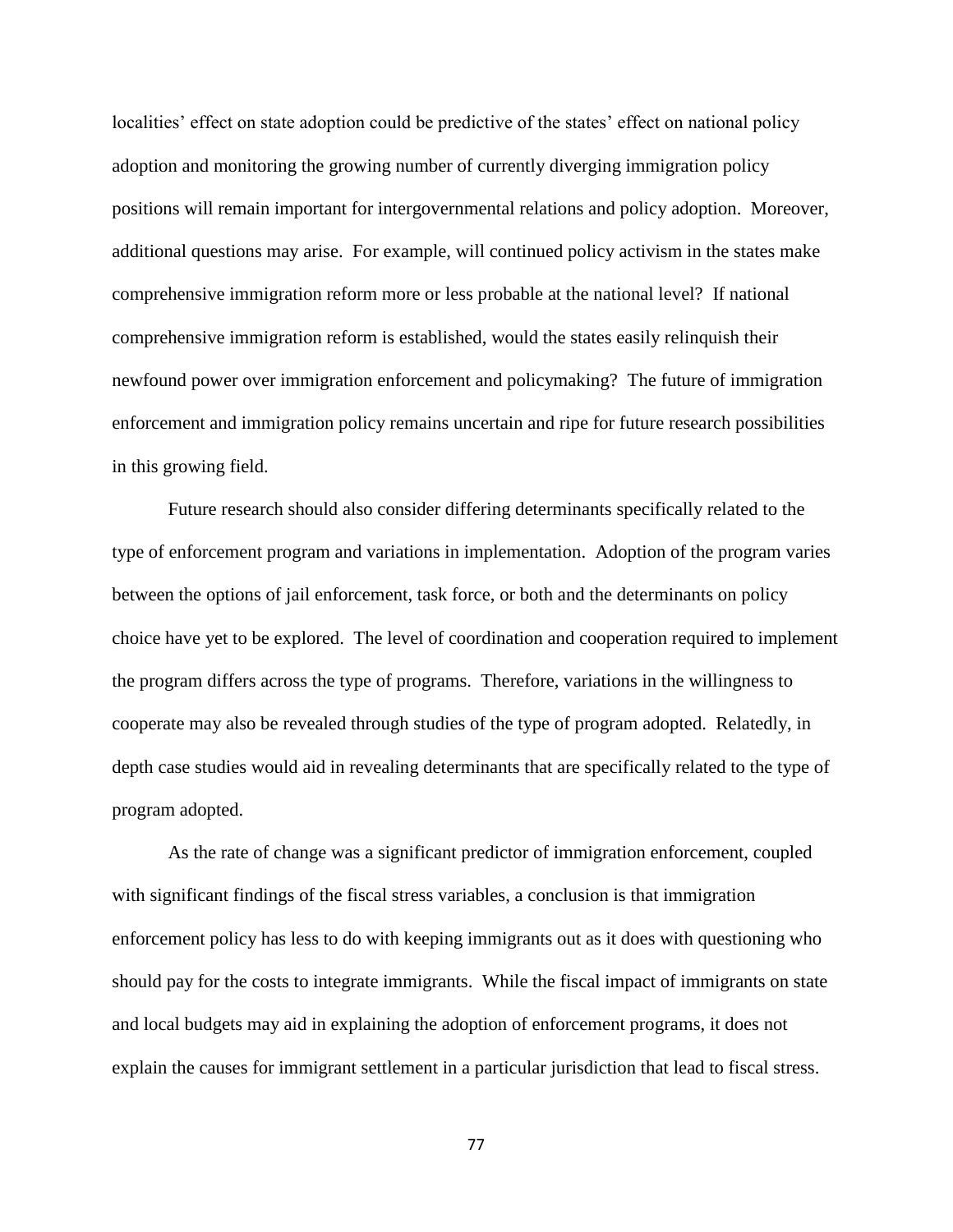Migratory studies have long studied the push and pull factors associated with settlement patterns of immigrant populations; however, these factors are lacking explanation in state policy politics and policy adoption.

Potentially there are state practices and policies that have yet to be studied to evaluate if the reasons why immigrants settle into certain states has any related impact on state immigration policy. For example, the demands for labor in construction and service industries, as well as agricultural sectors are supplied by immigrant populations. These immigrant employment sectors may be vital to a state's economy and their continued employment has a ripple effect on the state's overall economic wellbeing by creating jobs in other sectors, such as real estate and mortgage finance. Thus, state governments too have an interest in the continued flow of available immigrant labor. Therefore, the characteristics of a state's economy may condition the extent to which state and local governments are willing to carry the burden of immigrant cost. Additionally, the costs of integrating immigrant populations simultaneously paired with the beneficial economic impact they offer creates a political divide between social conservatives and economic conservatives, which can complicate ideological divisions when it comes to immigration policy. Thus, the degree to which the political ideology of a state's citizenry and government has predictive power in state immigration policy studies may be aided by conditioning the extent to which the state's economy is dependent on the immigrant labor pool.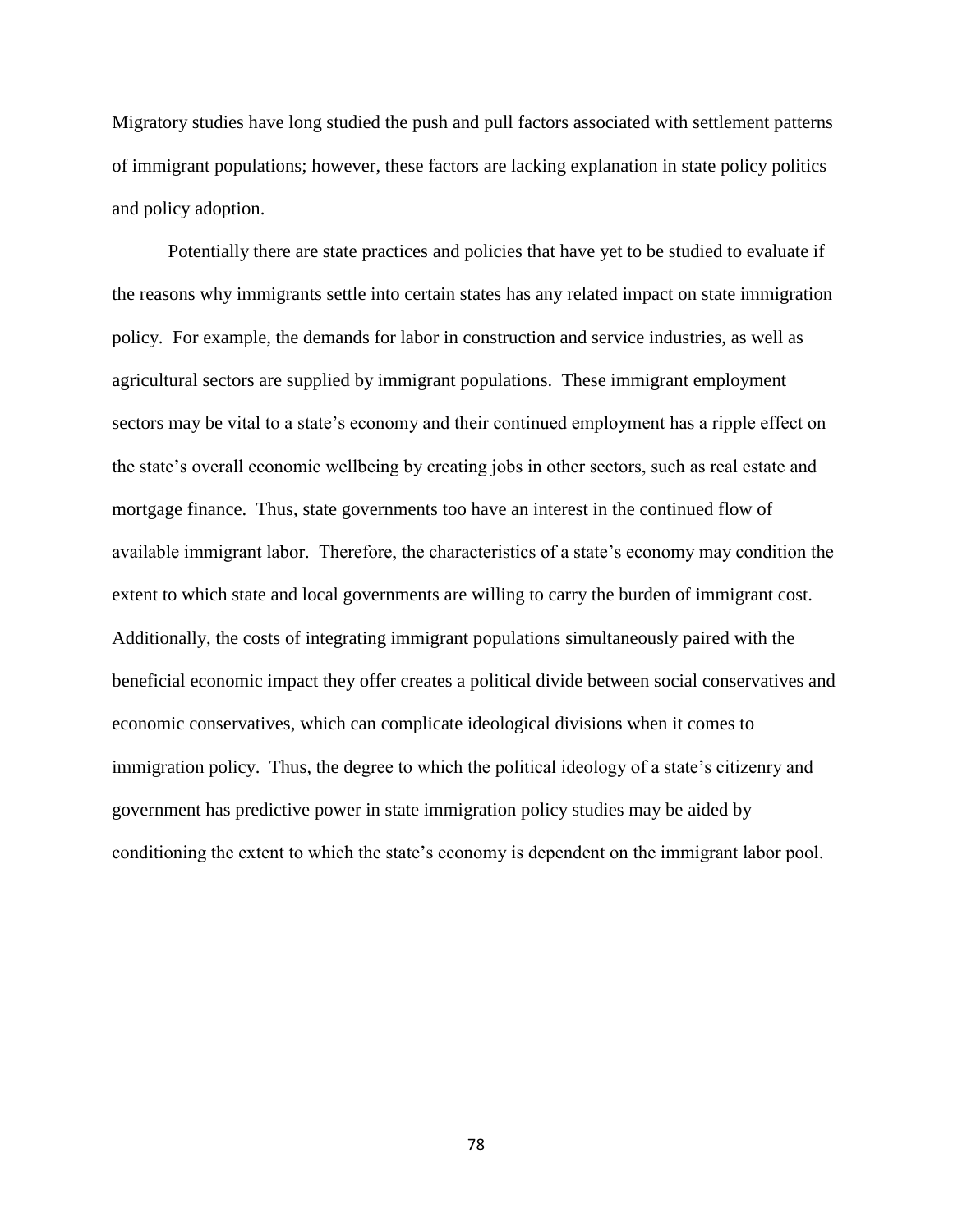## **REFERENCES**

- Adams, Brian, and Lina Newton. 2008. State Laws Related to Immigration and Immigrants: Symbolism or Substance? Prepared for the 2008 Meeting of the American Political Science Association in Boston, MA.
- Agranoff, Robert, and Michael McGuire. 2004. Another look at bargaining and negotiating in intergovernmental management. *Journal of Public Administration Research and Theory* 14(4): 495-512.
- Allen, Mahalley D., Carrie Pettus, and Donald P. Haider-Markel. 2004. Making the national local: Specifying the conditions for national government influence on state policymaking. *State Politics and Policy Quarterly*. 4(3): 318-344.
- Allison, Paul D. 1984. *Event History Analysis: Regression for Longitudinal Event Data.*  Beverly Hills, CA: Sage Publications.

1999. Logistic regression using the SAS system: Theory and application. Cary, NC: SAS Institute.

- Allport, Gordon W. 1954. The Nature of Prejudice. New York: Doubleday Books.
- Arceneaux, Kevin, and Gregory Huber. 2007. What to do (and not do) with multicollinearity in state politics research. *State Politics & Policy Quarterly.* 7(1): 81-101.
- Ayers, John W., Richard C. Hofstetter, Keith Schnakenberg, and Bohdan Kolody. 2009. Is immigration a racial issue? Anglo attitudes on immigration policies in a border county. *Social Science Quarterly.* 90(3): 593-610.
- Bakvis, Herman, and Doublas Brown. 2010. Policy coordination in federal systems: Comparing Intergovernmental processes and outcomes in Canada and the United States. *Publius* 40(3): 484-507.
- Balla, Steven J. 2001. Interstate Professional Associations and the Diffusion of Policy Innovations. *American Politics Research*. *29(3)*: 221-245.
- Baumgartner, Frank R., Virginia Gray and David Lowery. 2009. Federal policy activity and the mobilization of state lobbying organization. *Political Research Quarterly.* 62(3): 552- 567.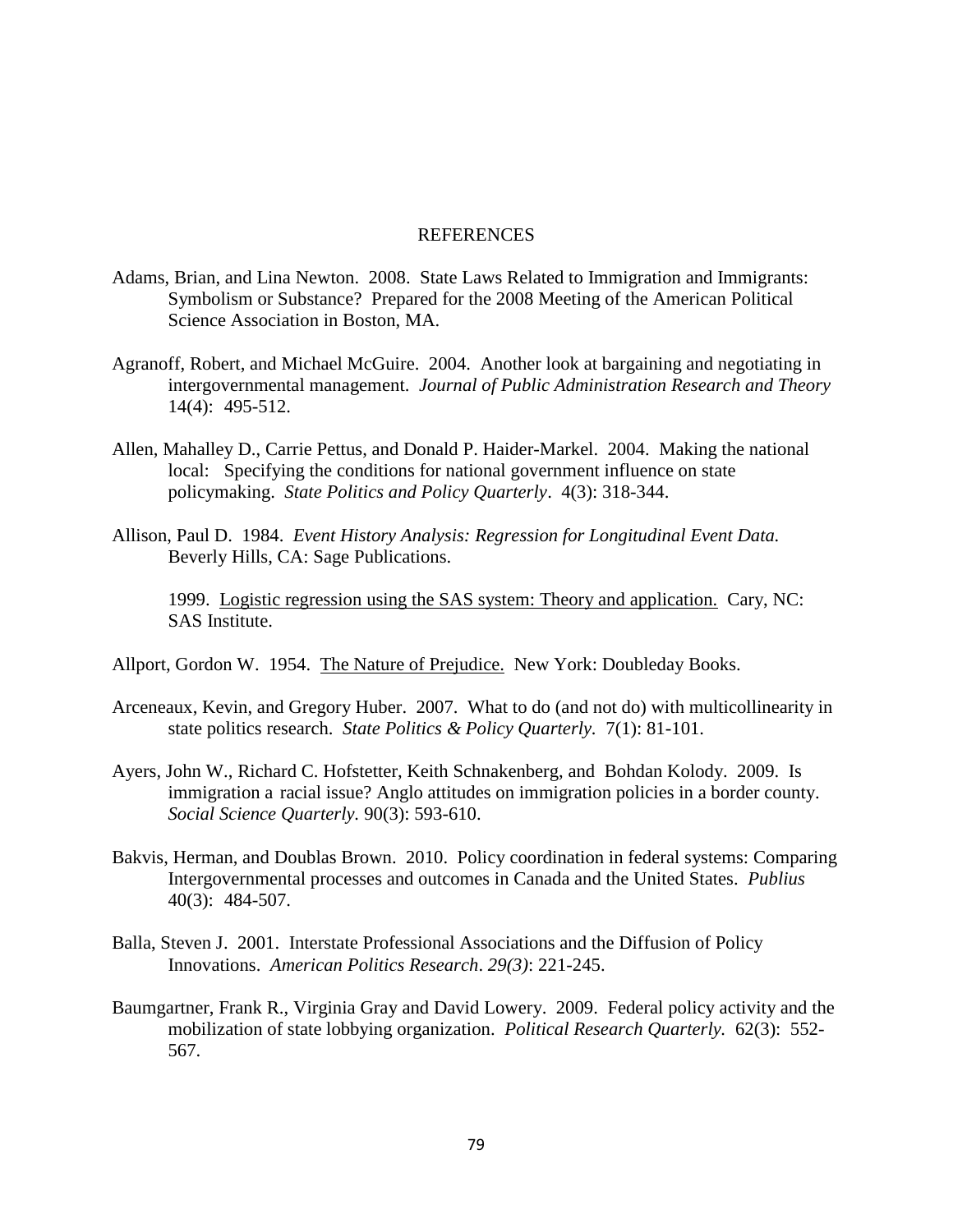- Bednar, Jenna. 2004. Authority migration in federations: A framework for analysis. *PS: Political Science and Politics,* 37(3): 403-408.
- Berry, Frances Stokes, and William D. Berry. 1990. State Lottery adoptions as policy innovations: An event history analysis. *The American Political Science Review 84(2)*: 395-415.

1992. Tax innovation in the states: capitalizing on political opportunity. *American Journal of political science 36(3)*, 715-42.

1999. Innovation and diffusion models in policy research. In Paul Sabatier. Theories of the policy process. Boulder, CO: Westview Press.

- Berry, William D., Evan J. Ringquist, Richard C. Fording, and Russell L. Hanson. 1998. Measuring citizen and government ideology in the American states, 1960-1003. *American Journal of Political Science.* 42(1): 327-348.
- Boeckelman, Keith. 1992. The influence of states on federal policy adoptions. *Policy Studies Journal.* 20(3): 365-375.
- Bosniak, Linda. 1994. Membership, equality, and the difference that alienage makes. New York University Law Review 69: 1047.
- Boushey, Graeme, and Adam Luedtke. 2011. Immigrants across the US federal laboratory: Explaining state level innovation in immigration policy. *State Politics and Policy Quarterly*. http://spa.sagepub.com/content/early/2011/10/06/1532440011419286.
- Box-Steffensmeier, Janet M. and Bradford D. Jones. 1997. "Time is of the Essence: Event History Models in Political Science." *American Journal of Political Science* 18: 155- 195.
- Box-Steffensmeier, Janet M. and Bradford D. Jones. 2004. Event History Modeling: A Guide for Social Sciences. Cambridge, UK: Cambridge University Press.
- Branton, Regina, Gavin Dillingham, Johanna Dunaway, and Elizabeth Miller. 2007. Anglo voting on nativist ballot initiatives: The partisan impact of spatial proximity to the US Mexico border. *Social Science Quarterly.* 88(3): 868-881.
- Buckley, Jack, and Chad Westerland. 2004. Duration dependence, functional form, and correct standard errors: Improving EHA models of state policy diffusion. *State Politics and Policy Quarterly.* 57(1): 39-51.
- Bureau of the Census. Statistical Abstract of the United States. Washington, D.C.:U.S. Department of Commerce, various years.
- Burns, P., and Gimpel, J.G. 2000. Economic insecurity, prejudicial stereotypes, and public opinion on immigration policy. *Political Science Quarterly.* 115: 201-225.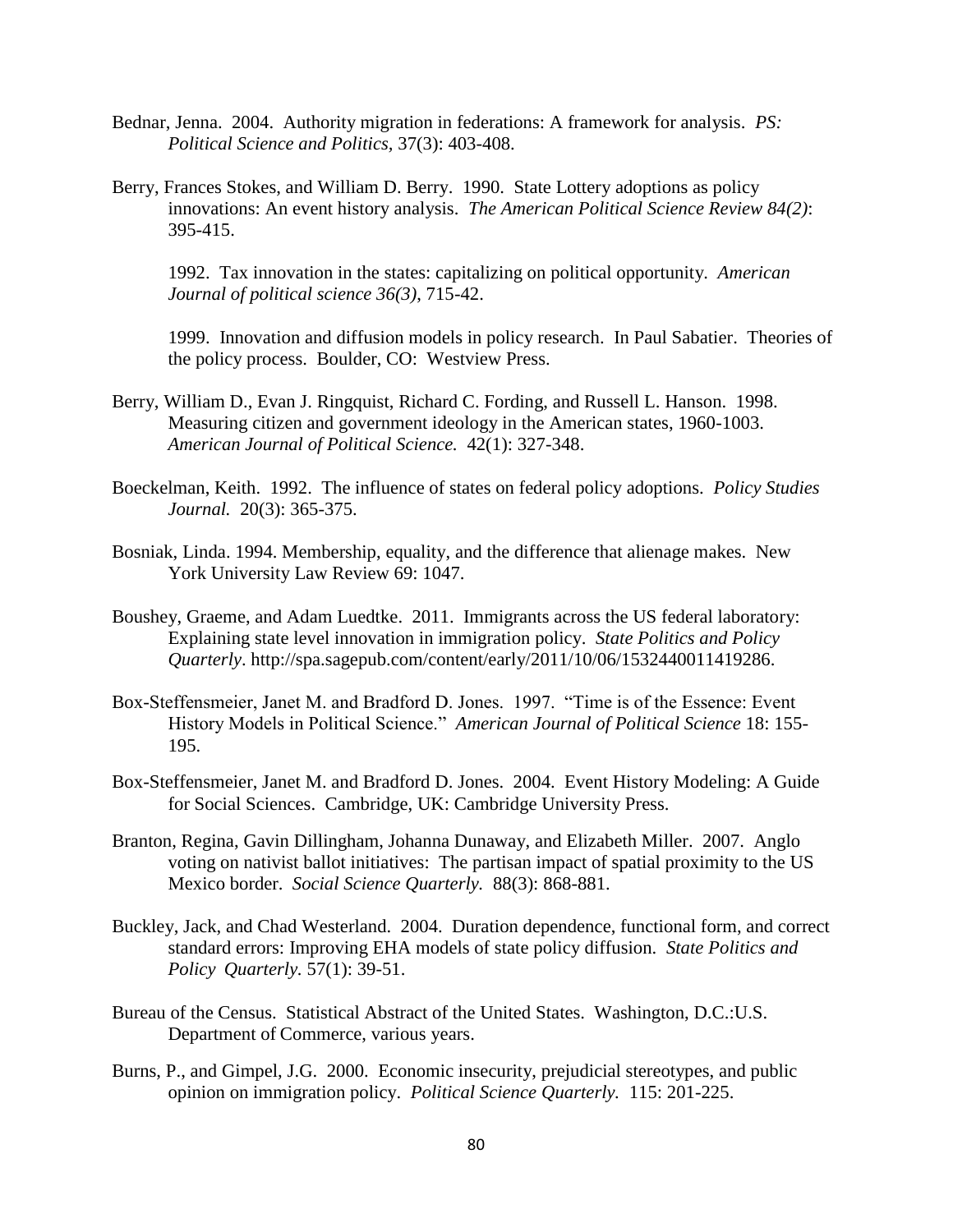- Button, James W., 1992. A sign of generational conflict: The impact of aging voters on local school and tax referenda. *Political Research Quarterly.* 48: 79-99.
- Case, Anne C., Harvey S. Rosen, and James R. Hines. 1993. Budget spillovers and fiscal policy interdependence: Evidence from the states. *Journal of Public Economics* 52: 285-307.
- Chavez, Jorge M., and Doris Marie Provine. 2009. Race and the response of state legislatures to unauthorized immigrants. *The ANNALS of the American Academy of Political and Social Science.* 62(3):78-92.
- Chisti, M.A. 2002. The role of state in US immigration policy. *New York University Annual Survey of American Law.* 58: 371-376.
- Cho, Chung-Lae, Christine A. Kelleher, Deil S. Wright, and Susan Webb Yackee. 2005. Translating national policy objectives into local achievements across planes of governance and among multiple actors: Second order devolution and welfare reform implementation. *Journal of Public Administration Research and Theory.* 15: 31-54.
- Citrin, Jack, Donald P. Green, Christopher Muste, and Cara Wong. 1997. Public opinion toward immigration reform: The role of economic motivations. *The Journal of Politics* 59: 858- 881.
- Collins, Davon M. 2007. Toward a more federalist employment based immigration system. *Yale Law & Policy Reform* 25:249.
- Collins, William. 2010. State legislative reactions to no child left behind: Education leaders in three states. PhD Dissertation for Educational Leadership and Policy Studies University of Kansas.
- Conlan, Tim and John Dinan. 2007. Federalism, the Bush administration, and the transformation of American conservatism. *Publius: The Journal of Federalism*. 37(3): 279-303.
- Cornelius, Wayne A. and Marc R. Rosenblum. 2005. Immigration and politics. *Annual Review of Political Science.* 8: 99-119.
- Cornelius, Wayne A. 2001. Death at the border: The efficacy and "unintended consequences" of US immigration control policy, 1993-2000. *Population and Development Review.* 28: 661-685.
- Creek, Heather and Stephen Yoder. 2010. With a little help from out feds: Understanding state/federal cooperation on immigration enforcement. Paper presented at the American Political Science Association 2010 annual meeting.
- Derthick, Martha. 1987. American federalism: Madison's middle ground in the 1980s. *Public Administration Review* 47: 66-74.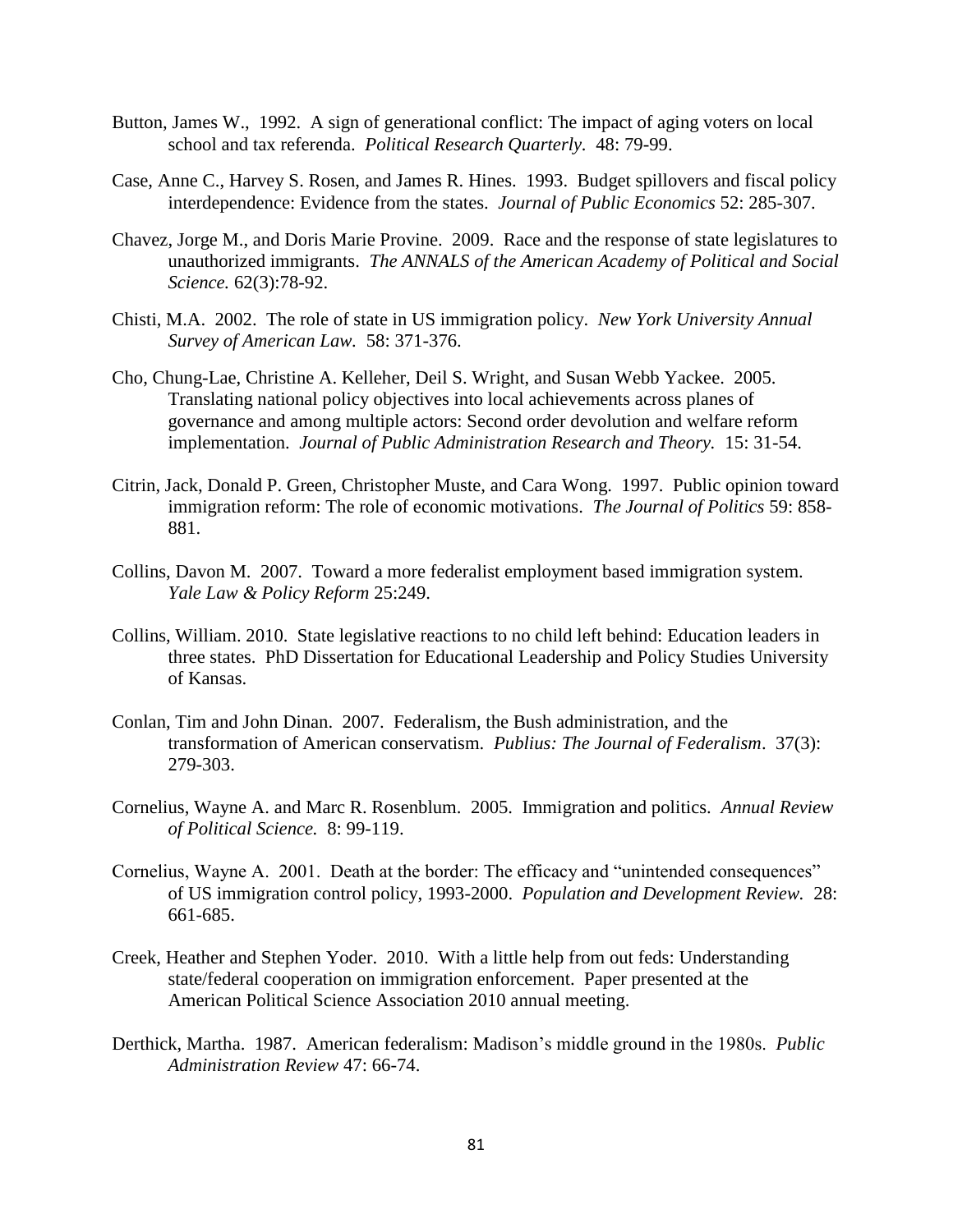- Dilger, Robert. 2000. The study of American federalism at the turn of the century. *State & Local Government.* 32(2): 98-107.
- Dinan, John. 2008. The state of American federalism 2007-2008: Resurgent state influence in the national policy process and continued state policy innovation. *Publius: The Journal of Federalism 38(3),* 1-35.
- Dye, Thomas R. 1990. *American federalism: Competition among governments*. Lexington, MA: D.C. Heath.
- Elazar, Daniel. 1984. American federalism: A view from the states. 3<sup>rd</sup> ed. New York: Harper.
- Esbenshade, J. 2007. Division and dislocation: Regulating immigration through local housing ordinances. Washington, DC: Immigration Policy Center, the American Immigration Law Foundation.
- Esbenshade, Jill, and Barbara Obzurt. 2008. Local immigration regulation: A problematic trend in public policy. *Harvard Journal of Hispanic Policy*. 20: 33-47.
- Fellowes, Matthew C., and Gretchen Rowe. 2004. Politics and the new American welfare states. *American Journal of Political Science.* 38: 437-54.
- Filindra, Alexandra. 2008. Bringing the states in to the immigration debate: The role of political institutions and interest groups in state-level immigrant policy formation. Paper presented at the Western Political Science Association Conference, San Diego, CA.

2009. E pluribus unum? Federalism, Immigration and the role of the American states. Dissertation submitted to the Graduate School-New Brunswick.

- Filindra, Alexandra, and Melinda Kovacs. 2010. All politics is local: State-level difference in legislative immigration discourse. Online Document: http://www.olemiss.edu/depts /political\_science/state\_politics/conferences/2008/papers/Filindra-Kovacs-final.doc
- Filindra, Alexandra, and Melinda Kovacs. 2011. Analysing US state legislative resolutions on immigrants and immigration: the role of immigration federalism. *International Migration.* Online Early Publication DOI: 10.1111/j.1468-2435.2010.00658.x
- Filindra, Alexandra, and Daniel J. Tichenor. 2008. Beyond myths of federal exclusivity: Regulating immigration and noncitizens in the states. Paper read at American Political Science Association, Boston, M.A.
- Fix, Michael, and Jeffrey Passel. 1994. Immigration and immigrants: Setting the record straight. Washington, DC: The Urban Institute.
- Furuseth, Owen J., and Heather A. Smith. 2006. Latinos in the New South: Transformations of Place. Burlington, VT: Ashgate.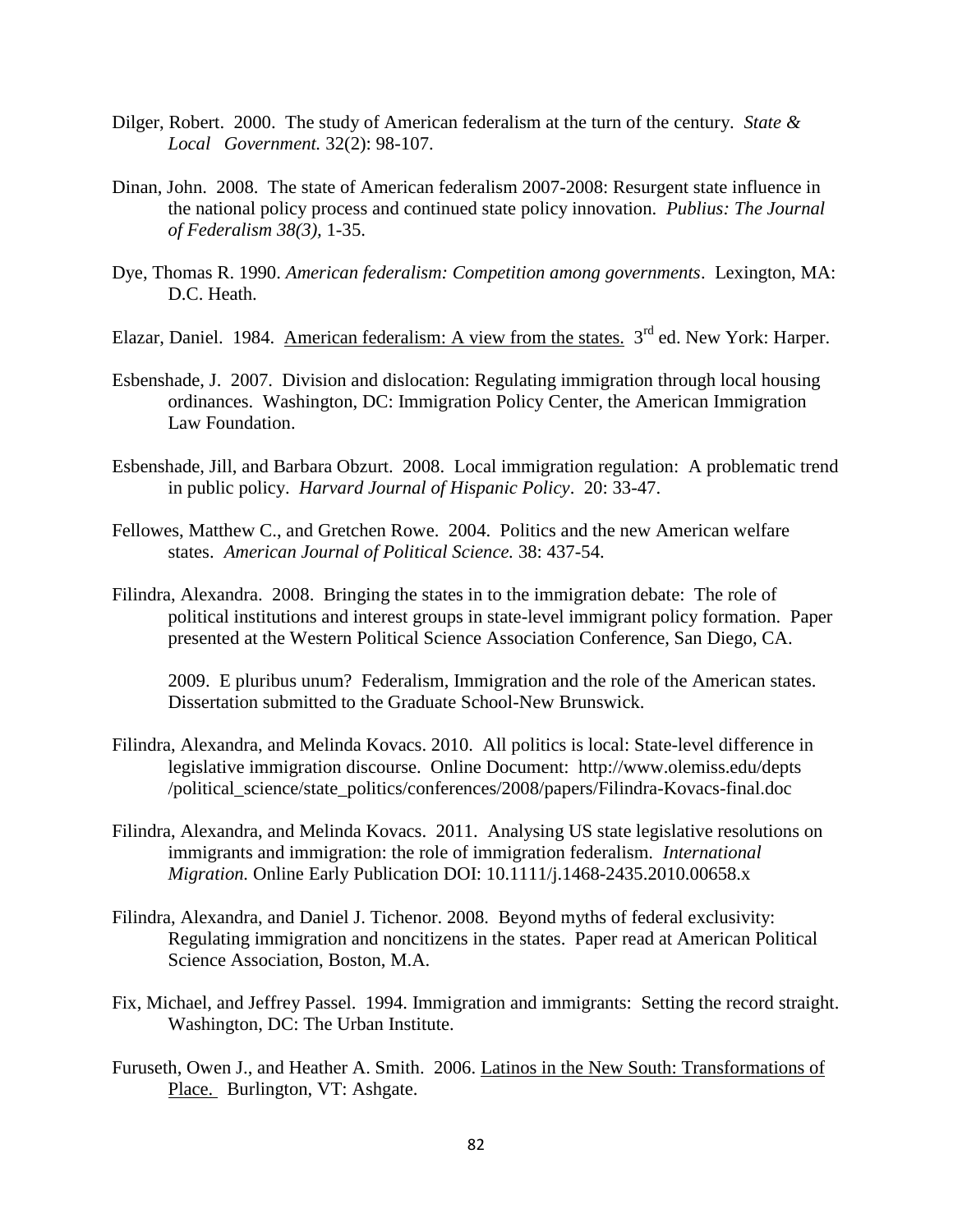- Godwin, Marcia L. and Jean Reith Schroedel. 2000. Policy diffusion and strategies for promoting policy change: Evidence from California local gun control ordinances. *Policy Studies Journal.* 28(4): 760-776.
- Graefe, Deborah Roempke, Gordon F. De Jong, Matthew Hall, Samuel Sturgeon, and Julie VanEerden. 2008. Immigrants' TANF eligibility, 1996-2003: What explains the new across-state inequalities? *International Migration Review* 42(1):89-133.
- Gray, Virginia. 1973. Innovation in the states: A diffusion study. *The American Political Science Review.* 67(4): 1174-1185.
- Green, Paul E. 2003. The undocumented: Educating the children of migrant workers. Bilingual research Journal. 27(1): 51-71.
- Grossback, Lawrence J., Sean Nicholson-Crotty, and David A.M. Peterson. 2004. Ideology and learning in policy diffusion. *American Politics Research*. 32:521-545.
- Hale, Kathleen. 2011. How information matters: Networks and public policy innovation. Georgetown University Press, Washington D. C.
- Hawley, George. 2011. Political threat and immigration: Party identification, demographic context, and immigration policy preference. *Social Science Quarterly*. 92(2): 404-422.
- Hays, Scott P., and Henry R. Glick. 1997. The role of agenda setting in policy innovation: An event history analysis of living will laws. *American Politics Quarterly.* 25(4): 497-516.
- Hoefer, Michael, Nancy Rytina, and Bryan C. Baker. 2010. Estimates of the unauthorized immigrant population residing in the United States: January 2009. Department of
- Huntington, Clare. 2008. The constitutional dimension of immigration federalism. *Vanderbilt Law Review* 61: 787-853.
- Isenburg, Bruno T. 2007. *Immigration Enforcement and Policies*. New York, NY: Nova Science Publishers, Inc.
- Johnson, James H. and John D. Kasarda. 2006. The economic impact of the Hispanic population on the state of North Carolina. The University of North Carolina. January.
- Karch, Andrew. 2006. National intervention and the diffusion of policy innovations. *American Politics Research.* 34(4): 403-426.

2007. Democratic laboratories: Policy diffusion among the American states. Ann Arbor: University of Michigan Press.

Key, V.O. 1949. Southern politics in state and nation. Knoxville, TN: University of Tennessee Press.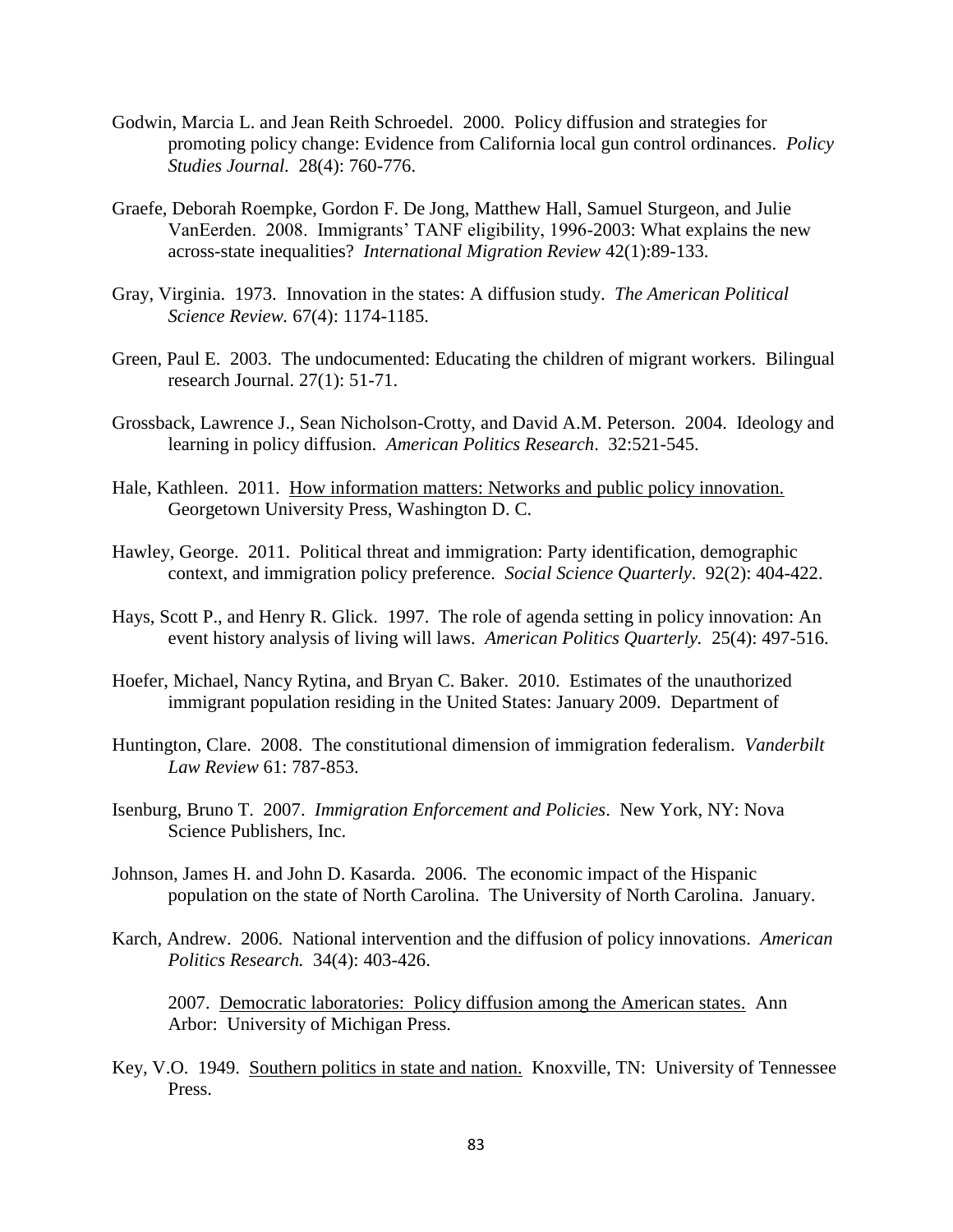- Khashu, Anita. 2009. The role of local police: Striking a balance between immigration enforcement and civil liberties. Washington, DC: Police Foundation Report.
- Kinder, Donald R. 2003. "Belief systems after Converse." In Electoral Democracy, ed. Michael MacKuen and George Rabinowitz. Ann Arbor: University of Michigan Press, 13-47.
- Klarner, Carl. 2003. The measurement of the partisan balance of state government. *State Politics and Policy Quarterly.* 3(3): 309-319.
- Knoke, David. 1982. The spread of municipal reform: Temporal, spatial and social dynamics. *American Journal of Sociology.* 87(6):1314-1239.
- Kobach, Kris. 2006. The quintessential force multiplier: The inherent authority of local police to make immigration arrests. *Alabama Law Review*. 179: 180-199.
- Krane, Dale. 1993. American federalism, state governments, and public policy: Weaving together loose theoretical threads. *PS: Political Science and Politics.* 26(2): 186-190.
- Krane, Dale. 2007. The middle tier in American federalism: State government policy activism during the Bush Presidency. *Publius: The Journal of Federalism.* 37(3): 453-477.
- Krause, Rachel. 2010. Policy innovation, intergovernmental relations, and the adoption of climate protection initiatives by US cities. *The Journal of Urban Affairs Association.* 33: 45-60.
- Ladd, Helen and Sheila Murray. 2001. Intergenerational conflict reconsidered: County demographic structure and the demand for public education. *Economics of Education Review.* 20: 343-357.
- Ladd, Helen and Julie Wilson. 1982. Why voters support tax limitations: Evidence from Massachusetts Proposition 2. *National Tax Journal.* 35: 121-148.
- Lieberman, Robert C. and Greg M. Shaw. 2000. Looking inward, looking outward: The politics of state welfare innovation under devolution. *Political Research Quarterly*. 53: 215-240.
- Lewis, P.G. and Ramakrishnan, S.K. (2007). Police practices in immigrant-destination cities: Political control or bureaucratic professionalism? *Urban Affairs Review,* 42(5): 874-900.
- Lowry, William. 2005. Policy reversal and changing politics: State governments and dam removals. *State Politics and Policy Quarterly*. 5: 294-419.
- Massey, Douglas S., Jorge Durand, and Nolan Malone. 2002. Beyond smoke and mirrors: Mexican immigration in an era of economic integration. New York: Russell Sage Foundation.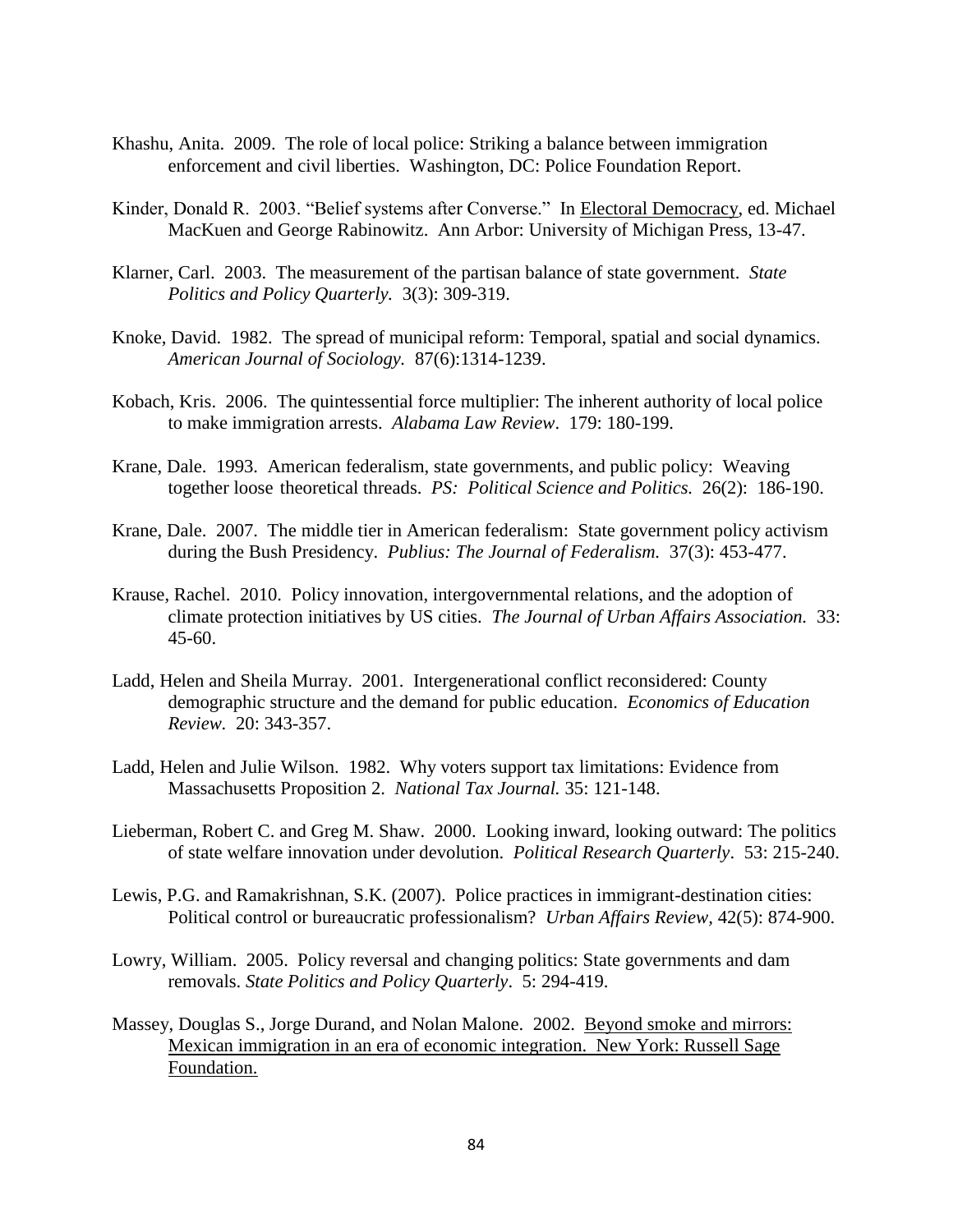- Marrow, Helen B. 2005. New destinations and immigrant incorporation. *Perspectives on Politics.* 3(4): 781-799.
- Mayhew, David. 2008. Parties and policies: How the American government works. Yale University Press: New Haven & London.
- McCann, Pamela Clouser, Charles R. Shipan, Craig Volden. 2010. Intergovernmental policy diffusion: National influence on state policy adoptions. Paper prepared for the 2010 Midwest Political Science Association Meeting.
- Miller, E. Willard and Ruby M. Miller. 1996. *United States immigration: A reference handbook.* The Pennsylvania State University Contemporary World Issues Series. Santa Barbara, CA.
- Mintrom, Michael and Sandra Vergari. 1998. Policy networks and innovation diffusion: The case of state education reforms. *Journal of Politics.* 60(1): 126-148.
- Moe, Terry M. 1985. Control feedback in economic regulation: The case of the NLRB. *American Political Science Review.* 79(4): 1094-1116.
- Mohr, Lawrence B. 1969. Determinants of innovation in organizations. *The American Political Science Review.* 63(1): 111-26.
- Money, Jeannette. 1997. No vacancy: The political geography of immigration control in advanced industrialized countries. *International Organization*. 51(4): 685-720.
- Money, Jeannette. 1999. Fences and neighbors: The political geography of immigration control in advanced industrial democracies. Ithaca: Cornell University Press.
- Mooney, Christopher and Mei-Hsien Lee. 1995. Legislative morality in the American states: The case of pre-Roe abortion regulation reform. *American Journal of Political Science 39(3)*, 599-627.
- Mooney, Christonpher Z. 2001. Modeling regional effects on state policy diffusion. *Political Research Quarterly 54(1),* 103-124.
- Mossberger, Karen. 1999. State-federal diffusion and policy learning: From enterprise zones to empowerment zones. *Publius.* 29(3): 31-50.
- Motomura, Hiroshi. 1994. Immigration and alienage, federalism and Proposition 187. *Virginia Journalof International Law.* 35: 201-216.
- Murray, Sheila, Kim Rueben and Carol Rosenberg. 2007. State Education Spending: Current pressures and future trends. Vol. LX, No. 2.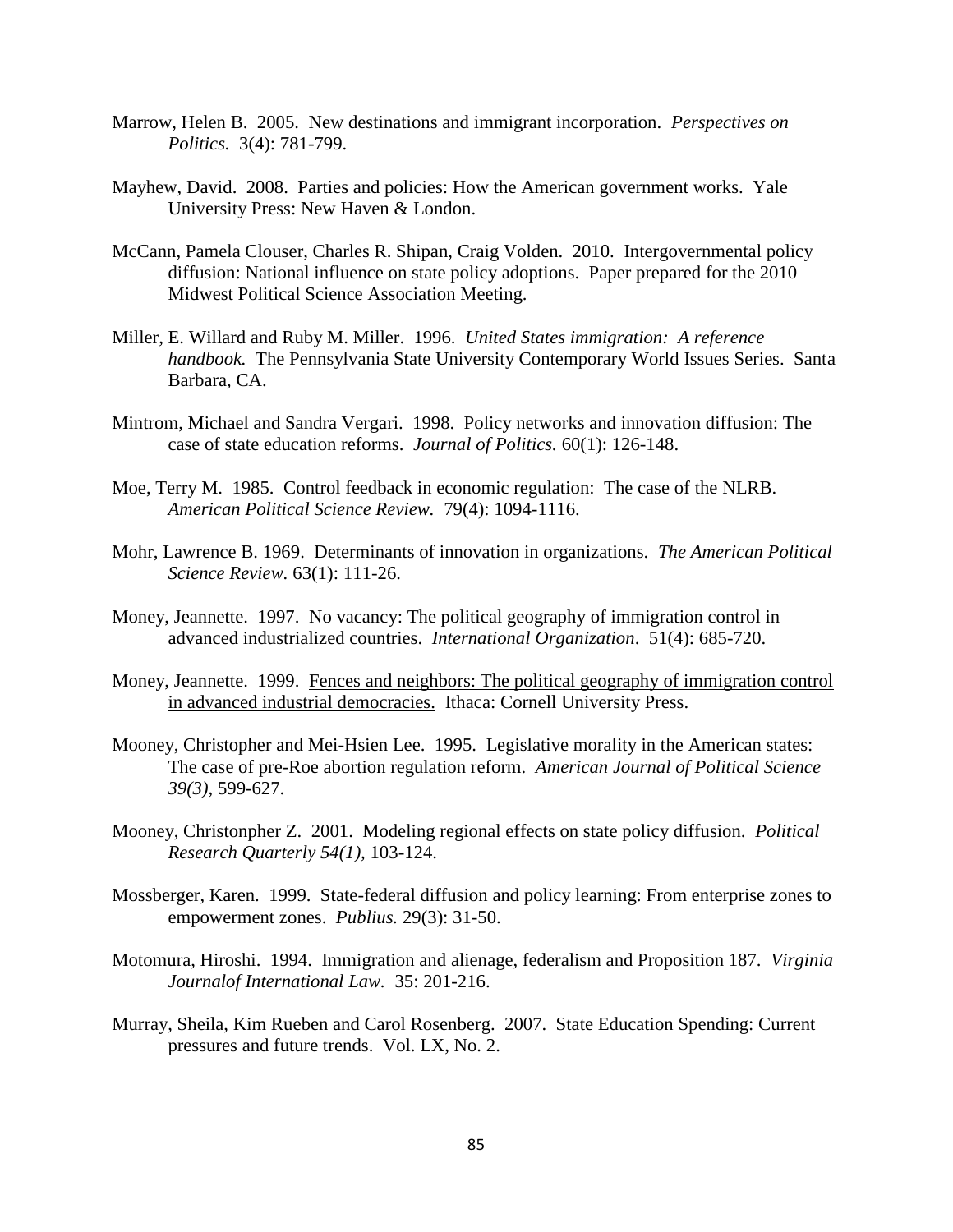- Nathan, Richard P. 2006. There will always be a new federalism. *Journal of Public Administration Review and Theory* 16: 499-510.
- National Immigration Law Center. Laws, resolutions and policies instituted across the US limiting enforcement of immigration laws by state and local authorities. www.nilc.org.
- Neiman, Max, Martin Johnson and Shaun Bowler. 2006. Partisanship and views about immigration in Southern California: Just how partisan is the issue of immigration? *International Migration.* 44: 35-56.
- Nevins, Joseph. 2002. *Operation gatekeeper: The rise of the "illegal alien" and the making of the US-Mexico boundary*. New York, NY: Taylor and Francis.
- Newton, Lina. 2008. Illegal, alien, or immigrant: The politics of immigration reform. New York, NY: New York University Press.
- Newton, Lina and Brian E. Adams. 2009. State immigration policies: Innovation, cooperation, or conflict. *Publius: The Journal of Federalism*. 39(3): 408-431.
- Olivas, Michael A. 2007. Immigration related state statutes and local ordinances: Preemption, prejudice, and the proper role for enforcement. *University of Chicago Legal Forum.* 56: 26-56.
- Parlow, Matthew. 2007. A localist's case for decentralizing immigration policy. *Denver University Law Review.* 84:1061-1073.
- Pantoja, Arian D., and Gary M. Segura. 2003. Does ethnicity matter? Descriptive representation in the statehouse and political alienation among Latinos. *Social Science Quarterly.* 84: 441-460.
- Passel, Jeffrey and Michael Fix. 2004. Immigration and immigrants: Setting the record straight. Washington, D.C.: The Urban Institute.
- Passel, Jeffrey and D'Vera Cohn. 2008. Trends in unauthorized immigration: Undocumented inflow now trails legal inflow. Washington, D. C.: Pew Hispanic Center.
- Pearson-Merkowitz, Shanna and Stephen Yoder. 2009. Legislative minutemen: The politics of immigration policy in the US States. Paper prepared for the Spring Graduate Student Conference at the University of Maryland, Department of Government and Politics. May  $8^{\text{th}}$ , 2009.
- Pham, Huyen. 2004. The inherent flaws in the inherent authority position: Why inviting local enforcement of immigration laws violates the constitution. *Florida State University Law Review*. 31: 965-1003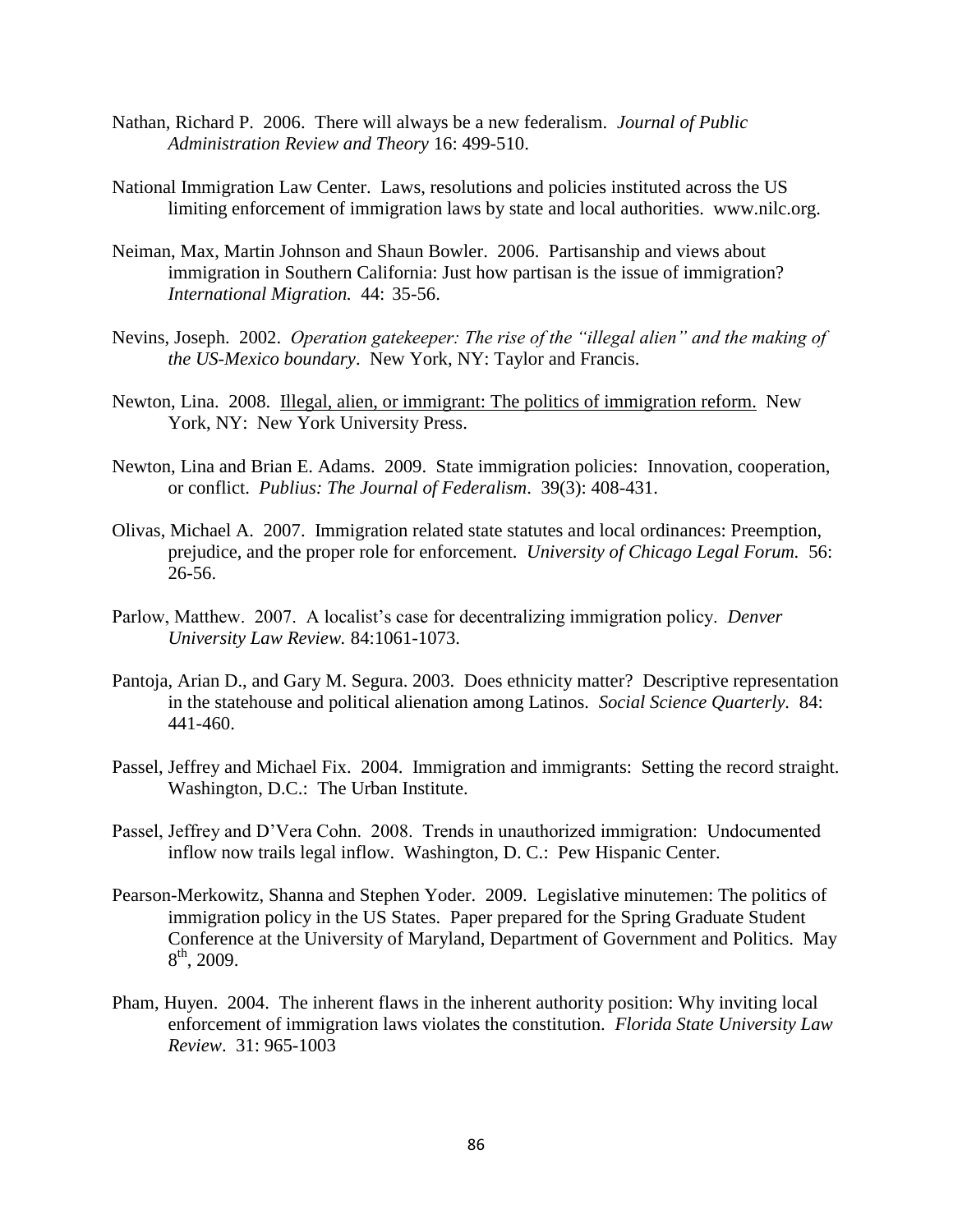- Poterba, James M. 1997. Demographic structure and the political economy of public education. *Journal of Policy Analysis and Management*. 16: 48-66.
- Poterba, James M. 1998. Demographic change, intergenerational linkages, and public education. *American Economic Review*. 88: 315-320.
- Preston, Julia. 2008. In reversal, courts uphold local immigration laws. *The New York Times.* Section A: National Desk. Pg. 22.
- Radcliffe, Benjamin and Martin Saiz. 1998. Effects of public opinion on policy. *American Political Science Review.* 77: 175-190.
- Ramakrishnan, S.K. and Wong T. 2007. Immigration policies go local: The varying responses of local government to undocumented immigrants. Unpublished paper. University of California. Retrieved from: https://2048berkeleyedu.libdata.lib.ua.edu/files /RamakrishnanWongpaperfinal%281%29.pdf
- Ramakrishnan, S. Karthick and Paul G. Lewis. 2007. Police practices in immigrant-destination cities: Political control or bureaucratic professionalism? *Urban Affairs Review.* 42: 874- 900.
- Ramakrishnan, S. Karthick and Wong T. 2010. Immigration policies go local: The varying responses of local government to low-skilled and undocumented immigration. In Taking local control: Immigration policy activism in US cities and states. Edited by Monica W. Varsanyi, 73-93. Palo Alto, CA: Stanford University Press.
- Reasoner, W.D. 2011. Which way New York? Will feds tolerate local interference or assert their authority? Center for Immigration Studies Memorandum.
- Regan, Priscilla, and Christopher J. Deering. 2009. State opposition to REAL ID. *Publius.* 39: 476-505.
- Rescovsky, Andrew. 2004. The impact of state government fiscal crises on local governments and schools. *State and Local Government Review.* 36(2): 86-102.
- Rodriguez, Cristina. 2008. The significance of the local in immigration regulation. *Michigan Law Review.* 106: 567-642.
- Roh, Jonghon, and Donald P. Haider-Markel. 2003. All politics is not local: National forces in state abortion initiatives. *Social Science Quarterly.* 84(15): 15-31.
- Ruiz-de-Velasco, Jorge, and Micahel Fix. 2000. Overlooked and underserved: Immigrant students in US secondary schools. The Urban Institute.
- Sandler, Michael. 2007. Immigration: From the capitol to the courts. *CQ Weekly* 10: 3644- 3651.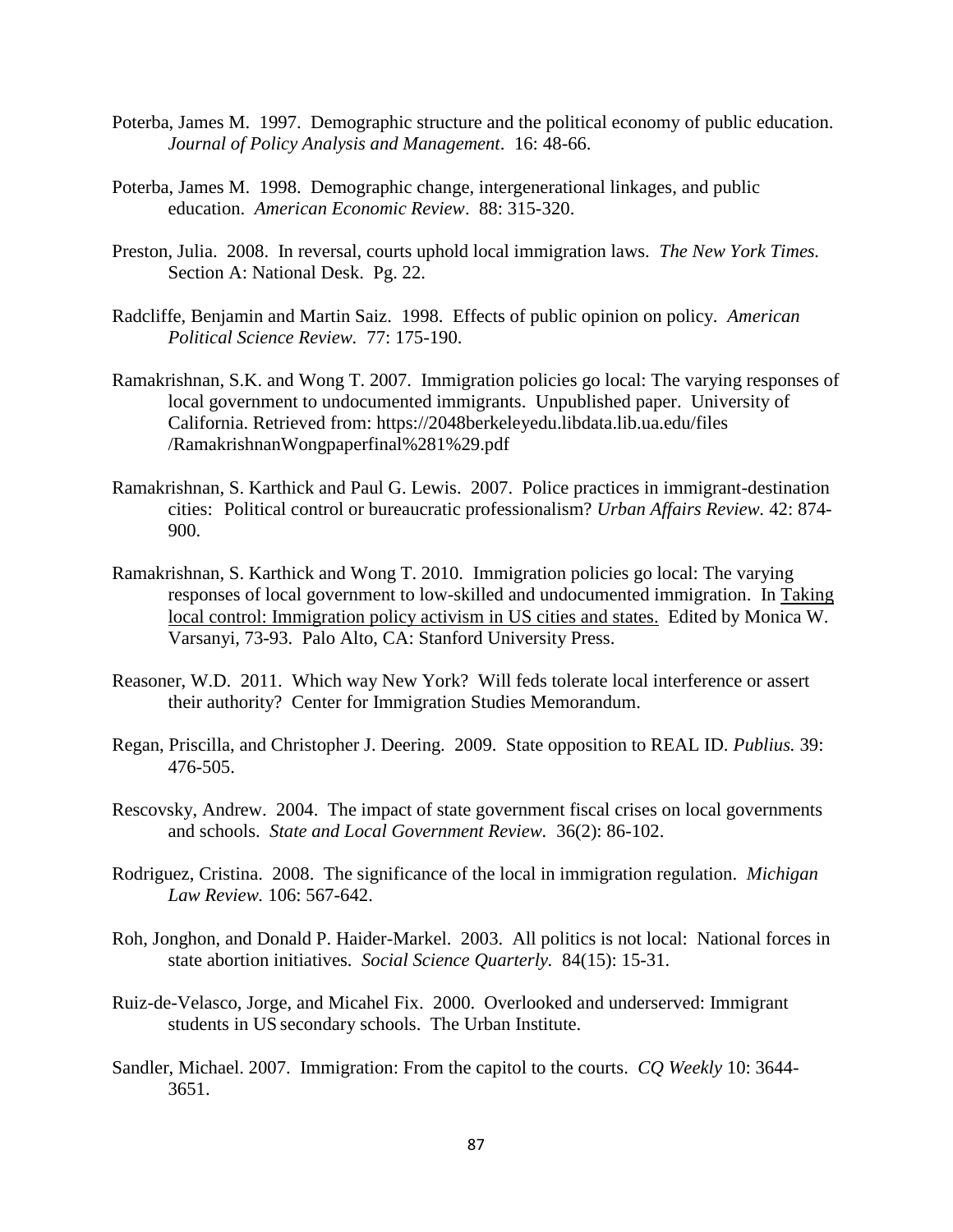- Sapat, Alka. 2004. Devolution and innovation: The adoption of state environmental policy innovations by administrative agencies. *Public Administration Review.* 64(2): 141-151.
- Shipan, Charles R., and Craig Volden. 2006. Bottom-Up Federalism: The Diffusion of Antismoking Policies from US Cities to States. *American Journal of Political Science.* 50(4): 825-843.
- Schuck, Peter. 2007. Taking immigration federalism seriously. *The Forum: The Politics of Immigration Reform.* 7(3): Article 4.
- Schrag, Peter. 2010. Unwanted: Immigration and nativism in America. Immigration Policy Center.
- Shahani, Aarti, and Judith Greene. 2009. Local democracy on ICE: Why state and local governments have no business in federal immigration law enforcement. Justice Strategies Report.
- Simmons, Beth, and Zachary Elkins. 2004. The globalization of liberalization: Policy diffusion in the international political economy. *American Political Science Review.* 98(1):171- 189.
- Singer, Audrey. 2004. The rise of new immigrant gateways. Center on Urban and Metropolitan Policy. The Brookings Institution, Washington D.C.
- Singer, Judith D., and John B. Willett. Applied longitudinal data analysis: Modeling change and event occurrence. Oxford: Oxford University Press.
- Skerry, Peter. 1995. Many borders to cross: Is immigration the exclusive responsibility of federal government? *Publius: The Journal of Federalism* 25(3), 71-85.
- Soss, Joe, Sanford F. Schram, Thomas P. Vartanian, and Erin O'Brien. 2001. Setting the terms of relief: Explaining state policy choices in the devolution revolution. *American Journal of Political Science* 45(2), 378-95.
- Spiro, Peter. 2001. Federalism and immigration: Models and trends. Malden, MA: Blackwell Publishers. UNESCO Report.
- Stumpf, Juliet. 2008. States of confusion: The rise of state and local power over immigration. *North Carolina Law Review*. 86: 1557-1618.
- Tatalovich, Raymond. 1995. Nativism Reborn: The official English language movement and the American states. Lexington, KY: University of Kentucky Press.
- Taylor, Paul, and Richard Fry. 2007. Hispanics and the 2008 election: A swing vote? *Pew Hispanic Center.*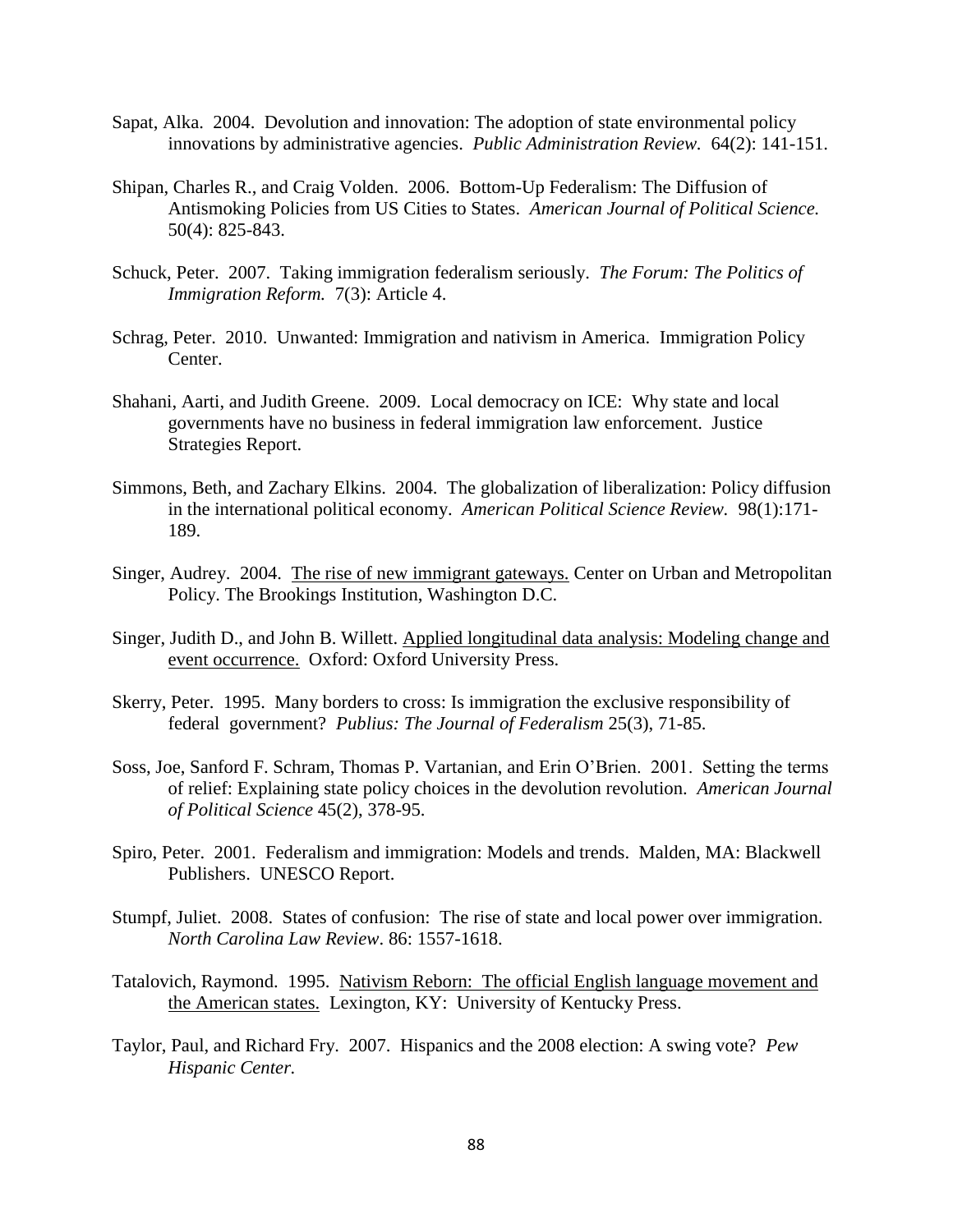- Thangasamy, Andrew. 2010. State policies for undocumented immigrants : Policy-making and outcomes in the U.S. , 1998-2005. El Paso, TX: LFB Scholarly Publishing LLC.
- Tichenor, Daniel. 2002. Dividing lines: The politics of immigration control in America. Princeton, NJ: Princeton University Press.
- Tolbert, Caroline, and John A. Grummel. 2003. Revisiting the racial threat hypothesis: White voter support for California's Proposition 209. *State Politics and Policy Quarterly.* 3(2): 183-202.
- Tolbert, Caroline, and Rodney E. Hero. 1996. Race/Ethnicity and direct democracy: An analysis of California's Illegal Immigration Initiative. *The Journal of Politics.* 58: 806- 818.
- Tolbert, Caroline J., and Rodney Hero. 2001. Dealing with diversity: Racial/Ethnic context and social policy. *Political Research Quarterly.* 54(3): 571-604.
- True, Jacqui, and Michael Mintrom. 2001. Transnational networks and policy diffusion: The case of gender mainstreaming. *International Studies Quarterly.* 52: 499-525.
- Varsanyi, Monica. 2010. Taking local control: Immigration policy activism in US cities and states. Stanford University Press.
- Varsanyi, Monica, Paul G. Lewis, Doris Marie Provine, and Scott Decker. 2012. A multilayered jurisdictional patchwork: Immigration federalism in the United States. *Law and Policy*. 34: 138-158.
- Vinovskis, Maris A. 1993. An historical perspective on support for schooling by different age cohorts. In the changing contract across generations, edited by W. Andrew Achenbaum and Vern L. Bengtson, 45-65. New York: Aldine de Gruyter, 1993.
- Volden, Craig. 2006. States as policy laboratories: Emulating success in the children's health insurance program. *American Journal of Political Science.* 50(2):294-312.
- Walker, Jack L. 1969. The Diffusion of innovations among the American states. *The American PoliticalScience Review 63(3)*, 880-99.
- Walker, Kyle, and Helga Leitner. 2011. The variegated landscape of local immigration policies in the United States. *Urban Geography*. 32: 156-178.
- Waslin, Michelle. 2003. Immigration enforcement by local police: The impact on the civil rights of Latinos. The National Council of La Raza.
- Welch, Susan, and Kay Thompson. 1980. The impact of federal incentives on state policy innovation. *American Journal of Political Science.* 24(4): 715-729.